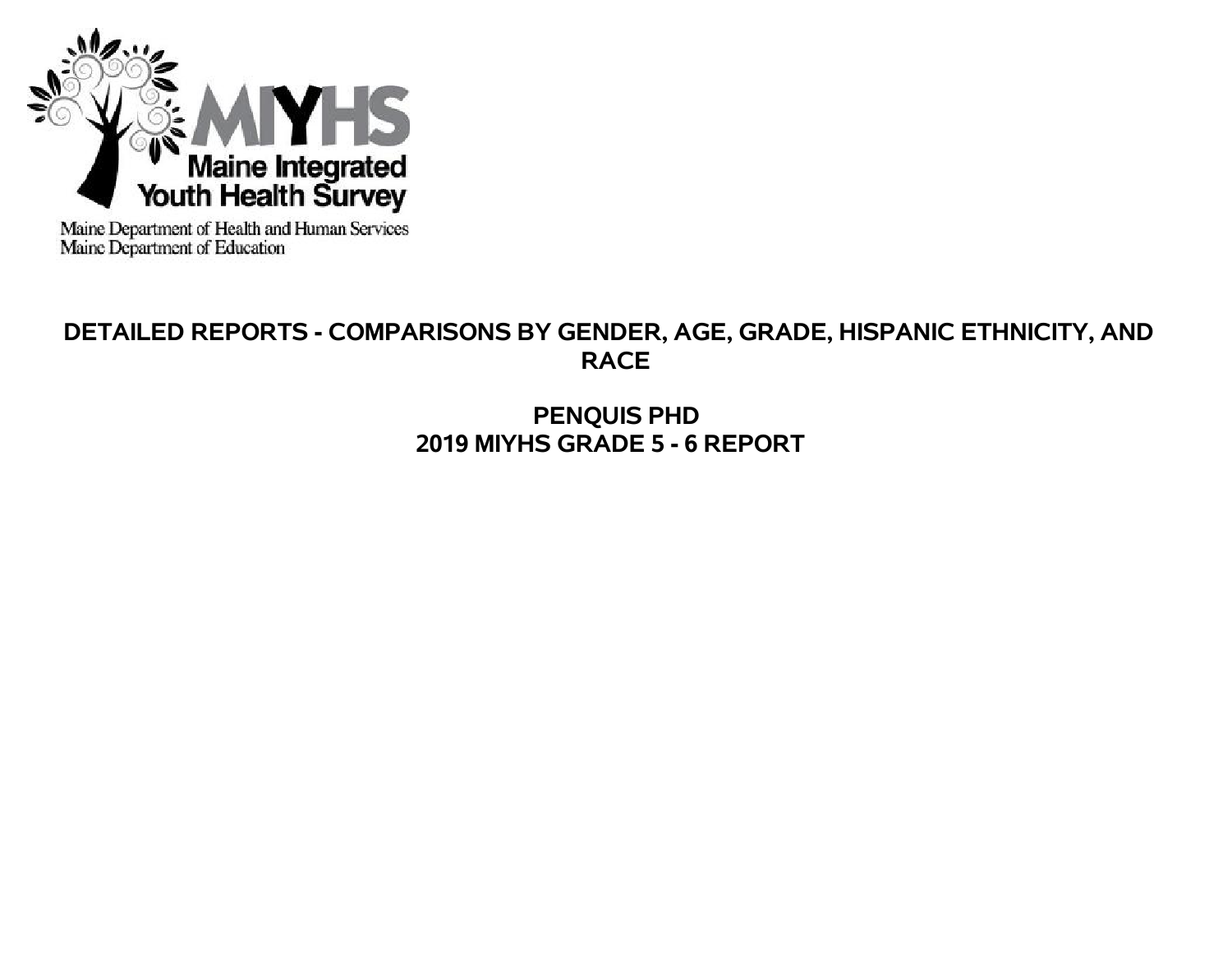|                                           | %     | CI                  | N     | n     |
|-------------------------------------------|-------|---------------------|-------|-------|
|                                           |       |                     |       |       |
| Total                                     | 12.5% |                     | 3,398 | 1,238 |
| ----Sex----                               |       |                     |       |       |
| Female                                    | 47.1% | $(45.5\% - 48.7\%)$ | 1,601 | 592   |
| Male                                      | 51.0% | $(49.8\% - 52.2\%)$ | 1,733 | 624   |
| Missing                                   | 1.9%  | $(0.2\% - 3.6\%)$   | 64    | 22    |
| ----Grade----                             |       |                     |       |       |
| Grade 5                                   | 47.8% | $(30.7\% - 64.8\%)$ | 1,623 | 562   |
| Grade 6                                   | 50.6% | $(33.2\% - 68.1\%)$ | 1,721 | 657   |
| Missing                                   | 1.6%  | $(0.8\% - 2.4\%)$   | 54    | 19    |
| ----Age----                               |       |                     |       |       |
| 10 or Younger                             | 26.4% | $(16.5\% - 36.3\%)$ | 897   | 313   |
| 11                                        | 52.3% | $(49.3\% - 55.2\%)$ | 1,776 | 648   |
| 12 or Older                               | 21.0% | $(13.8\% - 28.3\%)$ | 715   | 273   |
| Missing                                   | 0.3%  | $(0.0\% - 0.6\%)$   | 10    | 4     |
| ----Hispanic Ethnicity----                |       |                     |       |       |
| Hispanic                                  | 2.1%  | $(1.5\% - 2.7\%)$   | 70    | 43    |
| Non-Hispanic                              | 79.0% | $(73.4\% - 84.7\%)$ | 2,686 | 969   |
| Missing                                   | 18.9% | $(13.0\% - 24.8\%)$ | 642   | 226   |
| ----Race----                              |       |                     |       |       |
| American Indian or Alaskan Native         | 2.4%  | $(1.6\% - 3.1\%)$   | 80    | 40    |
| Asian                                     | 0.7%  | $(0.3\% - 1.0\%)$   | 23    | 10    |
| <b>Black or African American</b>          | 1.1%  | $(0.5\% - 1.7\%)$   | 38    | 18    |
| Native Hawaiian or Other Pacific Islander | 0.1%  | $(0.0\% - 0.3\%)$   | 5     | 3     |
| White                                     | 85.3% | $(82.7\% - 87.9\%)$ | 2,900 | 1,023 |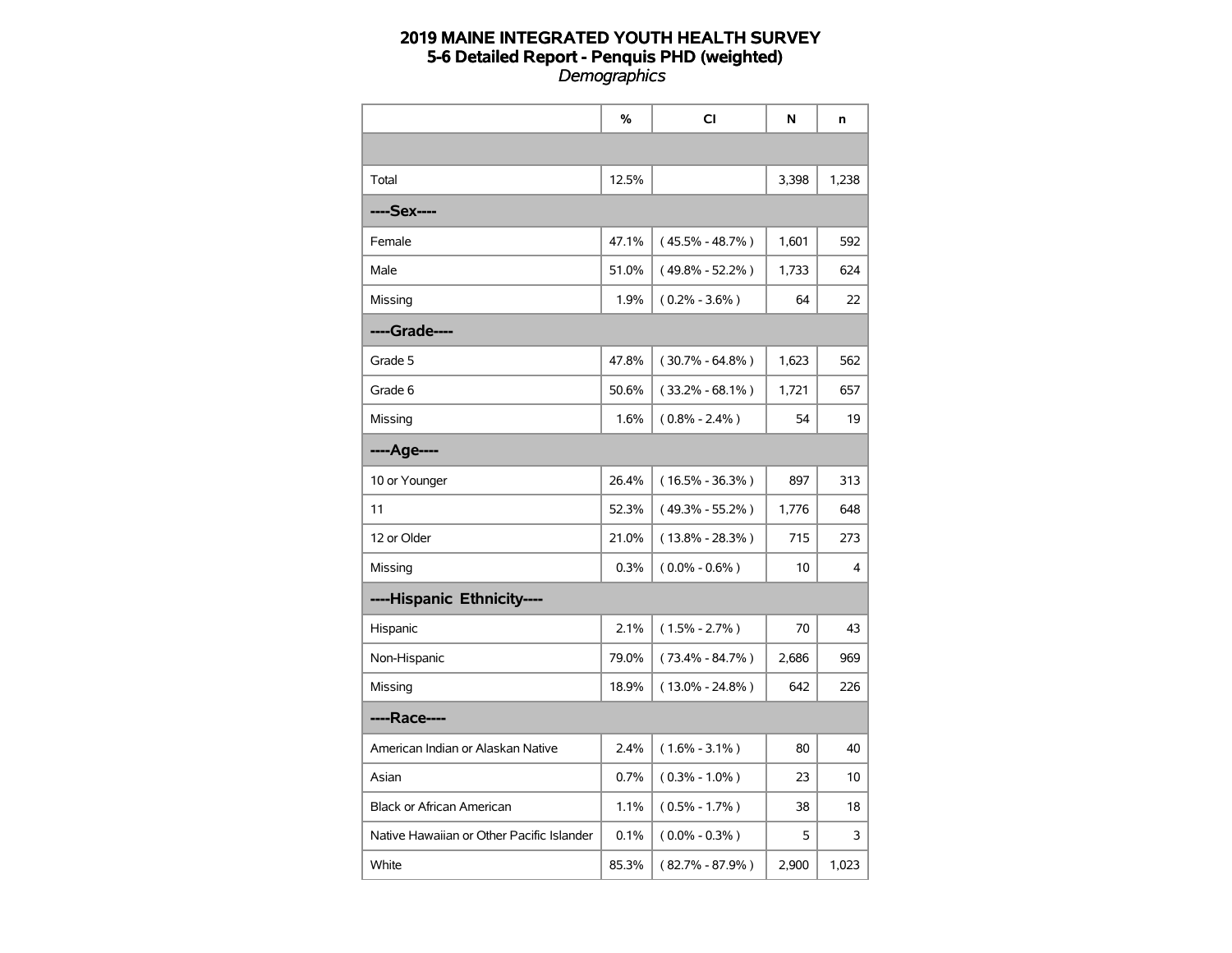|                       | %    |                   | N   | n  |
|-----------------------|------|-------------------|-----|----|
| <b>Multiple Races</b> | 3.4% | $(2.5\% - 4.2\%)$ | 115 | 62 |
| Missing               | 7.0% | $(4.4\% - 9.6\%)$ | 238 | 82 |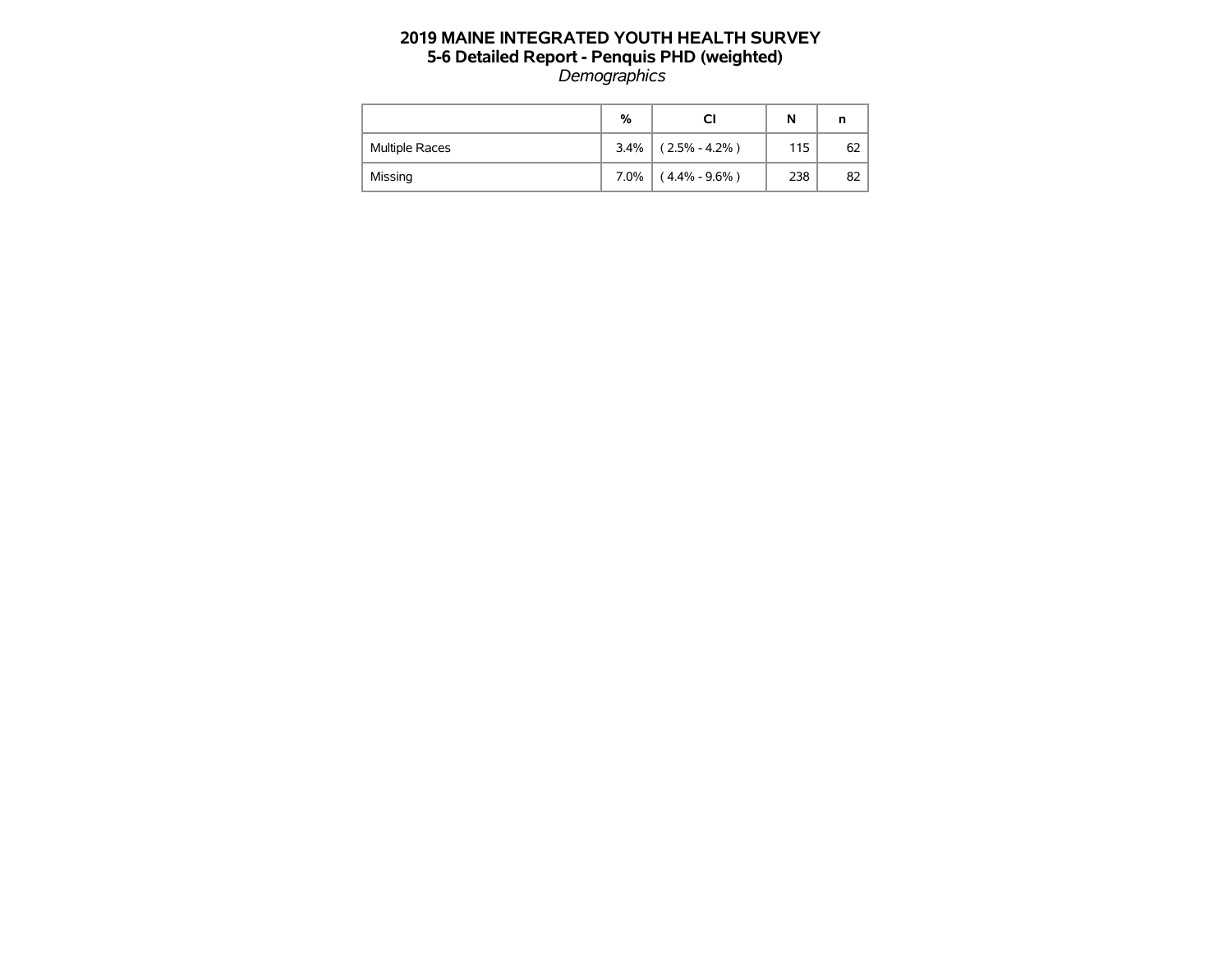|                           | %     | CI                   | N     | n     |
|---------------------------|-------|----------------------|-------|-------|
| ----County----            |       |                      |       |       |
| Penobscot County          | 79.3% | $(50.3\% - 100.0\%)$ | 2,695 | 1,040 |
| <b>Piscataguis County</b> | 20.7% | $(0.0\% - 49.7\%)$   | 703   | 198   |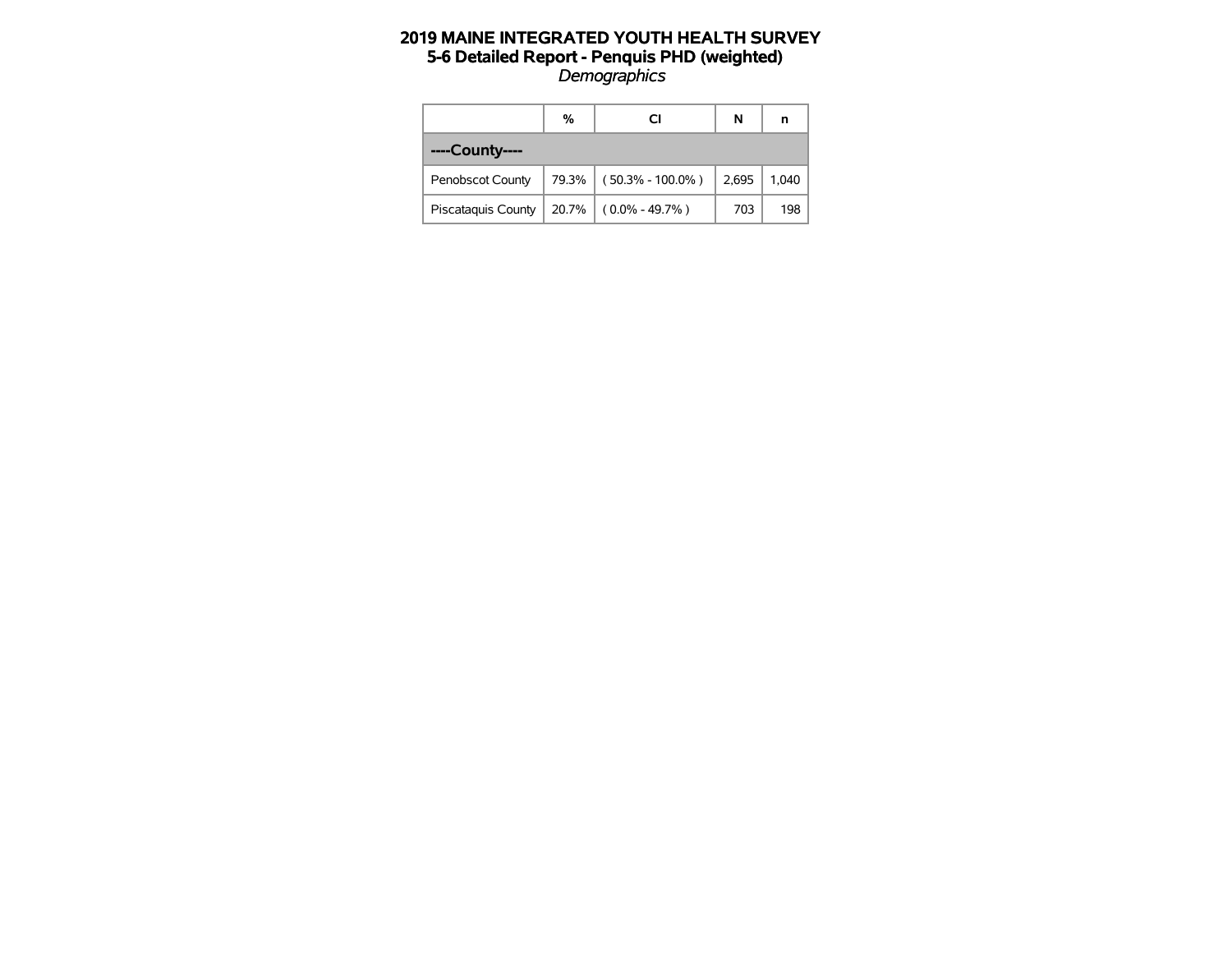*Percentage of students who were overweight (i.e., at or above the 85th percentile but below the 95th percentile for body mass index, by age and sex) -- MEASURED HEIGHT/WEIGHT (enowt2)*

|                                           |        | <b>Total</b>        |        |               | <b>Female</b>                |        | <b>Male</b> |                         |                |  |
|-------------------------------------------|--------|---------------------|--------|---------------|------------------------------|--------|-------------|-------------------------|----------------|--|
|                                           | %      | <b>CI</b>           | N      | $\frac{0}{0}$ | <b>CI</b>                    | N      | %           | <b>CI</b>               | N.             |  |
|                                           |        |                     |        |               |                              |        |             |                         |                |  |
| Total                                     |        | 17.4% (13.3%-21.5%) |        |               | $ 272 15.6\% $ (10.4%-20.7%) |        |             | 115 19.0% (14.8%-23.3%) | 157            |  |
| ----Age----                               |        |                     |        |               |                              |        |             |                         |                |  |
| 10 or younger                             | 17.5%  | $(13.7\% - 21.2\%)$ |        | 145 14.2%     | $(7.3\% - 21.0\%)$           | 62     | 21.1%       | $(10.8\% - 31.4\%)$     | 83             |  |
| 11                                        | 17.1%  | $(9.7\% - 24.6\%)$  |        |               | 124   18.0%   (11.4%-24.5%)  | 54     | 16.6%       | $(6.9\% - 26.2\%)$      | 70             |  |
| 12 or older                               | $\ast$ | $\ast$              | $\ast$ | $\ast$        | $\ast$                       | $\ast$ | $\ast$      | $\ast$                  | $\ast$         |  |
| ----Grade----                             |        |                     |        |               |                              |        |             |                         |                |  |
| Grade 5                                   | 17.4%  | $(13.3\% - 21.5\%)$ | 272    |               | 15.6% (10.4%-20.7%)          |        | 115 19.0%   | $(14.8\% - 23.3\%)$     | 157            |  |
| Grade 6                                   | N/A    | N/A                 | N/A    | N/A           | N/A                          | N/A    | N/A         | N/A                     | N/A            |  |
| ----Hispanic Ethnicity----                |        |                     |        |               |                              |        |             |                         |                |  |
| Hispanic                                  | $\ast$ | $\ast$              | $\ast$ | $\ast$        | $\ast$                       | $\ast$ | $\ast$      | $\ast$                  | $\ast$         |  |
| Non-Hispanic                              |        | 17.9% (13.9%-22.0%) |        | $215 15.8\%$  | $(9.9\% - 21.7\%)$           | 90     |             | 19.9% (16.2%-23.6%)     | 125            |  |
| ----Race----                              |        |                     |        |               |                              |        |             |                         |                |  |
| American Indian or Alaskan Native         | 20.7%  | $(0.0\% - 46.2\%)$  | 6      | $\ast$        | $\ast$                       | $\ast$ | $\ast$      | $\ast$                  | $\ast$         |  |
| Asian                                     | $\ast$ | $\ast$              | $\ast$ | $\ast$        | $\ast$                       | $\ast$ | $\ast$      | $\ast$                  | $\ast$         |  |
| <b>Black or African American</b>          | $\ast$ | $\ast$              | $\ast$ | $\ast$        | $\ast$                       | $\ast$ | $\ast$      | $\ast$                  | $\ast$         |  |
| Native Hawaiian or Other Pacific Islander | $\ast$ | $\ast$              | $\ast$ | $\ast$        | $\ast$                       | $\ast$ | $\ast$      | $\ast$                  | $\ast$         |  |
| White                                     | 18.0%  | $(13.7\% - 22.3\%)$ | 239    | 15.9%         | $(10.8\% - 20.9\%)$          | 99     | 19.8%       | $(15.4\% - 24.2\%)$     | 140            |  |
| <b>Multiple Races</b>                     | 28.9%  | $(4.4\% - 53.4\%)$  | 13     | 26.3%         | $(0.5\% - 52.1\%)$           | 6      | 32.0%       | $(0.0\% - 72.5\%)$      | $\overline{7}$ |  |

*\*Estimate suppressed due to small cell sizes. ^Data by sex, hispanic ethnicity, and race are not shown due to small cell sizes in several categories.*

*CI = 95% Confidence Interval*

*N = Number of students who were overweight (i.e., at or above the 85th percentile but below the 95th percentile for body mass index, by age and sex) -- MEASURED HEIGHT/WEIGHT (weighted). Note: Due to missing data, the sum of demographic categories may not equal the overall total.*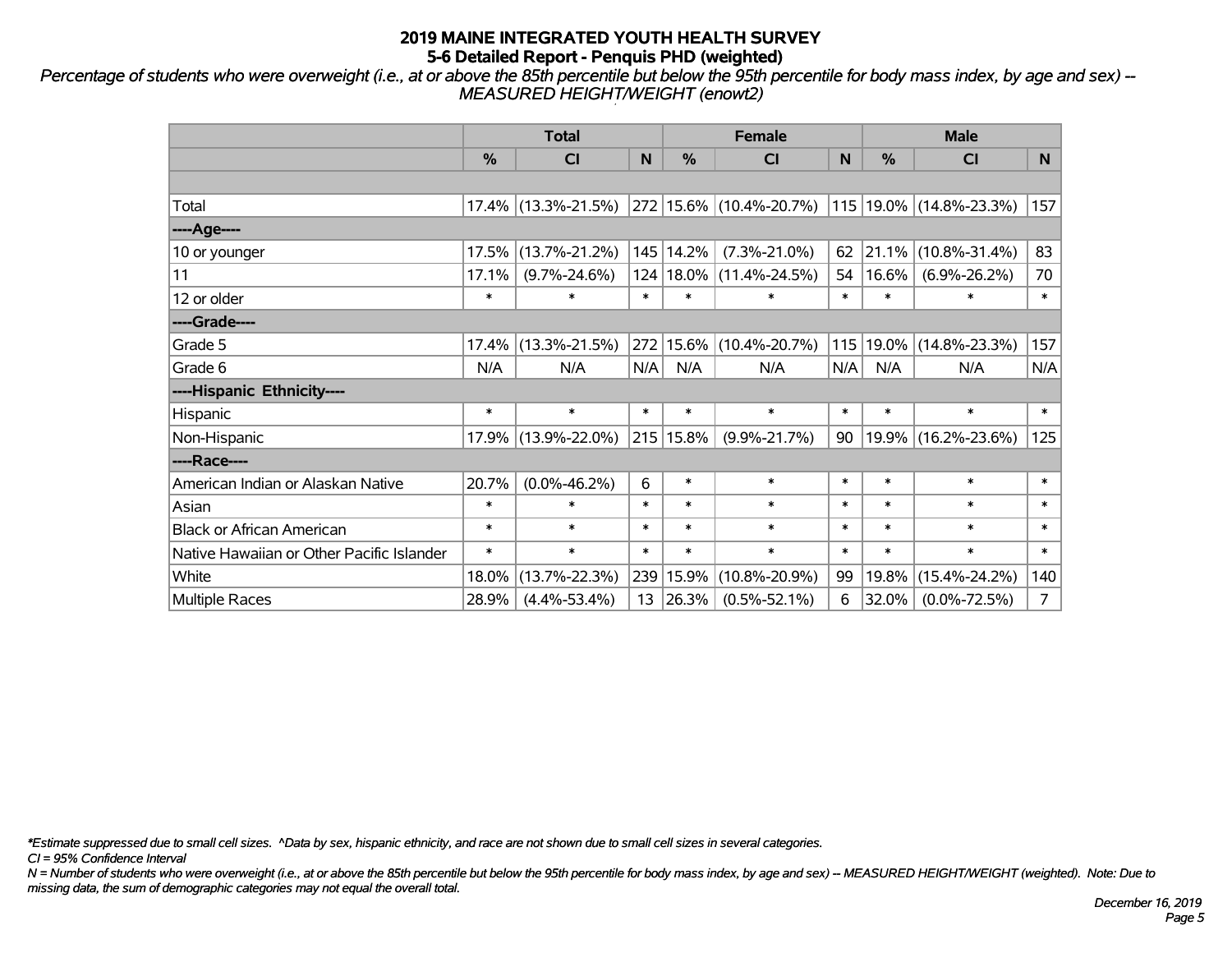*Percentage of students who were obese (i.e., at or above the 95th percentile for body mass index, by age and sex) -- MEASURED HEIGHT/WEIGHT (enobese2)*

|                                           |          | <b>Total</b>        |        |           | <b>Female</b>           |        | <b>Male</b> |                         |        |  |
|-------------------------------------------|----------|---------------------|--------|-----------|-------------------------|--------|-------------|-------------------------|--------|--|
|                                           | %        | <b>CI</b>           | N      | %         | <b>CI</b>               | N      | %           | <b>CI</b>               | N.     |  |
|                                           |          |                     |        |           |                         |        |             |                         |        |  |
| Total                                     | $26.4\%$ | $(20.9\% - 31.9\%)$ |        |           | 414 24.3% (17.9%-30.7%) |        |             | 180 28.4% (21.0%-35.7%) | 234    |  |
| ----Age----                               |          |                     |        |           |                         |        |             |                         |        |  |
| 10 or younger                             | 29.0%    | $(22.1\% - 36.0\%)$ | 241    | 30.0%     | $(22.6\% - 37.4\%)$     | 131    | 28.0%       | $(18.9\% - 37.2\%)$     | 110    |  |
| 11                                        | 24.0%    | $(14.5\% - 33.5\%)$ | 173    | 16.6%     | $(7.8\% - 25.4\%)$      | 49     |             | 29.2% (15.7%-42.8%)     | 124    |  |
| 12 or older                               | $\ast$   | ∗                   | $\ast$ | $\ast$    | $\ast$                  | $\ast$ | $\ast$      | $\ast$                  | $\ast$ |  |
| ----Grade----                             |          |                     |        |           |                         |        |             |                         |        |  |
| Grade 5                                   | 26.4%    | $(20.9\% - 31.9\%)$ |        | 414 24.3% | $(17.9\% - 30.7\%)$     | 180    | 28.4%       | $(21.0\% - 35.7\%)$     | 234    |  |
| Grade 6                                   | N/A      | N/A                 | N/A    | N/A       | N/A                     | N/A    | N/A         | N/A                     | N/A    |  |
| ----Hispanic Ethnicity----                |          |                     |        |           |                         |        |             |                         |        |  |
| Hispanic                                  | 45.2%    | $(14.1\% - 76.4\%)$ | 12     | $\ast$    | $\ast$                  | $\ast$ | $\ast$      | $\ast$                  | $\ast$ |  |
| Non-Hispanic                              |          | 26.9% (20.5%-33.2%) |        |           | 322 23.3% (18.5%-28.1%) |        | 133 30.1%   | $(20.0\% - 40.2\%)$     | 189    |  |
| ----Race----                              |          |                     |        |           |                         |        |             |                         |        |  |
| American Indian or Alaskan Native         | $\ast$   | $\ast$              | $\ast$ | $\ast$    | $\ast$                  | $\ast$ | $\ast$      | $\ast$                  | $\ast$ |  |
| Asian                                     | $\ast$   | $\ast$              | $\ast$ | $\ast$    | $\ast$                  | $\ast$ | $\ast$      | $\ast$                  | $\ast$ |  |
| <b>Black or African American</b>          | $\ast$   | $\ast$              | $\ast$ | $\ast$    | $\ast$                  | $\ast$ | $\ast$      | $\ast$                  | $\ast$ |  |
| Native Hawaiian or Other Pacific Islander | $\ast$   | $\ast$              | $\ast$ | $\ast$    | $\ast$                  | $\ast$ | $\ast$      | $\ast$                  | $\ast$ |  |
| White                                     | 26.3%    | $(20.2\% - 32.5\%)$ | 351    | 24.5%     | $(17.8\% - 31.2\%)$     |        | 153 27.9%   | $(19.2\% - 36.7\%)$     | 198    |  |
| Multiple Races                            | 21.8%    | $(4.0\% - 39.6\%)$  | 10     | $\ast$    | $\ast$                  | $\ast$ | $\ast$      | $\ast$                  | $\ast$ |  |

*\*Estimate suppressed due to small cell sizes. ^Data by sex, hispanic ethnicity, and race are not shown due to small cell sizes in several categories.*

*CI = 95% Confidence Interval*

*N = Number of students who were obese (i.e., at or above the 95th percentile for body mass index, by age and sex) -- MEASURED HEIGHT/WEIGHT (weighted). Note: Due to missing data, the sum of demographic categories may not equal the overall total.*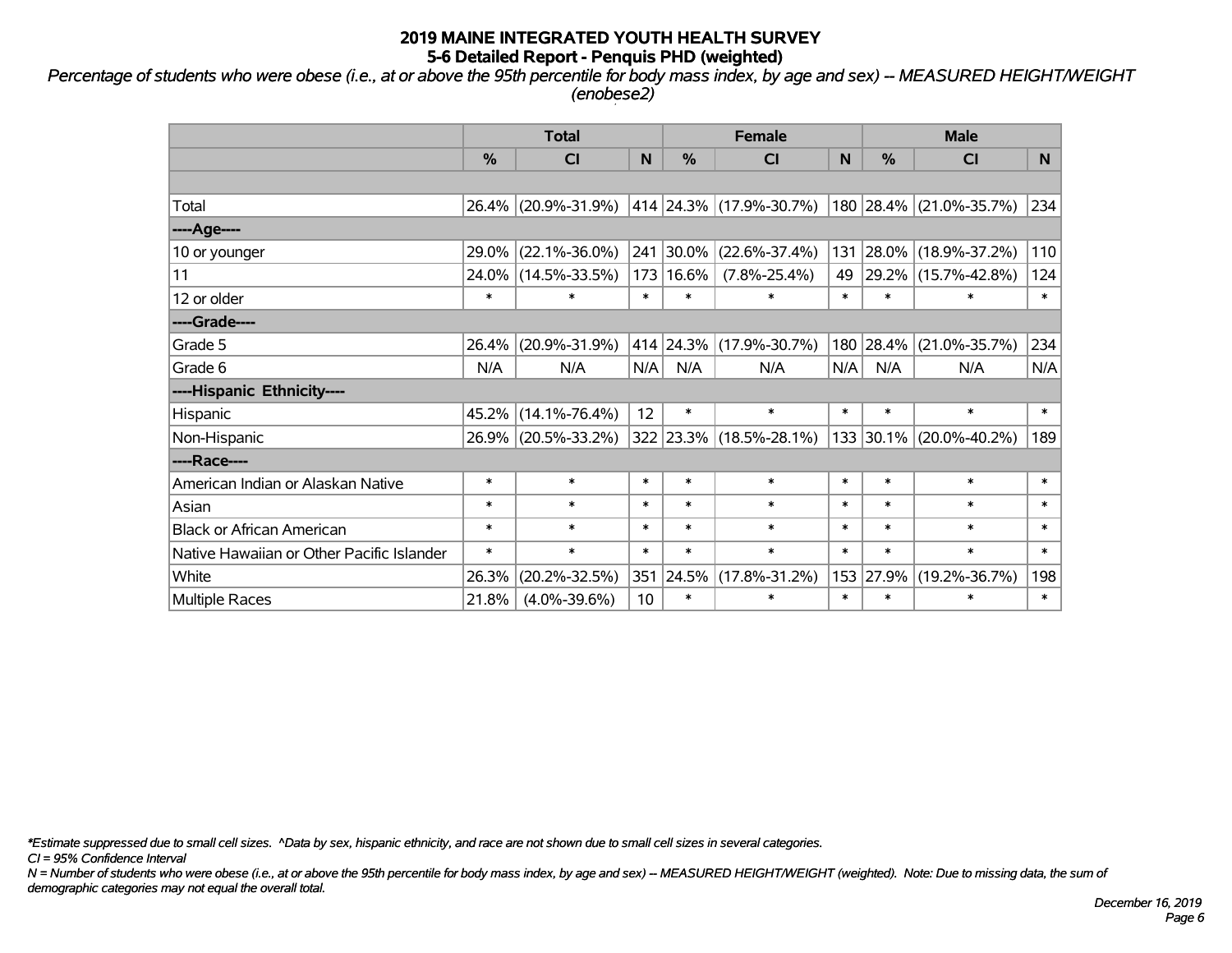*Percentage of students who were either overweight or obese (i.e. at or above the 85th percentile for body mass index, by age and sex) -- MEASURED HEIGHT/WEIGHT (enowtob)*

|                                           |        | <b>Total</b>        |        |               | <b>Female</b>            |        | <b>Male</b> |                          |        |  |
|-------------------------------------------|--------|---------------------|--------|---------------|--------------------------|--------|-------------|--------------------------|--------|--|
|                                           | %      | <b>CI</b>           | N      | $\frac{0}{0}$ | <b>CI</b>                | N      | %           | <b>CI</b>                | N      |  |
|                                           |        |                     |        |               |                          |        |             |                          |        |  |
| Total                                     |        | 43.8% (38.4%-49.3%) |        |               | 687 39.8% (32.5%-47.1%)  |        |             | 295 47.4% (40.2%-54.7%)  | 391    |  |
| ----Age----                               |        |                     |        |               |                          |        |             |                          |        |  |
| 10 or younger                             | 46.5%  | $(38.6\% - 54.4\%)$ |        | 385 44.1%     | $(34.4\% - 53.8\%)$      |        | 192 49.1%   | $(36.4\% - 61.9\%)$      | 193    |  |
| 11                                        | 41.2%  | $(34.8\% - 47.6\%)$ | 297    |               | $ 34.6\% $ (25.8%-43.4%) |        |             | 103 45.8% (39.4%-52.2%)  | 194    |  |
| 12 or older                               | $\ast$ | $\ast$              | $\ast$ | $\ast$        | $\ast$                   | $\ast$ | $\ast$      | $\ast$                   | $\ast$ |  |
| ----Grade----                             |        |                     |        |               |                          |        |             |                          |        |  |
| Grade 5                                   | 43.8%  | $(38.4\% - 49.3\%)$ | 687    | 39.8%         | $(32.5\% - 47.1\%)$      |        | 295 47.4%   | $(40.2\% - 54.7\%)$      | 391    |  |
| Grade 6                                   | N/A    | N/A                 | N/A    | N/A           | N/A                      | N/A    | N/A         | N/A                      | N/A    |  |
| ----Hispanic Ethnicity----                |        |                     |        |               |                          |        |             |                          |        |  |
| Hispanic                                  | 54.4%  | $(22.2\% - 86.6\%)$ | 14     | $\ast$        | $\ast$                   | $\ast$ | $\ast$      | $\ast$                   | $\ast$ |  |
| Non-Hispanic                              |        | 44.8% (40.3%-49.3%) |        |               | 537 39.1% (33.0%-45.1%)  |        | 223 50.0%   | $(41.6\% - 58.5\%)$      | 314    |  |
| ----Race----                              |        |                     |        |               |                          |        |             |                          |        |  |
| American Indian or Alaskan Native         | 31.0%  | $(2.4\% - 59.7\%)$  | 9      | $\ast$        | $\ast$                   | $\ast$ | $\ast$      | $\ast$                   | $\ast$ |  |
| Asian                                     | $\ast$ | $\ast$              | $\ast$ | $\ast$        | $\ast$                   | $\ast$ | $\ast$      | $\ast$                   | $\ast$ |  |
| <b>Black or African American</b>          | $\ast$ | $\ast$              | $\ast$ | $\ast$        | $\ast$                   | $\ast$ | $\ast$      | $\ast$                   | $\ast$ |  |
| Native Hawaiian or Other Pacific Islander | $\ast$ | $\ast$              | $\ast$ | $\ast$        | $\ast$                   | $\ast$ | $\ast$      | $\ast$                   | $\ast$ |  |
| White                                     | 44.3%  | $(39.4\% - 49.2\%)$ | 590    | $ 40.4\% $    | $(33.3\% - 47.5\%)$      |        | 252 47.7%   | $(41.2\% - 54.3\%)$      | 338    |  |
| <b>Multiple Races</b>                     |        | 50.7% (31.2%-70.2%) | 23     |               | $ 51.2\% $ (29.1%-73.4%) | 13     |             | $ 50.1\% $ (18.5%-81.7%) | 11     |  |

*\*Estimate suppressed due to small cell sizes. ^Data by sex, hispanic ethnicity, and race are not shown due to small cell sizes in several categories.*

*CI = 95% Confidence Interval*

*N = Number of students who were either overweight or obese (i.e. at or above the 85th percentile for body mass index, by age and sex) -- MEASURED HEIGHT/WEIGHT (weighted). Note: Due to missing data, the sum of demographic categories may not equal the overall total.*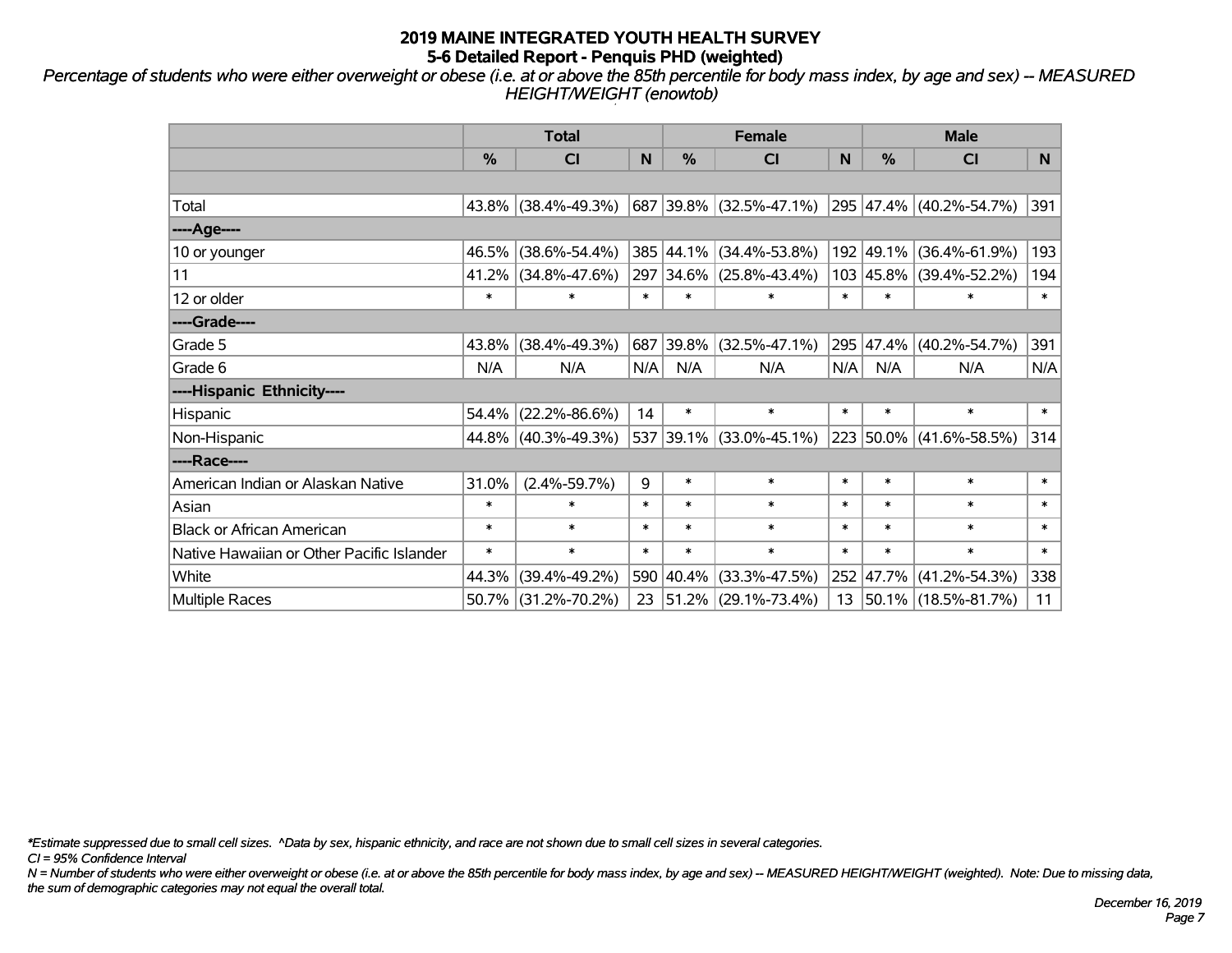*Percentage of students who were at a healthy weight (i.e., at or above the 5th percentile but below the 85th percentile for body mass index, by age and sex) -- MEASURED HEIGHT/WEIGHT (enhlthwt2)*

|                                           |               | <b>Total</b>           |        |           | <b>Female</b>             |        | <b>Male</b> |                         |        |  |
|-------------------------------------------|---------------|------------------------|--------|-----------|---------------------------|--------|-------------|-------------------------|--------|--|
|                                           | $\frac{0}{0}$ | <b>CI</b>              | N      | $\%$      | <b>CI</b>                 | N      | $\%$        | <b>CI</b>               | N.     |  |
|                                           |               |                        |        |           |                           |        |             |                         |        |  |
| Total                                     |               | $51.8\%$ (47.6%-56.1%) |        |           | 812 54.8% (47.4%-62.2%)   |        |             | 406 49.2% (42.7%-55.6%) | 406    |  |
| ----Age----                               |               |                        |        |           |                           |        |             |                         |        |  |
| 10 or younger                             |               | 48.5% (42.2%-54.8%)    |        |           | 402 51.5% (42.1%-60.9%)   |        | 224 45.2%   | $(33.1\% - 57.2\%)$     | 178    |  |
| 11                                        |               | 55.2% (48.7%-61.6%)    |        |           | 398 58.6% (48.0%-69.1%)   |        | 174 52.8%   | $(46.5\% - 59.1\%)$     | 224    |  |
| 12 or older                               | $\ast$        | $\ast$                 | $\ast$ | $\ast$    | $\ast$                    | $\ast$ | $\ast$      | $\ast$                  | $\ast$ |  |
| ----Grade----                             |               |                        |        |           |                           |        |             |                         |        |  |
| Grade 5                                   | 51.8%         | $(47.6\% - 56.1\%)$    |        | 812 54.8% | $(47.4\% - 62.2\%)$       |        | 406 49.2%   | $(42.7\% - 55.6\%)$     | 406    |  |
| Grade 6                                   | N/A           | N/A                    | N/A    | N/A       | N/A                       | N/A    | N/A         | N/A                     | N/A    |  |
| ----Hispanic Ethnicity----                |               |                        |        |           |                           |        |             |                         |        |  |
| Hispanic                                  |               | 45.6% (13.4%-77.8%)    | 12     | $\ast$    | $\ast$                    | $\ast$ | $\ast$      | $\ast$                  | $\ast$ |  |
| Non-Hispanic                              |               | $52.2\%$ (48.4%-56.0%) |        |           | $625$ 55.8% (48.7%-62.8%) |        | 318 49.0%   | $(40.4\% - 57.5\%)$     | 307    |  |
| ----Race----                              |               |                        |        |           |                           |        |             |                         |        |  |
| American Indian or Alaskan Native         |               | $69.0\%$ (40.3%-97.6%) | 20     | $\ast$    | $\ast$                    | $\ast$ | $\ast$      | $\ast$                  | $\ast$ |  |
| Asian                                     | $\ast$        | $\ast$                 | $\ast$ | $\ast$    | $\ast$                    | $\ast$ | $\ast$      | $\ast$                  | $\ast$ |  |
| <b>Black or African American</b>          | $\ast$        | $\ast$                 | $\ast$ | $\ast$    | $\ast$                    | $\ast$ | $\ast$      | $\ast$                  | $\ast$ |  |
| Native Hawaiian or Other Pacific Islander | $\ast$        | $\ast$                 | $\ast$ | $\ast$    | $\ast$                    | $\ast$ | $\ast$      | $\ast$                  | $\ast$ |  |
| White                                     | 51.8%         | $(47.9\% - 55.8\%)$    |        | 690 54.5% | $(46.6\% - 62.3\%)$       |        | 340 49.5%   | $(43.4\% - 55.5\%)$     | 351    |  |
| <b>Multiple Races</b>                     |               | 44.4% (27.2%-61.5%)    | 20     |           | $ 48.8\% $ (26.6%-70.9%)  |        | 12 39.2%    | $(3.2\% - 75.2\%)$      | 8      |  |

*\*Estimate suppressed due to small cell sizes. ^Data by sex, hispanic ethnicity, and race are not shown due to small cell sizes in several categories.*

*CI = 95% Confidence Interval*

*N = Number of students who were at a healthy weight (i.e., at or above the 5th percentile but below the 85th percentile for body mass index, by age and sex) -- MEASURED HEIGHT/WEIGHT (weighted). Note: Due to missing data, the sum of demographic categories may not equal the overall total.*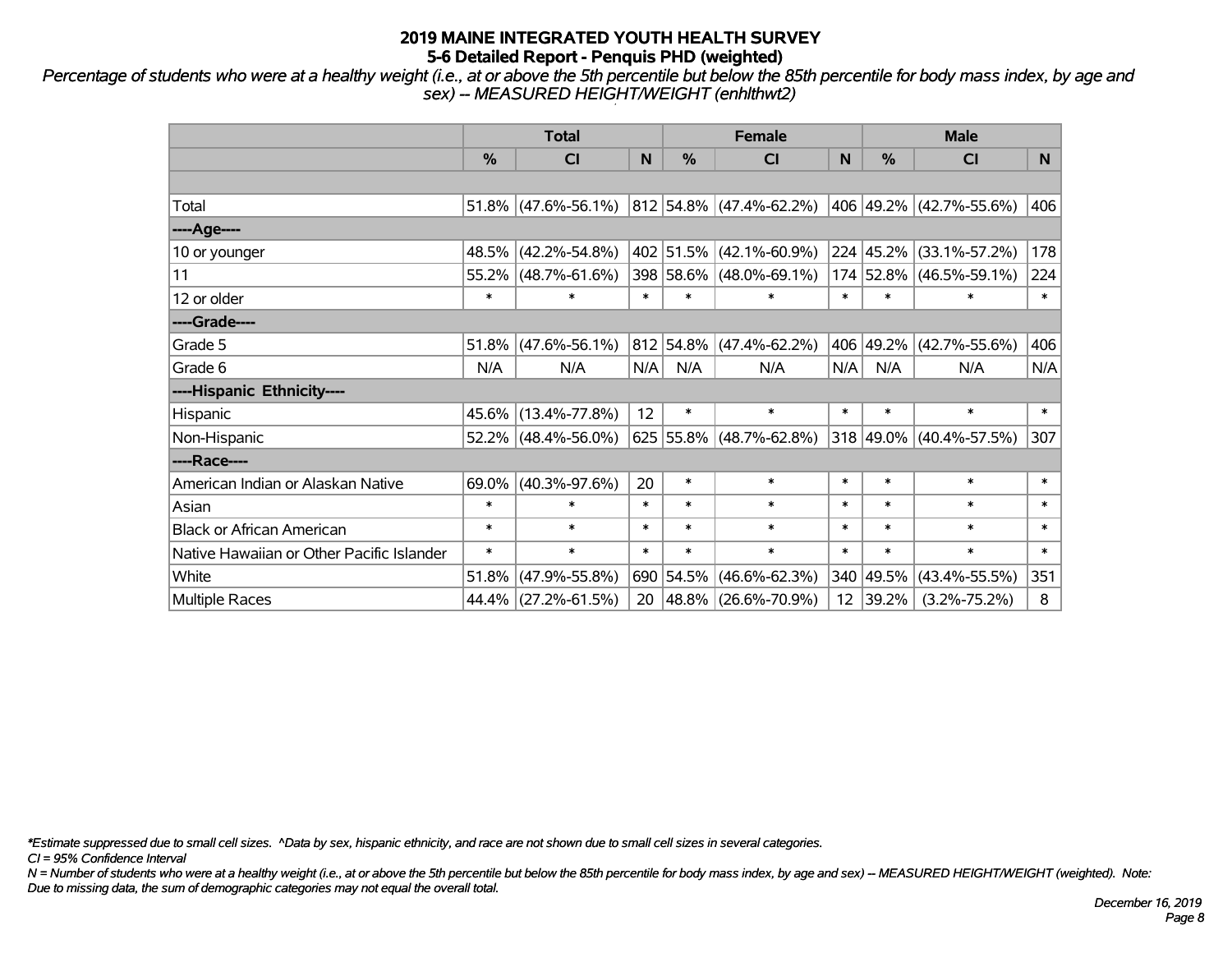*What language is spoken most often at home? (Select only one response) (en6b) Percentage of students who answered something other than 'English'*

|                                           |        | <b>Total</b>        |        |        | <b>Female</b>            |              | <b>Male</b> |                          |              |
|-------------------------------------------|--------|---------------------|--------|--------|--------------------------|--------------|-------------|--------------------------|--------------|
|                                           | %      | <b>CI</b>           | N      | %      | <b>CI</b>                | $\mathsf{N}$ | %           | <b>CI</b>                | $\mathsf{N}$ |
|                                           |        |                     |        |        |                          |              |             |                          |              |
| Total                                     |        | $1.1\%$ (0.6%-1.5%) |        |        | $ 35 1.3\% $ (0.8%-1.9%) |              |             | $ 21 0.8\% $ (0.1%-1.5%) | 13           |
| ----Age----                               |        |                     |        |        |                          |              |             |                          |              |
| 10 or younger                             | 1.8%   | $(0.5\% - 3.2\%)$   | 16     | $\ast$ | $\ast$                   | $\ast$       | $\ast$      | $\ast$                   | $\ast$       |
| 11                                        | 0.9%   | $(0.3\% - 1.4\%)$   | 15     | $\ast$ | $\ast$                   | $\ast$       | $\ast$      | $\ast$                   | $\ast$       |
| 12 or older                               | $\ast$ | $\ast$              | $\ast$ | $\ast$ | $\ast$                   | $\ast$       | $\ast$      | $\ast$                   | $\ast$       |
| ----Grade----                             |        |                     |        |        |                          |              |             |                          |              |
| Grade 5                                   | 1.3%   | $(0.5\% - 2.1\%)$   | 21     | 1.0%   | $(0.1\% - 2.0\%)$        | 8            | 1.6%        | $(0.4\% - 2.9\%)$        | 13           |
| Grade 6                                   |        | $0.8\%$ (0.4%-1.2%) | 13     | $\ast$ | $\ast$                   | $\ast$       | $\ast$      | $\ast$                   | $\ast$       |
| ----Hispanic Ethnicity----                |        |                     |        |        |                          |              |             |                          |              |
| Hispanic                                  | $\ast$ | $\ast$              | $\ast$ | $\ast$ | $\ast$                   | $\ast$       | $\ast$      | $\ast$                   | $\ast$       |
| Non-Hispanic                              |        | $0.8\%$ (0.3%-1.4%) |        |        | $22 1.1\% $ (0.3%-1.8%)  |              |             | $14 0.6\% $ (0.0%-1.4%)  | 8            |
| ----Race----                              |        |                     |        |        |                          |              |             |                          |              |
| American Indian or Alaskan Native         | $\ast$ | $\ast$              | $\ast$ | $\ast$ | $\ast$                   | $\ast$       | $\ast$      | $\ast$                   | $\ast$       |
| Asian                                     | $\ast$ | $\ast$              | $\ast$ | $\ast$ | $\ast$                   | $\ast$       | $\ast$      | $\ast$                   | $\ast$       |
| <b>Black or African American</b>          | $\ast$ | $\ast$              | $\ast$ | $\ast$ | $\ast$                   | $\ast$       | $\ast$      | $\ast$                   | $\ast$       |
| Native Hawaiian or Other Pacific Islander | $\ast$ | $\ast$              | $\ast$ | $\ast$ | $\ast$                   | $\ast$       | $\ast$      | $\ast$                   | $\ast$       |
| White                                     | 0.9%   | $(0.4\% - 1.4\%)$   | 25     | 1.0%   | $(0.4\% - 1.6\%)$        | 13           | 0.8%        | $(0.0\% - 1.6\%)$        | 12           |
| Multiple Races                            | $\ast$ | $\ast$              | $\ast$ | $\ast$ | $\ast$                   | $\ast$       | $\ast$      | $\ast$                   | $\ast$       |

*\*Estimate suppressed due to small cell sizes. ^Data by sex, hispanic ethnicity, and race are not shown due to small cell sizes in several categories.*

*CI = 95% Confidence Interval*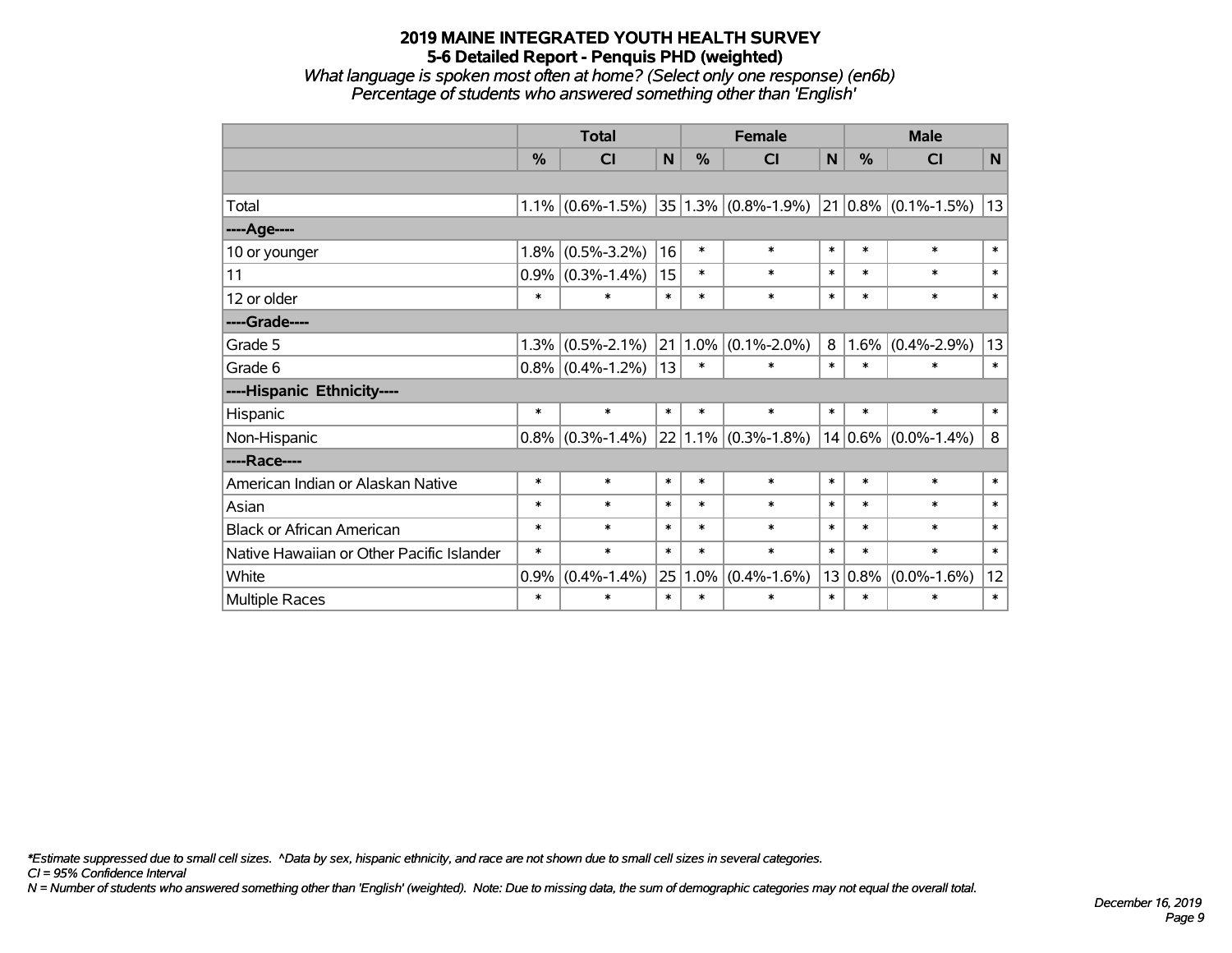*How often do you wear a seat belt when riding in a car? (en7a) Percentage of students who answered 'Never' or 'Rarely'*

|                                           |         | <b>Total</b>        |              |        | <b>Female</b>                |        |               | <b>Male</b>                  |        |  |
|-------------------------------------------|---------|---------------------|--------------|--------|------------------------------|--------|---------------|------------------------------|--------|--|
|                                           | %       | <b>CI</b>           | $\mathsf{N}$ | %      | <b>CI</b>                    | N      | $\frac{9}{6}$ | <b>CI</b>                    | N      |  |
|                                           |         |                     |              |        |                              |        |               |                              |        |  |
| Total                                     |         | $2.1\%$ (1.2%-3.1%) |              |        | $ 72 1.2\% $ (0.3%-2.2%)     |        |               | $ 20 2.6\% $ (0.6%-4.6%)     | 44     |  |
| ----Age----                               |         |                     |              |        |                              |        |               |                              |        |  |
| 10 or younger                             | 1.2%    | $(0.0\% - 2.3\%)$   | 11           | $\ast$ | $\ast$                       | $\ast$ | $\ast$        | $\ast$                       | $\ast$ |  |
| 11                                        | 2.9%    | $(1.4\% - 4.4\%)$   | 52           | 1.3%   | $(0.2\% - 2.5\%)$            | 11     | 3.6%          | $(0.4\% - 6.7\%)$            | 33     |  |
| 12 or older                               |         | $1.3\%$ (0.4%-2.3%) | 10           | $\ast$ | $\ast$                       | $\ast$ | $\ast$        | $\ast$                       | $\ast$ |  |
| ----Grade----                             |         |                     |              |        |                              |        |               |                              |        |  |
| Grade 5                                   | 2.5%    | $(1.1\% - 4.0\%)$   | 41           | 1.2%   | $(0.0\% - 2.7\%)$            | 9      | 3.3%          | $(0.6\% - 6.0\%)$            | 28     |  |
| Grade 6                                   |         | $1.8\%$ (0.9%-2.7%) |              |        | $ 31 1.3\%  (0.3\% - 2.3\%)$ |        |               | $ 11 2.0\%  (0.2\% - 3.7\%)$ | 17     |  |
| ----Hispanic Ethnicity----                |         |                     |              |        |                              |        |               |                              |        |  |
| Hispanic                                  | $\ast$  | $\ast$              | $\ast$       | $\ast$ | $\ast$                       | $\ast$ | $\ast$        | $\ast$                       | $\ast$ |  |
| Non-Hispanic                              | $2.4\%$ | $(1.1\% - 3.6\%)$   |              |        | 63 1.3% $(0.0\% - 2.5\%)$    |        |               | $16$ 2.9% (0.4%-5.4%)        | 39     |  |
| ----Race----                              |         |                     |              |        |                              |        |               |                              |        |  |
| American Indian or Alaskan Native         | $\ast$  | $\ast$              | $\ast$       | $\ast$ | $\ast$                       | $\ast$ | $\ast$        | $\ast$                       | $\ast$ |  |
| Asian                                     | $\ast$  | $\ast$              | $\ast$       | $\ast$ | $\ast$                       | $\ast$ | $\ast$        | $\ast$                       | $\ast$ |  |
| <b>Black or African American</b>          | $\ast$  | $\ast$              | $\ast$       | $\ast$ | $\ast$                       | $\ast$ | $\ast$        | $\ast$                       | $\ast$ |  |
| Native Hawaiian or Other Pacific Islander | $\ast$  | $\ast$              | $\ast$       | $\ast$ | $\ast$                       | $\ast$ | $\ast$        | $\ast$                       | $\ast$ |  |
| White                                     | 2.0%    | $(0.9\% - 3.2\%)$   | 59           | 1.2%   | $(0.1\% - 2.3\%)$            | 16     | 2.4%          | $(0.3\% - 4.5\%)$            | 35     |  |
| Multiple Races                            | $\ast$  | $\ast$              | $\ast$       | $\ast$ | $\ast$                       | $\ast$ | $\ast$        | $\ast$                       | $\ast$ |  |

*\*Estimate suppressed due to small cell sizes. ^Data by sex, hispanic ethnicity, and race are not shown due to small cell sizes in several categories.*

*CI = 95% Confidence Interval*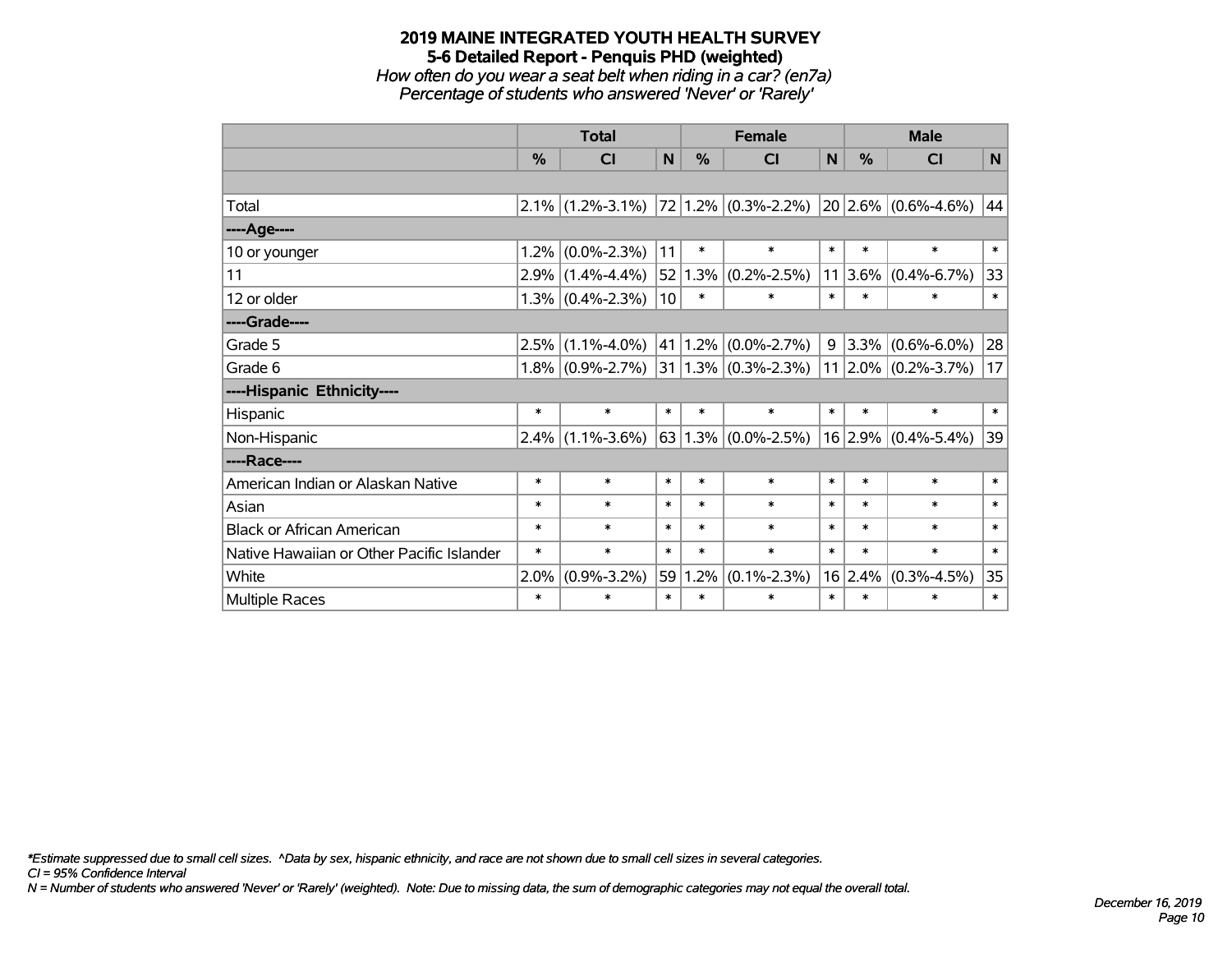## **2019 MAINE INTEGRATED YOUTH HEALTH SURVEY 5-6 Detailed Report - Penquis PHD (weighted)** *How often do you wear a seat belt when riding in a car? (en7a\_2) Percentage of students who answered 'Always'*

|                                           |        | <b>Total</b>           |        |                  | <b>Female</b>        |        | <b>Male</b>   |                      |        |  |
|-------------------------------------------|--------|------------------------|--------|------------------|----------------------|--------|---------------|----------------------|--------|--|
|                                           | $\%$   | CI                     | N      | %                | C <sub>l</sub>       | N      | $\frac{0}{0}$ | <b>CI</b>            | N      |  |
|                                           |        |                        |        |                  |                      |        |               |                      |        |  |
| Total                                     |        | 79.5% (72.9%-86.2%)    |        | $ 2,688 84.7\% $ | $(77.9\% - 91.4\%)$  |        | 1,352 74.9%   | $(67.2\% - 82.7\%)$  | 1,292  |  |
| ----Age----                               |        |                        |        |                  |                      |        |               |                      |        |  |
| 10 or younger                             | 82.5%  | $(78.2\% - 86.8\%)$    | 735    | 85.5%            | $(80.3\% - 90.7\%)$  | 393    | 78.6%         | $(73.1\% - 84.2\%)$  | 328    |  |
| 11                                        | 78.4%  | $(69.5\% - 87.3\%)$    | 1,391  | 86.1%            | $(77.9\% - 94.2\%)$  | 707    | 72.5%         | $(62.0\% - 83.1\%)$  | 673    |  |
| 12 or older                               |        | 78.9% (71.1%-86.7%)    | 560    | 79.8%            | $(71.3\% - 88.2\%)$  | 251    | 77.3%         | $(66.9\% - 87.6\%)$  | 290    |  |
| ----Grade----                             |        |                        |        |                  |                      |        |               |                      |        |  |
| Grade 5                                   | 79.7%  | $(73.1\% - 86.4\%)$    |        | 1,288 85.2%      | $(79.4\% - 91.0\%)$  | 641    | 74.8%         | $(66.8\% - 82.9\%)$  | 629    |  |
| Grade 6                                   |        | 79.5% (70.9%-88.1%)    |        | 1,364 83.9%      | $(74.4\% - 93.4\%)$  | 695    | 75.5%         | $(66.1\% - 85.0\%)$  | 642    |  |
| ----Hispanic Ethnicity----                |        |                        |        |                  |                      |        |               |                      |        |  |
| Hispanic                                  | 86.2%  | $(74.8\% - 97.5\%)$    | 60     | $\ast$           | $\ast$               | $\ast$ | $\ast$        | $\ast$               | $\ast$ |  |
| Non-Hispanic                              |        | $80.3\%$ (74.2%-86.4%) | 2,151  | 85.5%            | $(79.3\% - 91.6\%)$  | 1,081  | 75.7%         | $(68.3\% - 83.1\%)$  | 1,029  |  |
| ----Race----                              |        |                        |        |                  |                      |        |               |                      |        |  |
| American Indian or Alaskan Native         | 82.7%  | $(72.9\% - 92.6\%)$    | 66     | 70.6%            | $(50.4\% - 90.9\%)$  | 20     | 89.3%         | $(75.6\% - 100.0\%)$ | 46     |  |
| Asian                                     | $\ast$ | $\ast$                 | $\ast$ | $\ast$           | $\ast$               | $\ast$ | $\ast$        | $\ast$               | $\ast$ |  |
| <b>Black or African American</b>          | 74.4%  | $(50.5\% - 98.3\%)$    | 28     | $\ast$           | $\ast$               | $\ast$ | $\ast$        | $\ast$               | $\ast$ |  |
| Native Hawaiian or Other Pacific Islander | $\ast$ | $\ast$                 | $\ast$ | $\ast$           | $\ast$               | $\ast$ | $\ast$        | $\ast$               | $\ast$ |  |
| White                                     | 79.9%  | $(72.4\% - 87.4\%)$    | 2,309  | 84.8%            | $(76.7\% - 92.9\%)$  | 1,159  | 75.2%         | $(66.7\% - 83.7\%)$  | 1,108  |  |
| <b>Multiple Races</b>                     |        | 71.3% (59.6%-83.1%)    | 82     |                  | 86.1% (71.7%-100.0%) | 47     | 56.3%         | $(37.9\% - 74.8\%)$  | 33     |  |

*\*Estimate suppressed due to small cell sizes. ^Data by sex, hispanic ethnicity, and race are not shown due to small cell sizes in several categories.*

*CI = 95% Confidence Interval*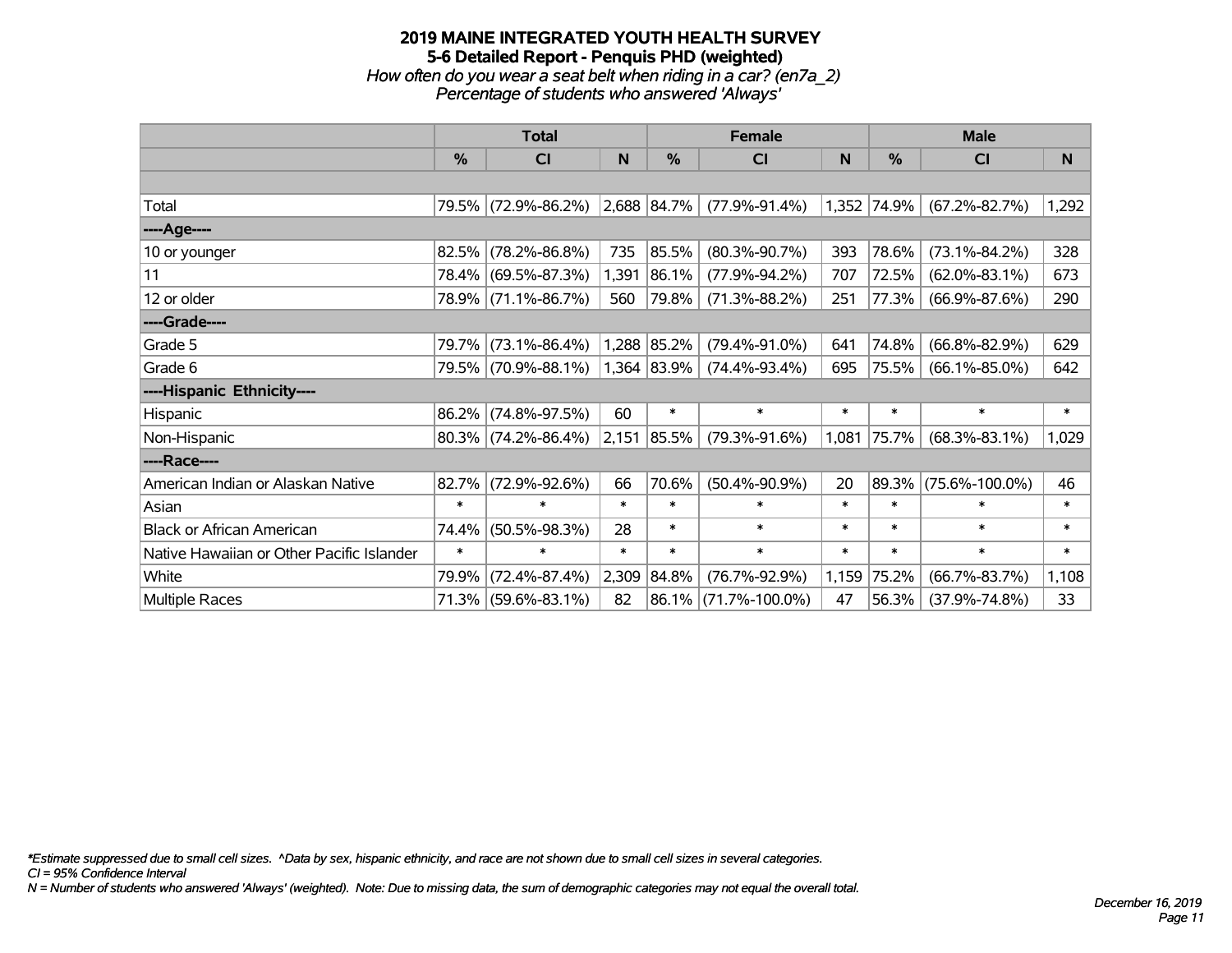*How often do you sit in the back seat when you are riding in a car? (en8a) Percentage of students who answered 'Never' or 'Rarely'*

|                                           |               | <b>Total</b>           |        |               | <b>Female</b>           |                 | <b>Male</b> |                         |        |  |
|-------------------------------------------|---------------|------------------------|--------|---------------|-------------------------|-----------------|-------------|-------------------------|--------|--|
|                                           | $\frac{0}{0}$ | CI                     | N      | $\frac{0}{0}$ | <b>CI</b>               | <b>N</b>        | %           | <b>CI</b>               | N      |  |
|                                           |               |                        |        |               |                         |                 |             |                         |        |  |
| Total                                     |               | $16.4\%$ (13.6%-19.1%) |        |               | 553 13.3% (10.4%-16.2%) |                 |             | 212 19.4% (16.4%-22.4%) | 334    |  |
| ----Age----                               |               |                        |        |               |                         |                 |             |                         |        |  |
| 10 or younger                             | 11.6%         | $(8.1\% - 15.0\%)$     | 103    | 6.3%          | $(3.7\% - 8.8\%)$       | 29              | 16.9%       | $(9.5\% - 24.3\%)$      | 71     |  |
| 11                                        | 14.8%         | $(11.7\% - 17.9\%)$    |        | 262   10.6%   | $(8.3\% - 12.9\%)$      | 87              |             | 19.0% (14.0%-23.9%)     | 175    |  |
| 12 or older                               |               | 26.4% (17.7%-35.1%)    |        |               | 188 30.5% (23.6%-37.5%) | 96              |             | 23.4% (11.3%-35.6%)     | 88     |  |
| ----Grade----                             |               |                        |        |               |                         |                 |             |                         |        |  |
| Grade 5                                   | $13.1\%$      | $(10.2\% - 16.1\%)$    | 212    | 6.7%          | $(3.7\% - 9.6\%)$       | 50              | 18.7%       | $(14.6\% - 22.8\%)$     | 158    |  |
| Grade 6                                   |               | 19.6% (15.1%-24.1%)    |        |               | 336 19.1% (15.9%-22.3%) |                 |             | 159 20.5% (14.3%-26.8%) | 174    |  |
| ----Hispanic Ethnicity----                |               |                        |        |               |                         |                 |             |                         |        |  |
| Hispanic                                  | 18.9%         | $(6.4\% - 31.4\%)$     | 13     | $\ast$        | $\ast$                  | $\ast$          | $\ast$      | $\ast$                  | $\ast$ |  |
| Non-Hispanic                              |               | 16.4% (12.6%-20.3%)    |        | 439 12.9%     | $(9.5\% - 16.4\%)$      | 163             |             | $19.8\%$ (15.0%-24.6%)  | 269    |  |
| ----Race----                              |               |                        |        |               |                         |                 |             |                         |        |  |
| American Indian or Alaskan Native         | 16.3%         | $(3.4\% - 29.2\%)$     | 13     | 26.5%         | $(0.0\% - 53.5\%)$      | $\overline{7}$  | 10.7%       | $(0.0\% - 21.6\%)$      | 6      |  |
| Asian                                     | $\ast$        | $\ast$                 | $\ast$ | $\ast$        | $\ast$                  | $\ast$          | $\ast$      | $\ast$                  | $\ast$ |  |
| <b>Black or African American</b>          | 16.3%         | $(5.4\% - 27.2\%)$     | 6      | $\ast$        | $\ast$                  | $\ast$          | $\ast$      | $\ast$                  | $\ast$ |  |
| Native Hawaiian or Other Pacific Islander | $\ast$        | $\ast$                 | $\ast$ | $\ast$        | $\ast$                  | $\ast$          | $\ast$      | $\ast$                  | $\ast$ |  |
| White                                     | 16.5%         | $(13.4\% - 19.7\%)$    |        | 479 12.2%     | $(8.8\% - 15.6\%)$      | 167             | 20.6%       | $(17.1\% - 24.2\%)$     | 304    |  |
| <b>Multiple Races</b>                     | 14.1%         | $(4.1\% - 24.1\%)$     |        | 16   18.5%    | $(3.9\% - 33.2\%)$      | 10 <sup>°</sup> | 10.6%       | $(0.2\% - 21.1\%)$      | 6      |  |

*\*Estimate suppressed due to small cell sizes. ^Data by sex, hispanic ethnicity, and race are not shown due to small cell sizes in several categories.*

*CI = 95% Confidence Interval*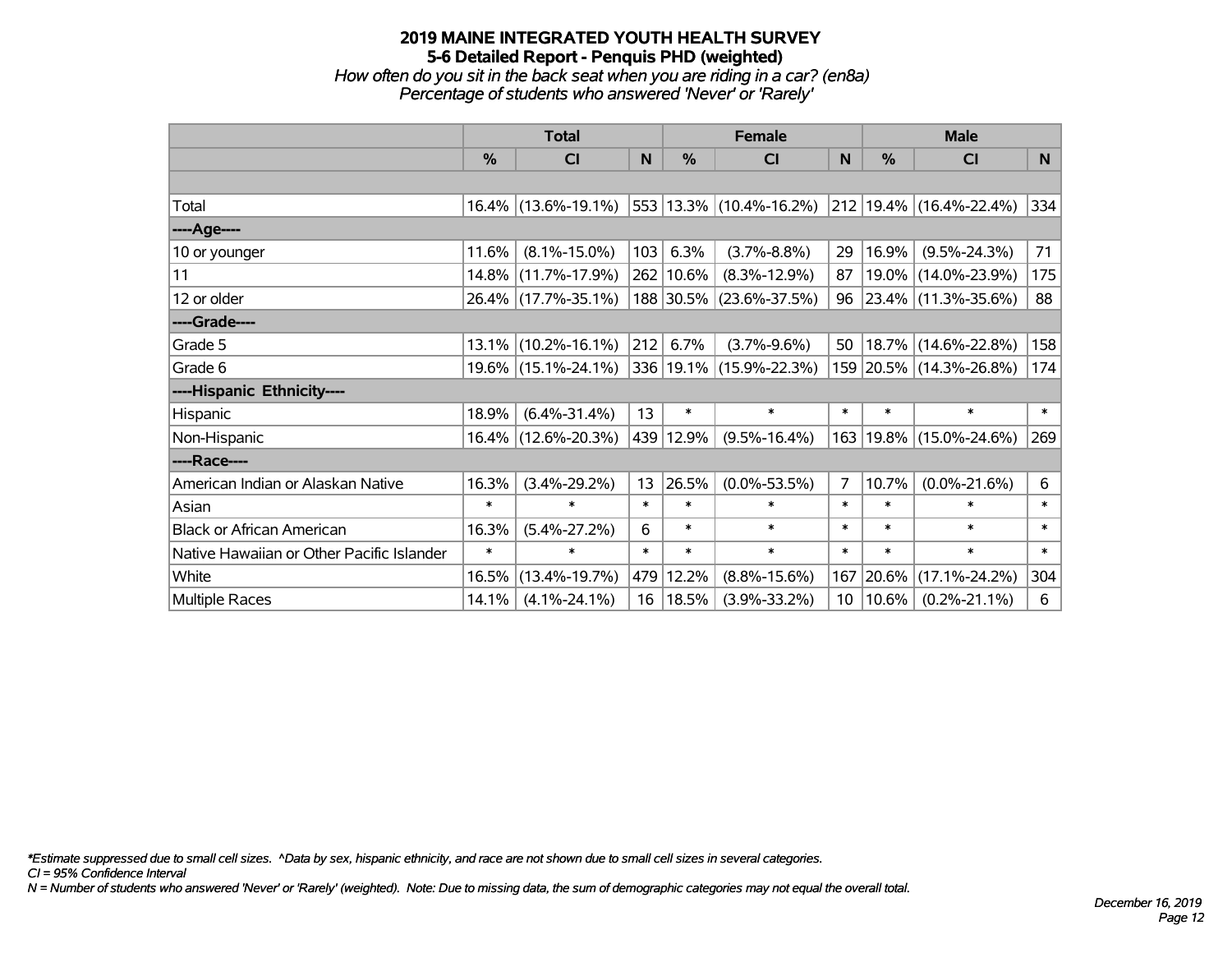# *When you ride a bicycle, how often do you wear a helmet? (en9a)*

*Among students who ride a bicycle, the percentage of students who answered 'Never' or 'Rarely'*

|                                           |               | <b>Total</b>        |        |               | <b>Female</b>               |        | <b>Male</b>   |                         |                |  |
|-------------------------------------------|---------------|---------------------|--------|---------------|-----------------------------|--------|---------------|-------------------------|----------------|--|
|                                           | $\frac{0}{0}$ | <b>CI</b>           | N      | $\frac{0}{0}$ | C <sub>l</sub>              | N      | $\frac{0}{0}$ | <b>CI</b>               | N              |  |
|                                           |               |                     |        |               |                             |        |               |                         |                |  |
| Total                                     |               | 35.4% (24.8%-46.0%) |        |               | $1,078$ 30.7% (22.1%-39.2%) |        |               | 448 39.8% (26.8%-52.8%) | 609            |  |
| ----Age----                               |               |                     |        |               |                             |        |               |                         |                |  |
| 10 or younger                             | 37.6%         | $(27.4\% - 47.7\%)$ | 290    | 27.5%         | $(18.4\% - 36.5\%)$         |        |               | 108 46.7% (32.8%-60.6%) | 171            |  |
| 11                                        |               | 33.5% (23.1%-43.8%) | 546    |               | 28.3% (19.3%-37.2%)         |        |               | 220 37.9% (25.4%-50.4%) | 316            |  |
| 12 or older                               |               | 37.6% (19.9%-55.3%) | 239    |               | 41.4% (29.6%-53.2%)         |        |               | 120 36.2% (13.1%-59.2%) | 118            |  |
| ----Grade----                             |               |                     |        |               |                             |        |               |                         |                |  |
| Grade 5                                   | 38.0%         | $(25.2\% - 50.8\%)$ | 544    |               | 28.5% (16.1%-41.0%)         |        |               | 192 45.5% (32.0%-59.0%) | 337            |  |
| Grade 6                                   |               | 32.9% (20.8%-44.9%) | 517    |               | $33.0\%$ (24.1%-41.9%)      |        |               | 256 33.4% (17.8%-49.0%) | 255            |  |
| ----Hispanic Ethnicity----                |               |                     |        |               |                             |        |               |                         |                |  |
| Hispanic                                  | 23.5%         | $(6.2\% - 40.9\%)$  | 13     | 15.2%         | $(0.0\% - 31.3\%)$          | 6      | 49.0%         | $(7.2\% - 90.9\%)$      | $\overline{7}$ |  |
| Non-Hispanic                              |               | 35.9% (25.0%-46.9%) | 862    | 32.4%         | $(23.0\% - 41.8\%)$         |        |               | 372 39.3% (26.5%-52.0%) | 472            |  |
| ----Race----                              |               |                     |        |               |                             |        |               |                         |                |  |
| American Indian or Alaskan Native         | 46.6%         | $(31.5\% - 61.7\%)$ | 33     | 29.4%         | $(14.1\% - 44.7\%)$         | 8      | 58.2%         | $(40.1\% - 76.2\%)$     | 25             |  |
| Asian                                     | $\ast$        | $\ast$              | $\ast$ | $\ast$        | $\ast$                      | $\ast$ | $\ast$        | $\ast$                  | $\ast$         |  |
| <b>Black or African American</b>          | 42.6%         | $(15.3\% - 69.9\%)$ | 14     | 30.2%         | $(7.8\% - 52.6\%)$          | 6      | 52.2%         | $(0.6\% - 100.0\%)$     | 6              |  |
| Native Hawaiian or Other Pacific Islander | $\ast$        | $\ast$              | $\ast$ | $\ast$        | $\ast$                      | $\ast$ | $\ast$        | $\ast$                  | $\ast$         |  |
| White                                     | 34.6%         | $(23.4\% - 45.8\%)$ | 905    | 30.3%         | $(21.5\% - 39.2\%)$         | 380    | 38.3%         | $(24.3\% - 52.3\%)$     | 506            |  |
| Multiple Races                            |               | 39.6% (21.0%-58.2%) | 42     | 35.0%         | $(10.5\% - 59.5\%)$         | 17     |               | 45.3% (26.0%-64.6%)     | 25             |  |

*\*Estimate suppressed due to small cell sizes. ^Data by sex, hispanic ethnicity, and race are not shown due to small cell sizes in several categories.*

*CI = 95% Confidence Interval*

*N = Among students who ride a bicycle, the number of students who answered 'Never' or 'Rarely' (weighted). Note: Due to missing data, the sum of demographic categories may not equal the overall total.*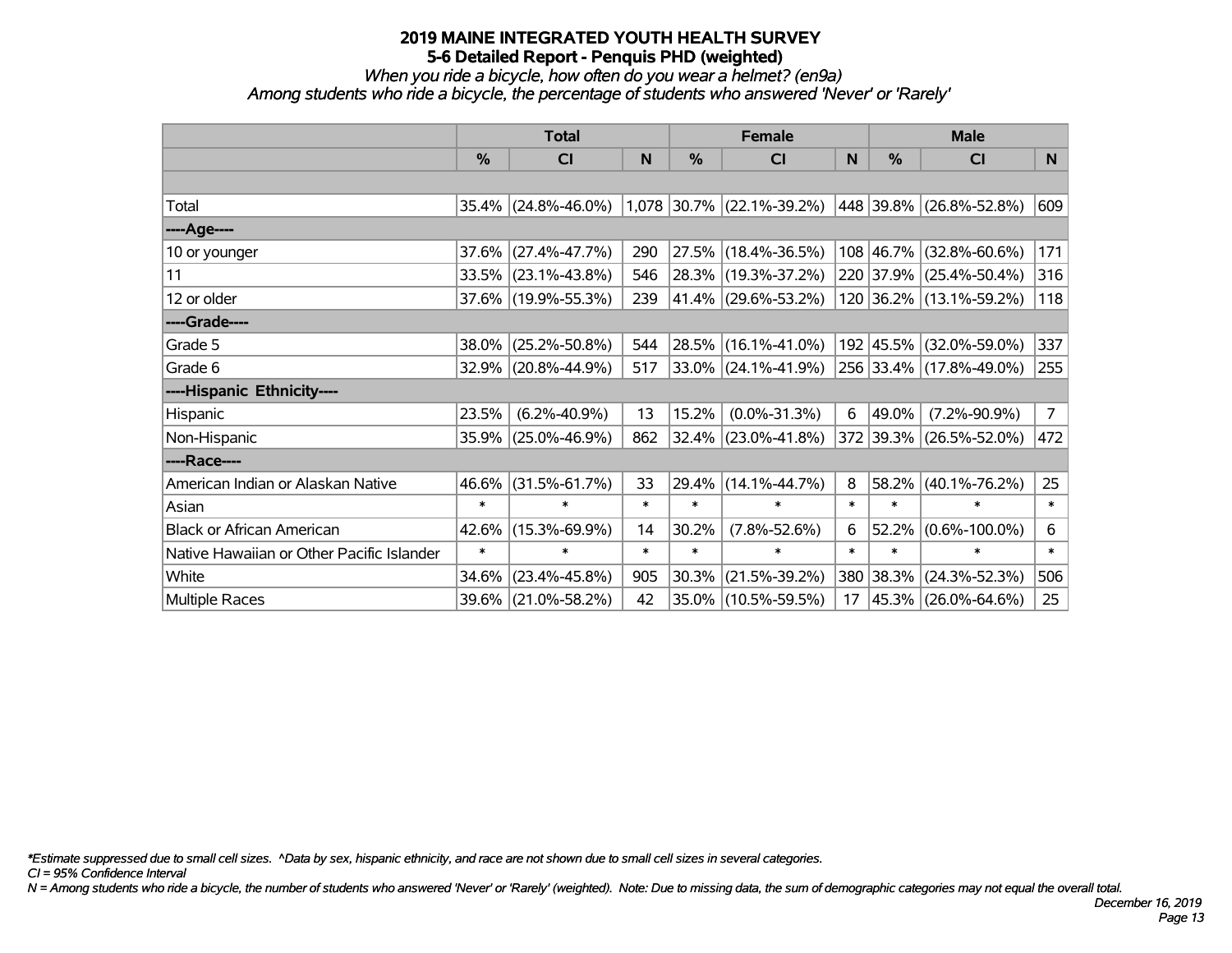#### **2019 MAINE INTEGRATED YOUTH HEALTH SURVEY 5-6 Detailed Report - Penquis PHD (weighted)** *Have you ever been bullied on school property? (en51) Percentage of students who answered 'Yes'*

|                                           | <b>Total</b> |                     |        | <b>Female</b> | <b>Male</b>          |                 |           |                          |        |
|-------------------------------------------|--------------|---------------------|--------|---------------|----------------------|-----------------|-----------|--------------------------|--------|
|                                           | %            | <b>CI</b>           | N      | %             | <b>CI</b>            | N               | %         | <b>CI</b>                | N      |
|                                           |              |                     |        |               |                      |                 |           |                          |        |
| Total                                     | 40.7%        | $(36.0\% - 45.4\%)$ |        | 1,372 45.8%   | $(40.3\% - 51.3\%)$  | 727             |           | 36.5% (31.0%-41.9%)      | 629    |
| ----Age----                               |              |                     |        |               |                      |                 |           |                          |        |
| 10 or younger                             | 46.4%        | $(41.7\% - 51.1\%)$ | 416    | 45.2%         | $(37.0\% - 53.3\%)$  |                 | 209 47.5% | $(39.6\% - 55.4\%)$      | 199    |
| 11                                        | 38.9%        | $(33.9\% - 44.0\%)$ | 685    | 45.3%         | $(38.6\% - 51.9\%)$  |                 |           | 369 33.5% (26.6%-40.5%)  | 309    |
| 12 or older                               |              | 37.5% (29.7%-45.4%) | 266    | $ 48.1\% $    | $(33.1\% - 63.0\%)$  |                 |           | 148 30.6% (25.2%-36.1%)  | 116    |
| ----Grade----                             |              |                     |        |               |                      |                 |           |                          |        |
| Grade 5                                   | 43.2%        | $(37.8\% - 48.6\%)$ | 698    | 45.9%         | $(37.3\% - 54.5\%)$  |                 |           | 345 40.5% (34.7%-46.4%)  | 341    |
| Grade 6                                   |              | 38.6% (32.9%-44.3%) | 658    | $ 45.9\% $    | $(39.5\% - 52.4\%)$  |                 |           | 376 32.6% (26.1%-39.1%)  | 277    |
| ----Hispanic Ethnicity----                |              |                     |        |               |                      |                 |           |                          |        |
| Hispanic                                  | 44.8%        | $(32.4\% - 57.2\%)$ | 31     | 53.0%         | $(39.4\% - 66.7\%)$  | 26              | 27.1%     | $(9.3\% - 44.9\%)$       | 6      |
| Non-Hispanic                              |              | 40.4% (34.7%-46.1%) |        | 1,082 44.9%   | $(37.9\% - 52.0\%)$  |                 |           | 566 36.7% (30.3%-43.0%)  | 500    |
| ----Race----                              |              |                     |        |               |                      |                 |           |                          |        |
| American Indian or Alaskan Native         | 39.4%        | $(22.2\% - 56.6\%)$ | 32     | 67.4%         | $(42.6\% - 92.1\%)$  | 19              | 24.3%     | $(8.0\% - 40.6\%)$       | 13     |
| Asian                                     | $\ast$       | $\ast$              | $\ast$ | $\ast$        | $\ast$               | $\ast$          | $\ast$    | $\ast$                   | $\ast$ |
| <b>Black or African American</b>          | 63.7%        | $(34.9\% - 92.5\%)$ | 24     | 64.6%         | $(23.8\% - 100.0\%)$ | 14              | 56.2%     | $(5.4\% - 100.0\%)$      | 8      |
| Native Hawaiian or Other Pacific Islander | $\ast$       | $\ast$              | $\ast$ | $\ast$        | $\ast$               | $\ast$          | $\ast$    | $\ast$                   | $\ast$ |
| White                                     | 40.1%        | $(35.7\% - 44.4\%)$ | 1,157  | 44.9%         | $(39.0\% - 50.9\%)$  | 611             | 36.0%     | $(31.0\% - 41.0\%)$      | 532    |
| Multiple Races                            | 48.8%        | $(36.3\% - 61.2\%)$ | 56     | 59.4%         | $(40.8\% - 78.0\%)$  | 32 <sub>2</sub> |           | $ 40.9\% $ (20.1%-61.6%) | 24     |

*\*Estimate suppressed due to small cell sizes. ^Data by sex, hispanic ethnicity, and race are not shown due to small cell sizes in several categories.*

*CI = 95% Confidence Interval*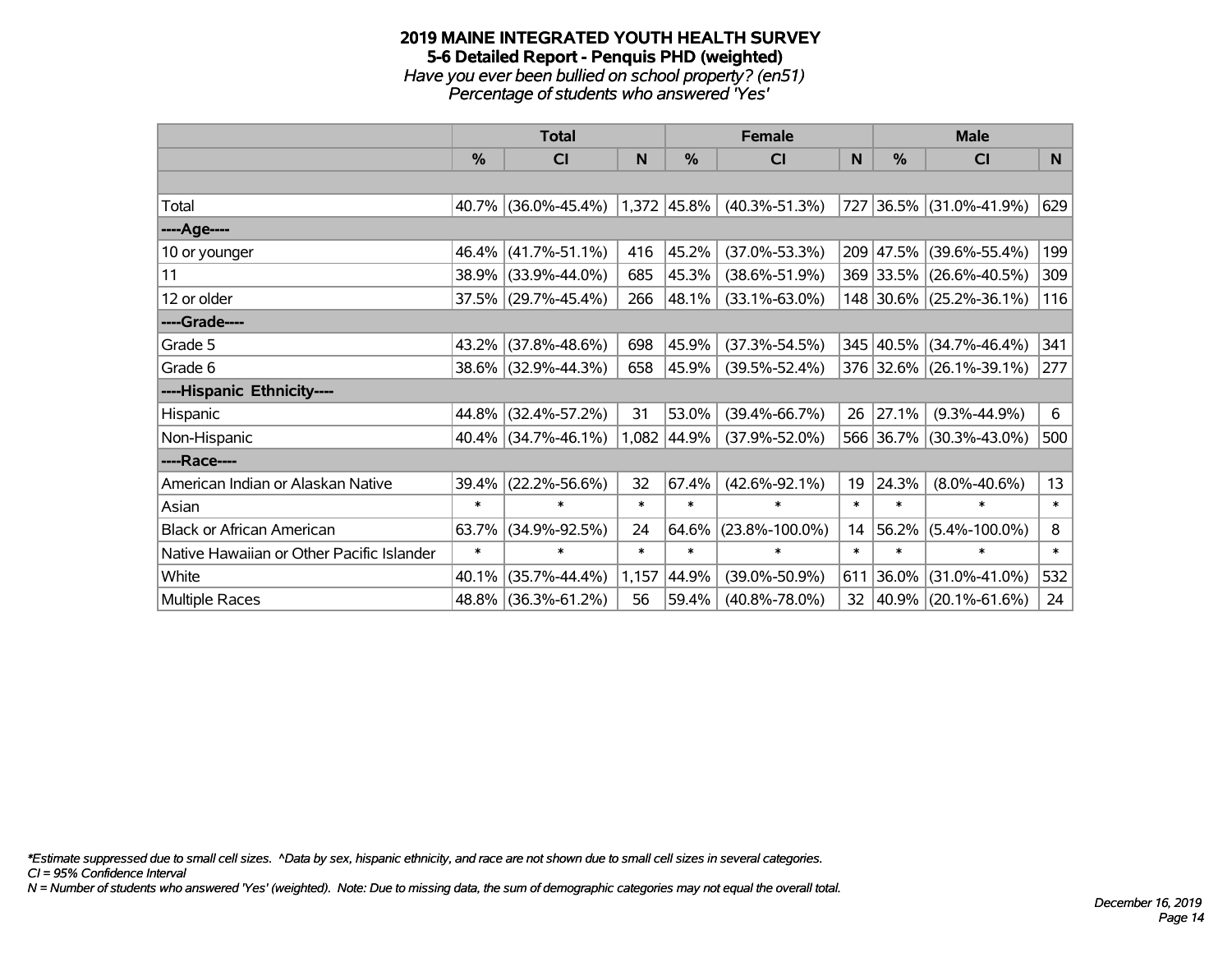## **2019 MAINE INTEGRATED YOUTH HEALTH SURVEY 5-6 Detailed Report - Penquis PHD (weighted)** *Have you ever been bullied away from school property? (en52a) Percentage of students who answered 'Yes'*

|                                           | <b>Total</b>  |                     |        |            | <b>Female</b>               |        | <b>Male</b> |                                 |        |  |
|-------------------------------------------|---------------|---------------------|--------|------------|-----------------------------|--------|-------------|---------------------------------|--------|--|
|                                           | $\frac{0}{0}$ | CI                  | N      | %          | <b>CI</b>                   | N      | %           | <b>CI</b>                       | N      |  |
|                                           |               |                     |        |            |                             |        |             |                                 |        |  |
| Total                                     |               | 30.2% (28.0%-32.5%) |        |            | $1,020$ 29.1% (24.7%-33.5%) |        |             | $ 463 31.1\% (26.6\% - 35.7\%)$ | 537    |  |
| ----Age----                               |               |                     |        |            |                             |        |             |                                 |        |  |
| 10 or younger                             | 30.8%         | $(23.7\% - 37.8\%)$ | 276    | $ 24.1\% $ | $(19.1\% - 29.0\%)$         |        |             | 111 38.3% (29.2%-47.3%)         | 161    |  |
| 11                                        |               | 30.3% (26.4%-34.2%) | 534    | 29.6%      | $(25.7\% - 33.6\%)$         |        |             | 241 30.6% (23.4%-37.8%)         | 282    |  |
| 12 or older                               |               | 29.0% (24.4%-33.5%) | 206    |            | $ 35.2\% $ (23.9%-46.4%)    |        |             | 110 24.1% (15.7%-32.5%)         | 91     |  |
| ----Grade----                             |               |                     |        |            |                             |        |             |                                 |        |  |
| Grade 5                                   | 31.6%         | $(29.0\% - 34.2\%)$ | 509    | 25.0%      | $(21.2\% - 28.7\%)$         |        |             | 187 37.5% (35.0%-40.0%)         | 314    |  |
| Grade 6                                   |               | 28.7% (25.9%-31.6%) | 493    |            | 32.9% (26.7%-39.1%)         |        |             | 271 24.6% (18.6%-30.6%)         | 210    |  |
| ----Hispanic Ethnicity----                |               |                     |        |            |                             |        |             |                                 |        |  |
| Hispanic                                  | 32.4%         | $(20.4\% - 44.4\%)$ | 23     | $\ast$     | $\ast$                      | $\ast$ | $\ast$      | $\ast$                          | $\ast$ |  |
| Non-Hispanic                              |               | 30.9% (28.6%-33.3%) | 829    |            | $30.6\%$ (24.9%-36.3%)      |        |             | 387 31.1% (25.9%-36.2%)         | 423    |  |
| ----Race----                              |               |                     |        |            |                             |        |             |                                 |        |  |
| American Indian or Alaskan Native         | 33.9%         | $(20.3\% - 47.5\%)$ | 27     | 46.6%      | $(29.6\% - 63.5\%)$         | 13     | 27.0%       | $(5.3\% - 48.7\%)$              | 14     |  |
| Asian                                     | 39.9%         | $(0.0\% - 81.0\%)$  | 9      | $\ast$     | $\ast$                      | $\ast$ | $\ast$      | $\ast$                          | $\ast$ |  |
| <b>Black or African American</b>          | 20.6%         | $(0.9\% - 40.4\%)$  | 8      | $\ast$     | $\ast$                      | $\ast$ | $\ast$      | $\ast$                          | $\ast$ |  |
| Native Hawaiian or Other Pacific Islander | $\ast$        | $\ast$              | $\ast$ | $\ast$     | $\ast$                      | $\ast$ | $\ast$      | $\ast$                          | $\ast$ |  |
| White                                     | 29.6%         | $(27.0\% - 32.2\%)$ | 856    | 29.1%      | $(24.7\% - 33.5\%)$         | 397    | 30.2%       | $(25.1\% - 35.2\%)$             | 446    |  |
| <b>Multiple Races</b>                     |               | 40.1% (29.4%-50.8%) | 46     |            | 42.9% (18.4%-67.4%)         | 23     |             | $ 39.1\% $ (14.0%-64.2%)        | 23     |  |

*\*Estimate suppressed due to small cell sizes. ^Data by sex, hispanic ethnicity, and race are not shown due to small cell sizes in several categories.*

*CI = 95% Confidence Interval*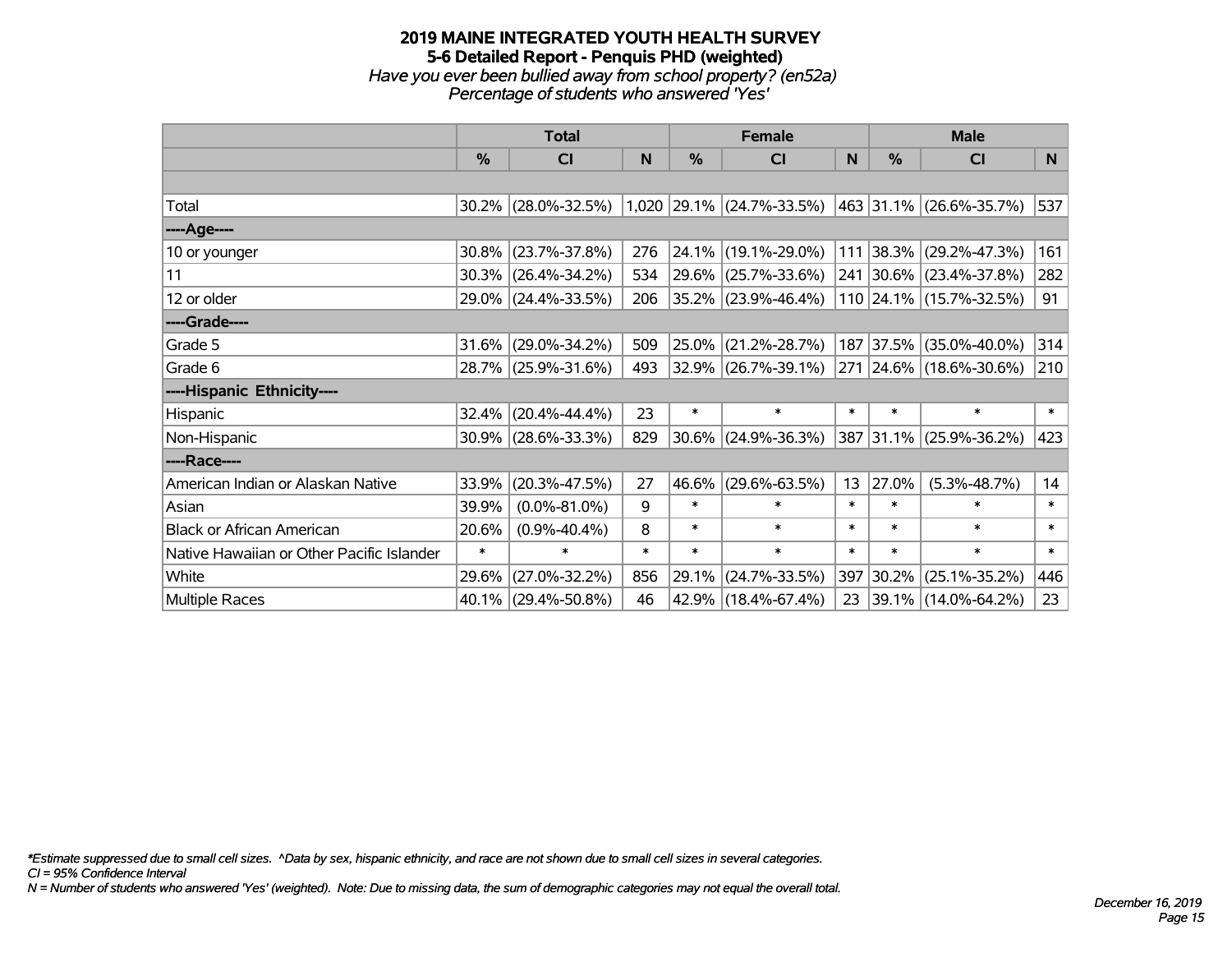*Do you agree or disagree with the following statement? I feel safe at my school. (en12) Percentage of students who answered 'Strongly agree' or 'Agree'*

|                                           | <b>Total</b> |                        |        | <b>Female</b> |                                                       | <b>Male</b> |             |                     |        |
|-------------------------------------------|--------------|------------------------|--------|---------------|-------------------------------------------------------|-------------|-------------|---------------------|--------|
|                                           | $\%$         | <b>CI</b>              | N      | $\frac{0}{0}$ | <b>CI</b>                                             | N           | %           | <b>CI</b>           | N      |
|                                           |              |                        |        |               |                                                       |             |             |                     |        |
| Total                                     |              | $90.0\%$ (86.7%-93.3%) |        |               | $3,023$ 92.7% (89.6%-95.8%) 1,462 87.7% (83.2%-92.2%) |             |             |                     | 1,509  |
| ----Age----                               |              |                        |        |               |                                                       |             |             |                     |        |
| 10 or younger                             | 91.0%        | $(86.0\% - 95.9\%)$    | 813    | $ 95.6\% $    | $(91.8\% - 99.5\%)$                                   | 444         | $ 86.4\% $  | $(78.3\% - 94.5\%)$ | 359    |
| 11                                        |              | $90.4\%$ (87.7%-93.2%) | 1,587  |               | 93.1% (89.1%-97.1%)                                   | 752         |             | 87.9% (83.7%-92.0%) | 810    |
| 12 or older                               |              | 88.4% (81.7%-95.0%)    | 618    |               | 87.2% (78.4%-96.0%)                                   | 266         |             | 90.0% (82.6%-97.4%) | 340    |
| ----Grade----                             |              |                        |        |               |                                                       |             |             |                     |        |
| Grade 5                                   | 90.2%        | $(86.1\% - 94.4\%)$    |        | 1,446 94.8%   | $(90.9\% - 98.7\%)$                                   | 707         | 86.4%       | $(80.2\% - 92.6\%)$ | 722    |
| Grade 6                                   |              | $90.0\%$ (86.9%-93.0%) |        |               | 1,530 90.7% (86.3%-95.0%)                             | 739         |             | 89.4% (84.6%-94.2%) | 761    |
| ----Hispanic Ethnicity----                |              |                        |        |               |                                                       |             |             |                     |        |
| Hispanic                                  | $\ast$       | $\ast$                 | $\ast$ | $\ast$        | $\ast$                                                | $\ast$      | $\ast$      | $\ast$              | $\ast$ |
| Non-Hispanic                              |              | 89.9% (87.0%-92.9%)    | 2,397  |               | $ 92.1\% $ (88.7%-95.4%)                              |             | 1,159 88.2% | $(84.6\% - 91.7\%)$ | 1,195  |
| ----Race----                              |              |                        |        |               |                                                       |             |             |                     |        |
| American Indian or Alaskan Native         | 73.6%        | $(56.9\% - 90.3\%)$    | 59     | 55.6%         | $(19.7\% - 91.6\%)$                                   | 16          | 83.4%       | $(67.5\% - 99.3\%)$ | 43     |
| Asian                                     | $\ast$       | $\ast$                 | $\ast$ | $\ast$        | $\ast$                                                | $\ast$      | $\ast$      | $\ast$              | $\ast$ |
| <b>Black or African American</b>          | $\ast$       | $\ast$                 | $\ast$ | $\ast$        | $\ast$                                                | $\ast$      | $\ast$      | $\ast$              | $\ast$ |
| Native Hawaiian or Other Pacific Islander | $\ast$       | $\ast$                 | $\ast$ | $\ast$        | $\ast$                                                | $\ast$      | $\ast$      | $\ast$              | $\ast$ |
| White                                     | 90.4%        | $(86.9\% - 94.0\%)$    | 2,599  | 92.9%         | $(89.7\% - 96.0\%)$                                   | 1,260       | 88.4%       | $(84.0\% - 92.7\%)$ | 1,301  |
| Multiple Races                            |              | 86.7% (79.0%-94.3%)    | 99     | $\ast$        | $\ast$                                                | $\ast$      | $\ast$      | $\ast$              | $\ast$ |

*\*Estimate suppressed due to small cell sizes. ^Data by sex, hispanic ethnicity, and race are not shown due to small cell sizes in several categories.*

*CI = 95% Confidence Interval*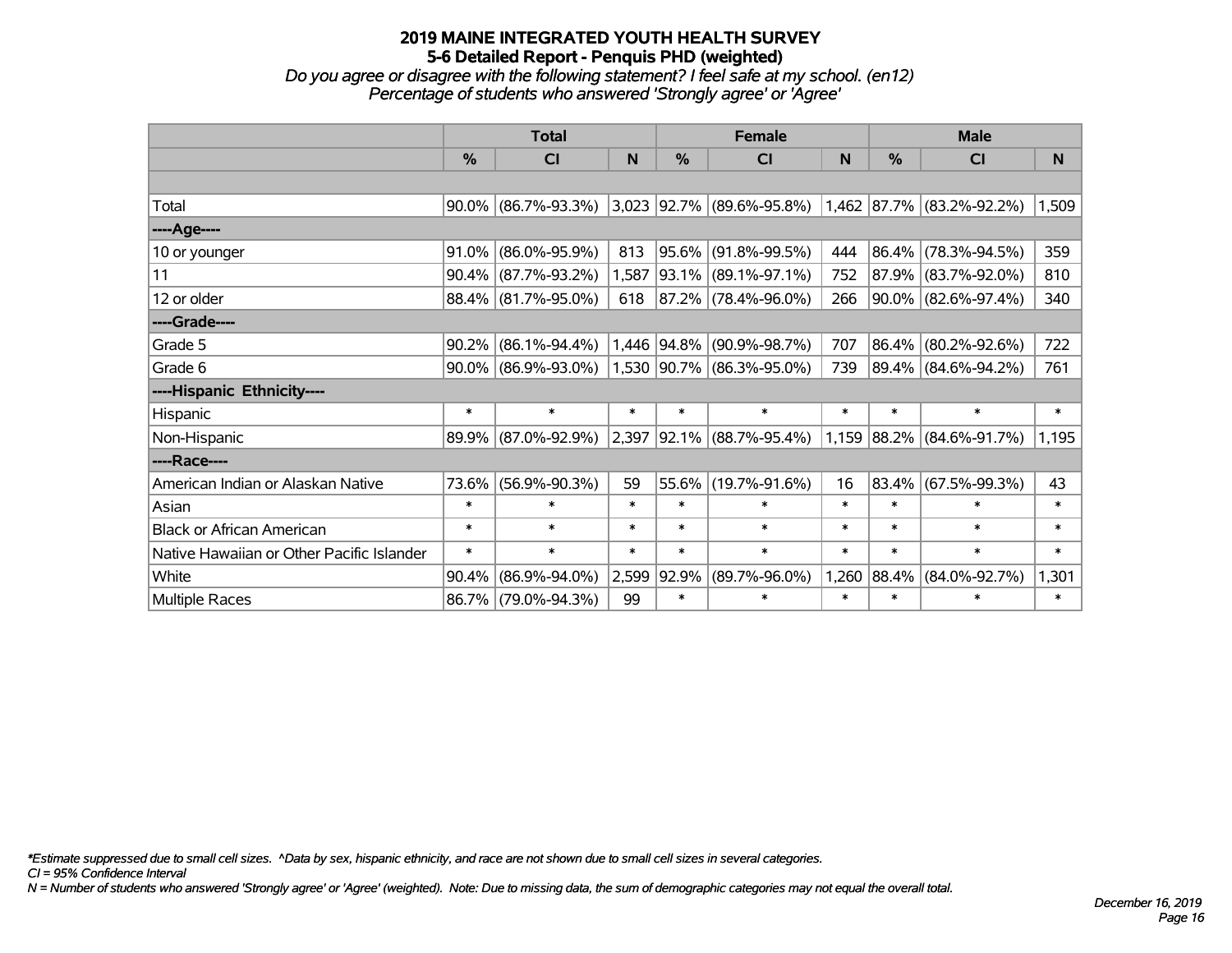## **2019 MAINE INTEGRATED YOUTH HEALTH SURVEY 5-6 Detailed Report - Penquis PHD (weighted)** *Have you ever tried cigarette smoking, even one or two puffs? (en13) Percentage of students who answered 'Yes'*

|                                           | <b>Total</b>  |                    |        |               | <b>Female</b>           |                | <b>Male</b>  |                        |             |  |
|-------------------------------------------|---------------|--------------------|--------|---------------|-------------------------|----------------|--------------|------------------------|-------------|--|
|                                           | $\frac{0}{0}$ | <b>CI</b>          | N      | $\frac{0}{0}$ | C <sub>l</sub>          | $\mathsf{N}$   | %            | <b>CI</b>              | $\mathbf N$ |  |
|                                           |               |                    |        |               |                         |                |              |                        |             |  |
| Total                                     | 2.2%          | $(1.3\% - 3.2\%)$  |        |               | 76 1.4% (0.4%-2.5%)     |                | $ 23 2.9\% $ | $(1.2\% - 4.5\%)$      | 50          |  |
| ---- Age----                              |               |                    |        |               |                         |                |              |                        |             |  |
| 10 or younger                             | 1.1%          | $(0.0\% - 2.2\%)$  | 10     | $\ast$        | $\ast$                  | $\ast$         | $\ast$       | $\ast$                 | $\ast$      |  |
| 11                                        | 1.8%          | $(0.6\% - 3.0\%)$  |        |               | $32 1.7\% $ (0.2%-3.2%) |                | 14 2.0%      | $(0.1\% - 3.8\%)$      | 18          |  |
| 12 or older                               | 4.8%          | $(2.2\% - 7.4\%)$  |        |               | 34 2.0% (0.0%-4.3%)     | 6              |              | $ 6.4\% $ (1.7%-11.1%) | 24          |  |
| ----Grade----                             |               |                    |        |               |                         |                |              |                        |             |  |
| Grade 5                                   | 1.7%          | $(0.5\% - 2.9\%)$  |        |               | $28 1.0\% $ (0.0%-2.1%) | $\overline{7}$ | 2.4%         | $(0.3\% - 4.6\%)$      | 20          |  |
| Grade 6                                   | 2.8%          | $(1.2\% - 4.4\%)$  |        |               | $48 1.9\% $ (0.3%-3.5%) |                | 16 3.4%      | $(0.9\% - 5.9\%)$      | 29          |  |
| ----Hispanic Ethnicity----                |               |                    |        |               |                         |                |              |                        |             |  |
| Hispanic                                  | $\ast$        | $\ast$             | $\ast$ | $\ast$        | $\ast$                  | $\ast$         | $\ast$       | $\ast$                 | $\ast$      |  |
| Non-Hispanic                              | 2.1%          | $(1.2\% - 2.9\%)$  |        |               | $55 1.6\% $ (0.5%-2.7%) |                | 20 2.3%      | $(0.9\% - 3.6\%)$      | 31          |  |
| ----Race----                              |               |                    |        |               |                         |                |              |                        |             |  |
| American Indian or Alaskan Native         | 15.5%         | $(4.7\% - 26.3\%)$ | 12     | $\ast$        | $\ast$                  | $\ast$         | $\ast$       | $\ast$                 | $\ast$      |  |
| Asian                                     | $\ast$        | $\ast$             | $\ast$ | $\ast$        | $\ast$                  | $\ast$         | $\ast$       | $\ast$                 | $\ast$      |  |
| <b>Black or African American</b>          | $\ast$        | $\ast$             | $\ast$ | $\ast$        | $\ast$                  | $\ast$         | $\ast$       | $\ast$                 | $\ast$      |  |
| Native Hawaiian or Other Pacific Islander | $\ast$        | $\ast$             | $\ast$ | $\ast$        | $\ast$                  | $\ast$         | $\ast$       | $\ast$                 | $\ast$      |  |
| White                                     | 1.9%          | $(0.9\% - 3.0\%)$  | 55     | 1.3%          | $(0.3\% - 2.4\%)$       |                | 18 2.2%      | $(0.5\% - 4.0\%)$      | 33          |  |
| Multiple Races                            | 4.9%          | $(0.1\% - 9.7\%)$  | 6      | $\ast$        | $\ast$                  | $\ast$         | $\ast$       | $\ast$                 | $\ast$      |  |

*\*Estimate suppressed due to small cell sizes. ^Data by sex, hispanic ethnicity, and race are not shown due to small cell sizes in several categories.*

*CI = 95% Confidence Interval*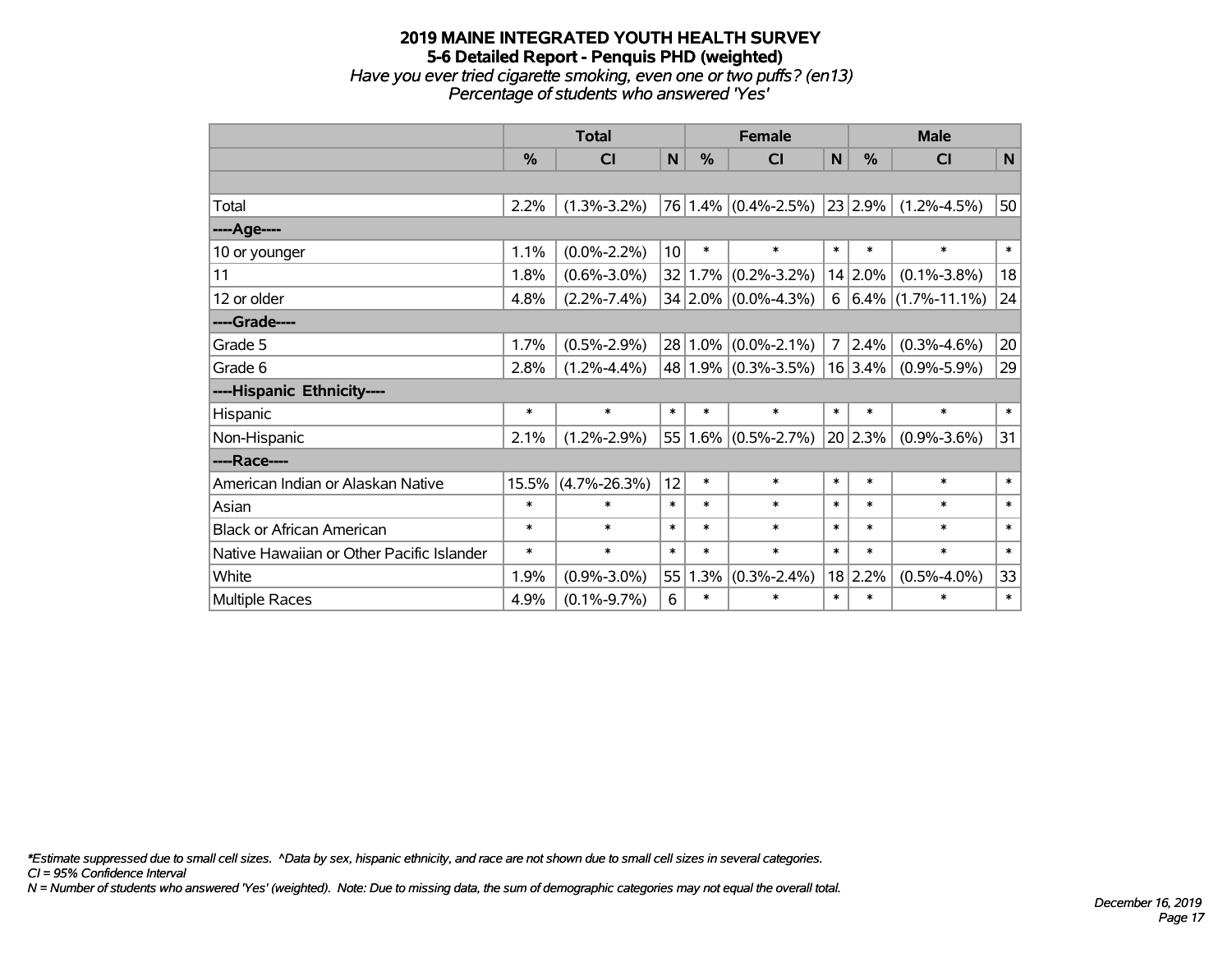*During the past 30 days, on how many days did you smoke cigarettes? (en14) Percentage of students who answered at least 1 day*

|                                           |               | <b>Total</b>      |        | <b>Female</b> |           |        | <b>Male</b> |        |        |
|-------------------------------------------|---------------|-------------------|--------|---------------|-----------|--------|-------------|--------|--------|
|                                           | $\frac{0}{0}$ | <b>CI</b>         | N      | %             | <b>CI</b> | N.     | %           | CI N   |        |
|                                           |               |                   |        |               |           |        |             |        |        |
| Total                                     | 0.6%          | $(0.1\% - 1.1\%)$ | 19     | $\ast$        | $\ast$    | $\ast$ | $\ast$      | $\ast$ | *      |
| ----Age----                               |               |                   |        |               |           |        |             |        |        |
| 10 or younger                             | $\ast$        | $\ast$            | $\ast$ | $\ast$        | $\ast$    | $\ast$ | $\ast$      | $\ast$ | $\ast$ |
| 11                                        | 0.5%          | $(0.0\% - 1.0\%)$ | 8      | $\ast$        | $\ast$    | $\ast$ | $\ast$      | $\ast$ | $\ast$ |
| 12 or older                               | 1.1%          | $(0.0\% - 2.5\%)$ | 8      | $\ast$        | $\ast$    | $\ast$ | $\ast$      | $\ast$ | $\ast$ |
| ----Grade----                             |               |                   |        |               |           |        |             |        |        |
| Grade 5                                   | 0.6%          | $(0.0\% - 1.3\%)$ | 10     | $\ast$        | $\ast$    | $\ast$ | $\ast$      | $\ast$ | $\ast$ |
| Grade 6                                   | 0.5%          | $(0.0\% - 1.1\%)$ | 9      | $\ast$        | $\ast$    | $\ast$ | $\ast$      | $\ast$ | $\ast$ |
| ----Hispanic Ethnicity----                |               |                   |        |               |           |        |             |        |        |
| Hispanic                                  | *             | $\ast$            | $\ast$ | $\ast$        | $\ast$    | *      | $\ast$      | $\ast$ | $\ast$ |
| Non-Hispanic                              | $0.6\%$       | $(0.1\% - 1.0\%)$ | 15     | $\ast$        | $\ast$    | $\ast$ | $\ast$      | $\ast$ | *      |
| ----Race----                              |               |                   |        |               |           |        |             |        |        |
| American Indian or Alaskan Native         | $\ast$        | $\ast$            | $\ast$ | $\ast$        | $\ast$    | $\ast$ | $\ast$      | $\ast$ | $\ast$ |
| Asian                                     | $\ast$        | $\ast$            | $\ast$ | $\ast$        | $\ast$    | $\ast$ | $\ast$      | $\ast$ | $\ast$ |
| <b>Black or African American</b>          | $\ast$        | $\ast$            | $\ast$ | $\ast$        | $\ast$    | $\ast$ | $\ast$      | $\ast$ | $\ast$ |
| Native Hawaiian or Other Pacific Islander | *             | $\ast$            | $\ast$ | $\ast$        | $\ast$    | $\ast$ | $\ast$      | $\ast$ | $\ast$ |
| White                                     | 0.5%          | $(0.0\% - 1.1\%)$ | 15     | $\ast$        | $\ast$    | $\ast$ | $\ast$      | $\ast$ | $\ast$ |
| Multiple Races                            | $\ast$        | $\ast$            | $\ast$ | $\ast$        | $\ast$    | $\ast$ | $\ast$      | $\ast$ | $\ast$ |

*\*Estimate suppressed due to small cell sizes. ^Data by sex, hispanic ethnicity, and race are not shown due to small cell sizes in several categories.*

*CI = 95% Confidence Interval*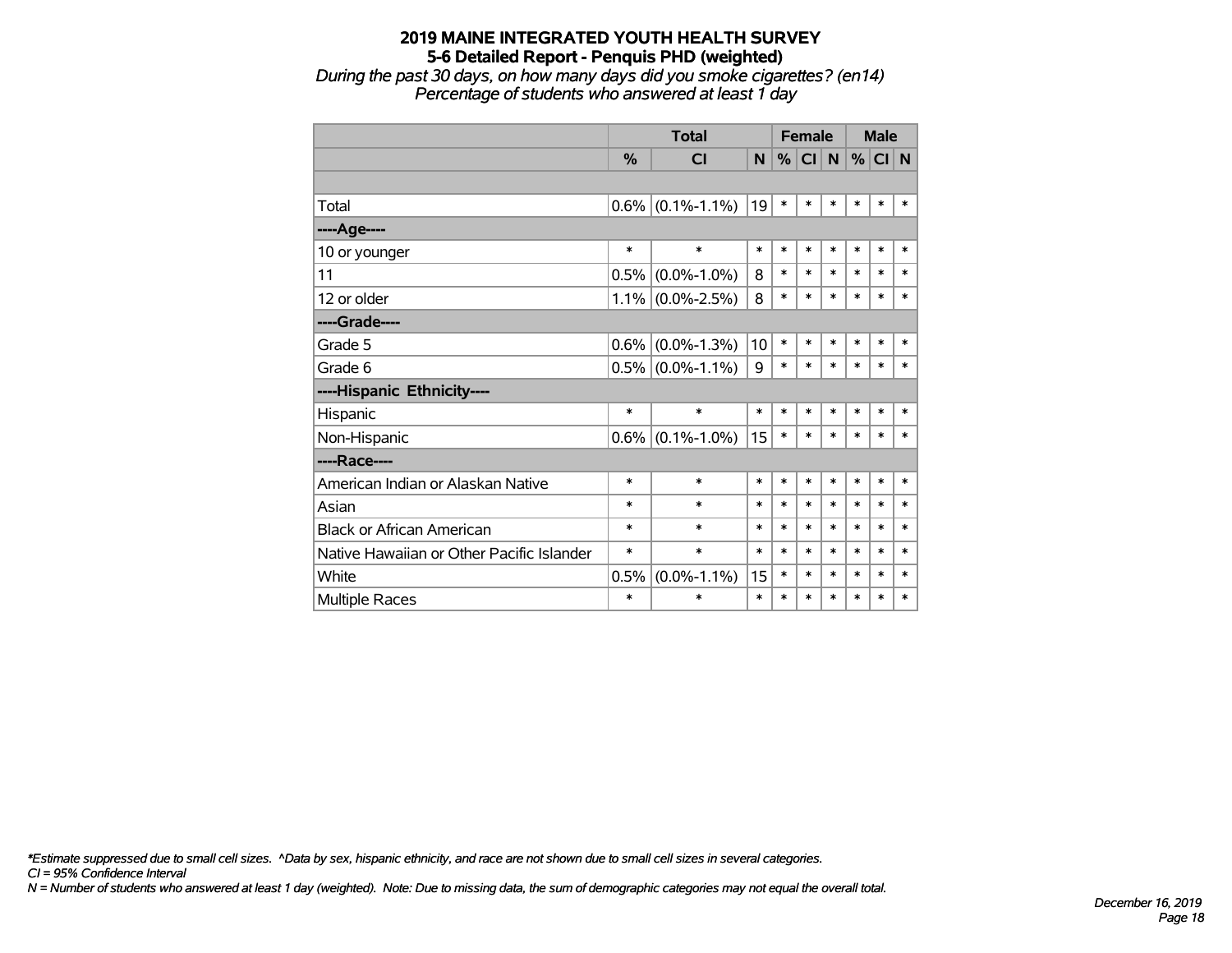*Do you think you will try a cigarette soon? (en15)*

*Percentage of students who answered 'I definitely will', 'I probably will' or 'I probably will not'*

|                                           | <b>Total</b> |                       |        | <b>Female</b> |                    |        | <b>Male</b> |                           |        |
|-------------------------------------------|--------------|-----------------------|--------|---------------|--------------------|--------|-------------|---------------------------|--------|
|                                           | $\%$         | <b>CI</b>             | N      | $\frac{9}{6}$ | <b>CI</b>          | N      | %           | <b>CI</b>                 | N.     |
|                                           |              |                       |        |               |                    |        |             |                           |        |
| Total                                     | 9.4%         | $(6.5\% - 12.4\%)$    | 317    | 6.2%          | $(5.3\% - 7.1\%)$  |        |             | $98 11.7\% $ (7.4%-16.0%) | 201    |
| ----Age----                               |              |                       |        |               |                    |        |             |                           |        |
| 10 or younger                             | 9.5%         | $(5.4\% - 13.6\%)$    | 85     | 6.3%          | $(2.8\% - 9.7\%)$  |        | 29 12.8%    | $(7.1\% - 18.6\%)$        | 53     |
| 11                                        | 9.6%         | $(5.4\% - 13.7\%)$    | 167    | 6.3%          | $(3.6\% - 9.0\%)$  |        |             | $51 11.6\% $ (5.0%-18.2%) | 107    |
| 12 or older                               | 9.2%         | $(4.9\% - 13.6\%)$    | 65     | 5.9%          | $(1.8\% - 10.1\%)$ |        |             | 18 10.9% (6.1%-15.7%)     | 41     |
| ----Grade----                             |              |                       |        |               |                    |        |             |                           |        |
| Grade 5                                   | 8.7%         | $(5.7\% - 11.8\%)$    | 140    | 5.7%          | $(3.8\% - 7.7\%)$  | 43     |             | $10.9\%$ (6.3%-15.4%)     | 90     |
| Grade 6                                   |              | $10.0\%$ (5.8%-14.2%) | 170    | 6.4%          | $(4.9\% - 7.8\%)$  |        |             | $52 12.5\% $ (6.1%-18.9%) | 107    |
| ----Hispanic Ethnicity----                |              |                       |        |               |                    |        |             |                           |        |
| Hispanic                                  | $\ast$       | $\ast$                | $\ast$ | $\ast$        | $\ast$             | $\ast$ | $\ast$      | $\ast$                    | $\ast$ |
| Non-Hispanic                              | 9.7%         | $(6.5\% - 13.0\%)$    | 258    | 6.6%          | $(5.6\% - 7.5\%)$  |        | 82 11.7%    | $(7.0\% - 16.4\%)$        | 159    |
| ----Race----                              |              |                       |        |               |                    |        |             |                           |        |
| American Indian or Alaskan Native         | 25.5%        | $(7.8\% - 43.2\%)$    | 20     | $\ast$        | $\ast$             | $\ast$ | $\ast$      | $\ast$                    | $\ast$ |
| Asian                                     | $\ast$       | $\ast$                | $\ast$ | $\ast$        | $\ast$             | $\ast$ | $\ast$      | $\ast$                    | $\ast$ |
| <b>Black or African American</b>          | $\ast$       | $\ast$                | $\ast$ | $\ast$        | $\ast$             | $\ast$ | $\ast$      | $\ast$                    | $\ast$ |
| Native Hawaiian or Other Pacific Islander | $\ast$       | $\ast$                | $\ast$ | $\ast$        | $\ast$             | $\ast$ | $\ast$      | $\ast$                    | $\ast$ |
| White                                     | 9.0%         | $(6.3\% - 11.7\%)$    | 259    | 5.8%          | $(4.8\% - 6.9\%)$  |        | 78 11.4%    | $(7.0\% - 15.7\%)$        | 168    |
| Multiple Races                            | 19.3%        | $(4.8\% - 33.8\%)$    | 22     | $ 20.9\% $    | $(2.8\% - 39.1\%)$ |        |             | $11 14.5\% $ (0.0%-32.2%) | 8      |

*\*Estimate suppressed due to small cell sizes. ^Data by sex, hispanic ethnicity, and race are not shown due to small cell sizes in several categories.*

*CI = 95% Confidence Interval*

*N = Number of students who answered 'I definitely will', 'I probably will' or 'I probably will not' (weighted). Note: Due to missing data, the sum of demographic categories may not equal the overall total.*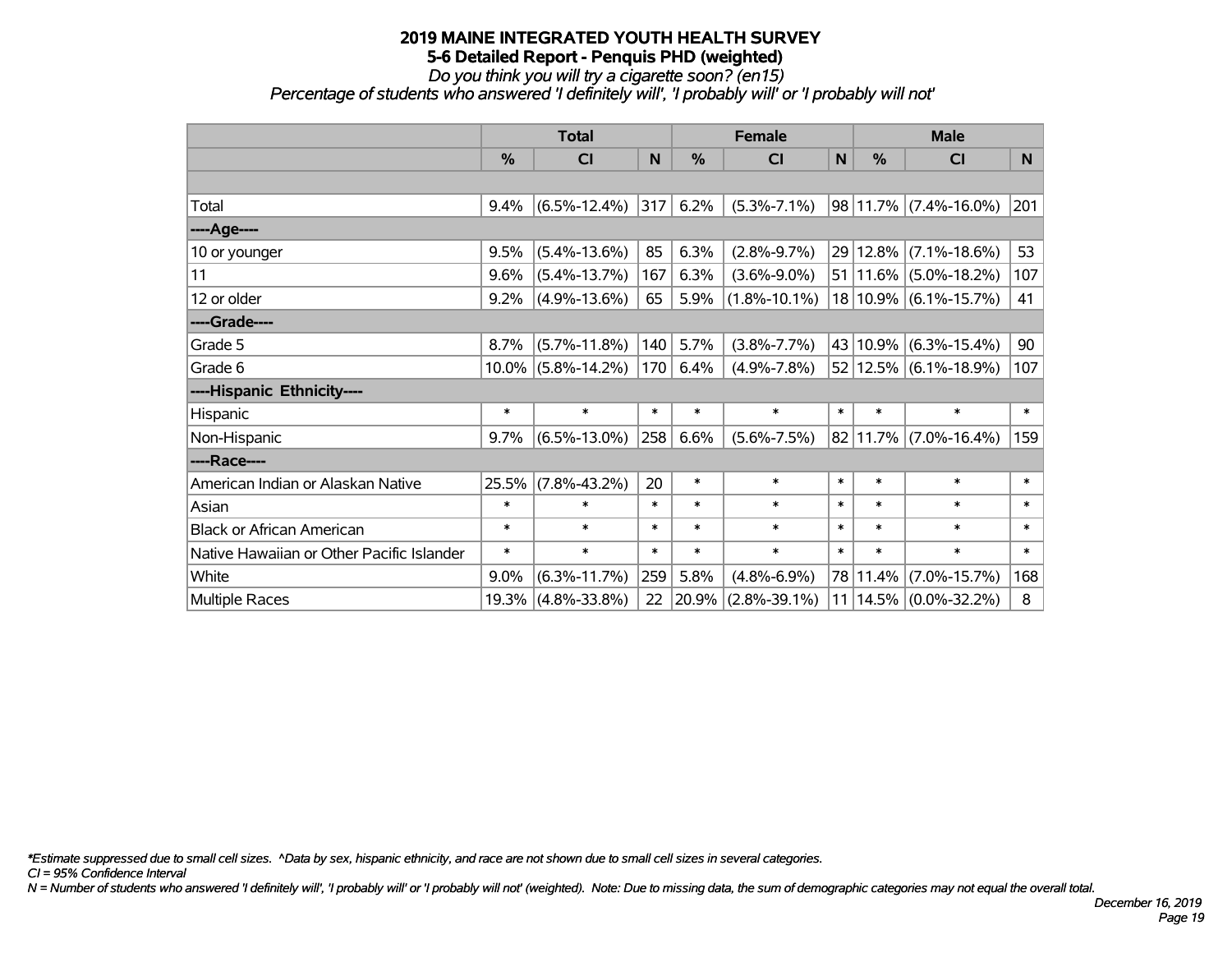*Do you think you will smoke a cigarette at anytime during the next year? (en16) Percentage of students who answered 'I definitely will', 'I probably will' or 'I probably will not'*

|                                           | <b>Total</b>  |                    |        |            | <b>Female</b>        |        | <b>Male</b>   |                      |        |
|-------------------------------------------|---------------|--------------------|--------|------------|----------------------|--------|---------------|----------------------|--------|
|                                           | $\frac{0}{0}$ | <b>CI</b>          | N      | %          | <b>CI</b>            | N      | $\frac{0}{0}$ | <b>CI</b>            | N.     |
|                                           |               |                    |        |            |                      |        |               |                      |        |
| Total                                     | 5.2%          | $(2.6\% - 7.7\%)$  |        | 174 3.3%   | $(1.0\% - 5.6\%)$    |        | 53 6.7%       | $(3.7\% - 9.7\%)$    | 115    |
| ---- Age----                              |               |                    |        |            |                      |        |               |                      |        |
| 10 or younger                             | 4.6%          | $(2.4\% - 6.8\%)$  | 41     | 2.8%       | $(0.2\% - 5.4\%)$    |        | 13 6.7%       | $(4.0\% - 9.4\%)$    | 28     |
| 11                                        | 4.7%          | $(1.3\% - 8.1\%)$  | 83     | 2.3%       | $(0.0\% - 4.7\%)$    |        | $19 6.3\% $   | $(2.1\% - 10.4\%)$   | 58     |
| 12 or older                               | 7.1%          | $(2.9\% - 11.3\%)$ | 51     |            | $6.5\%$ (1.3%-11.6%) |        |               | 20 8.0% (2.8%-13.2%) | 30     |
| ----Grade----                             |               |                    |        |            |                      |        |               |                      |        |
| Grade 5                                   | 4.2%          | $(1.7\% - 6.6\%)$  | 66     | 3.2%       | $(0.5\% - 5.9\%)$    |        | 24 5.1%       | $(2.3\% - 7.9\%)$    | 42     |
| Grade 6                                   | 6.0%          | $(2.2\% - 9.8\%)$  |        | $103$ 3.4% | $(0.8\% - 6.1\%)$    |        |               | 29 8.1% (3.1%-13.1%) | 69     |
| ----Hispanic Ethnicity----                |               |                    |        |            |                      |        |               |                      |        |
| Hispanic                                  | $\ast$        | $\ast$             | $\ast$ | $\ast$     | $\ast$               | $\ast$ | $\ast$        | $\ast$               | $\ast$ |
| Non-Hispanic                              | 5.5%          | $(2.8\% - 8.2\%)$  |        | 148 3.8%   | $(1.2\% - 6.3\%)$    |        | 47 7.0%       | $(4.2\% - 9.8\%)$    | 94     |
| ----Race----                              |               |                    |        |            |                      |        |               |                      |        |
| American Indian or Alaskan Native         | 14.5%         | $(7.0\% - 22.0\%)$ | 12     | $\ast$     | $\ast$               | $\ast$ | $\ast$        | $\ast$               | $\ast$ |
| Asian                                     | $\ast$        | $\ast$             | $\ast$ | $\ast$     | $\ast$               | $\ast$ | $\ast$        | $\ast$               | $\ast$ |
| <b>Black or African American</b>          | $\ast$        | $\ast$             | $\ast$ | $\ast$     | $\ast$               | $\ast$ | $\ast$        | $\ast$               | $\ast$ |
| Native Hawaiian or Other Pacific Islander | $\ast$        | $\ast$             | $\ast$ | $\ast$     | $\ast$               | $\ast$ | $\ast$        | $\ast$               | $\ast$ |
| White                                     | 4.9%          | $(2.2\% - 7.7\%)$  |        | 142 3.5%   | $(0.9\% - 6.0\%)$    | 47     | 6.2%          | $(3.1\% - 9.3\%)$    | 92     |
| Multiple Races                            | 8.0%          | $(1.1\% - 14.9\%)$ | 9      | $\ast$     | $\ast$               | $\ast$ | $\ast$        | $\ast$               | $\ast$ |

*\*Estimate suppressed due to small cell sizes. ^Data by sex, hispanic ethnicity, and race are not shown due to small cell sizes in several categories.*

*CI = 95% Confidence Interval*

*N = Number of students who answered 'I definitely will', 'I probably will' or 'I probably will not' (weighted). Note: Due to missing data, the sum of demographic categories may not equal the overall total.*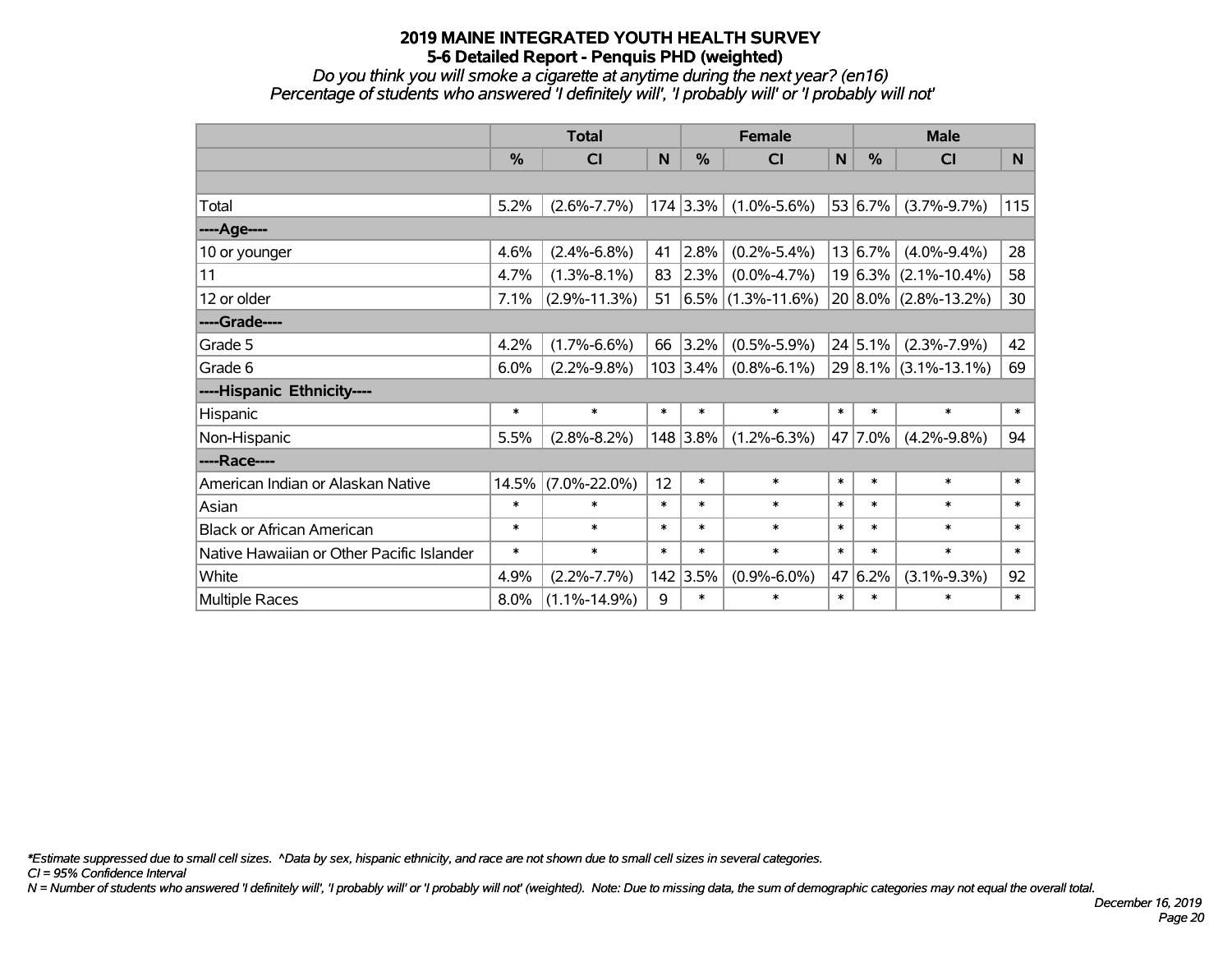## **2019 MAINE INTEGRATED YOUTH HEALTH SURVEY 5-6 Detailed Report - Penquis PHD (weighted)** *Do you think you will smoke a cigarette at anytime during the next year? (en16\_2) Percentage of students who answered 'I definitely will not'*

|                                           | <b>Total</b>  |                        |        | <b>Female</b> | <b>Male</b>          |        |        |                           |        |
|-------------------------------------------|---------------|------------------------|--------|---------------|----------------------|--------|--------|---------------------------|--------|
|                                           | $\frac{9}{6}$ | <b>CI</b>              | N      | $\frac{0}{0}$ | C <sub>l</sub>       | N      | %      | CI                        | N      |
|                                           |               |                        |        |               |                      |        |        |                           |        |
| Total                                     |               | 94.8% (92.3%-97.4%)    | 3,201  | 96.7%         | $(94.4\% - 99.0\%)$  |        |        | 1,541 93.3% (90.3%-96.3%) | 1,603  |
| ----Age----                               |               |                        |        |               |                      |        |        |                           |        |
| 10 or younger                             | 95.4%         | $(93.2\% - 97.6\%)$    | 849    | 97.2%         | $(94.6\% - 99.8\%)$  | 447    |        | 93.3% (90.6%-96.0%)       | 388    |
| 11                                        |               | 95.3% (91.9%-98.7%)    | 1,678  | 97.7%         | $(95.3\% - 100.0\%)$ | 799    |        | 93.7% (89.6%-97.9%)       | 861    |
| 12 or older                               |               | $92.9\%$ (88.7%-97.1%) | 664    | 93.5%         | $(88.4\% - 98.7\%)$  | 295    |        | 92.0% (86.8%-97.2%)       | 349    |
| ----Grade----                             |               |                        |        |               |                      |        |        |                           |        |
| Grade 5                                   | 95.8%         | $(93.4\% - 98.3\%)$    |        | 1,534 96.8%   | $(94.1\% - 99.5\%)$  | 724    |        | 94.9% (92.1%-97.7%)       | 789    |
| Grade 6                                   |               | $94.0\%$ (90.2%-97.8%) |        | 1,617 96.6%   | $(93.9\% - 99.2\%)$  | 801    |        | 91.9% (86.9%-96.9%)       | 785    |
| ----Hispanic Ethnicity----                |               |                        |        |               |                      |        |        |                           |        |
| Hispanic                                  | $\ast$        | $\ast$                 | $\ast$ | $\ast$        | $\ast$               | $\ast$ | $\ast$ | $\ast$                    | $\ast$ |
| Non-Hispanic                              |               | $94.5\%$ (91.8%-97.2%) |        | 2,519 96.2%   | $(93.7\% - 98.8\%)$  |        |        | 1,210 93.0% (90.2%-95.8%) | 1,261  |
| ----Race----                              |               |                        |        |               |                      |        |        |                           |        |
| American Indian or Alaskan Native         | 85.5%         | $(78.0\% - 93.0\%)$    | 69     | $\ast$        | $\ast$               | $\ast$ | $\ast$ | $\ast$                    | $\ast$ |
| Asian                                     | $\ast$        | $\ast$                 | $\ast$ | $\ast$        | $\ast$               | $\ast$ | $\ast$ | $\ast$                    | $\ast$ |
| <b>Black or African American</b>          | $\ast$        | $\ast$                 | $\ast$ | $\ast$        | $\ast$               | $\ast$ | $\ast$ | $\ast$                    | $\ast$ |
| Native Hawaiian or Other Pacific Islander | $\ast$        | $\ast$                 | $\ast$ | $\ast$        | $\ast$               | $\ast$ | $\ast$ | $\ast$                    | $\ast$ |
| White                                     | 95.1%         | $(92.3\% - 97.8\%)$    | 2,741  | 96.5%         | $(94.0\% - 99.1\%)$  | 1,313  | 93.8%  | $(90.7\% - 96.9\%)$       | 1,381  |
| <b>Multiple Races</b>                     |               | $92.0\%$ (85.1%-98.9%) | 105    | $\ast$        | $\ast$               | $\ast$ | $\ast$ | $\ast$                    | $\ast$ |

*\*Estimate suppressed due to small cell sizes. ^Data by sex, hispanic ethnicity, and race are not shown due to small cell sizes in several categories.*

*CI = 95% Confidence Interval*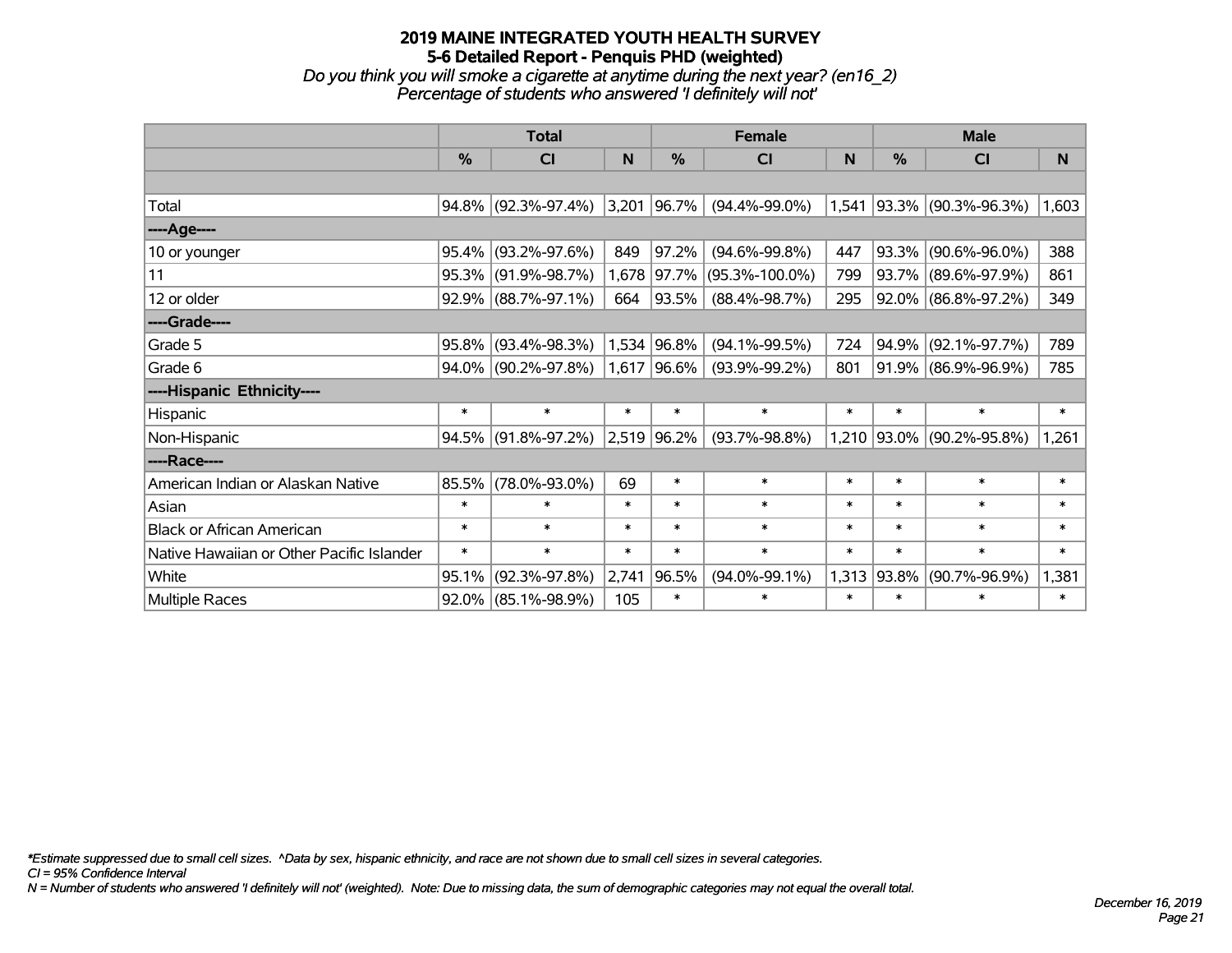*If one of your best friends offered you a cigarette, would you smoke it? (en17) Percentage of students who answered 'Definitely yes', 'Probably yes' or 'Probably not'*

|                                           | <b>Total</b>  |                     |        |               | <b>Female</b>         |        | <b>Male</b>   |                            |        |  |
|-------------------------------------------|---------------|---------------------|--------|---------------|-----------------------|--------|---------------|----------------------------|--------|--|
|                                           | $\frac{0}{0}$ | <b>CI</b>           | N      | $\frac{0}{0}$ | <b>CI</b>             | N      | $\frac{0}{0}$ | <b>CI</b>                  | N      |  |
|                                           |               |                     |        |               |                       |        |               |                            |        |  |
| Total                                     | 8.9%          | $(5.9\% - 11.8\%)$  | 298    | 6.4%          | $(4.6\% - 8.3\%)$     |        |               | 102   10.6%   (6.8%-14.4%) | 182    |  |
| ---- Age----                              |               |                     |        |               |                       |        |               |                            |        |  |
| 10 or younger                             | 7.9%          | $(4.4\% - 11.4\%)$  | 70     | 3.9%          | $(1.5\% - 6.3\%)$     | 18     | 11.9%         | $(6.6\% - 17.3\%)$         | 50     |  |
| 11                                        | 7.6%          | $(4.2\% - 10.9\%)$  | 133    | 5.8%          | $(2.5\% - 9.0\%)$     | 47     | 8.8%          | $(4.5\% - 13.0\%)$         | 80     |  |
| 12 or older                               |               | 13.3% (10.0%-16.7%) | 95     |               | $11.9\%$ (8.3%-15.5%) | 38     |               | $13.7\%$ (8.1%-19.4%)      | 52     |  |
| ----Grade----                             |               |                     |        |               |                       |        |               |                            |        |  |
| Grade 5                                   | 7.2%          | $(4.0\% - 10.3\%)$  | 115    | 4.3%          | $(2.1\% - 6.5\%)$     | 32     | 9.6%          | $(5.4\% - 13.9\%)$         | 81     |  |
| Grade 6                                   | 10.5%         | $(6.5\% - 14.4\%)$  | 180    | 8.5%          | $(5.6\% - 11.5\%)$    | 70     |               | $11.5\%$ (6.3%-16.7%)      | 98     |  |
| ----Hispanic Ethnicity----                |               |                     |        |               |                       |        |               |                            |        |  |
| Hispanic                                  | $\ast$        | $\ast$              | $\ast$ | $\ast$        | $\ast$                | $\ast$ | $\ast$        | $\ast$                     | $\ast$ |  |
| Non-Hispanic                              | 9.2%          | $(6.1\% - 12.4\%)$  | 246    | 6.3%          | $(4.8\% - 7.8\%)$     | 79     |               | $11.4\%$ (7.1%-15.6%)      | 154    |  |
| ----Race----                              |               |                     |        |               |                       |        |               |                            |        |  |
| American Indian or Alaskan Native         | 21.3%         | $(10.2\% - 32.5\%)$ | 17     | $\ast$        | $\ast$                | $\ast$ | $\ast$        | $\ast$                     | $\ast$ |  |
| Asian                                     | $\ast$        | $\ast$              | $\ast$ | $\ast$        | $\ast$                | $\ast$ | $\ast$        | $\ast$                     | $\ast$ |  |
| <b>Black or African American</b>          | $\ast$        | $\ast$              | $\ast$ | $\ast$        | $\ast$                | $\ast$ | $\ast$        | $\ast$                     | $\ast$ |  |
| Native Hawaiian or Other Pacific Islander | $\ast$        | $\ast$              | $\ast$ | $\ast$        | $\ast$                | $\ast$ | $\ast$        | $\ast$                     | $\ast$ |  |
| White                                     | 8.1%          | $(5.0\% - 11.1\%)$  | 232    | 5.6%          | $(3.6\% - 7.6\%)$     | 75     | 10.1%         | $(5.6\% - 14.5\%)$         | 149    |  |
| Multiple Races                            | 15.7%         | $(7.4\% - 23.9\%)$  | 18     | 13.2%         | $(0.0\% - 30.0\%)$    | 7      |               | 14.5% (0.0%-29.4%)         | 8      |  |

*\*Estimate suppressed due to small cell sizes. ^Data by sex, hispanic ethnicity, and race are not shown due to small cell sizes in several categories.*

*CI = 95% Confidence Interval*

*N = Number of students who answered 'Definitely yes', 'Probably yes' or 'Probably not' (weighted). Note: Due to missing data, the sum of demographic categories may not equal the overall total.*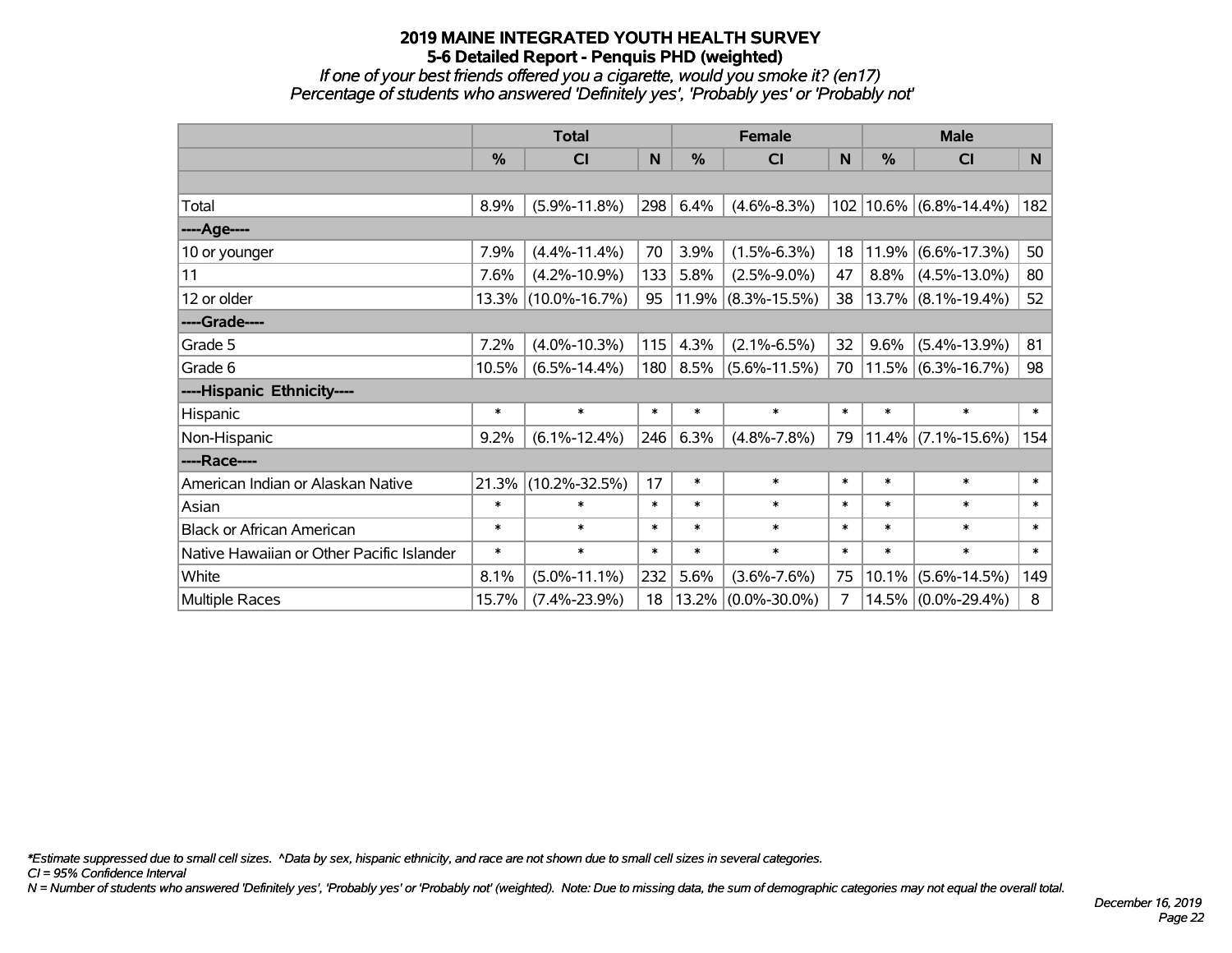*Percentage of students who are susceptible to cigarette use (among all students including those who have tried or are current cigarette users) (entobsus)*

|                                           | <b>Total</b>  |                     |        | <b>Female</b> | <b>Male</b>                 |        |             |                             |        |
|-------------------------------------------|---------------|---------------------|--------|---------------|-----------------------------|--------|-------------|-----------------------------|--------|
|                                           | $\frac{0}{0}$ | <b>CI</b>           | N      | %             | <b>CI</b>                   | N      | %           | <b>CI</b>                   | N      |
|                                           |               |                     |        |               |                             |        |             |                             |        |
| Total                                     | 13.5%         | $(9.7\% - 17.2\%)$  |        | 449 10.9%     | $(8.1\% - 13.8\%)$          |        |             | 171   15.3%   (10.5%-20.1%) | 261    |
| ----Age----                               |               |                     |        |               |                             |        |             |                             |        |
| 10 or younger                             | 11.8%         | $(7.4\% - 16.2\%)$  | 104    | 6.9%          | $(3.1\% - 10.8\%)$          | 32     | 17.0%       | $(10.7\% - 23.3\%)$         | 70     |
| 11                                        | 13.0%         | $(8.5\% - 17.4\%)$  |        | 224 11.1%     | $(7.1\% - 15.1\%)$          | 88     | 13.9%       | $(7.6\% - 20.2\%)$          | 126    |
| 12 or older                               |               | 17.1% (11.9%-22.3%) |        |               | 121   16.5%   (10.8%-22.3%) | 51     |             | 17.0% (11.3%-22.6%)         | 64     |
| ----Grade----                             |               |                     |        |               |                             |        |             |                             |        |
| Grade 5                                   | 12.0%         | $(7.6\% - 16.4\%)$  | 190    | 8.7%          | $(4.5\% - 12.9\%)$          | 63     | 14.6%       | $(9.6\% - 19.6\%)$          | 120    |
| Grade 6                                   | 14.8%         | $(9.8\% - 19.9\%)$  |        |               | 252 12.8% (10.2%-15.3%)     |        | 104   16.1% | $(8.8\% - 23.4\%)$          | 137    |
| ----Hispanic Ethnicity----                |               |                     |        |               |                             |        |             |                             |        |
| Hispanic                                  | 9.0%          | $(0.0\% - 18.2\%)$  | 6      | $\ast$        | $\ast$                      | $\ast$ | $\ast$      | $\ast$                      | $\ast$ |
| Non-Hispanic                              |               | 13.8% (10.1%-17.4%) |        | 363 11.0%     | $(8.6\% - 13.3\%)$          |        |             | 135   15.7%   (10.7%-20.6%) | 211    |
| ----Race----                              |               |                     |        |               |                             |        |             |                             |        |
| American Indian or Alaskan Native         |               | 29.3% (14.1%-44.5%) | 24     | 24.8%         | $(4.9\% - 44.8\%)$          | 7      | 31.8%       | $(15.7\% - 47.8\%)$         | 17     |
| Asian                                     | $\ast$        | $\ast$              | $\ast$ | $\ast$        | $\ast$                      | $\ast$ | $\ast$      | $\ast$                      | $\ast$ |
| <b>Black or African American</b>          | $\ast$        | $\ast$              | $\ast$ | $\ast$        | $\ast$                      | $\ast$ | $\ast$      | $\ast$                      | $\ast$ |
| Native Hawaiian or Other Pacific Islander | $\ast$        | $\ast$              | $\ast$ | $\ast$        | $\ast$                      | $\ast$ | $\ast$      | $\ast$                      | $\ast$ |
| White                                     | 12.9%         | $(9.3\% - 16.4\%)$  | 366    | 10.1%         | $(7.6\% - 12.7\%)$          | 135    | 15.0%       | $(10.1\% - 19.8\%)$         | 219    |
| Multiple Races                            |               | 26.5% (11.5%-41.4%) | 30     | 27.5%         | $(8.3\% - 46.8\%)$          |        | 15 22.4%    | $(1.3\% - 43.6\%)$          | 13     |

*\*Estimate suppressed due to small cell sizes. ^Data by sex, hispanic ethnicity, and race are not shown due to small cell sizes in several categories.*

*CI = 95% Confidence Interval*

*N = Number of students who are susceptible to cigarette use (among all students including those who have tried or are current cigarette users) (weighted). Note: Due to missing data, the sum of demographic categories may not equal the overall total.*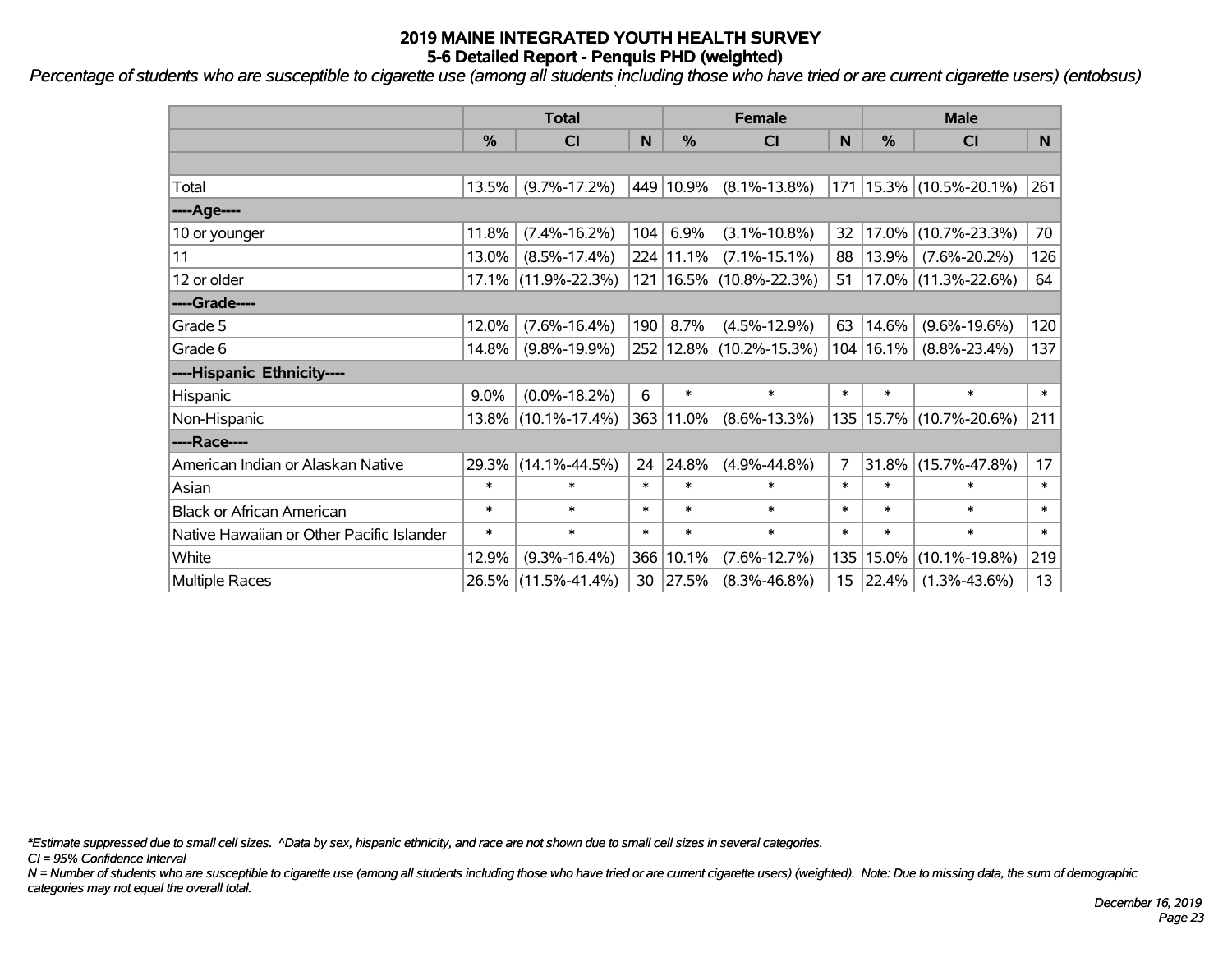*Percentage of students who are susceptible to cigarette use (among students who have never tried cigarettes) (entobsus\_2)*

|                                           | <b>Total</b> |                       |        |        | <b>Female</b>          |              | <b>Male</b>    |                     |        |  |
|-------------------------------------------|--------------|-----------------------|--------|--------|------------------------|--------------|----------------|---------------------|--------|--|
|                                           | %            | CI                    | N      | %      | <b>CI</b>              | $\mathsf{N}$ | %              | <b>CI</b>           | N      |  |
|                                           |              |                       |        |        |                        |              |                |                     |        |  |
| Total                                     |              | $11.9\%$ (8.4%-15.4%) | 387    | 9.4%   | $(6.3\% - 12.4\%)$     |              | 144 13.8%      | $(9.6\% - 18.0\%)$  | 228    |  |
| ---- Age----                              |              |                       |        |        |                        |              |                |                     |        |  |
| 10 or younger                             | $10.7\%$     | $(6.5\% - 14.8\%)$    | 93     | 5.6%   | $(1.8\% - 9.3\%)$      | 25           | 16.1%          | $(10.4\% - 21.8\%)$ | 65     |  |
| 11                                        |              | $11.5\%$ (7.4%-15.6%) | 195    | 9.5%   | $(5.5\% - 13.5\%)$     | 74           | 12.5%          | $(7.0\% - 17.9\%)$  | 111    |  |
| 12 or older                               |              | 14.7% (9.9%-19.6%)    | 99     |        | $14.8\%$ (8.7%-20.8%)  | 45           | 14.7%          | $(9.7\% - 19.7\%)$  | 52     |  |
| ----Grade----                             |              |                       |        |        |                        |              |                |                     |        |  |
| Grade 5                                   | 10.6%        | $(6.7\% - 14.5\%)$    | 163    | 7.3%   | $(2.6\% - 11.9\%)$     | 52           | 13.1%          | $(9.0\% - 17.1\%)$  | 105    |  |
| Grade 6                                   |              | $13.1\%$ (8.4%-17.7%) |        |        | 216 11.0% (8.6%-13.5%) | 88           | 14.6%          | $(7.8\% - 21.3\%)$  | 120    |  |
| ----Hispanic Ethnicity----                |              |                       |        |        |                        |              |                |                     |        |  |
| Hispanic                                  | 9.3%         | $(0.0\% - 18.7\%)$    | 6      | $\ast$ | $\ast$                 | $\ast$       | $\ast$         | $\ast$              | $\ast$ |  |
| Non-Hispanic                              |              | $12.4\%$ (8.7%-16.1%) | 318    | 9.1%   | $(6.5\% - 11.8\%)$     |              | $ 110 14.8\% $ | $(10.0\% - 19.6\%)$ | 195    |  |
| ----Race----                              |              |                       |        |        |                        |              |                |                     |        |  |
| American Indian or Alaskan Native         | 19.7%        | $(5.2\% - 34.2\%)$    | 13     | $\ast$ | $\ast$                 | $\ast$       | $\ast$         | $\ast$              | $\ast$ |  |
| Asian                                     | $\ast$       | $\ast$                | $\ast$ | $\ast$ | $\ast$                 | $\ast$       | $\ast$         | $\ast$              | $\ast$ |  |
| <b>Black or African American</b>          | $\ast$       | $\ast$                | $\ast$ | $\ast$ | $\ast$                 | $\ast$       | $\ast$         | $\ast$              | $\ast$ |  |
| Native Hawaiian or Other Pacific Islander | $\ast$       | $\ast$                | $\ast$ | $\ast$ | $\ast$                 | $\ast$       | $\ast$         | $\pmb{\ast}$        | $\ast$ |  |
| White                                     | 11.5%        | $(8.3\% - 14.7\%)$    | 320    | 9.0%   | $(6.5\% - 11.6\%)$     | 118          | 13.5%          | $(8.9\% - 18.0\%)$  | 193    |  |
| Multiple Races                            |              | 26.3% (9.9%-42.6%)    |        |        | 28 24.3% (3.8%-44.8%)  | 13           | 24.8%          | $(2.8\% - 46.8\%)$  | 13     |  |

*\*Estimate suppressed due to small cell sizes. ^Data by sex, hispanic ethnicity, and race are not shown due to small cell sizes in several categories.*

*CI = 95% Confidence Interval*

*N = Number of students who are susceptible to cigarette use (among students who have never tried cigarettes) (weighted). Note: Due to missing data, the sum of demographic categories may not equal the overall total.*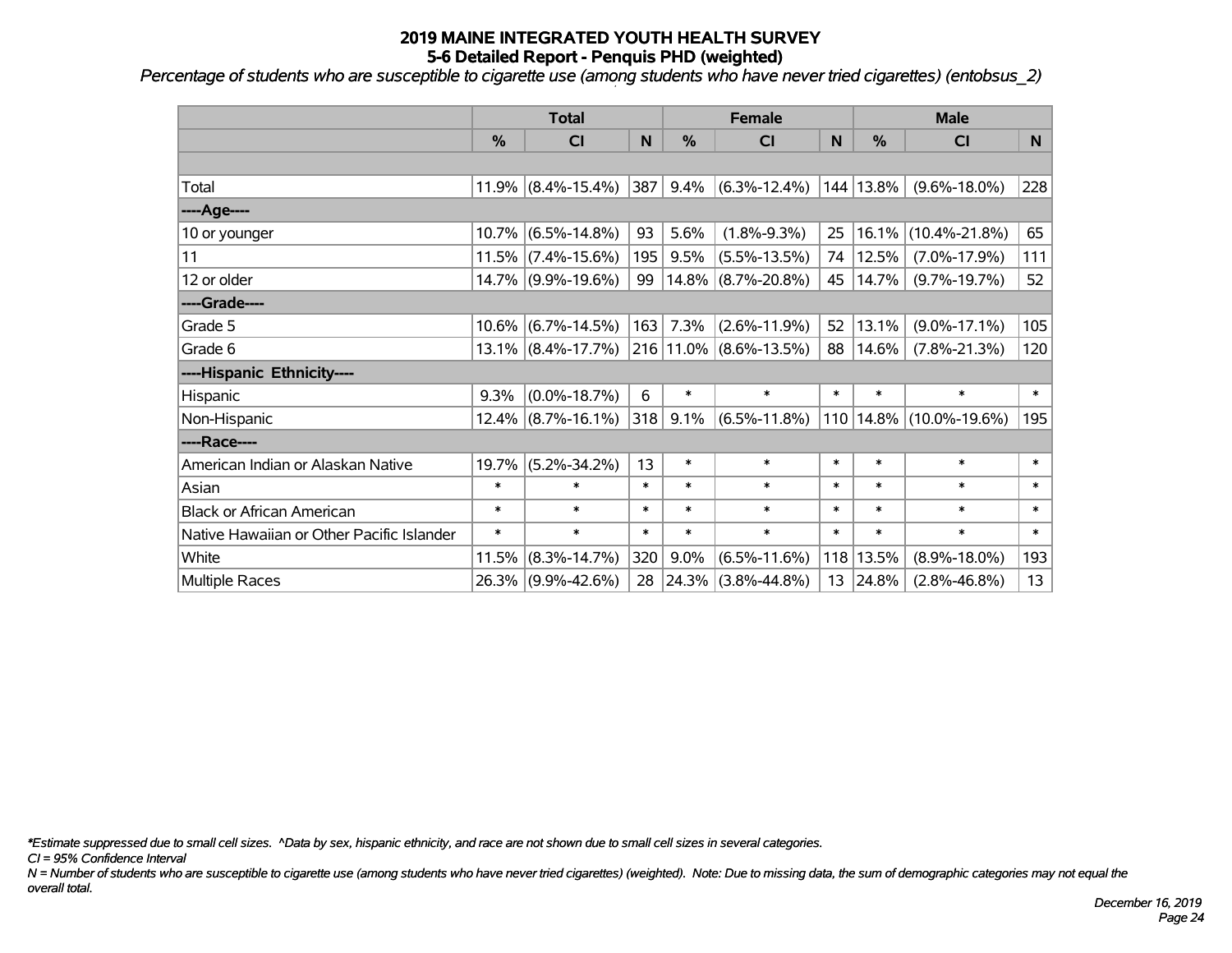## **2019 MAINE INTEGRATED YOUTH HEALTH SURVEY 5-6 Detailed Report - Penquis PHD (weighted)** *Have you ever had a drink of alcohol, other than a few sips? (en18a) Percentage of students who answered 'Yes'*

|                                           | <b>Total</b> |                    |        | <b>Female</b>    |                           |              | <b>Male</b> |                               |        |  |
|-------------------------------------------|--------------|--------------------|--------|------------------|---------------------------|--------------|-------------|-------------------------------|--------|--|
|                                           | %            | <b>CI</b>          | N      | $\frac{0}{0}$    | <b>CI</b>                 | $\mathsf{N}$ | %           | <b>CI</b>                     | N      |  |
|                                           |              |                    |        |                  |                           |              |             |                               |        |  |
| Total                                     | 7.0%         | $(4.7\% - 9.2\%)$  |        | 234 4.5%         | $(2.8\% - 6.2\%)$         | 71           | 9.5%        | $(6.3\% - 12.8\%)$            | 163    |  |
| ----Age----                               |              |                    |        |                  |                           |              |             |                               |        |  |
| 10 or younger                             | 4.9%         | $(2.5\% - 7.3\%)$  | 43     | 3.0%             | $(0.7\% - 5.4\%)$         | 14           | 7.1%        | $(2.0\% - 12.3\%)$            | 29     |  |
| 11                                        | 7.1%         | $(4.0\% - 10.2\%)$ |        | $125 \,   4.4\%$ | $(1.6\% - 7.2\%)$         | 36           | $9.7\%$     | $(5.1\% - 14.2\%)$            | 89     |  |
| 12 or older                               | 9.3%         | $(4.7\% - 13.9\%)$ |        |                  | 66 $ 6.7\% $ (2.0%-11.5%) |              |             | $21 11.9\% $ (5.4%-18.5%)     | 45     |  |
| ----Grade----                             |              |                    |        |                  |                           |              |             |                               |        |  |
| Grade 5                                   | 5.4%         | $(2.9\% - 7.9\%)$  | 86     | 2.8%             | $(1.5\% - 4.1\%)$         | 21           | 7.8%        | $(3.7\% - 11.9\%)$            | 65     |  |
| Grade 6                                   | 8.7%         | $(5.3\% - 12.0\%)$ |        | 148 6.1%         | $(3.5\% - 8.6\%)$         |              |             | $50 11.6\%  (6.7\% - 16.4\%)$ | 98     |  |
| ----Hispanic Ethnicity----                |              |                    |        |                  |                           |              |             |                               |        |  |
| Hispanic                                  | $\ast$       | $\ast$             | *      | $\ast$           | $\ast$                    | $\ast$       | $\ast$      | $\ast$                        | $\ast$ |  |
| Non-Hispanic                              | 6.7%         | $(4.3\% - 9.1\%)$  |        | $179 \,   4.4\%$ | $(2.7\% - 6.1\%)$         | 56           | 9.1%        | $(5.4\% - 12.8\%)$            | 123    |  |
| ----Race----                              |              |                    |        |                  |                           |              |             |                               |        |  |
| American Indian or Alaskan Native         | 14.5%        | $(3.5\% - 25.6\%)$ | 12     | $\ast$           | $\ast$                    | $\ast$       | $\ast$      | $\ast$                        | $\ast$ |  |
| Asian                                     | $\ast$       | $\ast$             | $\ast$ | $\ast$           | $\ast$                    | $\ast$       | $\ast$      | $\ast$                        | $\ast$ |  |
| <b>Black or African American</b>          | $\ast$       | $\ast$             | $\ast$ | $\ast$           | $\ast$                    | $\ast$       | $\ast$      | $\ast$                        | $\ast$ |  |
| Native Hawaiian or Other Pacific Islander | $\ast$       | $\ast$             | $\ast$ | $\ast$           | $\ast$                    | $\ast$       | $\ast$      | $\ast$                        | $\ast$ |  |
| White                                     | 6.6%         | $(4.2\% - 8.9\%)$  |        | 189 4.0%         | $(2.1\% - 5.8\%)$         | 54           | 9.2%        | $(5.6\% - 12.7\%)$            | 135    |  |
| <b>Multiple Races</b>                     | 11.0%        | $(1.7\% - 20.3\%)$ | 12     | $\ast$           | $\ast$                    | $\ast$       | $\ast$      | $\ast$                        | $\ast$ |  |

*\*Estimate suppressed due to small cell sizes. ^Data by sex, hispanic ethnicity, and race are not shown due to small cell sizes in several categories.*

*CI = 95% Confidence Interval*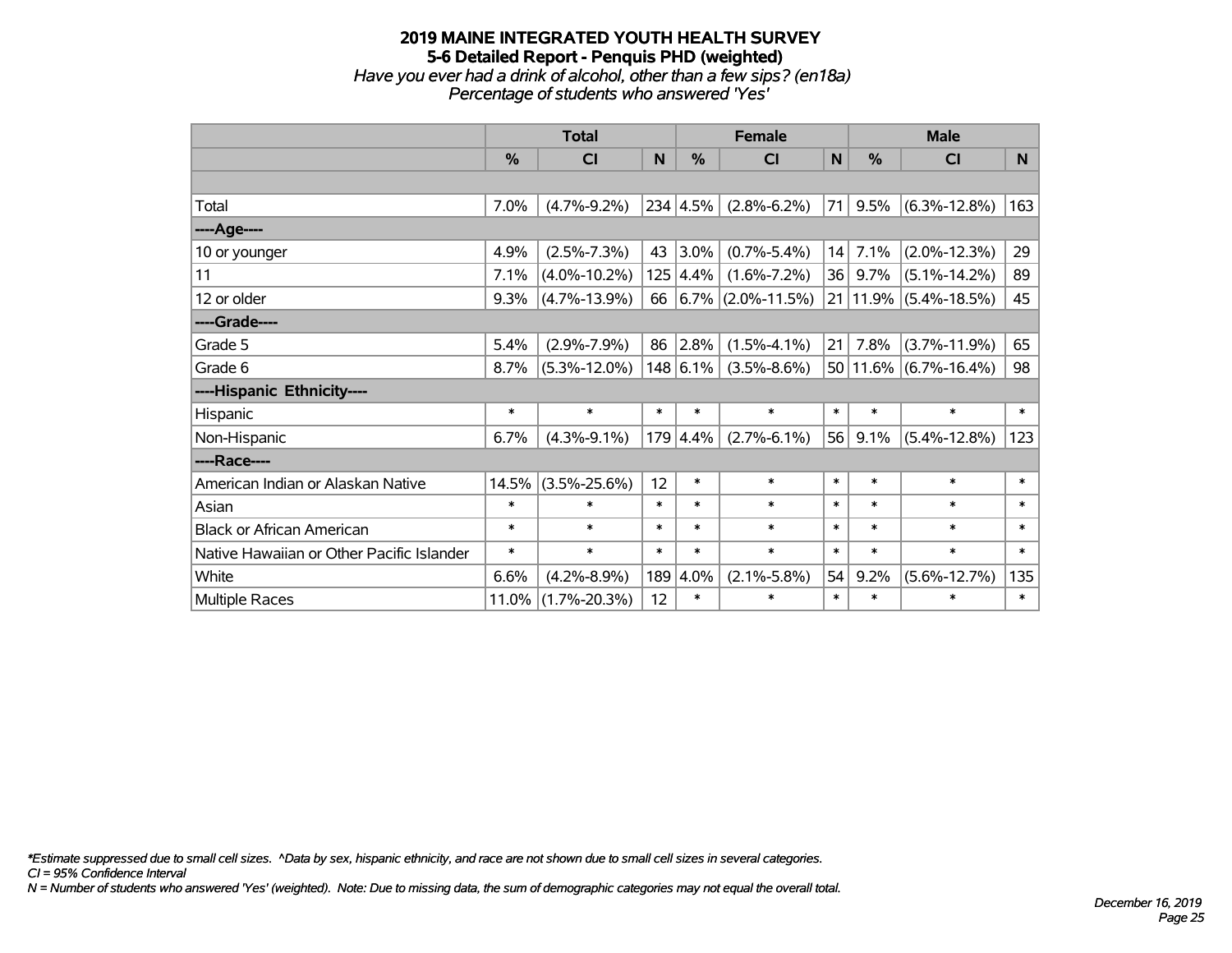*During the past 30 days, on how many days did you have at least one drink of alcohol? (en19) Percentage of students who answered at least 1 day*

|                                           | <b>Total</b> |                     |        |         | <b>Female</b>                               | <b>Male</b> |              |                     |              |
|-------------------------------------------|--------------|---------------------|--------|---------|---------------------------------------------|-------------|--------------|---------------------|--------------|
|                                           | $\%$         | <b>CI</b>           | N      | %       | <b>CI</b>                                   | N           | $\%$         | <b>CI</b>           | $\mathsf{N}$ |
|                                           |              |                     |        |         |                                             |             |              |                     |              |
| Total                                     | 1.3%         | $(0.5\% - 2.1\%)$   |        |         | $44 0.7\% $ (0.1%-1.3%) 11 1.9% (0.5%-3.4%) |             |              |                     | $ 33\rangle$ |
| ----Age----                               |              |                     |        |         |                                             |             |              |                     |              |
| 10 or younger                             | 1.3%         | $(0.0\% - 2.5\%)$   | 11     | $\ast$  | $\ast$                                      | $\ast$      | $\ast$       | $\ast$              | $\ast$       |
| 11                                        |              | $1.3\%$ (0.5%-2.1%) | 22     | 1.0%    | $(0.0\% - 2.1\%)$                           | 8           | 1.5%         | $(0.2\% - 2.9\%)$   | 14           |
| 12 or older                               |              | $1.4\%$ (0.0%-2.9%) | 10     | $\ast$  | $\ast$                                      | $\ast$      | $\ast$       | $\ast$              | $\ast$       |
| ----Grade----                             |              |                     |        |         |                                             |             |              |                     |              |
| Grade 5                                   | 1.0%         | $(0.0\% - 1.9\%)$   | 16     | $\ast$  | $\ast$                                      | $\ast$      | $\ast$       | $\ast$              | $\ast$       |
| Grade 6                                   |              | $1.6\%$ (0.5%-2.8%) | 28     |         | $1.3\%$ (0.1%-2.5%)                         |             | $ 11 2.0\% $ | $(0.3\% - 3.8\%)$   | 17           |
| ----Hispanic Ethnicity----                |              |                     |        |         |                                             |             |              |                     |              |
| Hispanic                                  | $\ast$       | $\ast$              | $\ast$ | $\ast$  | $\ast$                                      | $\ast$      | $\ast$       | $\ast$              | $\ast$       |
| Non-Hispanic                              | $0.9\%$      | $(0.2\% - 1.7\%)$   |        |         | $25 0.6\% $ (0.0%-1.2%)                     | $7^{\circ}$ |              | $1.3\%$ (0.2%-2.5%) | 18           |
| ----Race----                              |              |                     |        |         |                                             |             |              |                     |              |
| American Indian or Alaskan Native         | $\ast$       | $\ast$              | $\ast$ | $\ast$  | $\ast$                                      | $\ast$      | $\ast$       | $\ast$              | $\ast$       |
| Asian                                     | $\ast$       | $\ast$              | $\ast$ | $\ast$  | $\ast$                                      | $\ast$      | $\ast$       | $\ast$              | $\ast$       |
| <b>Black or African American</b>          | $\ast$       | $\ast$              | $\ast$ | $\ast$  | $\ast$                                      | $\ast$      | $\ast$       | $\ast$              | $\ast$       |
| Native Hawaiian or Other Pacific Islander | $\ast$       | $\ast$              | $\ast$ | $\ast$  | $\ast$                                      | $\ast$      | $\ast$       | $\ast$              | $\ast$       |
| White                                     | 1.1%         | $(0.3\% - 2.0\%)$   |        | 32 0.5% | $(0.0\% - 1.1\%)$                           | $7^{\circ}$ | 1.7%         | $(0.3\% - 3.1\%)$   | 25           |
| <b>Multiple Races</b>                     | $\ast$       | $\ast$              | $\ast$ | $\ast$  | $\ast$                                      | $\ast$      | $\ast$       | $\ast$              | $\ast$       |

*\*Estimate suppressed due to small cell sizes. ^Data by sex, hispanic ethnicity, and race are not shown due to small cell sizes in several categories.*

*CI = 95% Confidence Interval*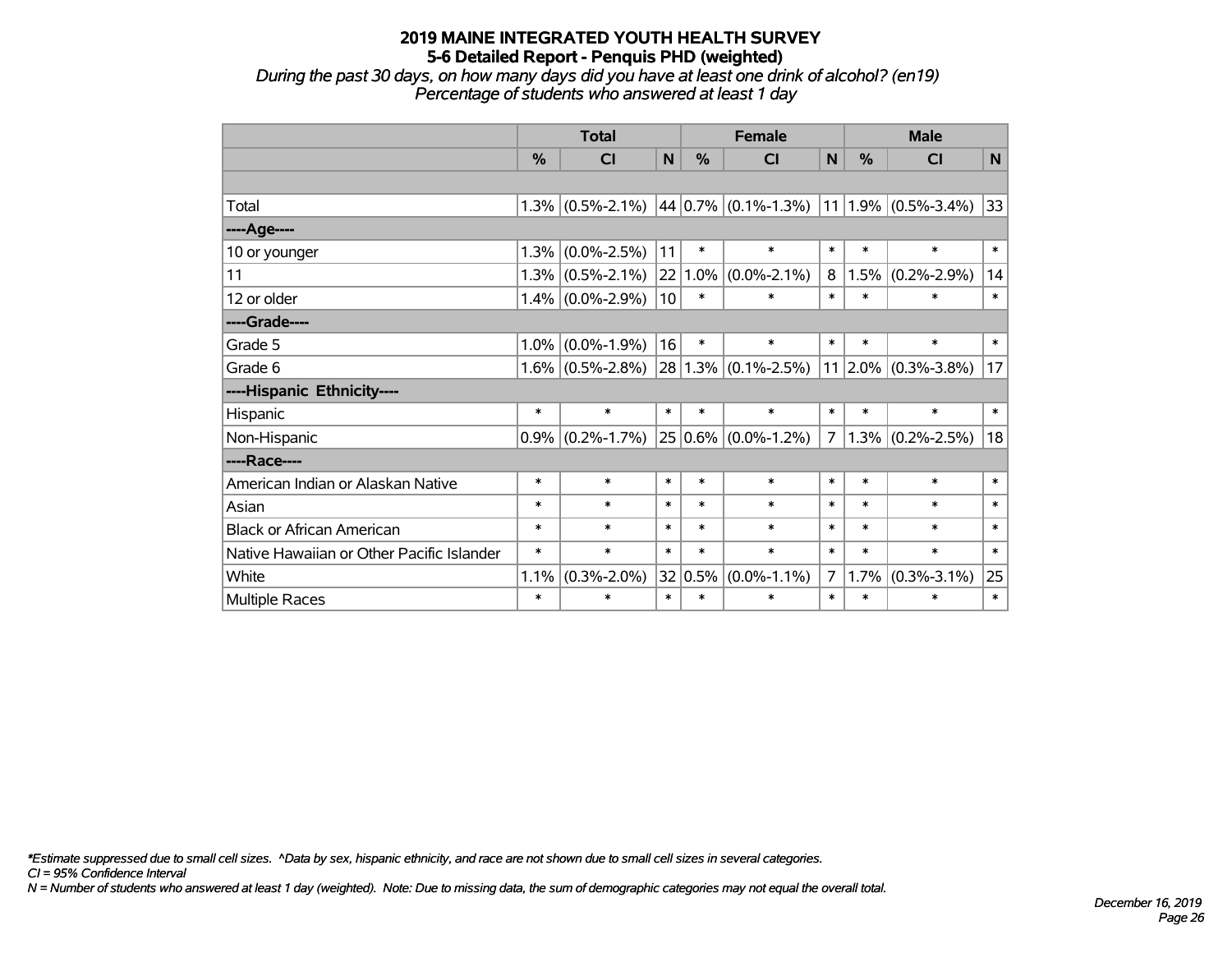*If you wanted to get some alcohol, how easy would it be for you to get some? (en20) Percentage of students who answered 'Sort of easy' or 'Very easy'*

|                                           | <b>Total</b>  |                     |        |               | <b>Female</b>                    |        | <b>Male</b> |                              |          |  |
|-------------------------------------------|---------------|---------------------|--------|---------------|----------------------------------|--------|-------------|------------------------------|----------|--|
|                                           | $\frac{0}{0}$ | <b>CI</b>           | N      | $\frac{9}{6}$ | CI                               | N      | %           | <b>CI</b>                    | <b>N</b> |  |
|                                           |               |                     |        |               |                                  |        |             |                              |          |  |
| Total                                     |               | 15.6% (11.9%-19.2%) |        |               | $ 505 13.6\%  (11.2\% - 16.1\%)$ |        |             | $ 205 17.3\% $ (11.6%-23.1%) | 292      |  |
| ----Age----                               |               |                     |        |               |                                  |        |             |                              |          |  |
| 10 or younger                             | 13.0%         | $(7.5\% - 18.5\%)$  |        | $110 10.2\%$  | $(3.1\% - 17.3\%)$               | 43     | 16.4%       | $(8.0\% - 24.7\%)$           | 67       |  |
| 11                                        | 12.9%         | $(8.5\% - 17.3\%)$  |        | 222 10.5%     | $(6.1\% - 14.9\%)$               | 83     | 14.9%       | $(9.7\% - 20.2\%)$           | 135      |  |
| 12 or older                               |               | 25.6% (15.7%-35.6%) |        |               | 174 27.1% (13.5%-40.7%)          |        |             | 79 24.5% (14.0%-35.1%)       | 91       |  |
| ----Grade----                             |               |                     |        |               |                                  |        |             |                              |          |  |
| Grade 5                                   | 12.1%         | $(7.9\% - 16.2\%)$  | 185    | 9.2%          | $(4.7\% - 13.6\%)$               | 63     | 14.8%       | $(8.7\% - 20.8\%)$           | 121      |  |
| Grade 6                                   |               | 18.5% (13.4%-23.6%) |        |               | 308 17.8% (12.5%-23.1%)          |        |             | 142   19.1%   (13.3%-24.9%)  | 159      |  |
| ----Hispanic Ethnicity----                |               |                     |        |               |                                  |        |             |                              |          |  |
| Hispanic                                  | 9.3%          | $(1.4\% - 17.1\%)$  | 6      | $\ast$        | $\ast$                           | $\ast$ | $\ast$      | $\ast$                       | $\ast$   |  |
| Non-Hispanic                              | $15.2\%$      | $(11.2\% - 19.3\%)$ |        |               | 395 13.8% (11.1%-16.5%)          | 167    | 16.5%       | $(9.3\% - 23.8\%)$           | 220      |  |
| ----Race----                              |               |                     |        |               |                                  |        |             |                              |          |  |
| American Indian or Alaskan Native         | 17.3%         | $(7.3\% - 27.2\%)$  | 13     | $\ast$        | $\ast$                           | $\ast$ | $\ast$      | $\ast$                       | $\ast$   |  |
| Asian                                     | $\ast$        | $\ast$              | $\ast$ | $\ast$        | $\ast$                           | $\ast$ | $\ast$      | $\ast$                       | $\ast$   |  |
| <b>Black or African American</b>          | $\ast$        | $\ast$              | $\ast$ | $\ast$        | $\ast$                           | $\ast$ | $\ast$      | $\ast$                       | $\ast$   |  |
| Native Hawaiian or Other Pacific Islander | $\ast$        | $\ast$              | $\ast$ | $\ast$        | $\ast$                           | $\ast$ | $\ast$      | $\ast$                       | $\ast$   |  |
| White                                     | 15.4%         | $(11.9\% - 18.9\%)$ | 431    | $ 13.3\%$     | $(10.4\% - 16.3\%)$              | 174    | 17.2%       | $(11.6\% - 22.9\%)$          | 249      |  |
| Multiple Races                            | 15.3%         | $(4.9\% - 25.7\%)$  | 18     | $ 16.8\%$     | $(0.0\% - 37.6\%)$               | 9      | 14.6%       | $(0.0\% - 31.5\%)$           | 8        |  |

*\*Estimate suppressed due to small cell sizes. ^Data by sex, hispanic ethnicity, and race are not shown due to small cell sizes in several categories.*

*CI = 95% Confidence Interval*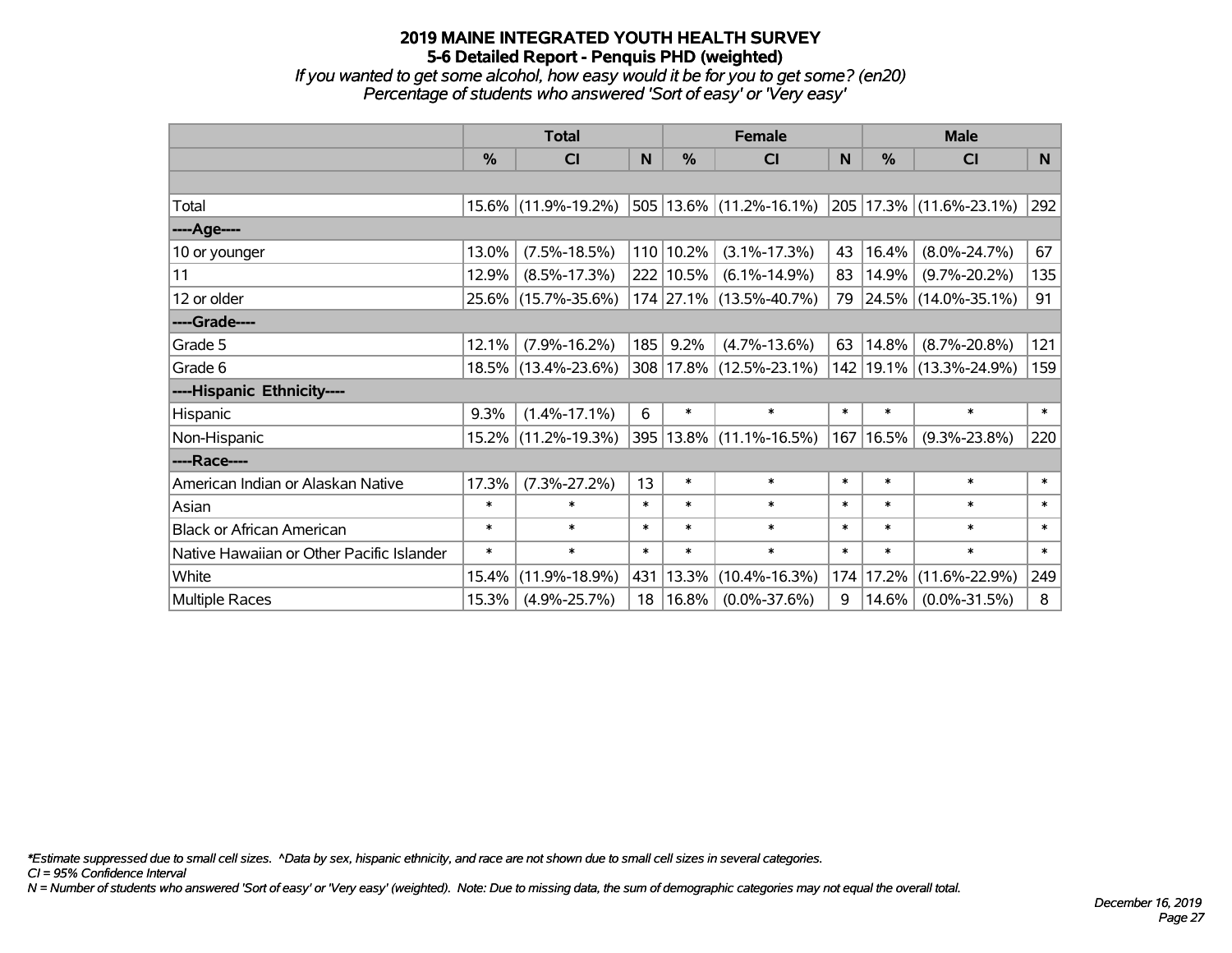*How wrong do your parents feel it would be for you to drink alcohol regularly? (en21) Percentage of students who answered 'A little bit wrong' or 'Not wrong at all'*

|                                           | <b>Total</b>  |                    |        |           | <b>Female</b>             | <b>Male</b> |         |                         |        |
|-------------------------------------------|---------------|--------------------|--------|-----------|---------------------------|-------------|---------|-------------------------|--------|
|                                           | $\frac{0}{0}$ | <b>CI</b>          | N      | $\%$      | <b>CI</b>                 | N           | $\%$    | <b>CI</b>               | N      |
|                                           |               |                    |        |           |                           |             |         |                         |        |
| Total                                     | 4.1%          | $(3.2\% - 4.9\%)$  |        |           | $134$ 3.4% (2.1%-4.6%)    |             |         | $52 4.5\% $ (2.9%-6.1%) | 75     |
| ----Age----                               |               |                    |        |           |                           |             |         |                         |        |
| 10 or younger                             | 5.5%          | $(3.3\% - 7.7\%)$  | 48     | 4.8%      | $(2.7\% - 6.9\%)$         |             |         | $22 5.9\% $ (2.2%-9.6%) | 24     |
| 11                                        | 3.8%          | $(2.5\% - 5.0\%)$  | 65     |           | $2.9\%$ (1.5%-4.2%)       |             |         | $23 4.3\% $ (1.3%-7.3%) | 38     |
| 12 or older                               | 3.0%          | $(0.5\% - 5.4\%)$  | 21     |           | $2.6\%$ (0.0%-5.1%)       | 8           |         | $3.4\%$ (0.5%-6.4%)     | 13     |
| ----Grade----                             |               |                    |        |           |                           |             |         |                         |        |
| Grade 5                                   | 5.1%          | $(3.5\% - 6.7\%)$  | 80     | $ 4.4\% $ | $(2.4\% - 6.5\%)$         |             |         | $33 5.5\% $ (2.0%-8.9%) | 45     |
| Grade 6                                   | 3.2%          | $(1.6\% - 4.8\%)$  |        |           | 54 2.4% $(0.9\% - 4.0\%)$ |             |         | $20 3.7\% $ (1.9%-5.4%) | 31     |
| ----Hispanic Ethnicity----                |               |                    |        |           |                           |             |         |                         |        |
| Hispanic                                  | $\ast$        | $\ast$             | $\ast$ | $\ast$    | $\ast$                    | $\ast$      | $\ast$  | $\ast$                  | $\ast$ |
| Non-Hispanic                              | 4.1%          | $(2.7\% - 5.6\%)$  |        | 109 2.9%  | $(0.9\% - 4.9\%)$         | 37          | $5.0\%$ | $(2.9\% - 7.1\%)$       | 66     |
| ----Race----                              |               |                    |        |           |                           |             |         |                         |        |
| American Indian or Alaskan Native         | $\ast$        | $\ast$             | $\ast$ | $\ast$    | $\ast$                    | $\ast$      | $\ast$  | $\ast$                  | $\ast$ |
| Asian                                     | $\ast$        | $\ast$             | $\ast$ | $\ast$    | $\ast$                    | $\ast$      | $\ast$  | $\ast$                  | $\ast$ |
| <b>Black or African American</b>          | 15.6%         | $(6.2\% - 24.9\%)$ | 6      | $\ast$    | $\ast$                    | $\ast$      | $\ast$  | $\ast$                  | $\ast$ |
| Native Hawaiian or Other Pacific Islander | $\ast$        | $\ast$             | $\ast$ | $\ast$    | $\ast$                    | $\ast$      | $\ast$  | $\ast$                  | $\ast$ |
| White                                     | 3.9%          | $(2.7\% - 5.0\%)$  | 109    | 3.1%      | $(1.6\% - 4.7\%)$         | 42          | 4.4%    | $(2.6\% - 6.1\%)$       | 63     |
| Multiple Races                            | 11.5%         | $(4.6\% - 18.4\%)$ | 13     | $\ast$    | $\ast$                    | $\ast$      | $\ast$  | $\ast$                  | $\ast$ |

*\*Estimate suppressed due to small cell sizes. ^Data by sex, hispanic ethnicity, and race are not shown due to small cell sizes in several categories.*

*CI = 95% Confidence Interval*

*N = Number of students who answered 'A little bit wrong' or 'Not wrong at all' (weighted). Note: Due to missing data, the sum of demographic categories may not equal the overall total.*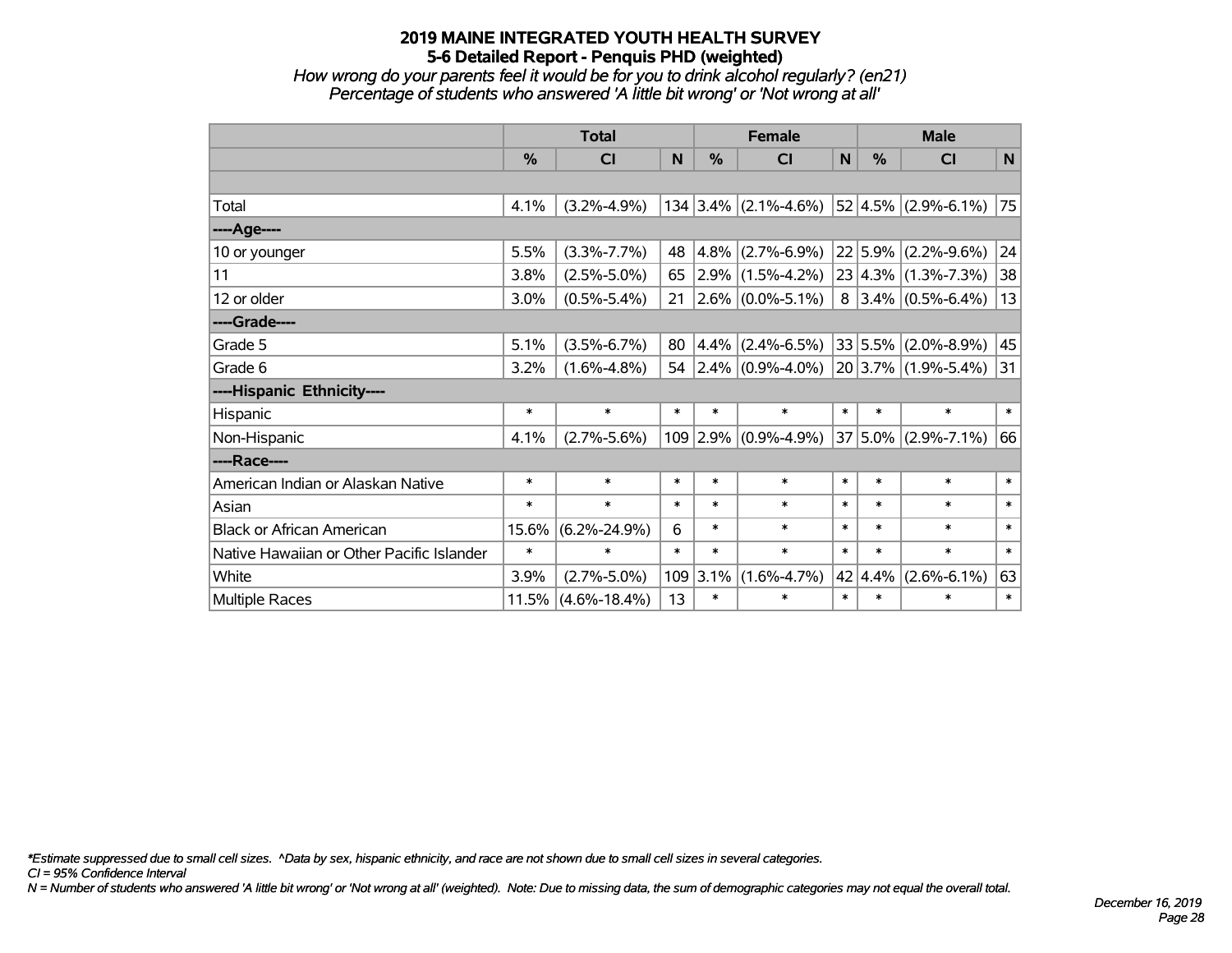#### **2019 MAINE INTEGRATED YOUTH HEALTH SURVEY 5-6 Detailed Report - Penquis PHD (weighted)** *Have you ever used marijuana? (en53) Percentage of students who answered 'Yes'*

|                                           | <b>Total</b>  |                     |        |               | <b>Female</b>                        |        | <b>Male</b>   |                        |        |  |
|-------------------------------------------|---------------|---------------------|--------|---------------|--------------------------------------|--------|---------------|------------------------|--------|--|
|                                           | $\frac{0}{0}$ | <b>CI</b>           | N      | $\frac{0}{0}$ | CI                                   | N      | $\frac{0}{0}$ | <b>CI</b>              | N      |  |
|                                           |               |                     |        |               |                                      |        |               |                        |        |  |
| Total                                     | $2.0\%$       | $(1.0\% - 2.9\%)$   |        |               | $ 65 1.1\% $ (0.3%-1.9%)   17   2.8% |        |               | $(1.3\% - 4.4\%)$      | 48     |  |
| ----Age----                               |               |                     |        |               |                                      |        |               |                        |        |  |
| 10 or younger                             | $\ast$        | $\ast$              | $\ast$ | $\ast$        | $\ast$                               | $\ast$ | $\ast$        | $\ast$                 | $\ast$ |  |
| 11                                        | $1.6\%$       | $(0.1\% - 3.1\%)$   |        | $28 1.0\%$    | $(0.0\% - 2.4\%)$                    | 8      | 2.1%          | $(0.0\% - 4.3\%)$      | 19     |  |
| 12 or older                               | $4.5\%$       | $(2.1\% - 6.9\%)$   |        |               | $ 32 2.8\% $ (0.8%-4.8%)             | 9      |               | $ 6.1\% $ (1.6%-10.7%) | 23     |  |
| ----Grade----                             |               |                     |        |               |                                      |        |               |                        |        |  |
| Grade 5                                   | 0.9%          | $(0.0\% - 2.1\%)$   | 14     | $\ast$        | $\ast$                               | $\ast$ | $\ast$        | $\ast$                 | $\ast$ |  |
| Grade 6                                   |               | $2.8\%$ (1.3%-4.3%) |        |               | $48$ 2.1% (0.7%-3.5%)                |        | 17 3.6%       | $(1.1\% - 6.1\%)$      | 30     |  |
| ----Hispanic Ethnicity----                |               |                     |        |               |                                      |        |               |                        |        |  |
| Hispanic                                  | $\ast$        | $\ast$              | $\ast$ | $\ast$        | $\ast$                               | $\ast$ | $\ast$        | $\ast$                 | $\ast$ |  |
| Non-Hispanic                              | $1.8\%$       | $(1.0\% - 2.5\%)$   |        |               | $47 0.9\% $ (0.1%-1.7%)              |        | $11$   2.7%   | $(1.4\% - 3.9\%)$      | 36     |  |
| ----Race----                              |               |                     |        |               |                                      |        |               |                        |        |  |
| American Indian or Alaskan Native         | $\ast$        | $\ast$              | $\ast$ | $\ast$        | $\ast$                               | $\ast$ | $\ast$        | $\ast$                 | $\ast$ |  |
| Asian                                     | $\ast$        | $\ast$              | $\ast$ | $\ast$        | $\ast$                               | $\ast$ | $\ast$        | $\ast$                 | $\ast$ |  |
| <b>Black or African American</b>          | $\ast$        | $\ast$              | $\ast$ | $\ast$        | $\ast$                               | $\ast$ | $\ast$        | $\ast$                 | $\ast$ |  |
| Native Hawaiian or Other Pacific Islander | $\ast$        | $\ast$              | $\ast$ | $\ast$        | $\ast$                               | $\ast$ | $\ast$        | $\ast$                 | $\ast$ |  |
| White                                     | 1.9%          | $(0.7\% - 3.1\%)$   | 55     | 1.0%          | $(0.1\% - 1.9\%)$                    |        | 13 2.8%       | $(1.0\% - 4.6\%)$      | 42     |  |
| Multiple Races                            | $\ast$        | $\ast$              | $\ast$ | $\ast$        | $\ast$                               | $\ast$ | $\ast$        | $\ast$                 | $\ast$ |  |

*\*Estimate suppressed due to small cell sizes. ^Data by sex, hispanic ethnicity, and race are not shown due to small cell sizes in several categories.*

*CI = 95% Confidence Interval*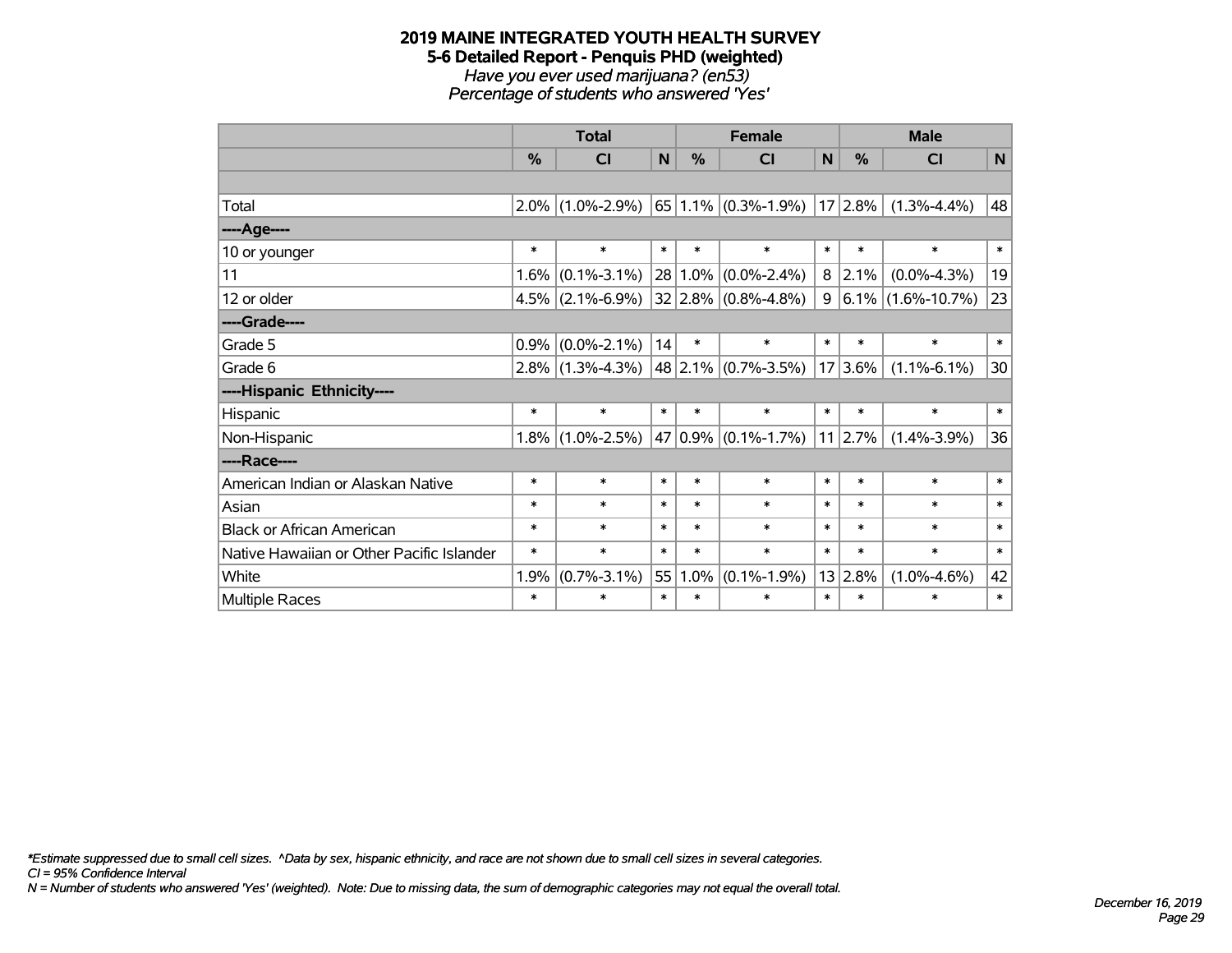*Have you ever sniffed glue, breathed the contents of spray cans, or inhaled any paints or sprays to get high? (en22a) Percentage of students who answered 'Yes'*

|                                           | <b>Total</b>  |                    |        |               | <b>Female</b>               |             | <b>Male</b> |                    |        |  |
|-------------------------------------------|---------------|--------------------|--------|---------------|-----------------------------|-------------|-------------|--------------------|--------|--|
|                                           | $\frac{0}{0}$ | <b>CI</b>          | N      | $\frac{0}{0}$ | СI                          | $\mathbf N$ | $\%$        | <b>CI</b>          | N      |  |
|                                           |               |                    |        |               |                             |             |             |                    |        |  |
| Total                                     | 3.0%          | $(2.0\% - 4.0\%)$  |        |               | $99 2.4\% $ (1.2%-3.7%)     |             | 38 3.5%     | $(2.0\% - 5.1\%)$  | 61     |  |
| ----Age----                               |               |                    |        |               |                             |             |             |                    |        |  |
| 10 or younger                             | 4.2%          | $(2.8\% - 5.6\%)$  |        | 37 1.9%       | $(0.0\% - 4.3\%)$           | 8           | 6.9%        | $(3.4\% - 10.3\%)$ | 28     |  |
| 11                                        | 2.1%          | $(0.8\% - 3.4\%)$  |        |               | $37 1.7\% $ (0.1%-3.2%)     |             | 13 2.6%     | $(0.8\% - 4.3\%)$  | 24     |  |
| 12 or older                               | 3.5%          | $(1.6\% - 5.4\%)$  |        |               | $25 5.2\% $ (0.9%-9.6%)     |             | 16 2.3%     | $(0.0\% - 4.6\%)$  | 9      |  |
| ----Grade----                             |               |                    |        |               |                             |             |             |                    |        |  |
| Grade 5                                   | 3.5%          | $(2.2\% - 4.9\%)$  |        |               | $56 1.9\% $ (0.1%-3.7%)     |             | $14 5.0\%$  | $(2.9\% - 7.2\%)$  | 42     |  |
| Grade 6                                   | 2.5%          | $(1.1\% - 4.0\%)$  |        |               | $43 3.0\% $ (0.6%-5.3%)     |             | 25 2.2%     | $(0.2\% - 4.1\%)$  | 19     |  |
| ----Hispanic Ethnicity----                |               |                    |        |               |                             |             |             |                    |        |  |
| Hispanic                                  | $\ast$        | $\ast$             | $\ast$ | $\ast$        | $\ast$                      | $\ast$      | $\ast$      | $\ast$             | $\ast$ |  |
| Non-Hispanic                              | 2.9%          | $(1.7\% - 4.1\%)$  |        |               | $77$ 2.1% $(0.6\% - 3.6\%)$ |             | 26 3.7%     | $(2.1\% - 5.3\%)$  | 50     |  |
| ----Race----                              |               |                    |        |               |                             |             |             |                    |        |  |
| American Indian or Alaskan Native         | 11.1%         | $(0.0\% - 23.1\%)$ | 9      | $\ast$        | $\ast$                      | $\ast$      | $\ast$      | $\ast$             | $\ast$ |  |
| Asian                                     | $\ast$        | $\ast$             | $\ast$ | $\ast$        | $\ast$                      | $\ast$      | $\ast$      | $\ast$             | $\ast$ |  |
| <b>Black or African American</b>          | $\ast$        | $\ast$             | $\ast$ | $\ast$        | $\ast$                      | $\ast$      | $\ast$      | $\ast$             | $\ast$ |  |
| Native Hawaiian or Other Pacific Islander | $\ast$        | $\ast$             | $\ast$ | $\ast$        | $\ast$                      | $\ast$      | $\ast$      | $\ast$             | $\ast$ |  |
| White                                     | 3.0%          | $(1.7\% - 4.3\%)$  |        | 85 2.2%       | $(0.9\% - 3.6\%)$           |             | 30 3.7%     | $(1.9\% - 5.5\%)$  | 55     |  |
| Multiple Races                            | $\ast$        | $\ast$             | $\ast$ | $\ast$        | $\ast$                      | $\ast$      | $\ast$      | $\ast$             | $\ast$ |  |

*\*Estimate suppressed due to small cell sizes. ^Data by sex, hispanic ethnicity, and race are not shown due to small cell sizes in several categories.*

*CI = 95% Confidence Interval*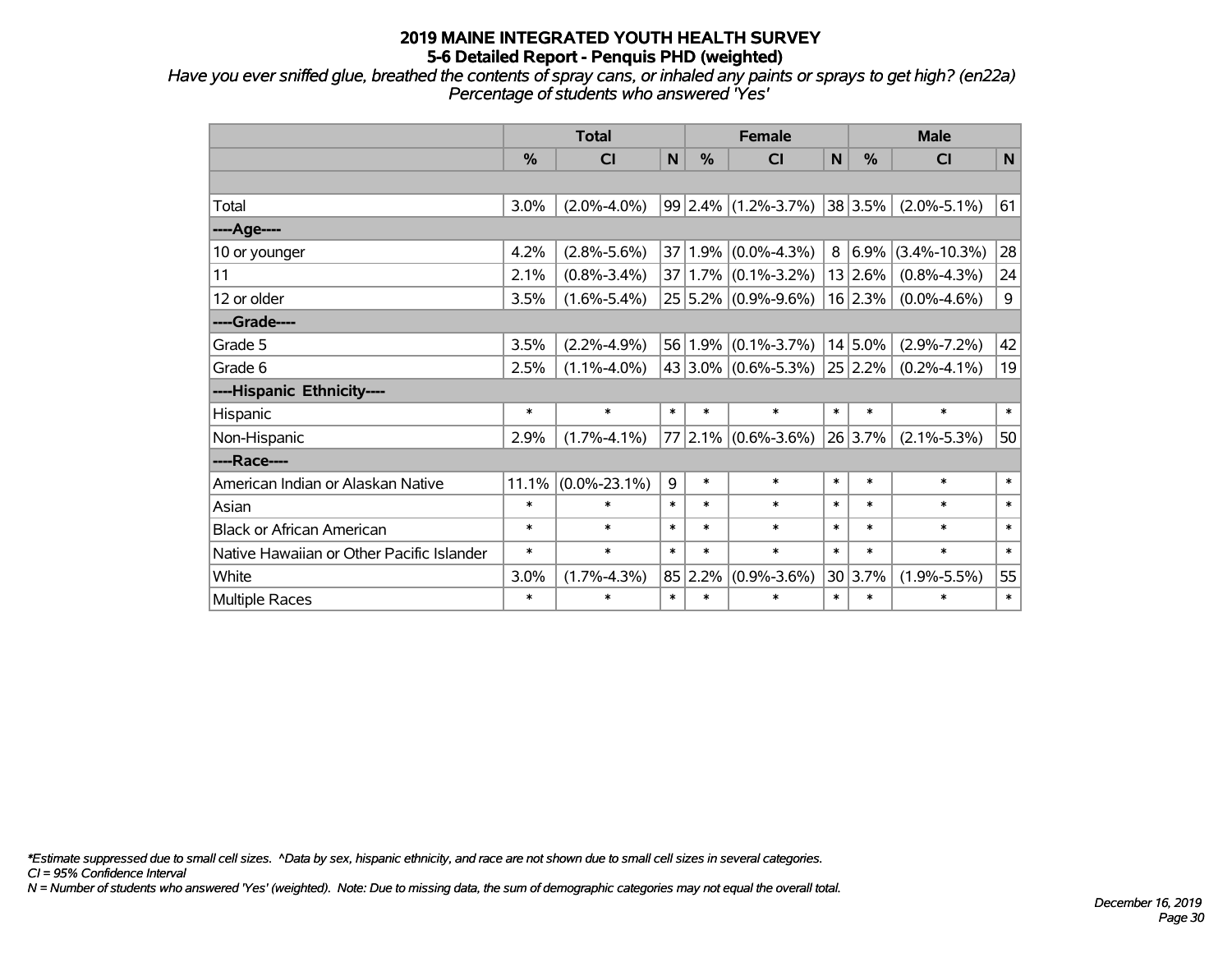*During the past 12 months, have you talked with at least one of your parents about the dangers of tobacco, alcohol, or drug use? (en23) Percentage of students who answered 'Yes'*

|                                           | <b>Total</b>  |                     |        | <b>Female</b> | <b>Male</b>                 |        |               |                         |                |
|-------------------------------------------|---------------|---------------------|--------|---------------|-----------------------------|--------|---------------|-------------------------|----------------|
|                                           | $\frac{0}{0}$ | <b>CI</b>           | N      | %             | CI                          | N      | $\frac{0}{0}$ | <b>CI</b>               | N              |
|                                           |               |                     |        |               |                             |        |               |                         |                |
| Total                                     |               | 40.3% (35.4%-45.3%) |        |               | $1,357$ 41.1% (37.2%-44.9%) |        |               | 649 39.9% (33.5%-46.4%) | 688            |
| ----Age----                               |               |                     |        |               |                             |        |               |                         |                |
| 10 or younger                             | 33.5%         | $(29.9\% - 37.2\%)$ | 297    | 32.7%         | $(26.5\% - 38.9\%)$         |        |               | 149 34.6% (28.3%-40.9%) | 144            |
| 11                                        |               | 43.2% (37.7%-48.6%) | 761    | 46.4%         | $(40.7\% - 52.1\%)$         |        |               | 377 40.8% (33.3%-48.4%) | 378            |
| 12 or older                               |               | 41.5% (31.7%-51.3%) | 292    |               | $ 39.4\% $ (26.4%-52.4%)    |        |               | 123 43.8% (31.6%-56.1%) | 165            |
| ----Grade----                             |               |                     |        |               |                             |        |               |                         |                |
| Grade 5                                   | 37.5%         | $(34.1\% - 40.9\%)$ | 601    | 38.0%         | $(33.7\% - 42.2\%)$         |        |               | 281 37.6% (30.8%-44.5%) | 316            |
| Grade 6                                   |               | 43.5% (36.5%-50.5%) | 742    |               | 44.2% (38.2%-50.1%)         |        |               | 365 43.2% (34.3%-52.1%) | 366            |
| ----Hispanic Ethnicity----                |               |                     |        |               |                             |        |               |                         |                |
| Hispanic                                  | 57.0%         | $(44.9\% - 69.0\%)$ | 40     | 66.0%         | $(43.7\% - 88.2\%)$         | 32     |               | 37.9% (10.5%-65.2%)     | 8              |
| Non-Hispanic                              |               | 41.0% (36.0%-46.0%) |        |               | $1,092$ 41.2% (37.3%-45.1%) |        |               | 517 41.6% (35.4%-47.7%) | 564            |
| ----Race----                              |               |                     |        |               |                             |        |               |                         |                |
| American Indian or Alaskan Native         | 28.0%         | $(9.1\% - 47.0\%)$  | 22     | 26.7%         | $(6.2\% - 47.2\%)$          | 8      | 28.8%         | $(2.1\% - 55.4\%)$      | 14             |
| Asian                                     | 41.1%         | $(15.6\% - 66.7\%)$ | 9      | $\ast$        | $\ast$                      | $\ast$ | $\ast$        | $\ast$                  | $\ast$         |
| <b>Black or African American</b>          | 60.9%         | $(42.8\% - 79.0\%)$ | 23     | 74.7%         | $(51.4\% - 97.9\%)$         | 16     | 49.3%         | $(27.8\% - 70.7\%)$     | $\overline{7}$ |
| Native Hawaiian or Other Pacific Islander | $\ast$        | $\ast$              | $\ast$ | $\ast$        | $\ast$                      | $\ast$ | $\ast$        | $\ast$                  | $\ast$         |
| White                                     | 40.6%         | $(35.7\% - 45.6\%)$ | 1,170  | 41.4%         | $(37.6\% - 45.1\%)$         | 561    | 40.2%         | $(33.6\% - 46.8\%)$     | 594            |
| Multiple Races                            |               | 44.2% (31.2%-57.2%) | 51     |               | 45.0% (22.0%-68.0%)         | 24     |               | 45.4%   (34.1%-56.6%)   | 26             |

*\*Estimate suppressed due to small cell sizes. ^Data by sex, hispanic ethnicity, and race are not shown due to small cell sizes in several categories.*

*CI = 95% Confidence Interval*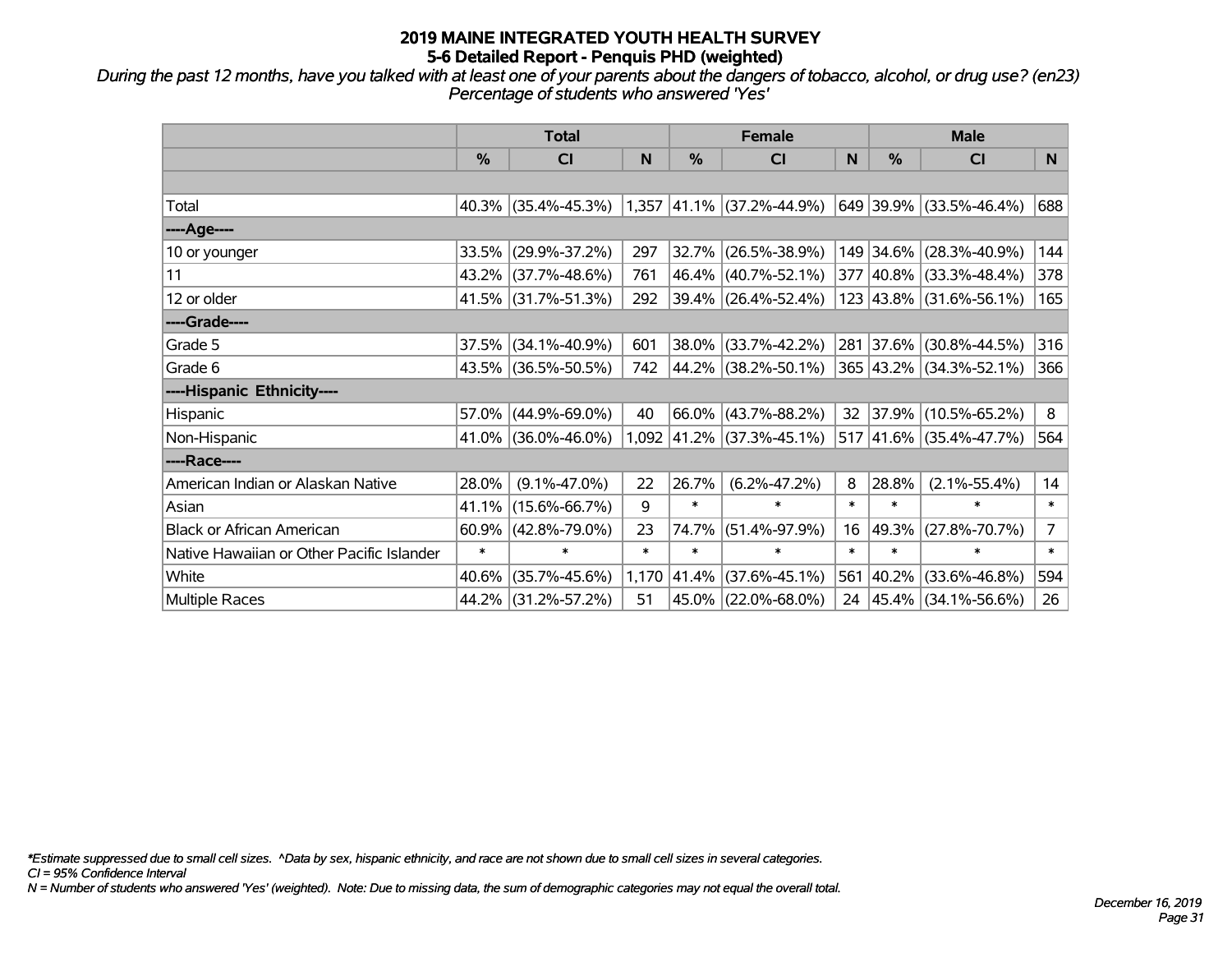*Do you agree or disagree with the following statement? My family has clear rules about alcohol and drug use. (en24) Percentage of students who answered 'Strongly agree' or 'Agree'*

|                                           | <b>Total</b>  |                        |        |               | <b>Female</b>                 |        | <b>Male</b> |                      |        |  |
|-------------------------------------------|---------------|------------------------|--------|---------------|-------------------------------|--------|-------------|----------------------|--------|--|
|                                           | $\frac{9}{6}$ | CI                     | N      | $\frac{0}{0}$ | <b>CI</b>                     | N      | $\%$        | <b>CI</b>            | N      |  |
|                                           |               |                        |        |               |                               |        |             |                      |        |  |
| Total                                     |               | 92.9% (91.0%-94.9%)    |        |               | $3,034$ 94.1% (92.3%-95.8%)   |        | 1,444 92.1% | $(88.6\% - 95.6\%)$  | 1,537  |  |
| ----Age----                               |               |                        |        |               |                               |        |             |                      |        |  |
| 10 or younger                             | 93.2%         | $(90.3\% - 96.1\%)$    | 789    | 95.6%         | $(93.4\% - 97.9\%)$           | 417    | 90.3%       | $(84.7\% - 95.8\%)$  | 358    |  |
| 11                                        |               | 92.5% (89.2%-95.8%)    |        | 1,589 94.2%   | $(91.0\% - 97.5\%)$           | 755    | 91.2%       | $(86.6\% - 95.7\%)$  | 813    |  |
| 12 or older                               |               | 93.6% (91.1%-96.2%)    | 646    |               | 91.3% (88.6%-94.1%)           | 272    |             | 96.2% (92.3%-100.0%) | 361    |  |
| ----Grade----                             |               |                        |        |               |                               |        |             |                      |        |  |
| Grade 5                                   | 93.6%         | $(91.0\% - 96.1\%)$    | 1,437  | $ 96.0\%$     | $(94.5\% - 97.4\%)$           | 684    | 91.3%       | $(87.4\% - 95.2\%)$  | 730    |  |
| Grade 6                                   |               | $92.4\%$ (89.9%-94.9%) |        |               | $1,551$  92.3%  (90.3%-94.3%) | 744    | 93.1%       | $(89.0\% - 97.1\%)$  | 781    |  |
| ----Hispanic Ethnicity----                |               |                        |        |               |                               |        |             |                      |        |  |
| Hispanic                                  | $\ast$        | $\ast$                 | $\ast$ | $\ast$        | $\ast$                        | $\ast$ | $\ast$      | $\ast$               | $\ast$ |  |
| Non-Hispanic                              |               | $92.3\%$ (90.2%-94.4%) |        |               | $2,404$ 93.6% (91.6%-95.5%)   |        | 1,152 91.4% | $(87.9\% - 94.8\%)$  | 1,208  |  |
| ----Race----                              |               |                        |        |               |                               |        |             |                      |        |  |
| American Indian or Alaskan Native         | 86.3%         | $(73.7\% - 98.9\%)$    | 69     | $\ast$        | $\ast$                        | $\ast$ | $\ast$      | $\ast$               | $\ast$ |  |
| Asian                                     | $\ast$        | $\ast$                 | $\ast$ | $\ast$        | $\ast$                        | $\ast$ | $\ast$      | $\ast$               | $\ast$ |  |
| <b>Black or African American</b>          | $\ast$        | $\ast$                 | $\ast$ | $\ast$        | $\ast$                        | $\ast$ | $\ast$      | $\ast$               | $\ast$ |  |
| Native Hawaiian or Other Pacific Islander | $\ast$        | $\ast$                 | $\ast$ | $\ast$        | $\ast$                        | $\ast$ | $\ast$      | $\ast$               | $\ast$ |  |
| White                                     | 93.1%         | $(91.0\% - 95.3\%)$    | 2,599  | 94.2%         | $(91.7\% - 96.7\%)$           | 1,245  | 92.5%       | $(89.7\% - 95.2\%)$  | 1,316  |  |
| <b>Multiple Races</b>                     |               | $92.1\%$ (85.3%-98.8%) | 104    | $\ast$        | $\ast$                        | $\ast$ | $\ast$      | $\ast$               | $\ast$ |  |

*\*Estimate suppressed due to small cell sizes. ^Data by sex, hispanic ethnicity, and race are not shown due to small cell sizes in several categories.*

*CI = 95% Confidence Interval*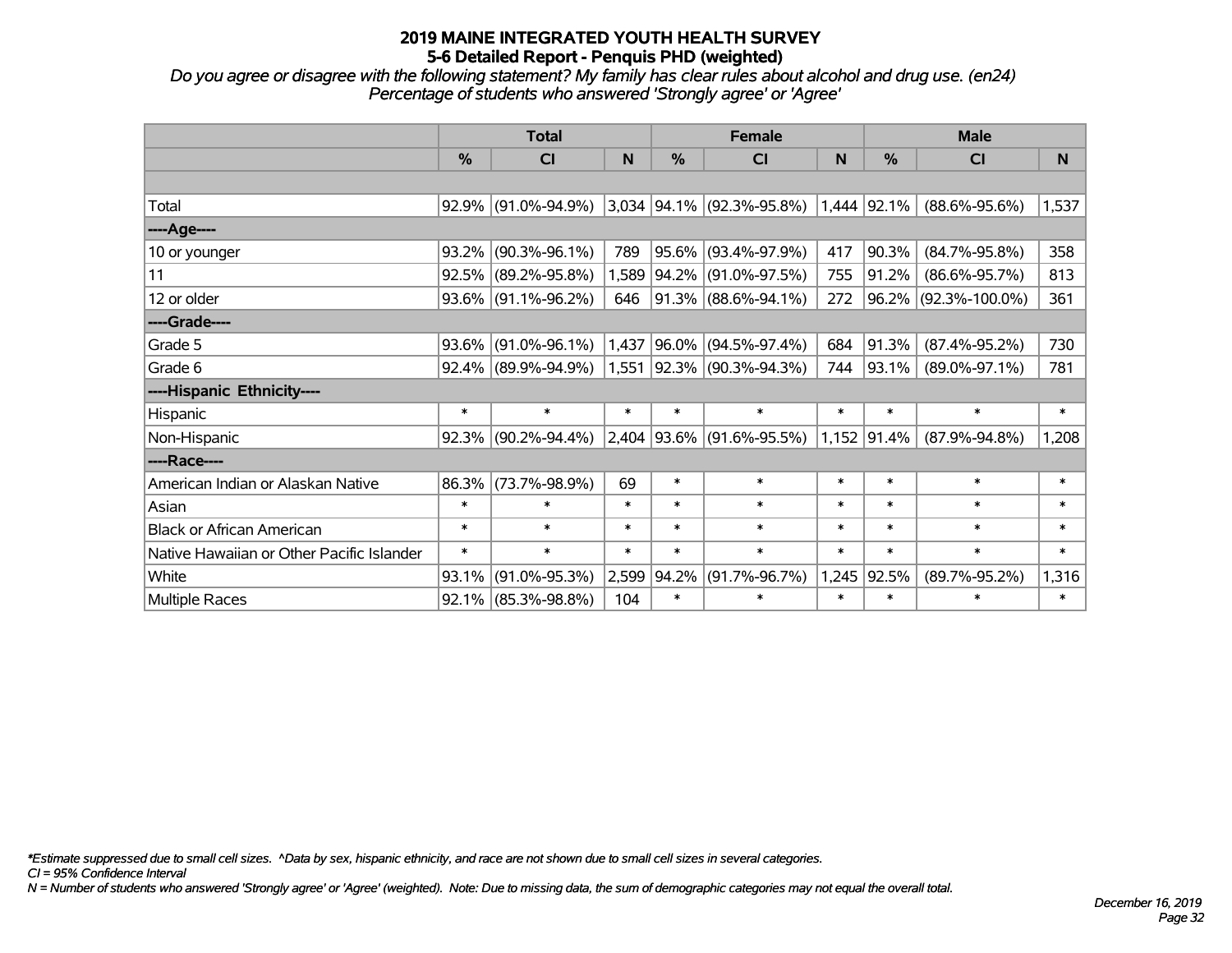*On an average school day, how long after school are you alone without a parent or trusted adult? (en62) Percentage of students who answered '2 hours or more'*

|                                           | <b>Total</b> |                                             |        | <b>Female</b> | <b>Male</b>                        |        |          |                         |        |
|-------------------------------------------|--------------|---------------------------------------------|--------|---------------|------------------------------------|--------|----------|-------------------------|--------|
|                                           | $\%$         | <b>CI</b>                                   | N      | $\%$          | <b>CI</b>                          | N      | $\%$     | <b>CI</b>               | N      |
|                                           |              |                                             |        |               |                                    |        |          |                         |        |
| Total                                     |              | 24.1% (18.1%-30.2%) 797 21.6% (14.2%-29.0%) |        |               |                                    |        |          | 338 26.6% (20.8%-32.5%) | 448    |
| ----Age----                               |              |                                             |        |               |                                    |        |          |                         |        |
| 10 or younger                             | 17.9%        | $(15.7\% - 20.0\%)$                         |        | 156 11.6%     | $(6.6\% - 16.7\%)$                 |        | 53 25.5% | $(19.9\% - 31.1\%)$     | 103    |
| 11                                        |              | 22.7% (15.8%-29.6%)                         |        |               | 394 20.2% (12.6%-27.9%)            |        |          | 165 25.0% (17.4%-32.5%) | 226    |
| 12 or older                               |              | 35.3% (25.4%-45.3%)                         |        |               | $244   40.4\%   (28.2\% - 52.6\%)$ |        |          | 120 31.3% (20.0%-42.5%) | 116    |
| ----Grade----                             |              |                                             |        |               |                                    |        |          |                         |        |
| Grade 5                                   |              | 17.8% (13.2%-22.3%)                         |        | 279 12.8%     | $(5.7\% - 19.9\%)$                 |        | 95 22.7% | $(17.1\% - 28.2\%)$     | 184    |
| Grade 6                                   |              | 30.1% (22.4%-37.8%)                         |        |               | $ 506 29.6\% $ (21.9%-37.3%)       |        |          | 239 30.5% (22.1%-38.8%) | 256    |
| ----Hispanic Ethnicity----                |              |                                             |        |               |                                    |        |          |                         |        |
| Hispanic                                  |              | 22.1% (10.3%-33.8%)                         | 15     | $\ast$        | $\ast$                             | $\ast$ | $\ast$   | $\ast$                  | $\ast$ |
| Non-Hispanic                              |              | 24.6% (18.9%-30.2%)                         |        |               | 644 22.5% (13.4%-31.7%)            |        |          | 281 26.5% (22.3%-30.8%) | 352    |
| ----Race----                              |              |                                             |        |               |                                    |        |          |                         |        |
| American Indian or Alaskan Native         | 25.6%        | $(9.5\% - 41.7\%)$                          | 19     | 43.8%         | $(1.0\% - 86.6\%)$                 | 11     | 16.8%    | $(3.8\% - 29.9\%)$      | 9      |
| Asian                                     | $\ast$       | $\ast$                                      | $\ast$ | $\ast$        | $\ast$                             | $\ast$ | $\ast$   | $\ast$                  | $\ast$ |
| <b>Black or African American</b>          | 38.1%        | $(9.1\% - 67.1\%)$                          | 15     | $\ast$        | $\ast$                             | $\ast$ | $\ast$   | $\ast$                  | $\ast$ |
| Native Hawaiian or Other Pacific Islander | $\ast$       | $\ast$                                      | $\ast$ | $\ast$        | $\ast$                             | $\ast$ | $\ast$   | $\ast$                  | $\ast$ |
| White                                     | $23.6\%$     | $(17.4\% - 29.8\%)$                         | 671    |               | $ 20.4\% $ (12.6%-28.2%)           | 275    | 26.6%    | $(20.6\% - 32.6\%)$     | 385    |
| Multiple Races                            |              | 32.8% (17.2%-48.4%)                         | 37     |               | $ 37.6\% $ (17.2%-58.0%)           |        |          | 20 29.6% (12.4%-46.8%)  | 17     |

*\*Estimate suppressed due to small cell sizes. ^Data by sex, hispanic ethnicity, and race are not shown due to small cell sizes in several categories.*

*CI = 95% Confidence Interval*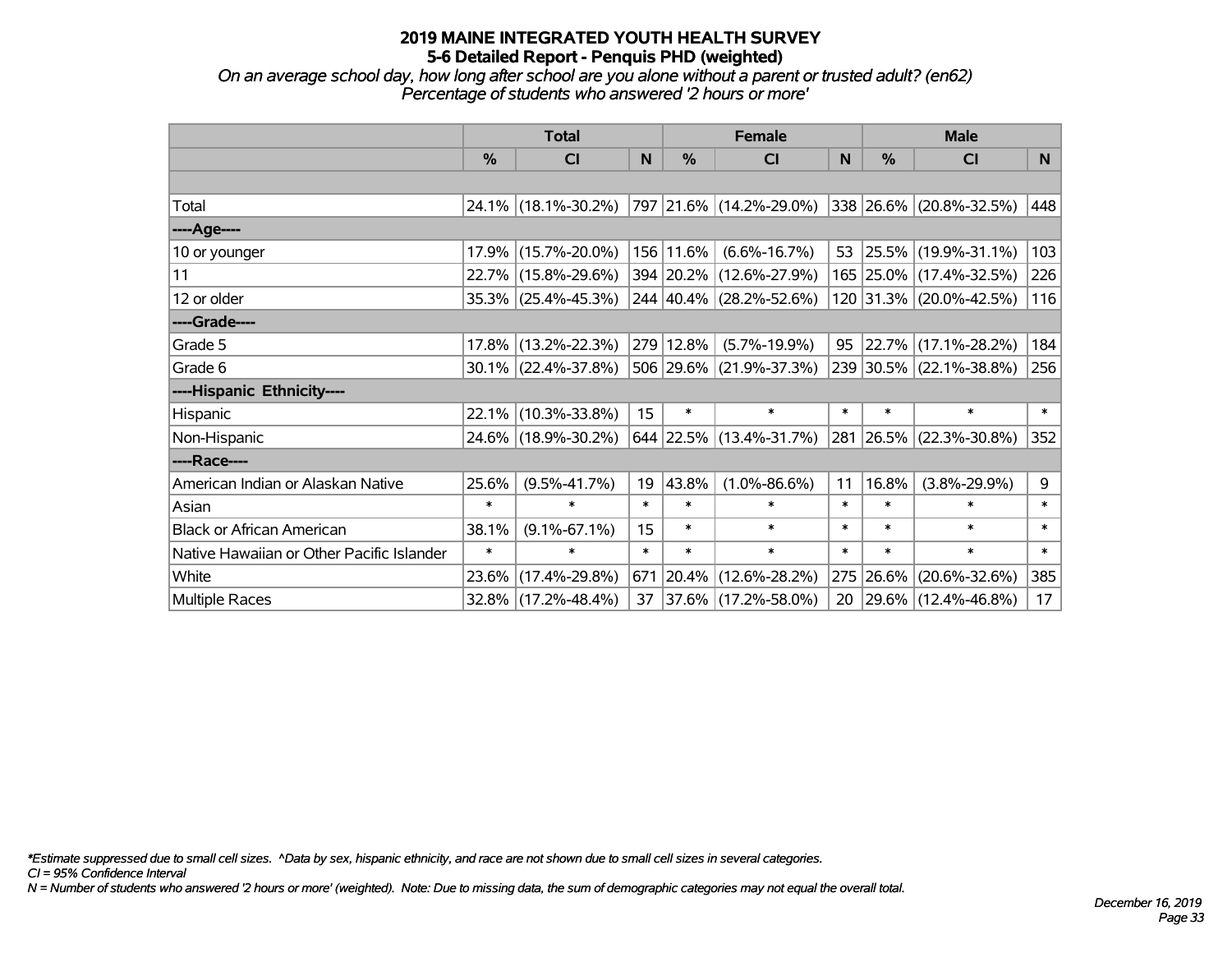*Percentage of students who drank 100% fruit juice and/or ate fruit two or more times yesterday (enfruit\_2)*

|                                           | <b>Total</b>  |                      |        |               | <b>Female</b>               |        | <b>Male</b>   |                             |        |  |
|-------------------------------------------|---------------|----------------------|--------|---------------|-----------------------------|--------|---------------|-----------------------------|--------|--|
|                                           | $\frac{9}{6}$ | C <sub>l</sub>       | N      | $\frac{0}{0}$ | CI                          | N      | $\frac{0}{0}$ | CI                          | N      |  |
|                                           |               |                      |        |               |                             |        |               |                             |        |  |
| Total                                     | 67.3%         | $(64.6\% - 70.0\%)$  |        |               | $2,190$ 68.3% (64.0%-72.6%) |        |               | $1,039$ 67.0% (63.3%-70.6%) | 1,122  |  |
| ----Age----                               |               |                      |        |               |                             |        |               |                             |        |  |
| 10 or younger                             | 65.0%         | $(61.3\% - 68.8\%)$  | 562    |               | 66.1% (58.2%-74.0%)         | 293    | $64.6\%$      | $(55.0\% - 74.2\%)$         | 263    |  |
| 11                                        | 69.7%         | $(65.7\% - 73.6\%)$  | 1,170  |               | 70.1% (64.3%-75.9%)         | 538    |               | 69.8% (66.9%-72.8%)         | 622    |  |
| 12 or older                               | 64.5%         | $(58.4\% - 70.6\%)$  | 453    |               | $67.1\%$ (62.9%-71.3%)      | 207    |               | 63.3% (50.9%-75.8%)         | 237    |  |
| ----Grade----                             |               |                      |        |               |                             |        |               |                             |        |  |
| Grade 5                                   | 64.6%         | $(61.8\% - 67.4\%)$  | 981    |               | 64.7% (58.6%-70.8%)         | 453    |               | $65.2\%$ (59.4%-71.1%)      | 522    |  |
| Grade 6                                   | 69.5%         | $(65.1\% - 73.8\%)$  |        |               | 1,169 70.8% (67.0%-74.6%)   | 569    |               | 69.0% (63.4%-74.6%)         | 581    |  |
| ----Hispanic Ethnicity----                |               |                      |        |               |                             |        |               |                             |        |  |
| Hispanic                                  | 82.4%         | $(71.2\% - 93.5\%)$  | 55     | $\ast$        | $\ast$                      | $\ast$ | $\ast$        | $\ast$                      | $\ast$ |  |
| Non-Hispanic                              | 67.9%         | $(65.4\% - 70.5\%)$  | 1,751  |               | 68.4% (64.1%-72.7%)         | 823    |               | 68.5% (64.7%-72.3%)         | 907    |  |
| ----Race----                              |               |                      |        |               |                             |        |               |                             |        |  |
| American Indian or Alaskan Native         | 70.3%         | $(57.8\% - 82.8\%)$  | 56     |               | 66.3% (47.7%-84.9%)         | 18     | 72.4%         | $(57.1\% - 87.6\%)$         | 38     |  |
| Asian                                     | 74.5%         | $(40.0\% - 100.0\%)$ | 17     | $\ast$        | $\ast$                      | $\ast$ | $\ast$        | *                           | $\ast$ |  |
| <b>Black or African American</b>          | 77.4%         | $(58.8\% - 95.9\%)$  | 30     | $\ast$        | $\ast$                      | $\ast$ | $\ast$        | $\ast$                      | $\ast$ |  |
| Native Hawaiian or Other Pacific Islander | $\ast$        | $\ast$               | $\ast$ | $\ast$        | $\ast$                      | $\ast$ | $\ast$        | $\ast$                      | $\ast$ |  |
| White                                     | 66.7%         | $(64.0\% - 69.4\%)$  | 1,861  | 67.8%         | $(63.2\% - 72.3\%)$         | 892    | 66.7%         | $(63.0\% - 70.4\%)$         | 954    |  |
| Multiple Races                            | 78.6%         | $(66.4\% - 90.9\%)$  | 86     |               | $80.5\%$ (65.5%-95.5%)      | 41     |               | 76.0% (61.8%-90.2%)         | 42     |  |

*\*Estimate suppressed due to small cell sizes. ^Data by sex, hispanic ethnicity, and race are not shown due to small cell sizes in several categories.*

*CI = 95% Confidence Interval*

*N = Number of students who drank 100% fruit juice and/or ate fruit two or more times yesterday (weighted). Note: Due to missing data, the sum of demographic categories may not equal the overall total.*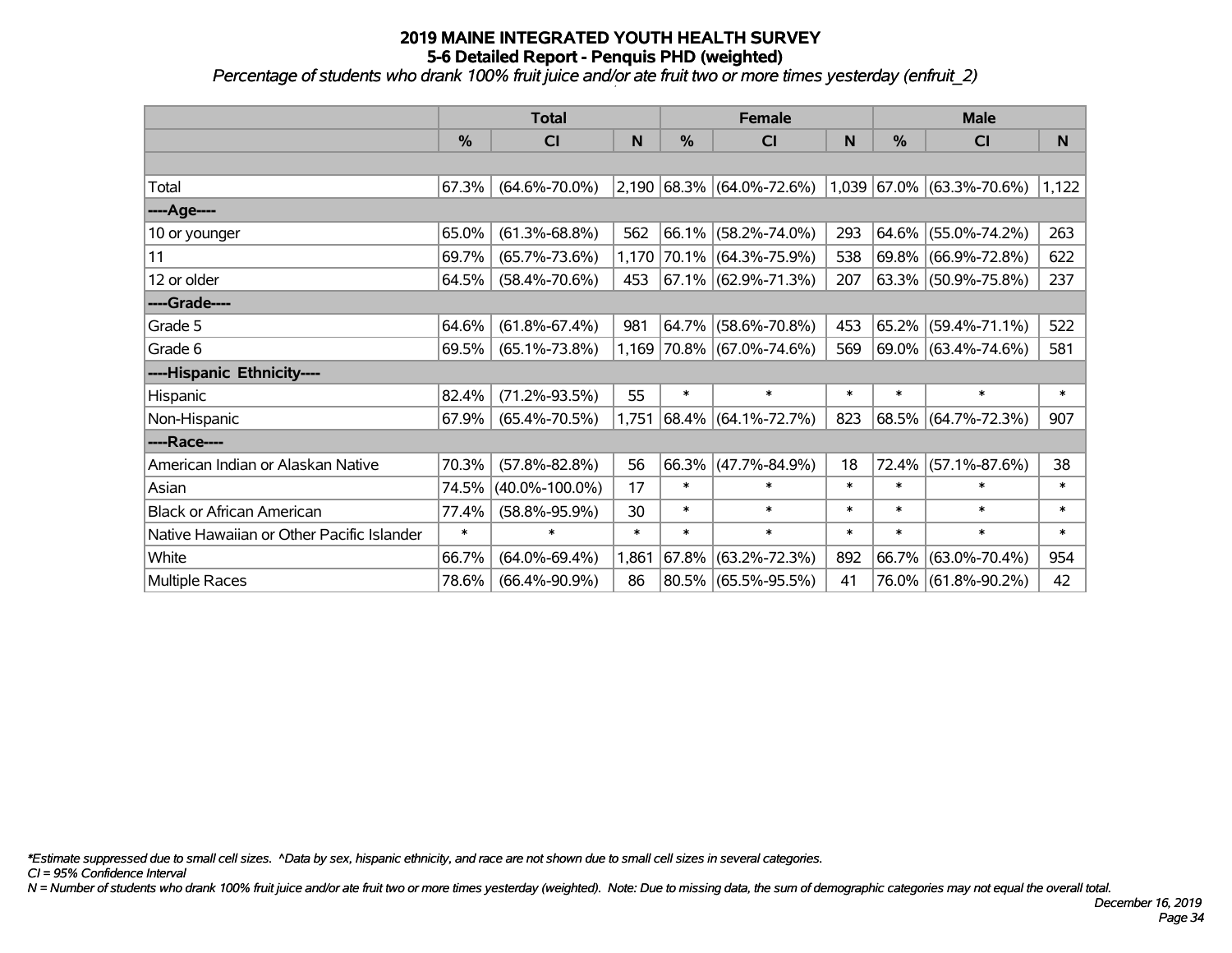#### **2019 MAINE INTEGRATED YOUTH HEALTH SURVEY 5-6 Detailed Report - Penquis PHD (weighted)** *Percentage of students who consumed less than 1 fruit or 100% fruit juice yesterday (enonefrt)*

|                                           | <b>Total</b> |                     |        |               | <b>Female</b>              |        | <b>Male</b> |                     |        |  |
|-------------------------------------------|--------------|---------------------|--------|---------------|----------------------------|--------|-------------|---------------------|--------|--|
|                                           | %            | <b>CI</b>           | N      | $\frac{0}{0}$ | <b>CI</b>                  | N      | %           | <b>CI</b>           | N      |  |
|                                           |              |                     |        |               |                            |        |             |                     |        |  |
| Total                                     |              | 15.0% (11.0%-19.0%) |        |               | 487 11.5% (7.4%-15.7%)     | 175    |             | 18.2% (12.9%-23.5%) | 304    |  |
| ----Age----                               |              |                     |        |               |                            |        |             |                     |        |  |
| 10 or younger                             | 14.2%        | $(10.4\% - 18.1\%)$ | 123    | 9.5%          | $(3.1\% - 16.0\%)$         | 42     | 18.9%       | $(12.4\% - 25.4\%)$ | 77     |  |
| 11                                        | 15.1%        | $(12.0\% - 18.3\%)$ |        | 254 12.3%     | $(8.1\% - 16.6\%)$         | 95     | 17.5%       | $(14.1\% - 20.9\%)$ | 156    |  |
| 12 or older                               | 15.1%        | $(4.4\% - 25.8\%)$  |        |               | 106   12.3%   (4.0%-20.7%) | 38     | 18.2%       | $(4.4\% - 32.1\%)$  | 68     |  |
| ----Grade----                             |              |                     |        |               |                            |        |             |                     |        |  |
| Grade 5                                   | 15.4%        | $(12.4\% - 18.4\%)$ |        | 234 10.0%     | $(5.2\% - 14.8\%)$         | 70     | 19.5%       | $(14.7\% - 24.4\%)$ | 156    |  |
| Grade 6                                   | 14.6%        | $(7.8\% - 21.4\%)$  |        |               | 246 13.1% (7.0%-19.2%)     | 105    | 16.7%       | $(8.9\% - 24.5\%)$  | 140    |  |
| ----Hispanic Ethnicity----                |              |                     |        |               |                            |        |             |                     |        |  |
| Hispanic                                  | 14.2%        | $(4.9\% - 23.5\%)$  | 9      | $\ast$        | $\ast$                     | $\ast$ | $\ast$      | $\ast$              | $\ast$ |  |
| Non-Hispanic                              |              | 14.6% (10.6%-18.6%) |        |               | 376 11.0% (6.6%-15.3%)     | 132    |             | 17.8% (12.1%-23.6%) | 236    |  |
| ----Race----                              |              |                     |        |               |                            |        |             |                     |        |  |
| American Indian or Alaskan Native         | 22.9%        | $(8.0\% - 37.9\%)$  | 18     | $\ast$        | $\ast$                     | $\ast$ | $\ast$      | $\ast$              | $\ast$ |  |
| Asian                                     | $\ast$       | $\ast$              | $\ast$ | $\ast$        | $\ast$                     | $\ast$ | $\ast$      | $\ast$              | $\ast$ |  |
| <b>Black or African American</b>          | $\ast$       | $\ast$              | $\ast$ | $\ast$        | $\ast$                     | $\ast$ | $\ast$      | $\ast$              | $\ast$ |  |
| Native Hawaiian or Other Pacific Islander | $\ast$       | $\ast$              | $\ast$ | $\ast$        | $\ast$                     | $\ast$ | $\ast$      | $\ast$              | $\ast$ |  |
| White                                     | 14.8%        | $(10.6\% - 19.0\%)$ |        | 413 11.2%     | $(7.1\% - 15.4\%)$         | 148    | 18.0%       | $(11.8\% - 24.2\%)$ | 257    |  |
| <b>Multiple Races</b>                     | 11.2%        | $(0.8\% - 21.7\%)$  | 12     | $\ast$        | $\ast$                     | $\ast$ | $\ast$      | $\ast$              | $\ast$ |  |

*\*Estimate suppressed due to small cell sizes. ^Data by sex, hispanic ethnicity, and race are not shown due to small cell sizes in several categories.*

*CI = 95% Confidence Interval*

*N = Number of students who consumed less than 1 fruit or 100% fruit juice yesterday (weighted). Note: Due to missing data, the sum of demographic categories may not equal the overall total.*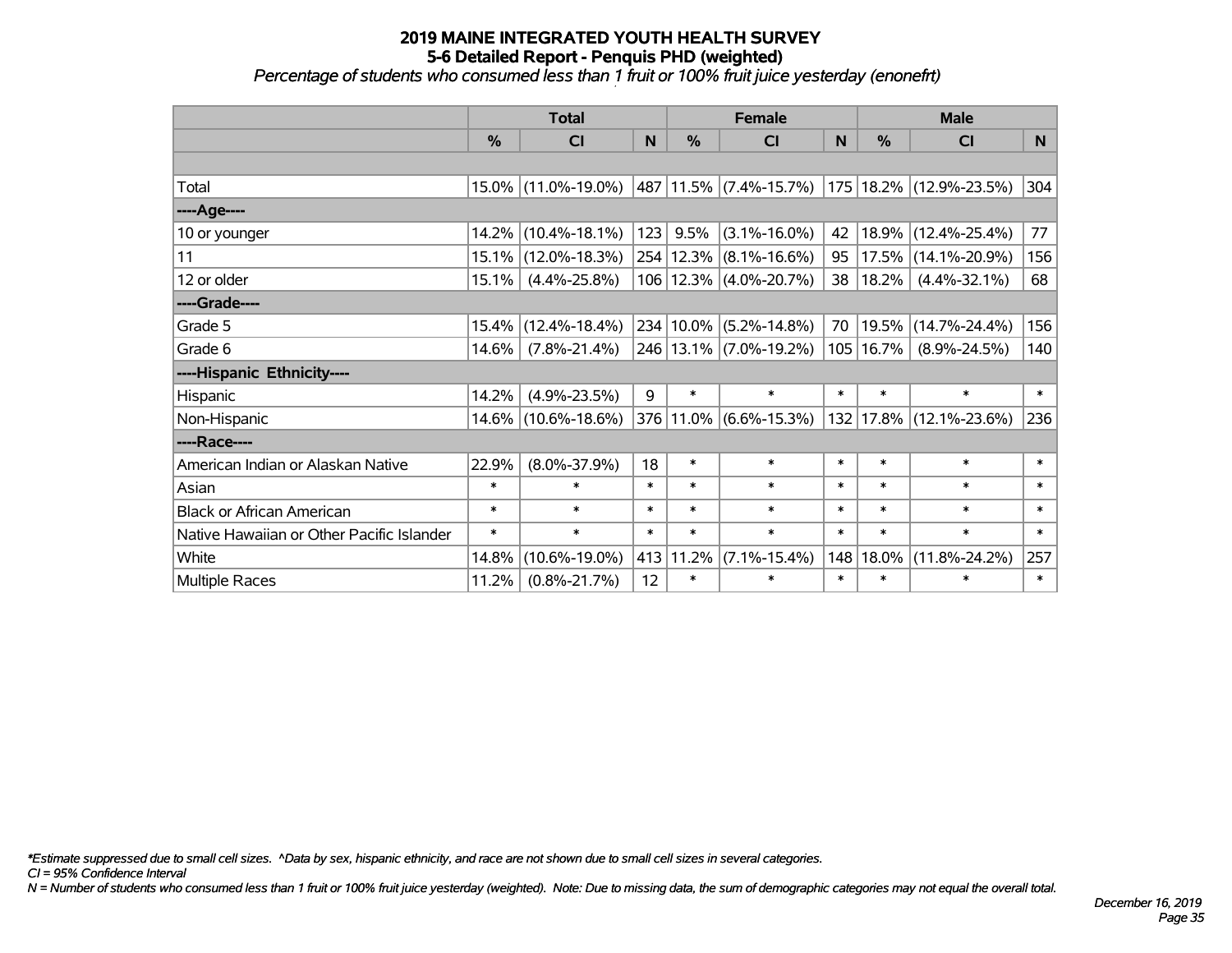*Yesterday, how many times did you eat vegetables, such as carrots, green salad, corn, or green beans? (Do not count french fries or other fried potatoes.) (enoneveg)*

*Percentage of students who ate vegetables less than 1 time yesterday*

|                                           | <b>Total</b>  |                     |        |             | <b>Female</b>               |        | <b>Male</b> |                         |                 |  |
|-------------------------------------------|---------------|---------------------|--------|-------------|-----------------------------|--------|-------------|-------------------------|-----------------|--|
|                                           | $\frac{0}{0}$ | <b>CI</b>           | N      | $\%$        | <b>CI</b>                   | N      | $\%$        | <b>CI</b>               | N.              |  |
|                                           |               |                     |        |             |                             |        |             |                         |                 |  |
| Total                                     |               | 25.0% (21.6%-28.5%) |        |             | 839 19.6% (15.6%-23.6%)     |        |             | 309 30.1% (26.1%-34.2%) | 515             |  |
| ----Age----                               |               |                     |        |             |                             |        |             |                         |                 |  |
| 10 or younger                             | 27.1%         | $(20.1\% - 34.1\%)$ |        |             | 241 21.4% (12.6%-30.3%)     | 98     | $ 34.1\% $  | $(25.3\% - 43.0\%)$     | 143             |  |
| 11                                        |               | 24.9% (21.8%-28.0%) |        |             | 436 19.0% (14.3%-23.7%)     |        |             | 155 29.7% (26.3%-33.0%) | 270             |  |
| 12 or older                               |               | 22.6% (14.8%-30.5%) |        | 158   18.4% | $(9.3\% - 27.4\%)$          |        |             | 56 27.3% (15.6%-39.0%)  | 102             |  |
| ----Grade----                             |               |                     |        |             |                             |        |             |                         |                 |  |
| Grade 5                                   | 27.9%         | $(22.1\% - 33.7\%)$ |        |             | 447 20.9% (13.7%-28.0%)     |        | 157 34.5%   | $(28.6\% - 40.4\%)$     | 287             |  |
| Grade 6                                   |               | 22.4% (18.0%-26.8%) |        |             | 380   18.8%   (13.1%-24.5%) |        |             | 153 26.0% (20.7%-31.3%) | 220             |  |
| ----Hispanic Ethnicity----                |               |                     |        |             |                             |        |             |                         |                 |  |
| Hispanic                                  | 12.9%         | $(4.5\% - 21.2\%)$  | 9      | $\ast$      | $\ast$                      | $\ast$ | $\ast$      | $\ast$                  | $\ast$          |  |
| Non-Hispanic                              |               | 25.4% (22.0%-28.9%) |        |             | 676 19.7% (14.5%-24.9%)     |        | 247 31.0%   | $(27.7\% - 34.3\%)$     | 418             |  |
| ----Race----                              |               |                     |        |             |                             |        |             |                         |                 |  |
| American Indian or Alaskan Native         |               | 23.4% (12.2%-34.6%) | 19     | 24.7%       | $(5.1\% - 44.3\%)$          | 7      | 22.7%       | $(8.2\% - 37.2\%)$      | 12 <sup>2</sup> |  |
| Asian                                     | $\ast$        | $\ast$              | $\ast$ | $\ast$      | $\ast$                      | $\ast$ | $\ast$      | $\ast$                  | $\ast$          |  |
| <b>Black or African American</b>          | 18.3%         | $(1.6\% - 35.1\%)$  | 7      | $\ast$      | $\ast$                      | $\ast$ | $\ast$      | $\ast$                  | $\ast$          |  |
| Native Hawaiian or Other Pacific Islander | $\ast$        | $\ast$              | $\ast$ | $\ast$      | $\ast$                      | $\ast$ | $\ast$      | $\ast$                  | $\ast$          |  |
| White                                     | 25.1%         | $(21.3\% - 28.8\%)$ | 718    | 19.0%       | $(14.8\% - 23.2\%)$         | 257    | 30.7%       | $(26.5\% - 35.0\%)$     | 450             |  |
| <b>Multiple Races</b>                     | 14.4%         | $(4.8\% - 23.9\%)$  | 16     | 15.4%       | $(1.8\% - 29.0\%)$          | 8      | 14.0%       | $(3.3\% - 24.7\%)$      | 8               |  |

*\*Estimate suppressed due to small cell sizes. ^Data by sex, hispanic ethnicity, and race are not shown due to small cell sizes in several categories.*

*CI = 95% Confidence Interval*

*N = Number of students who ate vegetables less than 1 time yesterday (weighted). Note: Due to missing data, the sum of demographic categories may not equal the overall total.*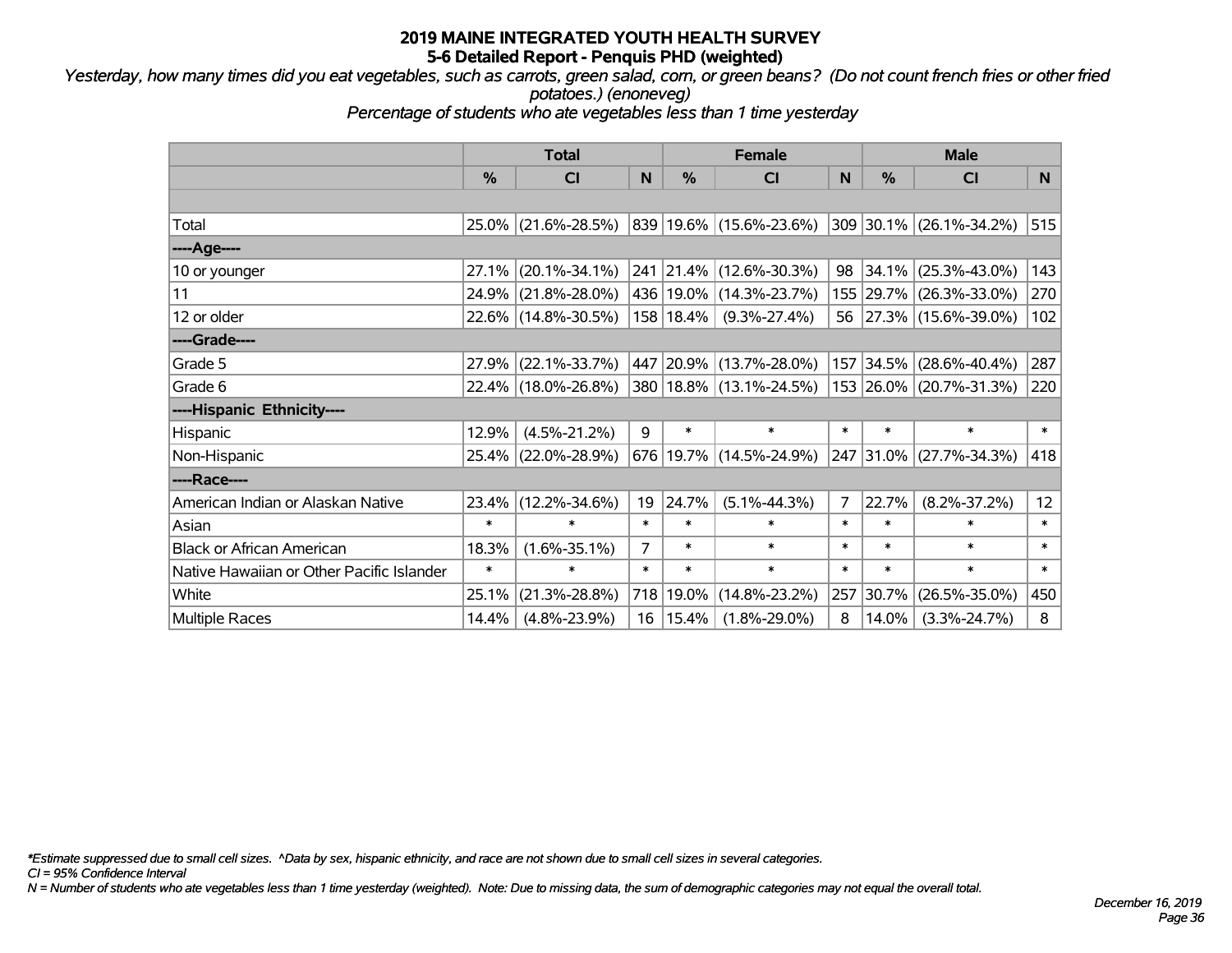*Percentage of students who ate vegetables three or more times yesterday (enveg\_2)*

|                                           | <b>Total</b>  |                     |        | <b>Female</b> | <b>Male</b>                 |        |        |                         |        |
|-------------------------------------------|---------------|---------------------|--------|---------------|-----------------------------|--------|--------|-------------------------|--------|
|                                           | $\frac{0}{0}$ | <b>CI</b>           | N      | %             | <b>CI</b>                   | N      | %      | <b>CI</b>               | N      |
|                                           |               |                     |        |               |                             |        |        |                         |        |
| Total                                     |               | 25.5% (21.7%-29.4%) |        |               | 855 29.6% (23.9%-35.4%)     |        |        | 468 22.0% (18.7%-25.2%) | 375    |
| ----Age----                               |               |                     |        |               |                             |        |        |                         |        |
| 10 or younger                             | 21.3%         | $(16.4\% - 26.2\%)$ |        |               | 190 22.8% (15.8%-29.8%)     |        |        | 104 20.4% (15.6%-25.1%) | 85     |
| 11                                        | 26.6%         | $(21.2\% - 32.0\%)$ |        |               | 466 30.1% (22.0%-38.3%)     |        |        | 246 23.8% (19.2%-28.3%) | 216    |
| 12 or older                               |               | 28.2% (23.6%-32.8%) |        |               | 197 38.7% (28.8%-48.5%)     |        |        | 118 19.3% (12.8%-25.8%) | 72     |
| ----Grade----                             |               |                     |        |               |                             |        |        |                         |        |
| Grade 5                                   | 23.3%         | $(17.6\% - 29.0\%)$ |        |               | 373 26.7% (17.9%-35.4%)     |        |        | 200 20.8% (16.6%-25.1%) | 173    |
| Grade 6                                   |               | 28.0% (22.7%-33.2%) |        |               | 474   32.5%   (24.5%-40.6%) |        |        | 264 23.5% (17.4%-29.7%) | 199    |
| ----Hispanic Ethnicity----                |               |                     |        |               |                             |        |        |                         |        |
| Hispanic                                  | 37.5%         | $(21.2\% - 53.8\%)$ | 26     |               | 34.7% (17.5%-51.8%)         | 17     | 45.7%  | $(17.8\% - 73.6\%)$     | 9      |
| Non-Hispanic                              |               | 25.9% (20.9%-30.9%) |        |               | 689 29.9% (22.4%-37.4%)     |        |        | 375 22.4% (18.7%-26.1%) | 303    |
| ----Race----                              |               |                     |        |               |                             |        |        |                         |        |
| American Indian or Alaskan Native         | 27.4%         | $(10.5\% - 44.3\%)$ | 22     | 30.4%         | $(0.8\% - 60.0\%)$          | 9      | 25.8%  | $(3.4\% - 48.3\%)$      | 13     |
| Asian                                     | 54.2%         | $(22.0\% - 86.5\%)$ | 13     | $\ast$        | $\ast$                      | $\ast$ | $\ast$ | $\ast$                  | $\ast$ |
| <b>Black or African American</b>          | 32.4%         | $(9.9\% - 54.8\%)$  | 12     | $\ast$        | $\ast$                      | $\ast$ | $\ast$ | $\ast$                  | $\ast$ |
| Native Hawaiian or Other Pacific Islander | $\ast$        | $\ast$              | $\ast$ | $\ast$        | $\ast$                      | $\ast$ | $\ast$ | $\ast$                  | $\ast$ |
| White                                     | 24.5%         | $(19.5\% - 29.4\%)$ | 701    | 28.9%         | $(22.0\% - 35.9\%)$         | 391    | 20.4%  | $(16.4\% - 24.5\%)$     | 299    |
| <b>Multiple Races</b>                     |               | 23.6% (15.7%-31.5%) | 27     |               | $31.1\%$ (14.1%-48.0%)      | 17     | 17.4%  | $(3.8\% - 31.0\%)$      | 10     |

*\*Estimate suppressed due to small cell sizes. ^Data by sex, hispanic ethnicity, and race are not shown due to small cell sizes in several categories.*

*CI = 95% Confidence Interval*

*N = Number of students who ate vegetables three or more times yesterday (weighted). Note: Due to missing data, the sum of demographic categories may not equal the overall total.*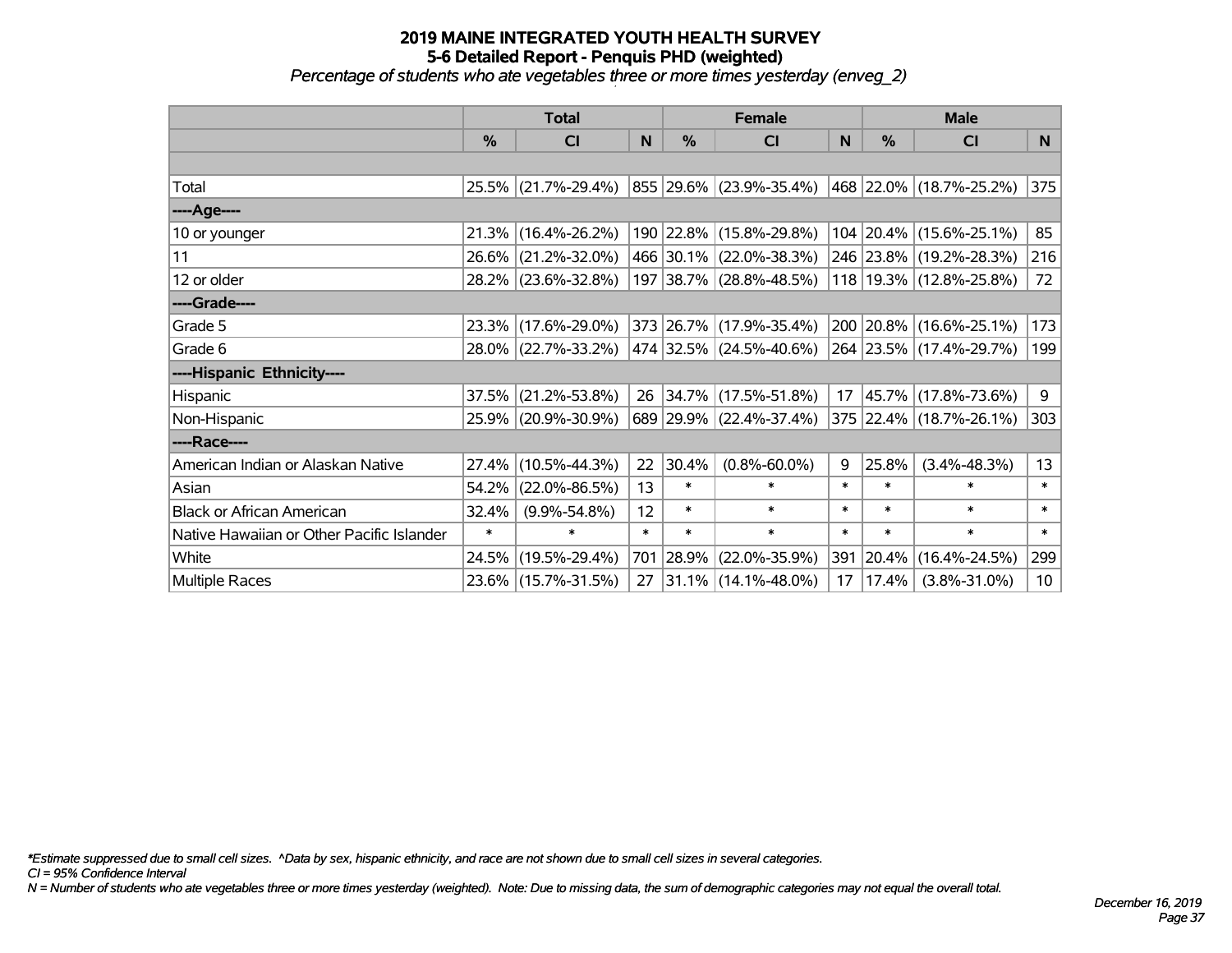*Percentage of students who drank 100% fruit juice, ate fruit and/or ate vegetables five or more times yesterday (enfrvg\_2)*

|                                           | <b>Total</b>  |                        |        | <b>Female</b> |                             |        | <b>Male</b>   |                         |        |
|-------------------------------------------|---------------|------------------------|--------|---------------|-----------------------------|--------|---------------|-------------------------|--------|
|                                           | $\frac{0}{0}$ | CI                     | N      | $\frac{9}{6}$ | CI                          | N      | $\frac{0}{0}$ | CI                      | N      |
|                                           |               |                        |        |               |                             |        |               |                         |        |
| Total                                     |               | 43.6% (40.2%-47.1%)    |        |               | $1,408$ 44.9% (39.6%-50.2%) |        |               | 676 42.9% (39.9%-45.9%) | 713    |
| ----Age----                               |               |                        |        |               |                             |        |               |                         |        |
| 10 or younger                             | 41.3%         | $(36.0\% - 46.5\%)$    | 355    | 41.6%         | $(29.0\% - 54.3\%)$         |        | 183 41.7%     | $(32.8\% - 50.5\%)$     | 169    |
| 11                                        | 44.7%         | $(39.0\% - 50.5\%)$    | 746    |               | 45.4% (36.7%-54.1%)         |        |               | 347 44.5% (39.7%-49.3%) | 393    |
| 12 or older                               |               | 44.3% (40.6%-47.9%)    | 306    |               | 48.4% (39.8%-57.1%)         |        |               | 146 40.8% (35.8%-45.8%) | 151    |
| ----Grade----                             |               |                        |        |               |                             |        |               |                         |        |
| Grade 5                                   | $39.9\%$      | $(35.8\% - 43.9\%)$    | 603    | 39.5%         | $(31.8\% - 47.1\%)$         |        | 275 40.8%     | $(36.2\% - 45.5\%)$     | 325    |
| Grade 6                                   |               | 46.5% (40.8%-52.3%)    | 776    |               | 48.8% (41.3%-56.2%)         |        |               | 387 44.7% (39.5%-49.8%) | 374    |
| ----Hispanic Ethnicity----                |               |                        |        |               |                             |        |               |                         |        |
| Hispanic                                  |               | $60.5\%$ (43.9%-77.1%) | 40     | 57.9%         | $(44.0\% - 71.7\%)$         | 26     | $ 64.6\% $    | $(30.0\% - 99.3\%)$     | 13     |
| Non-Hispanic                              |               | 44.7% (41.2%-48.2%)    |        |               | $1,144$ 45.5% (40.1%-50.8%) |        |               | 544 44.4% (41.1%-47.7%) | 583    |
| ----Race----                              |               |                        |        |               |                             |        |               |                         |        |
| American Indian or Alaskan Native         | 47.3%         | $(32.5\% - 62.2\%)$    | 38     | 50.4%         | $(30.9\% - 69.9\%)$         | 14     | 45.7%         | $(21.2\% - 70.2\%)$     | 24     |
| Asian                                     | 54.2%         | $(22.0\% - 86.5\%)$    | 13     | $\ast$        | $\ast$                      | $\ast$ | $\ast$        | $\ast$                  | $\ast$ |
| <b>Black or African American</b>          | 59.1%         | $(39.8\% - 78.4\%)$    | 23     | $\ast$        | $\ast$                      | $\ast$ | $\ast$        | $\ast$                  | $\ast$ |
| Native Hawaiian or Other Pacific Islander | $\ast$        | $\ast$                 | $\ast$ | $\ast$        | $\ast$                      | $\ast$ | $\ast$        | $\ast$                  | $\ast$ |
| White                                     | 42.9%         | $(38.9\% - 47.0\%)$    | 1,190  | 44.5%         | $(38.5\% - 50.6\%)$         | 581    | 42.0%         | $(38.4\% - 45.6\%)$     | 597    |
| Multiple Races                            |               | 45.9% (30.3%-61.5%)    | 50     | 49.6%         | $(34.8\% - 64.5\%)$         | 25     |               | 40.2% (23.0%-57.4%)     | 22     |

*\*Estimate suppressed due to small cell sizes. ^Data by sex, hispanic ethnicity, and race are not shown due to small cell sizes in several categories.*

*CI = 95% Confidence Interval*

*N = Number of students who drank 100% fruit juice, ate fruit and/or ate vegetables five or more times yesterday (weighted). Note: Due to missing data, the sum of demographic categories may not equal the overall total.*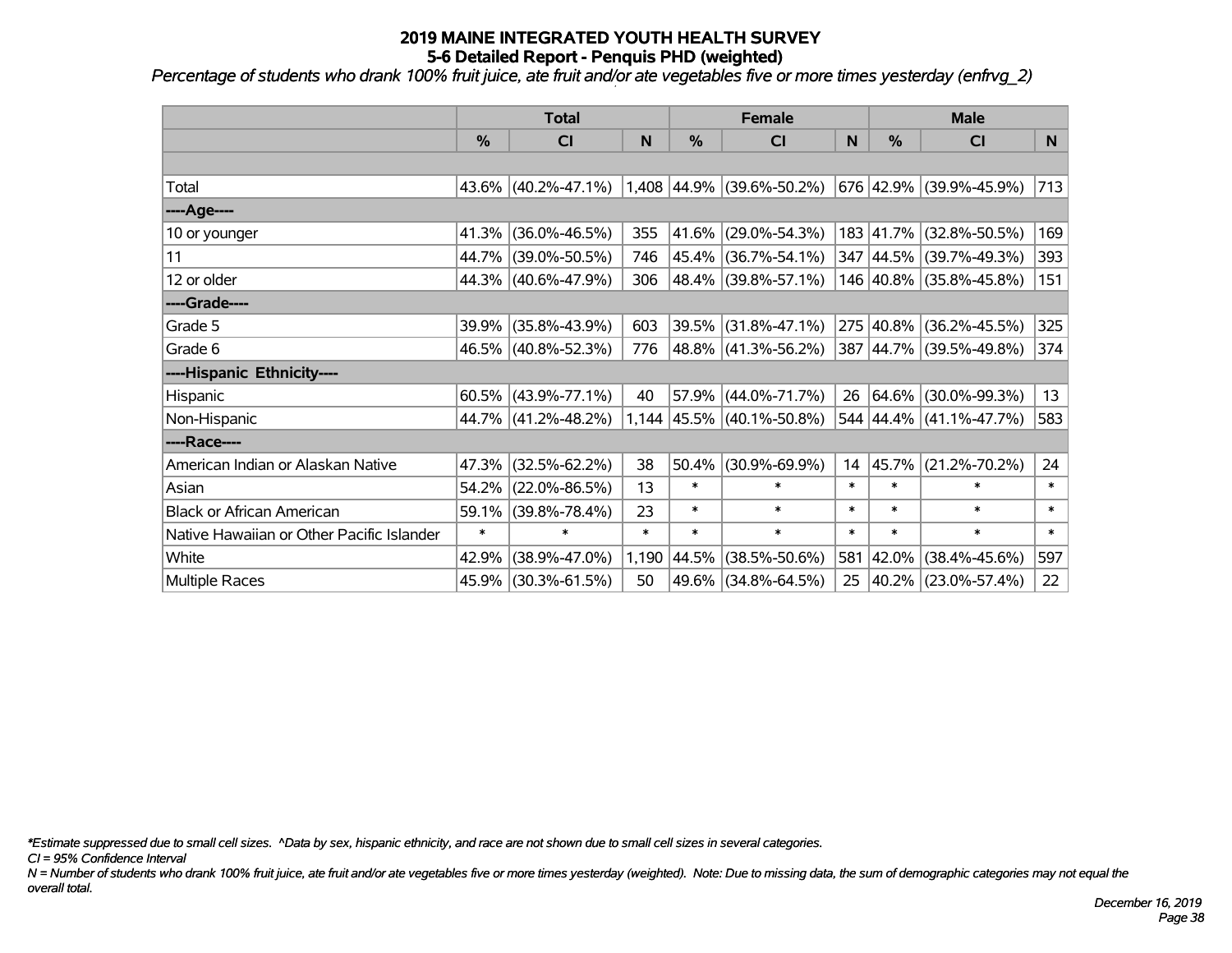*Yesterday, how many times did you drink a can, bottle, or glass of soda, sports drink, energy drink, or other sugar-sweetened beverage such as Gatorade, Red Bull, lemonade, sweetened tea or coffee drinks, flavored milk, Snapple, or Sunny D? (Do not count diet soda, other diet drinks, or 100% fruit juice.) (en66)*

*Percentage of students who answered at least one time yesterday*

|                                           | <b>Total</b> |                        |        | <b>Female</b> |                             | <b>Male</b> |           |                          |        |
|-------------------------------------------|--------------|------------------------|--------|---------------|-----------------------------|-------------|-----------|--------------------------|--------|
|                                           | %            | <b>CI</b>              | N      | $\frac{0}{0}$ | <b>CI</b>                   | N           | %         | <b>CI</b>                | N      |
|                                           |              |                        |        |               |                             |             |           |                          |        |
| Total                                     |              | $60.7\%$ (55.5%-66.0%) |        |               | $2,049$ 61.8% (55.2%-68.4%) | 981         |           | $ 60.3\% $ (54.4%-66.3%) | 1,039  |
| ----Age----                               |              |                        |        |               |                             |             |           |                          |        |
| 10 or younger                             | 55.0%        | $(45.7\% - 64.2\%)$    | 490    |               | $52.6\%$ (42.4%-62.8%)      |             |           | 244 58.8% (47.6%-70.1%)  | 244    |
| 11                                        | 64.1%        | $(59.3\% - 68.9\%)$    | 1,131  |               | 65.7% (59.0%-72.4%)         |             |           | 536 62.7% (55.8%-69.6%)  | 580    |
| 12 or older                               |              | 59.1% (50.4%-67.7%)    | 417    |               | 65.2% (54.9%-75.5%)         |             |           | 201 55.7% (46.6%-64.8%)  | 211    |
| ----Grade----                             |              |                        |        |               |                             |             |           |                          |        |
| Grade 5                                   | 59.0%        | $(50.0\% - 68.1\%)$    | 952    |               | 58.0% (47.7%-68.4%)         |             | 439 60.7% | $(51.3\% - 70.2\%)$      | 507    |
| Grade 6                                   |              | $62.3\%$ (57.2%-67.3%) |        |               | 1,062 66.0% (58.1%-74.0%)   |             |           | 538 59.3% (53.6%-65.0%)  | 506    |
| ----Hispanic Ethnicity----                |              |                        |        |               |                             |             |           |                          |        |
| Hispanic                                  | 63.7%        | $(52.3\% - 75.0\%)$    | 43     |               | 69.2% (51.7%-86.6%)         | 32          | 49.8%     | $(24.0\% - 75.6\%)$      | 10     |
| Non-Hispanic                              |              | $62.1\%$ (56.7%-67.5%) |        |               | $,664$ 63.7% (58.4%-69.0%)  |             |           | 803 61.4% (55.1%-67.6%)  | 837    |
| ----Race----                              |              |                        |        |               |                             |             |           |                          |        |
| American Indian or Alaskan Native         | 48.2%        | $(32.7\% - 63.6\%)$    | 39     |               | 43.4% (17.7%-69.1%)         | 12          | 50.8%     | $(32.0\% - 69.5\%)$      | 26     |
| Asian                                     | 53.1%        | $(27.1\% - 79.1\%)$    | 12     | $\ast$        | $\ast$                      | $\ast$      | $\ast$    | $\ast$                   | $\ast$ |
| <b>Black or African American</b>          | 56.9%        | $(40.4\% - 73.3\%)$    | 22     | $\ast$        | $\ast$                      | $\ast$      | $\ast$    | $\ast$                   | *      |
| Native Hawaiian or Other Pacific Islander | $\ast$       | $\ast$                 | $\ast$ | $\ast$        | $\ast$                      | $\ast$      | $\ast$    | $\ast$                   | *      |
| White                                     | 61.8%        | $(56.9\% - 66.8\%)$    | 1,784  | 63.7%         | $(57.4\% - 70.0\%)$         | 867         | 60.9%     | $(55.7\% - 66.1\%)$      | 899    |
| <b>Multiple Races</b>                     |              | $61.4\%$ (43.1%-79.7%) | 69     |               | $60.7\%$ (40.5%-80.9%)      | 33          |           | $ 60.5\% $ (38.8%-82.1%) | 34     |

*\*Estimate suppressed due to small cell sizes. ^Data by sex, hispanic ethnicity, and race are not shown due to small cell sizes in several categories.*

*CI = 95% Confidence Interval*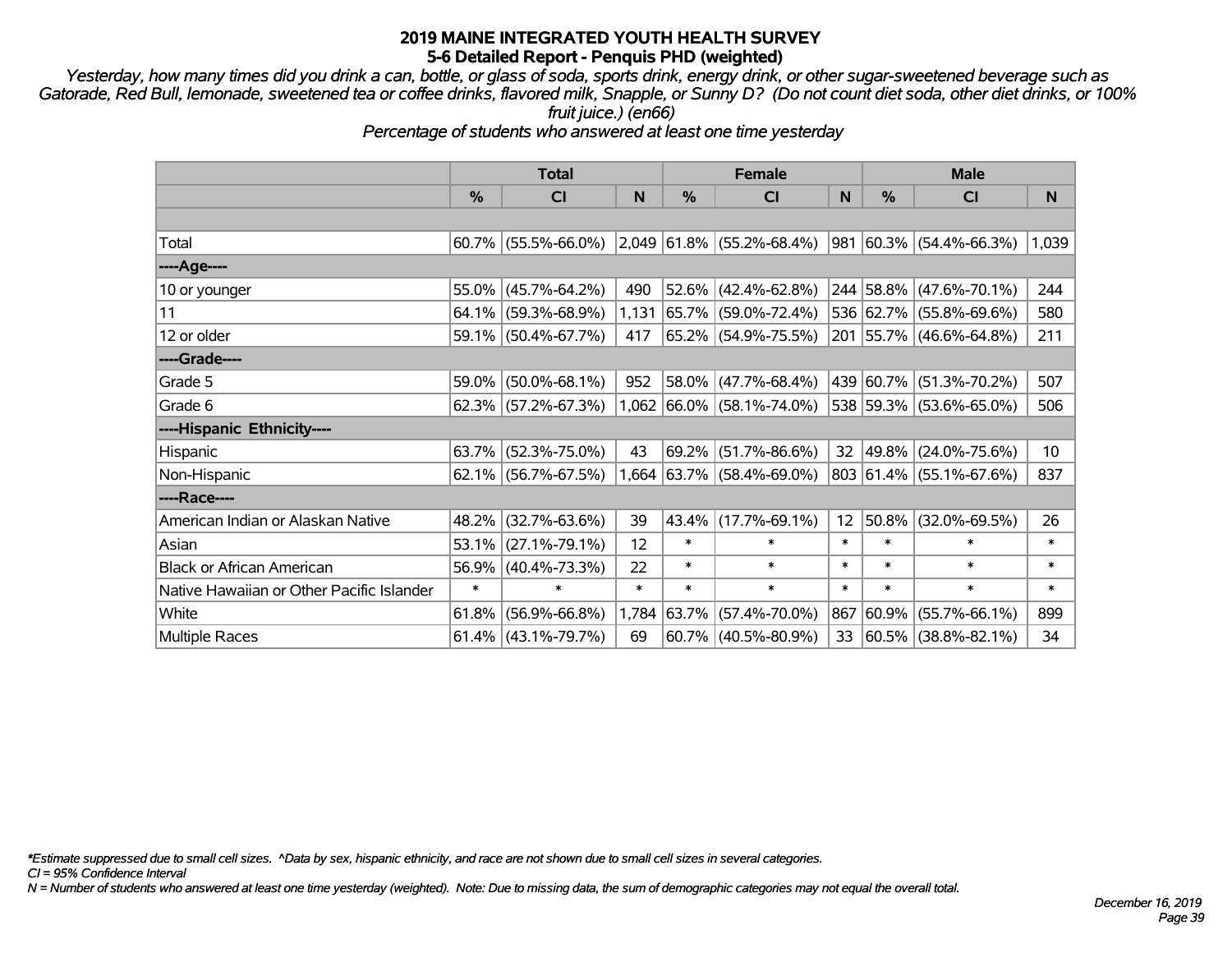*During the past 7 days, on how many days did you eat dinner at home with at least one of your parents or guardians? (en67a) Percentage of students who answered at least 5 days*

|                                           | <b>Total</b>  |                                                  |        | <b>Female</b> |                             | <b>Male</b> |            |                           |        |
|-------------------------------------------|---------------|--------------------------------------------------|--------|---------------|-----------------------------|-------------|------------|---------------------------|--------|
|                                           | $\frac{0}{0}$ | <b>CI</b>                                        | N      | $\frac{0}{0}$ | <b>CI</b>                   | N           | %          | <b>CI</b>                 | N      |
|                                           |               |                                                  |        |               |                             |             |            |                           |        |
| Total                                     |               | $85.6\%$ (82.6%-88.6%) 2,867 83.8% (80.2%-87.5%) |        |               |                             |             |            | 1,330 87.0% (83.8%-90.2%) | 1,484  |
| ----Age----                               |               |                                                  |        |               |                             |             |            |                           |        |
| 10 or younger                             | 83.1%         | $(75.8\% - 90.3\%)$                              | 736    |               | $ 80.4\% $ (71.4%-89.4%)    | 373         | 86.1%      | $(76.3\% - 95.8\%)$       | 352    |
| 11                                        |               | 87.3% (85.0%-89.6%)                              |        |               | 1,529 85.8% (83.2%-88.5%)   | 696         |            | 88.3% (85.3%-91.3%)       | 812    |
| 12 or older                               |               | 84.4% (79.3%-89.6%)                              | 592    |               | $ 83.7\% $ (75.5%-91.9%)    | 262         |            | 84.7% (78.1%-91.2%)       | 315    |
| ----Grade----                             |               |                                                  |        |               |                             |             |            |                           |        |
| Grade 5                                   | 83.8%         | $(78.5\% - 89.0\%)$                              |        |               | $1,340$ 81.0% (74.6%-87.4%) | 609         | $ 86.2\% $ | $(80.2\% - 92.1\%)$       | 711    |
| Grade 6                                   |               | $87.0\%$ (83.9%-90.2%)                           |        |               | $1,475$ 86.1% (81.9%-90.3%) | 705         |            | 87.6% (84.2%-90.9%)       | 741    |
| ----Hispanic Ethnicity----                |               |                                                  |        |               |                             |             |            |                           |        |
| Hispanic                                  | 86.4%         | $(76.7\% - 96.1\%)$                              | 60     | $\ast$        | $\ast$                      | $\ast$      | $\ast$     | $\ast$                    | $\ast$ |
| Non-Hispanic                              |               | 86.3% (83.3%-89.2%)                              | 2,291  |               | $ 84.2\% $ (79.7%-88.6%)    |             |            | 1,062 88.0% (84.9%-91.1%) | 1,186  |
| ----Race----                              |               |                                                  |        |               |                             |             |            |                           |        |
| American Indian or Alaskan Native         | 81.4%         | $(71.5\% - 91.3\%)$                              | 65     |               | 72.6% (52.9%-92.2%)         | 20          | 86.2%      | $(74.7\% - 97.7\%)$       | 45     |
| Asian                                     | $\ast$        | $\ast$                                           | $\ast$ | $\ast$        | $\ast$                      | $\ast$      | $\ast$     | $\ast$                    | $\ast$ |
| <b>Black or African American</b>          | $\ast$        | $\ast$                                           | $\ast$ | $\ast$        | $\ast$                      | $\ast$      | *          | $\ast$                    | $\ast$ |
| Native Hawaiian or Other Pacific Islander | $\ast$        | $\ast$                                           | $\ast$ | $\ast$        | $\ast$                      | $\ast$      | $\ast$     | $\ast$                    | $\ast$ |
| White                                     | 87.2%         | $(84.1\% - 90.4\%)$                              | 2,503  | 85.9%         | $(82.4\% - 89.4\%)$         | 1,166       | 88.1%      | $(84.5\% - 91.8\%)$       | 1,292  |
| Multiple Races                            |               | $71.2\%$ (56.1%-86.3%)                           | 81     |               | 68.6% (57.3%-79.9%)         | 37          |            | 76.7% (53.9%-99.5%)       | 43     |

*\*Estimate suppressed due to small cell sizes. ^Data by sex, hispanic ethnicity, and race are not shown due to small cell sizes in several categories.*

*CI = 95% Confidence Interval*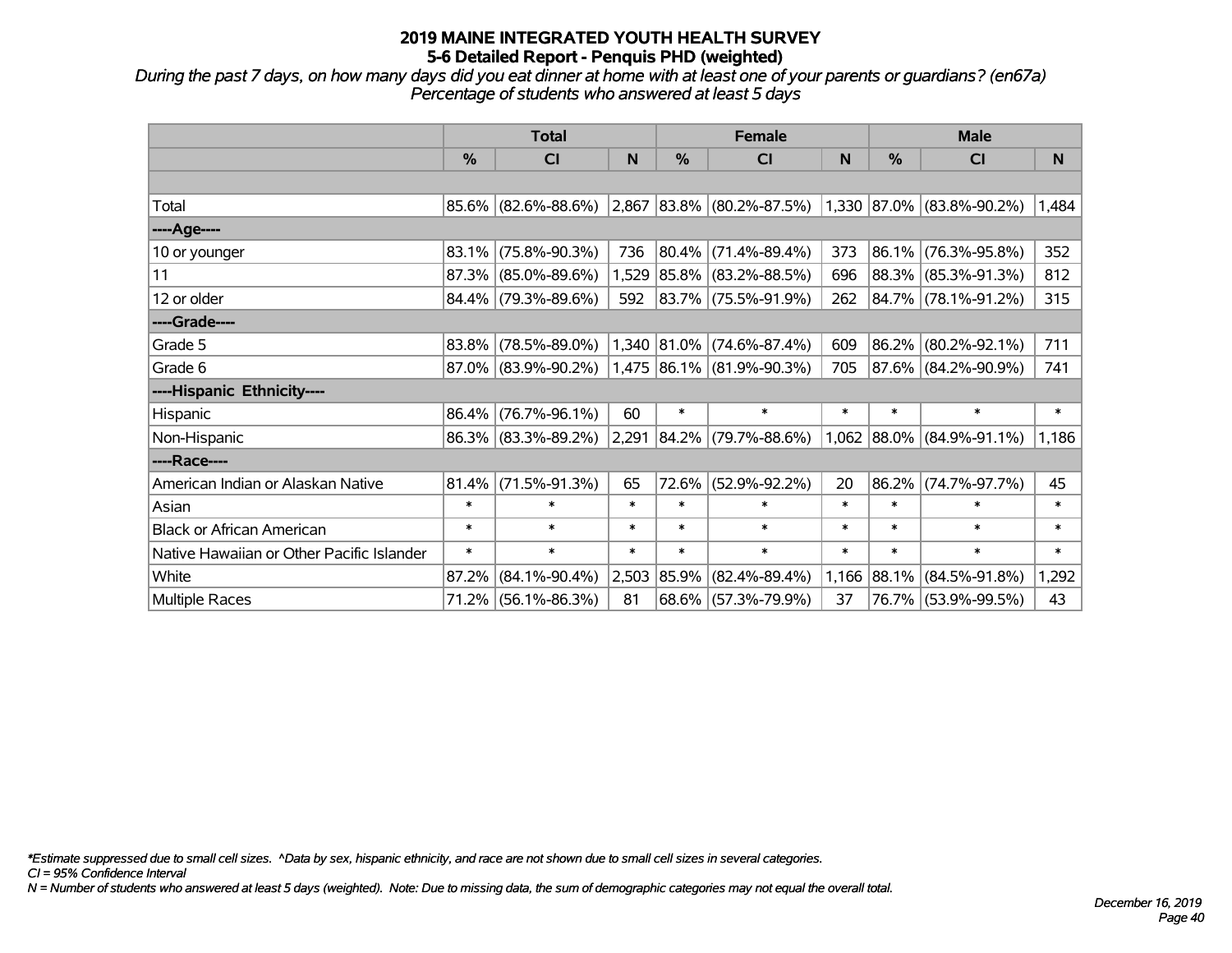*How many days each week do you exercise, dance or play sports for at least an hour? (en68) Percentage of students who answered at least 7 days.*

|                                           | <b>Total</b>  |                     |        | <b>Female</b> | <b>Male</b>              |                 |           |                              |                 |
|-------------------------------------------|---------------|---------------------|--------|---------------|--------------------------|-----------------|-----------|------------------------------|-----------------|
|                                           | $\frac{0}{0}$ | <b>CI</b>           | N      | $\frac{9}{6}$ | <b>CI</b>                | <sub>N</sub>    | %         | <b>CI</b>                    | N.              |
|                                           |               |                     |        |               |                          |                 |           |                              |                 |
| Total                                     |               | 25.0% (20.8%-29.2%) |        |               | 840 27.8% (22.1%-33.4%)  |                 |           | $ 441 22.4\% $ (16.9%-27.8%) | 382             |
| ----Age----                               |               |                     |        |               |                          |                 |           |                              |                 |
| 10 or younger                             | 24.0%         | $(18.6\% - 29.4\%)$ |        |               | 213 24.2% (15.0%-33.4%)  |                 |           | 112 24.6% (18.8%-30.3%)      | 101             |
| 11                                        |               | 27.0% (21.8%-32.1%) |        |               | 474 29.4% (24.5%-34.3%)  |                 |           | 241 24.6% (16.6%-32.5%)      | 225             |
| 12 or older                               |               | 20.6% (14.3%-27.0%) |        |               | 145 28.7% (18.9%-38.6%)  | 88 <sup>°</sup> | $13.8\%$  | $(6.0\% - 21.7\%)$           | 52              |
| ----Grade----                             |               |                     |        |               |                          |                 |           |                              |                 |
| Grade 5                                   |               | 24.6% (18.4%-30.7%) |        |               | 392 23.7% (17.2%-30.3%)  |                 | 178 26.0% | $(17.8\% - 34.1\%)$          | 214             |
| Grade 6                                   |               | 25.1% (19.6%-30.6%) |        |               | 429 31.6% (24.6%-38.5%)  |                 |           | 259 18.4% (12.0%-24.8%)      | 156             |
| ----Hispanic Ethnicity----                |               |                     |        |               |                          |                 |           |                              |                 |
| Hispanic                                  | 21.2%         | $(7.8\% - 34.7\%)$  | 15     | $\ast$        | $\ast$                   | $\ast$          | $\ast$    | $\ast$                       | $\ast$          |
| Non-Hispanic                              | 25.8%         | $(20.6\% - 31.0\%)$ |        |               | 686 28.4% (21.6%-35.2%)  |                 |           | 358 23.4% (17.3%-29.5%)      | 315             |
| ----Race----                              |               |                     |        |               |                          |                 |           |                              |                 |
| American Indian or Alaskan Native         | 27.6%         | $(12.8\% - 42.3\%)$ | 21     | $\ast$        | $\ast$                   | $\ast$          | $\ast$    | $\ast$                       | $\ast$          |
| Asian                                     | $\ast$        | $\ast$              | $\ast$ | $\ast$        | $\ast$                   | $\ast$          | $\ast$    | $\ast$                       | $\ast$          |
| <b>Black or African American</b>          | $\ast$        | $\ast$              | $\ast$ | $\ast$        | $\ast$                   | $\ast$          | $\ast$    | $\ast$                       | $\ast$          |
| Native Hawaiian or Other Pacific Islander | $\ast$        | $\ast$              | $\ast$ | $\ast$        | $\ast$                   | $\ast$          | $\ast$    | $\ast$                       | $\ast$          |
| White                                     | 25.4%         | $(21.1\% - 29.6\%)$ |        | 730 28.8%     | $(23.1\% - 34.4\%)$      |                 | 392 22.4% | $(17.1\% - 27.7\%)$          | 329             |
| Multiple Races                            |               | 24.4% (17.2%-31.7%) | 28     |               | $ 28.5\% $ (12.8%-44.2%) |                 |           | 15 21.5% (10.8%-32.3%)       | 12 <sub>2</sub> |

*\*Estimate suppressed due to small cell sizes. ^Data by sex, hispanic ethnicity, and race are not shown due to small cell sizes in several categories.*

*CI = 95% Confidence Interval*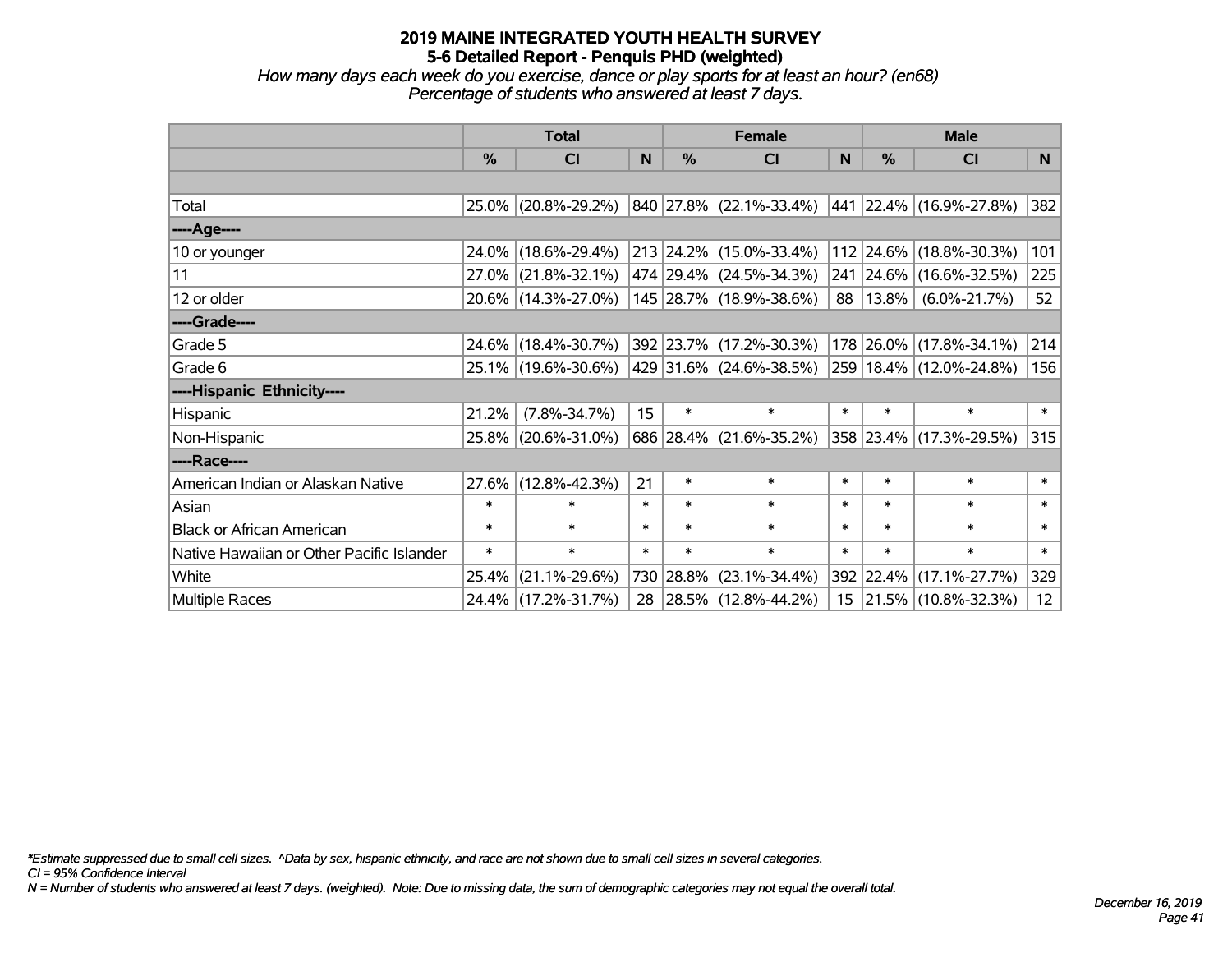#### **2019 MAINE INTEGRATED YOUTH HEALTH SURVEY 5-6 Detailed Report - Penquis PHD (weighted)** *On an average school day, how many hours do you watch TV? (en34)*

*Percentage of students who answered at least 3 hours*

|                                           | <b>Total</b>  |                                             |        | <b>Female</b> | <b>Male</b>                 |        |            |                         |        |
|-------------------------------------------|---------------|---------------------------------------------|--------|---------------|-----------------------------|--------|------------|-------------------------|--------|
|                                           | $\frac{0}{0}$ | <b>CI</b>                                   | N      | $\frac{9}{6}$ | <b>CI</b>                   | N      | %          | <b>CI</b>               | N.     |
|                                           |               |                                             |        |               |                             |        |            |                         |        |
| Total                                     |               | 24.9% (20.6%-29.2%)                         |        |               | 813 23.6% (18.7%-28.5%)     |        |            | 362 25.5% (20.0%-31.1%) | 427    |
| ----Age----                               |               |                                             |        |               |                             |        |            |                         |        |
| 10 or younger                             | $30.3\%$      | $(22.8\% - 37.8\%)$                         |        |               | 262 27.2% (16.5%-37.8%)     | 121    | 32.8%      | $(24.5\% - 41.2\%)$     | 133    |
| 11                                        |               | 22.9% (18.3%-27.5%)                         |        |               | 393 20.4% (15.1%-25.7%)     |        |            | 162 24.8% (19.0%-30.7%) | 223    |
| 12 or older                               |               | 22.3% (17.1%-27.5%)                         |        |               | 150 27.0% (22.5%-31.6%)     |        | 78   18.5% | $(9.2\% - 27.7\%)$      | 68     |
| ----Grade----                             |               |                                             |        |               |                             |        |            |                         |        |
| Grade 5                                   | $26.9\%$      | $(21.2\% - 32.6\%)$                         |        |               | 416   22.5%   (15.2%-29.9%) |        | 163 30.4%  | $(23.7\% - 37.2\%)$     | 246    |
| Grade 6                                   |               | 22.7% (18.1%-27.3%) 377 25.1% (20.8%-29.4%) |        |               |                             |        |            | 199 20.0% (12.7%-27.2%) | 166    |
| ----Hispanic Ethnicity----                |               |                                             |        |               |                             |        |            |                         |        |
| Hispanic                                  |               | 25.7% (13.5%-37.9%)                         |        | 18 17.7%      | $(5.5\% - 29.8\%)$          | 9      | 45.9%      | $(17.2\% - 74.7\%)$     | 9      |
| Non-Hispanic                              |               | 24.0% (19.6%-28.5%)                         |        |               | $626$ 22.8% (17.1%-28.6%)   |        |            | 279 24.6% (19.1%-30.1%) | 327    |
| ----Race----                              |               |                                             |        |               |                             |        |            |                         |        |
| American Indian or Alaskan Native         |               | 33.6% (15.4%-51.9%)                         | 24     | 31.8%         | $(8.2\% - 55.4\%)$          | 8      | 34.5%      | $(12.8\% - 56.3\%)$     | 16     |
| Asian                                     | 27.1%         | $(0.0\% - 57.1\%)$                          | 6      | $\ast$        | $\ast$                      | $\ast$ | $\ast$     | $\ast$                  | $\ast$ |
| <b>Black or African American</b>          | 31.7%         | $(2.7\% - 60.6\%)$                          | 12     | 27.1%         | $(0.0\% - 64.1\%)$          | 6      | 44.1%      | $(0.0\% - 96.6\%)$      | 6      |
| Native Hawaiian or Other Pacific Islander | $\ast$        | $\ast$                                      | $\ast$ | $\ast$        | $\ast$                      | $\ast$ | $\ast$     | $\ast$                  | $\ast$ |
| White                                     | 24.0%         | $(19.7\% - 28.4\%)$                         |        | 672 22.7%     | $(17.7\% - 27.8\%)$         | 299    | 24.6%      | $(19.3\% - 30.0\%)$     | 353    |
| Multiple Races                            |               | 22.7% (10.6%-34.8%)                         | 25     | $ 18.2\% $    | $(4.2\% - 32.2\%)$          |        |            | 10 28.0% (10.9%-45.0%)  | 16     |

*\*Estimate suppressed due to small cell sizes. ^Data by sex, hispanic ethnicity, and race are not shown due to small cell sizes in several categories.*

*CI = 95% Confidence Interval*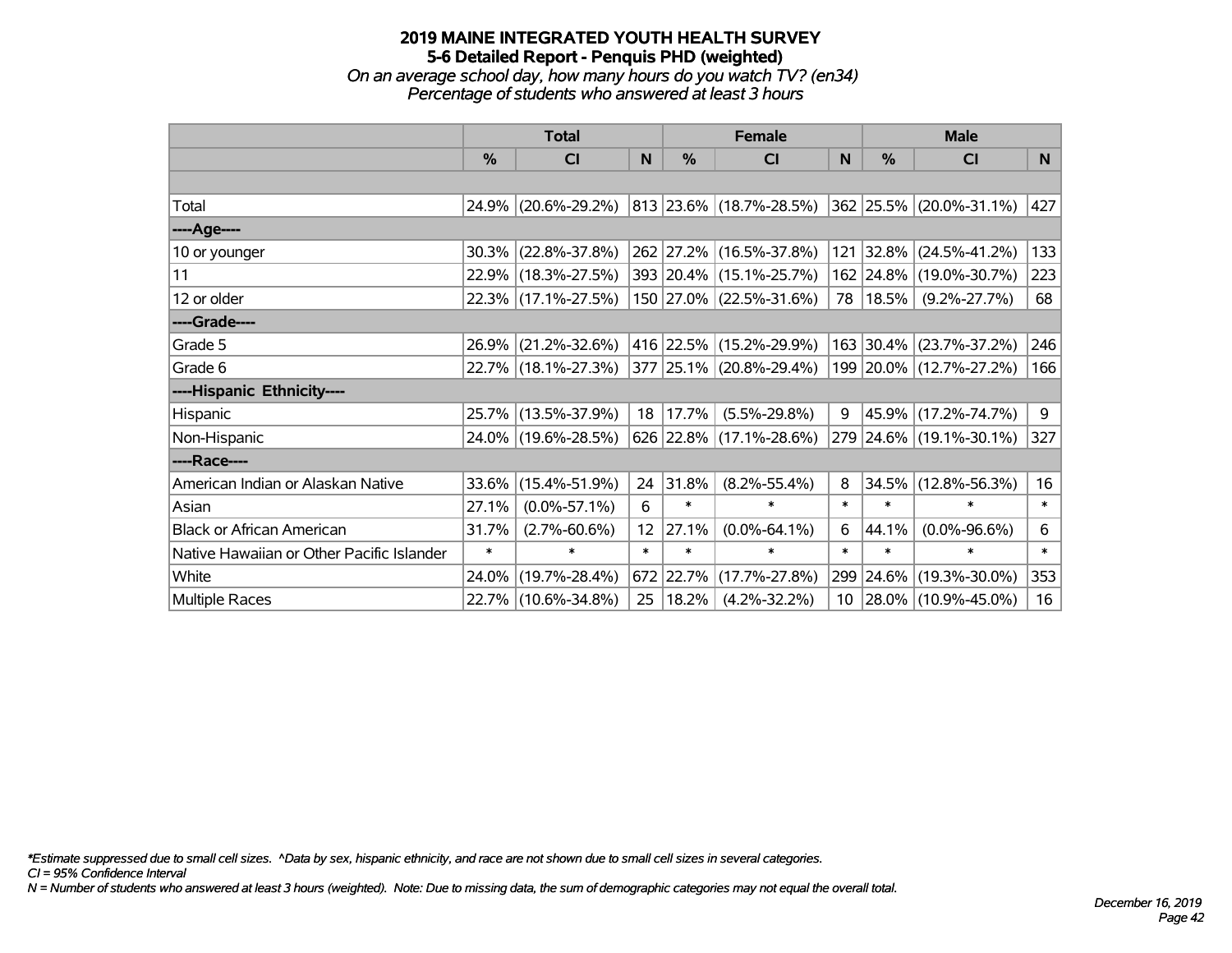#### **2019 MAINE INTEGRATED YOUTH HEALTH SURVEY 5-6 Detailed Report - Penquis PHD (weighted)** *On an average school day, how many hours do you watch TV? (en34\_2) Percentage of students who answered 2 or fewer hours*

|                                           | <b>Total</b>  |                      |        | <b>Female</b> | <b>Male</b>          |        |               |                           |        |
|-------------------------------------------|---------------|----------------------|--------|---------------|----------------------|--------|---------------|---------------------------|--------|
|                                           | $\frac{0}{0}$ | C <sub>l</sub>       | N      | %             | CI                   | N      | $\frac{0}{0}$ | C <sub>l</sub>            | N      |
|                                           |               |                      |        |               |                      |        |               |                           |        |
| Total                                     | 75.1%         | $(70.8\% - 79.4\%)$  |        | 2,454 76.4%   | $(71.5\% - 81.3\%)$  |        |               | 1,170 74.5% (68.9%-80.0%) | 1,247  |
| ----Age----                               |               |                      |        |               |                      |        |               |                           |        |
| 10 or younger                             | 69.7%         | $(62.2\% - 77.2\%)$  | 603    | 72.8%         | $(62.2\% - 83.5\%)$  | 325    | 67.2%         | $(58.8\% - 75.5\%)$       | 271    |
| 11                                        | 77.1%         | $(72.5\% - 81.7\%)$  | 1,324  | 79.6%         | $(74.3\% - 84.9\%)$  | 634    |               | 75.2% (69.3%-81.0%)       | 676    |
| 12 or older                               | 77.7%         | $(72.5\% - 82.9\%)$  | 524    | 73.0%         | $(68.4\% - 77.5\%)$  | 211    |               | 81.5% (72.3%-90.8%)       | 298    |
| ----Grade----                             |               |                      |        |               |                      |        |               |                           |        |
| Grade 5                                   | 73.1%         | $(67.4\% - 78.8\%)$  | 1,132  | 77.5%         | $(70.1\% - 84.8\%)$  | 559    | 69.6%         | $(62.8\% - 76.3\%)$       | 563    |
| Grade 6                                   | 77.3%         | $(72.7\% - 81.9\%)$  |        | 1,286 74.9%   | $(70.6\% - 79.2\%)$  | 595    |               | $80.0\%$ (72.8%-87.3%)    | 666    |
| ----Hispanic Ethnicity----                |               |                      |        |               |                      |        |               |                           |        |
| Hispanic                                  | 74.3%         | $(62.1\% - 86.5\%)$  | 52     | 82.3%         | $(70.2\% - 94.5\%)$  | 40     | 54.1%         | $(25.3\% - 82.8\%)$       | 11     |
| Non-Hispanic                              | 76.0%         | $(71.5\% - 80.4\%)$  |        | 1,978 77.2%   | $(71.4\% - 82.9\%)$  | 944    |               | 75.4% (69.9%-80.9%)       | 1,004  |
| ----Race----                              |               |                      |        |               |                      |        |               |                           |        |
| American Indian or Alaskan Native         | 66.4%         | $(48.1\% - 84.6\%)$  | 48     | 68.2%         | $(44.6\% - 91.8\%)$  | 17     | 65.5%         | $(43.7\% - 87.2\%)$       | 31     |
| Asian                                     | 72.9%         | $(42.9\% - 100.0\%)$ | 17     | $\ast$        | $\ast$               | $\ast$ | $\ast$        | $\ast$                    | $\ast$ |
| <b>Black or African American</b>          | 68.3%         | $(39.4\% - 97.3\%)$  | 26     | 72.9%         | $(35.9\% - 100.0\%)$ | 16     | 55.9%         | $(3.4\% - 100.0\%)$       | 8      |
| Native Hawaiian or Other Pacific Islander | $\ast$        | $\ast$               | $\ast$ | $\ast$        | $\ast$               | $\ast$ | $\ast$        | $\ast$                    | $\ast$ |
| White                                     | 76.0%         | $(71.6\% - 80.3\%)$  | 2,123  | 77.3%         | $(72.2\% - 82.3\%)$  | 1,018  | 75.4%         | $(70.0\% - 80.7\%)$       | 1,079  |
| Multiple Races                            | 77.3%         | $(65.2\% - 89.4\%)$  | 87     | $ 81.8\% $    | $(67.8\% - 95.8\%)$  | 44     |               | 72.0% (55.0%-89.1%)       | 40     |

*\*Estimate suppressed due to small cell sizes. ^Data by sex, hispanic ethnicity, and race are not shown due to small cell sizes in several categories.*

*CI = 95% Confidence Interval*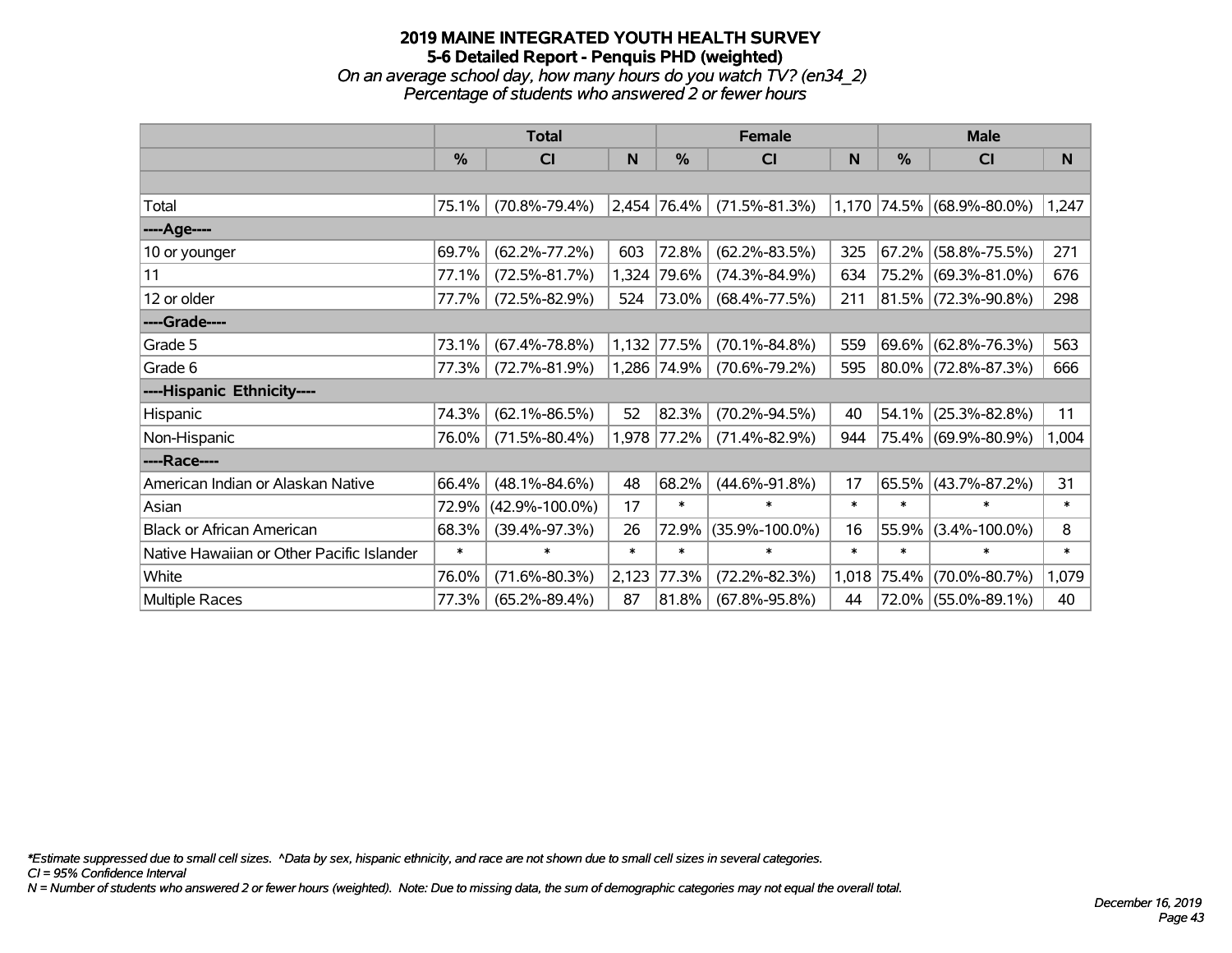*On an average school day, how many hours do you play video or computer games or use a computer for something that is not school work? (Count time spent playing games, watching videos, texting, or using social media on your smartphone, computer, Xbox, PlayStation, iPad, or other tablet.) (en57b) Percentage of students who answered at least 3 hours*

|                                           | <b>Total</b>  |                        | <b>Female</b> |        |                             | <b>Male</b> |               |                          |        |
|-------------------------------------------|---------------|------------------------|---------------|--------|-----------------------------|-------------|---------------|--------------------------|--------|
|                                           | $\frac{0}{0}$ | <b>CI</b>              | N             | %      | <b>CI</b>                   | N           | $\frac{0}{0}$ | <b>CI</b>                | N      |
|                                           |               |                        |               |        |                             |             |               |                          |        |
| Total                                     |               | $38.4\%$ (35.8%-41.1%) |               |        | $1,262$ 31.4% (27.9%-35.0%) |             |               | 486 44.8% (41.2%-48.3%)  | 750    |
| ----Age----                               |               |                        |               |        |                             |             |               |                          |        |
| 10 or younger                             | 31.3%         | $(27.5\% - 35.1\%)$    | 269           | 26.8%  | $(22.5\% - 31.0\%)$         |             |               | 119 36.9% (31.4%-42.4%)  | 147    |
| 11                                        |               | 38.2% (33.1%-43.4%)    | 660           |        | 29.9% (24.4%-35.4%)         |             |               | 240 45.1% (38.6%-51.6%)  | 405    |
| 12 or older                               |               | 47.3% (39.6%-54.9%)    | 326           |        | 42.6% (33.8%-51.4%)         |             |               | 127 52.0% (42.5%-61.5%)  | 194    |
| ----Grade----                             |               |                        |               |        |                             |             |               |                          |        |
| Grade 5                                   | 33.4%         | $(30.3\% - 36.6\%)$    | 519           | 27.4%  | $(23.6\% - 31.1\%)$         |             |               | 199 39.6% (35.0%-44.2%)  | 317    |
| Grade 6                                   |               | $42.8\%$ (39.2%-46.4%) | 719           |        | 35.3% (30.9%-39.8%)         |             |               | 283 49.4% (44.6%-54.1%)  | 416    |
| ----Hispanic Ethnicity----                |               |                        |               |        |                             |             |               |                          |        |
| Hispanic                                  | 39.7%         | $(25.3\% - 54.0\%)$    | 27            | 27.6%  | $(10.6\% - 44.6\%)$         | 13          |               | $ 65.5\% $ (43.4%-87.7%) | 13     |
| Non-Hispanic                              |               | 39.4% (36.9%-41.9%)    |               |        | 1,031 33.2% (29.8%-36.5%)   |             |               | 411 45.1% (40.3%-49.9%)  | 598    |
| ----Race----                              |               |                        |               |        |                             |             |               |                          |        |
| American Indian or Alaskan Native         | 49.4%         | $(33.4\% - 65.5\%)$    | 37            | 32.3%  | $(0.0\% - 67.9\%)$          | 8           | 57.4%         | $(40.4\% - 74.4\%)$      | 29     |
| Asian                                     |               | 48.0% (10.0%-86.0%)    | 11            | $\ast$ | $\ast$                      | $\ast$      | $\ast$        | $\ast$                   | $\ast$ |
| <b>Black or African American</b>          | 44.8%         | $(21.5\% - 68.0\%)$    | 15            | $\ast$ | $\ast$                      | $\ast$      | $\ast$        | $\ast$                   | $\ast$ |
| Native Hawaiian or Other Pacific Islander | $\ast$        | $\ast$                 | $\ast$        | $\ast$ | $\ast$                      | $\ast$      | $\ast$        | $\ast$                   | $\ast$ |
| White                                     | 37.4%         | $(34.1\% - 40.7\%)$    | 1,053         | 31.1%  | $(27.3\% - 34.9\%)$         | 414         |               | $ 43.6\% $ (39.6%-47.6%) | 625    |
| <b>Multiple Races</b>                     |               | 48.8% (32.5%-65.0%)    | 55            |        | 36.1% (13.5%-58.7%)         | 20          |               | $ 58.7\% $ (39.7%-77.6%) | 33     |

*\*Estimate suppressed due to small cell sizes. ^Data by sex, hispanic ethnicity, and race are not shown due to small cell sizes in several categories.*

*CI = 95% Confidence Interval*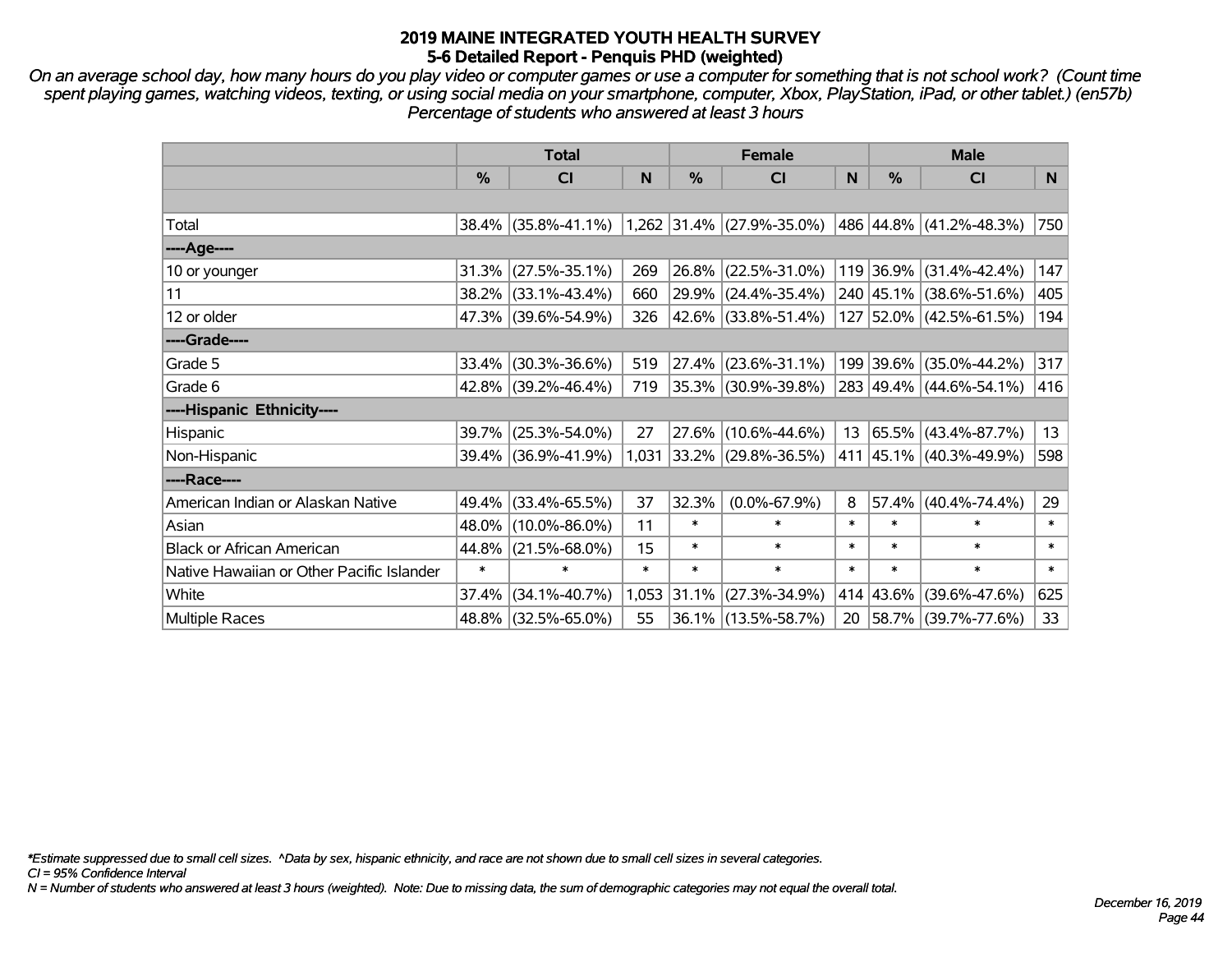*On an average school day, how many hours do you play video or computer games or use a computer for something that is not school work? (Count time spent playing games, watching videos, texting, or using social media on your smartphone, computer, Xbox, PlayStation, iPad, or other tablet.) (en57b\_3) Percentage of students who answered 2 or fewer hours*

|                                           | <b>Total</b> |                        |        | <b>Female</b> | <b>Male</b>             |        |        |                           |             |
|-------------------------------------------|--------------|------------------------|--------|---------------|-------------------------|--------|--------|---------------------------|-------------|
|                                           | $\%$         | <b>CI</b>              | N      | $\frac{0}{0}$ | <b>CI</b>               | N      | %      | <b>CI</b>                 | N           |
|                                           |              |                        |        |               |                         |        |        |                           |             |
| Total                                     |              | $61.6\%$ (58.9%-64.2%) |        | $2,023$ 68.6% | $(65.0\% - 72.1\%)$     |        |        | 1,060 55.2% (51.7%-58.8%) | 925         |
| ----Age----                               |              |                        |        |               |                         |        |        |                           |             |
| 10 or younger                             | 68.7%        | $(64.9\% - 72.5\%)$    | 590    | 73.2%         | $(69.0\% - 77.5\%)$     | 326    | 63.1%  | $(57.6\% - 68.6\%)$       | 252         |
| 11                                        |              | $61.8\%$ (56.6%-66.9%) |        | 1,066 70.1%   | $(64.6\% - 75.6\%)$     | 563    | 54.9%  | $(48.4\% - 61.4\%)$       | 493         |
| 12 or older                               |              | $52.7\%$ (45.1%-60.4%) | 364    | 57.4%         | $(48.6\% - 66.2\%)$     | 171    |        | 48.0% (38.5%-57.5%)       | 178         |
| ----Grade----                             |              |                        |        |               |                         |        |        |                           |             |
| Grade 5                                   | 66.6%        | $(63.4\% - 69.7\%)$    |        | 1,032 72.6%   | $(68.9\% - 76.4\%)$     | 530    | 60.4%  | $(55.8\% - 65.0\%)$       | 483         |
| Grade 6                                   |              | 57.2% (53.6%-60.8%)    | 961    | 64.7%         | $(60.2\% - 69.1\%)$     | 518    |        | 50.6% (45.9%-55.4%)       | 426         |
| ----Hispanic Ethnicity----                |              |                        |        |               |                         |        |        |                           |             |
| Hispanic                                  | 60.3%        | $(46.0\% - 74.7\%)$    | 42     | 72.4%         | $(55.4\% - 89.4\%)$     | 35     | 34.5%  | $(12.3\% - 56.6\%)$       | $7^{\circ}$ |
| Non-Hispanic                              |              | $60.6\%$ (58.1%-63.1%) |        | 1,588 66.8%   | $(63.5\% - 70.2\%)$     | 827    |        | 54.9% (50.1%-59.7%)       | 728         |
| ----Race----                              |              |                        |        |               |                         |        |        |                           |             |
| American Indian or Alaskan Native         | 50.6%        | $(34.5\% - 66.6\%)$    | 38     |               | $67.7\%$ (32.1%-100.0%) | 16     | 42.6%  | $(25.6\% - 59.6\%)$       | 22          |
| Asian                                     | 52.0%        | $(14.0\% - 90.0\%)$    | 12     | $\ast$        | $\ast$                  | $\ast$ | $\ast$ | $\ast$                    | $\ast$      |
| <b>Black or African American</b>          | 55.2%        | $(32.0\% - 78.5\%)$    | 19     | $\ast$        | $\ast$                  | $\ast$ | $\ast$ | $\ast$                    | $\ast$      |
| Native Hawaiian or Other Pacific Islander | $\ast$       | $\ast$                 | $\ast$ | $\ast$        | $\ast$                  | $\ast$ | $\ast$ | $\ast$                    | $\ast$      |
| White                                     | 62.6%        | $(59.3\% - 65.9\%)$    | 1,763  | 68.9%         | $(65.1\% - 72.7\%)$     | 917    | 56.4%  | $(52.4\% - 60.4\%)$       | 809         |
| Multiple Races                            |              | 51.2% (35.0%-67.5%)    | 58     | 63.9%         | $(41.3\% - 86.5\%)$     | 35     |        | 41.3% (22.4%-60.3%)       | 23          |

*\*Estimate suppressed due to small cell sizes. ^Data by sex, hispanic ethnicity, and race are not shown due to small cell sizes in several categories.*

*CI = 95% Confidence Interval*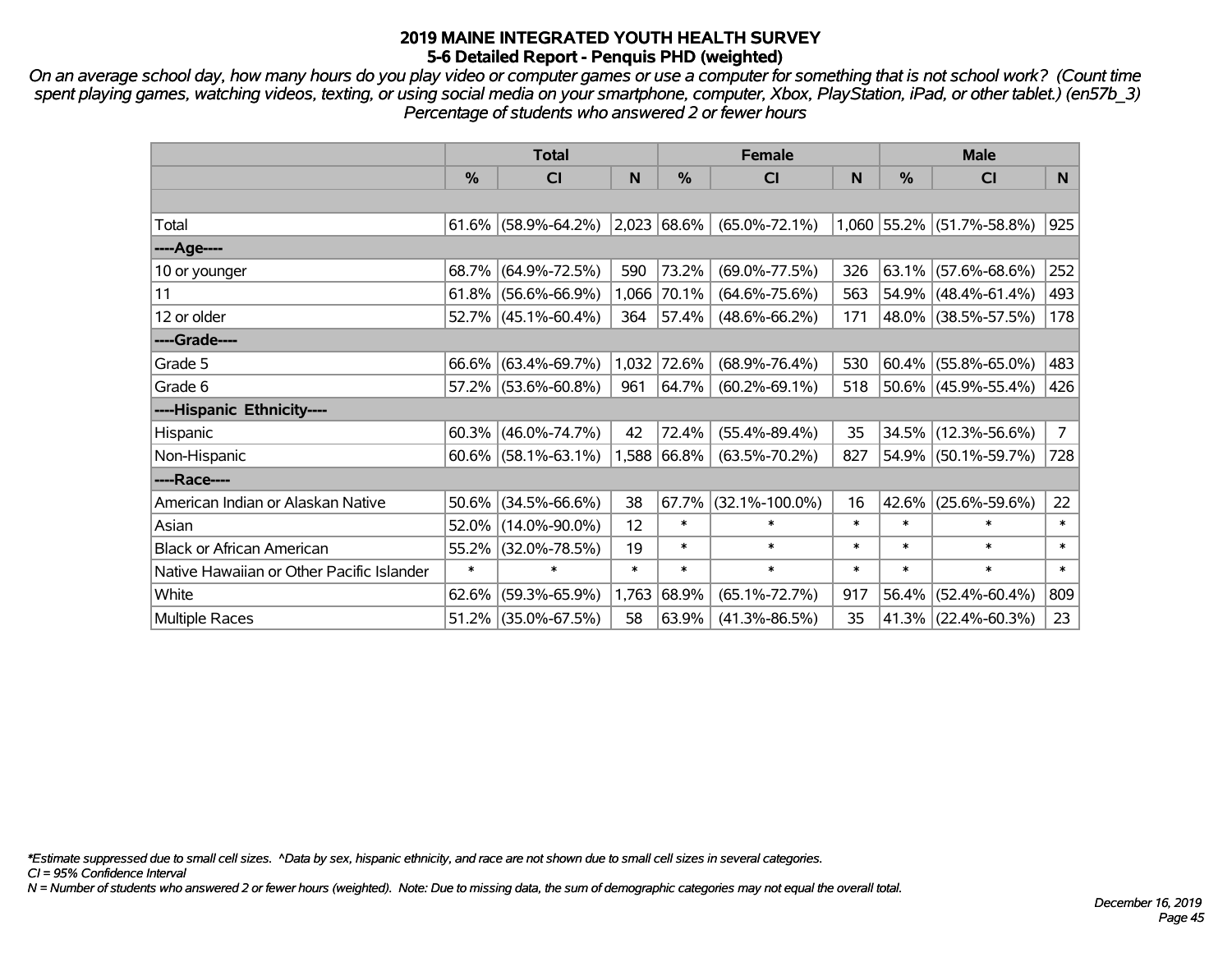*Percentage of students watching 2 or fewer hours of combined screen time (tv, video games, computer) per day on an average school day (enscreen)*

|                                           | <b>Total</b>  |                        | <b>Female</b> |               |                         | <b>Male</b> |           |                         |                 |
|-------------------------------------------|---------------|------------------------|---------------|---------------|-------------------------|-------------|-----------|-------------------------|-----------------|
|                                           | $\frac{0}{0}$ | C <sub>l</sub>         | N             | $\frac{0}{0}$ | CI                      | N           | %         | CI                      | N.              |
|                                           |               |                        |               |               |                         |             |           |                         |                 |
| Total                                     |               | $30.5\%$ (27.5%-33.4%) |               |               | 975 36.2% (31.9%-40.6%) |             |           | 543 25.2% (21.9%-28.5%) | 414             |
| ----Age----                               |               |                        |               |               |                         |             |           |                         |                 |
| 10 or younger                             | 31.4%         | $(23.0\% - 39.7\%)$    |               |               | 263 40.0% (31.3%-48.7%) |             |           | 172 22.1% (12.8%-31.4%) | 87              |
| 11                                        | 31.9%         | $(29.2\% - 34.6\%)$    |               |               | 536 37.3% (32.8%-41.8%) |             |           | 293 27.5% (22.2%-32.8%) | 241             |
| 12 or older                               |               | 26.2% (22.8%-29.6%)    |               |               | 175 27.6% (22.0%-33.2%) |             |           | 78 23.6% (18.2%-28.9%)  | 86              |
| ----Grade----                             |               |                        |               |               |                         |             |           |                         |                 |
| Grade 5                                   | 31.1%         | $(25.2\% - 37.0\%)$    |               |               | 466 41.5% (35.4%-47.7%) |             | 291 21.9% | $(16.1\% - 27.7\%)$     | 171             |
| Grade 6                                   |               | 29.8% (27.0%-32.7%)    |               |               | 491 31.6% (28.7%-34.5%) |             |           | 247 27.9% (23.4%-32.4%) | 231             |
| ----Hispanic Ethnicity----                |               |                        |               |               |                         |             |           |                         |                 |
| Hispanic                                  |               | 31.9% (15.2%-48.6%)    | 22            | $\ast$        | $\ast$                  | $\ast$      | $\ast$    | $\ast$                  | $\ast$          |
| Non-Hispanic                              |               | 29.1% (26.2%-32.0%)    |               |               | 745 34.8% (29.9%-39.7%) |             |           | 418 24.0% (21.4%-26.6%) | 313             |
| ----Race----                              |               |                        |               |               |                         |             |           |                         |                 |
| American Indian or Alaskan Native         | 27.2%         | $(3.5\% - 50.9\%)$     | 19            | 38.8%         | $(2.4\% - 75.2\%)$      | 9           | 21.4%     | $(0.0\% - 45.5\%)$      | 10 <sup>°</sup> |
| Asian                                     | 32.6%         | $(0.3\% - 65.0\%)$     | 8             | $\ast$        | $\ast$                  | $\ast$      | $\ast$    | $\ast$                  | $\ast$          |
| <b>Black or African American</b>          | 31.2%         | $(8.0\% - 54.4\%)$     | 11            | $\ast$        | $\ast$                  | $\ast$      | $\ast$    | $\ast$                  | $\ast$          |
| Native Hawaiian or Other Pacific Islander | $\ast$        | $\ast$                 | $\ast$        | $\ast$        | $\ast$                  | $\ast$      | $\ast$    | $\ast$                  | $\ast$          |
| White                                     | 30.3%         | $(27.4\% - 33.2\%)$    | 831           | 35.7%         | $(31.3\% - 40.2\%)$     |             | 462 25.1% | $(21.7\% - 28.4\%)$     | 352             |
| <b>Multiple Races</b>                     |               | 26.4% (14.8%-37.9%)    | 30            |               | 39.1% (23.2%-55.0%)     | 21          | 15.2%     | $(1.6\% - 28.8\%)$      | 8               |

*\*Estimate suppressed due to small cell sizes. ^Data by sex, hispanic ethnicity, and race are not shown due to small cell sizes in several categories.*

*CI = 95% Confidence Interval*

*N = Number of students watching 2 or fewer hours of combined screen time (tv, video games, computer) per day on an average school day (weighted). Note: Due to missing data, the sum of demographic categories may not equal the overall total.*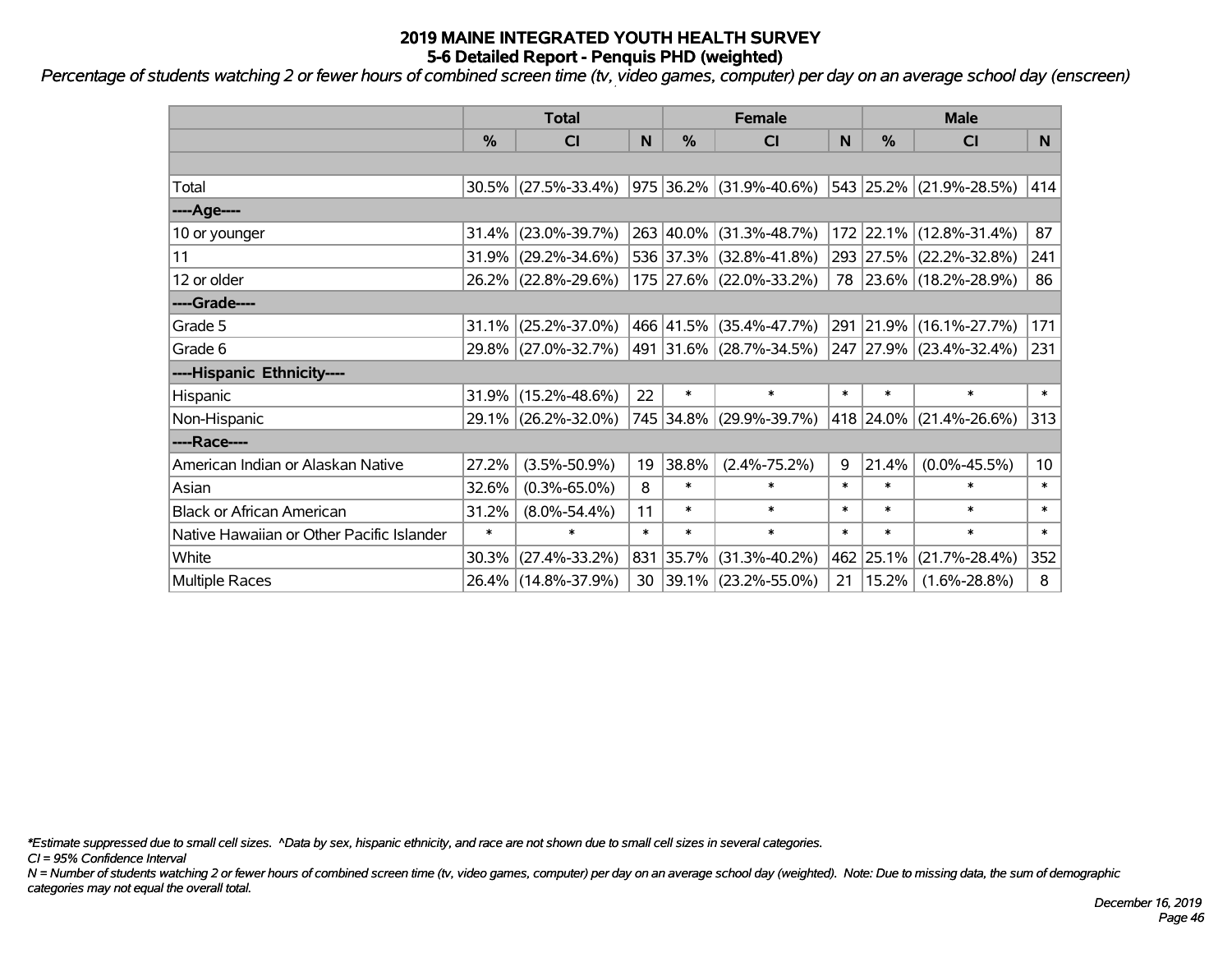*During an average week, how many days do you spend time in clubs, after-school programs, or other organized activities (other than sports) outside of regular school hours? (en35)*

*Percentage of students who answered at least 1 day*

|                                           | <b>Total</b> |                        | <b>Female</b> |          |                             | <b>Male</b> |           |                           |        |
|-------------------------------------------|--------------|------------------------|---------------|----------|-----------------------------|-------------|-----------|---------------------------|--------|
|                                           | %            | <b>CI</b>              | N             | %        | <b>CI</b>                   | N           | %         | <b>CI</b>                 | N      |
|                                           |              |                        |               |          |                             |             |           |                           |        |
| Total                                     |              | 44.5% (32.9%-56.2%)    |               |          | $1,470$ 49.3% (34.8%-63.8%) |             |           | $767$ 40.4% (29.8%-51.0%) | 680    |
| ----Age----                               |              |                        |               |          |                             |             |           |                           |        |
| 10 or younger                             | 51.8%        | $(37.3\% - 66.3\%)$    | 447           | $59.2\%$ | $(41.6\% - 76.8\%)$         |             | 266 43.7% | $(31.1\% - 56.3\%)$       | 175    |
| 11                                        |              | 40.8% (28.4%-53.2%)    | 706           |          | 45.8% (29.5%-62.1%)         |             |           | 369 36.6% (26.5%-46.6%)   | 330    |
| 12 or older                               |              | 44.7% (28.3%-61.2%)    | 311           |          | 43.9% (31.3%-56.4%)         |             |           | 132 46.6% (25.0%-68.2%)   | 175    |
| ----Grade----                             |              |                        |               |          |                             |             |           |                           |        |
| Grade 5                                   | 47.5%        | $(34.2\% - 60.7\%)$    | 742           |          | 55.9% (37.5%-74.2%)         |             | 409 40.4% | $(31.0\% - 49.8\%)$       | 326    |
| Grade 6                                   |              | $42.0\%$ (27.2%-56.8%) | 707           |          | 43.4% (27.9%-58.9%)         |             |           | 351 41.0% (25.7%-56.3%)   | 345    |
| ----Hispanic Ethnicity----                |              |                        |               |          |                             |             |           |                           |        |
| Hispanic                                  | 60.9%        | $(49.4\% - 72.3\%)$    | 42            | 68.2%    | $(52.0\% - 84.3\%)$         | 33          | 41.8%     | $(12.6\% - 71.1\%)$       | 9      |
| Non-Hispanic                              |              | 45.7% (33.4%-57.9%)    |               |          | 1,203 50.2% (36.3%-64.1%)   |             |           | 625 42.3% (30.3%-54.2%)   | 565    |
| ----Race----                              |              |                        |               |          |                             |             |           |                           |        |
| American Indian or Alaskan Native         | 46.6%        | $(17.7\% - 75.6\%)$    | 35            | 53.6%    | $(18.9\% - 88.4\%)$         | 13          | 43.3%     | $(12.7\% - 73.8\%)$       | 22     |
| Asian                                     | 26.5%        | $(0.0\% - 53.3\%)$     | 6             | $\ast$   | $\ast$                      | $\ast$      | $\ast$    | $\ast$                    | $\ast$ |
| <b>Black or African American</b>          | 60.2%        | $(23.3\% - 97.1\%)$    | 23            | $\ast$   | $\ast$                      | $\ast$      | $\ast$    | $\ast$                    | $\ast$ |
| Native Hawaiian or Other Pacific Islander | $\ast$       | $\ast$                 | $\ast$        | $\ast$   | $\ast$                      | $\ast$      | $\ast$    | $\ast$                    | $\ast$ |
| White                                     | 44.7%        | $(33.3\% - 56.0\%)$    | 1,267         | 48.4%    | $(34.3\% - 62.5\%)$         |             | 650 41.7% | $(31.4\% - 52.0\%)$       | 602    |
| <b>Multiple Races</b>                     |              | 43.8% (27.9%-59.6%)    | 49            |          | $54.4\%$ (27.6%-81.2%)      | 29          |           | $ 31.5\% $ (15.8%-47.2%)  | 18     |

*\*Estimate suppressed due to small cell sizes. ^Data by sex, hispanic ethnicity, and race are not shown due to small cell sizes in several categories.*

*CI = 95% Confidence Interval*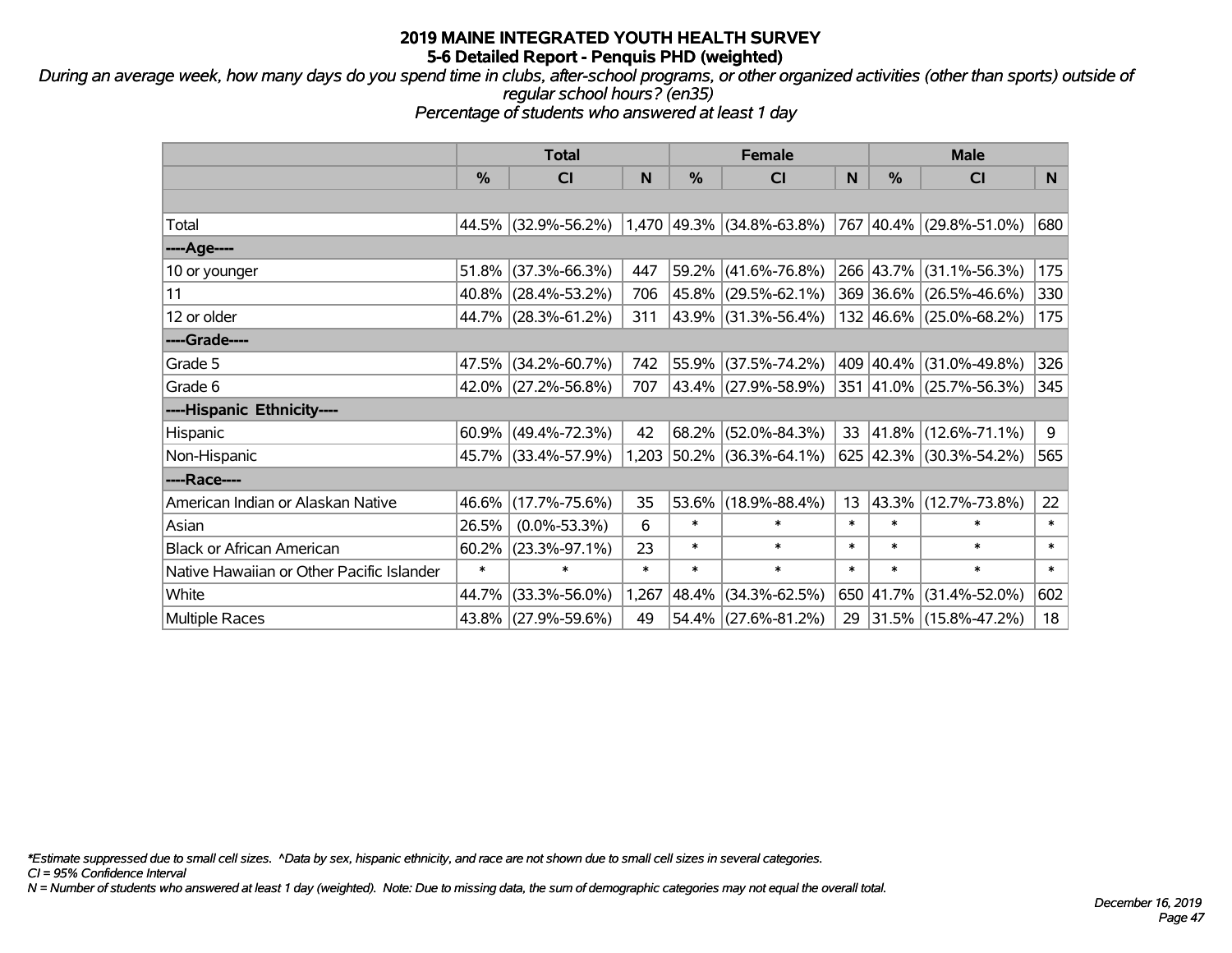*Has a doctor, nurse, or other adult ever told you that you have asthma? (en69) Percentage of students who answered 'Yes' (Excludes 'Not Sure' responses)*

|                                           | <b>Total</b> |                        |        | <b>Female</b> | <b>Male</b>                 |              |        |                             |                 |
|-------------------------------------------|--------------|------------------------|--------|---------------|-----------------------------|--------------|--------|-----------------------------|-----------------|
|                                           | $\%$         | <b>CI</b>              | N      | $\%$          | <b>CI</b>                   | <sub>N</sub> | $\%$   | <b>CI</b>                   | N               |
|                                           |              |                        |        |               |                             |              |        |                             |                 |
| Total                                     |              | $17.4\%$ (15.3%-19.5%) |        |               | 507   18.5%   (15.1%-21.8%) |              |        | 252 16.6% (13.4%-19.9%)     | 249             |
| ----Age----                               |              |                        |        |               |                             |              |        |                             |                 |
| 10 or younger                             | 14.8%        | $(8.2\% - 21.4\%)$     |        | $108$ 15.4%   | $(7.6\% - 23.2\%)$          | 58           | 14.8%  | $(7.4\% - 22.1\%)$          | 51              |
| 11                                        |              | 18.7% (16.4%-21.1%)    |        |               | 288 21.3% (17.2%-25.4%)     | 151          |        | 16.7% (12.6%-20.8%)         | 135             |
| 12 or older                               |              | 16.7% (13.2%-20.2%)    |        | $107$   15.4% | $(9.0\% - 21.8\%)$          | 43           |        | $18.6\%$ (14.7%-22.6%)      | 63              |
| ----Grade----                             |              |                        |        |               |                             |              |        |                             |                 |
| Grade 5                                   | $17.1\%$     | $(11.8\% - 22.4\%)$    |        |               | 228 19.4% (13.1%-25.8%)     | 117          | 15.6%  | $(9.2\% - 22.1\%)$          | 111             |
| Grade 6                                   |              | 17.5% (14.9%-20.1%)    |        |               | 269 17.9% (13.3%-22.6%)     |              |        | 134   17.4%   (15.5%-19.3%) | 132             |
| ----Hispanic Ethnicity----                |              |                        |        |               |                             |              |        |                             |                 |
| Hispanic                                  | 32.3%        | $(23.9\% - 40.6\%)$    | 19     | $\ast$        | $\ast$                      | $\ast$       | $\ast$ | $\ast$                      | $\ast$          |
| Non-Hispanic                              |              | 16.8% (14.3%-19.4%)    |        |               | 393 17.3% (13.1%-21.6%)     | 189          |        | $16.9\%$ (13.2%-20.6%)      | 201             |
| ----Race----                              |              |                        |        |               |                             |              |        |                             |                 |
| American Indian or Alaskan Native         | 24.8%        | $(4.3\% - 45.3\%)$     | 16     | 27.0%         | $(0.0\% - 57.8\%)$          | 6            | 23.7%  | $(0.0\% - 49.1\%)$          | 10 <sup>°</sup> |
| Asian                                     | 36.0%        | $(0.0\% - 77.7\%)$     | 8      | $\ast$        | $\ast$                      | $\ast$       | $\ast$ | $\ast$                      | $\ast$          |
| <b>Black or African American</b>          | 22.6%        | $(4.9\% - 40.4\%)$     | 8      | $\ast$        | $\ast$                      | $\ast$       | $\ast$ | $\ast$                      | $\ast$          |
| Native Hawaiian or Other Pacific Islander | $\ast$       | $\ast$                 | $\ast$ | $\ast$        | $\ast$                      | $\ast$       | $\ast$ | $\ast$                      | $\ast$          |
| White                                     | 16.0%        | $(13.8\% - 18.3\%)$    |        | 402 17.5%     | $(14.4\% - 20.7\%)$         | 205          | 15.3%  | $(12.3\% - 18.3\%)$         | 197             |
| Multiple Races                            | 18.1%        | $(8.9\% - 27.3\%)$     |        | 18 20.7%      | $(6.0\% - 35.4\%)$          | 11           | 16.0%  | $(3.5\% - 28.6\%)$          | $\overline{7}$  |

*\*Estimate suppressed due to small cell sizes. ^Data by sex, hispanic ethnicity, and race are not shown due to small cell sizes in several categories.*

*CI = 95% Confidence Interval*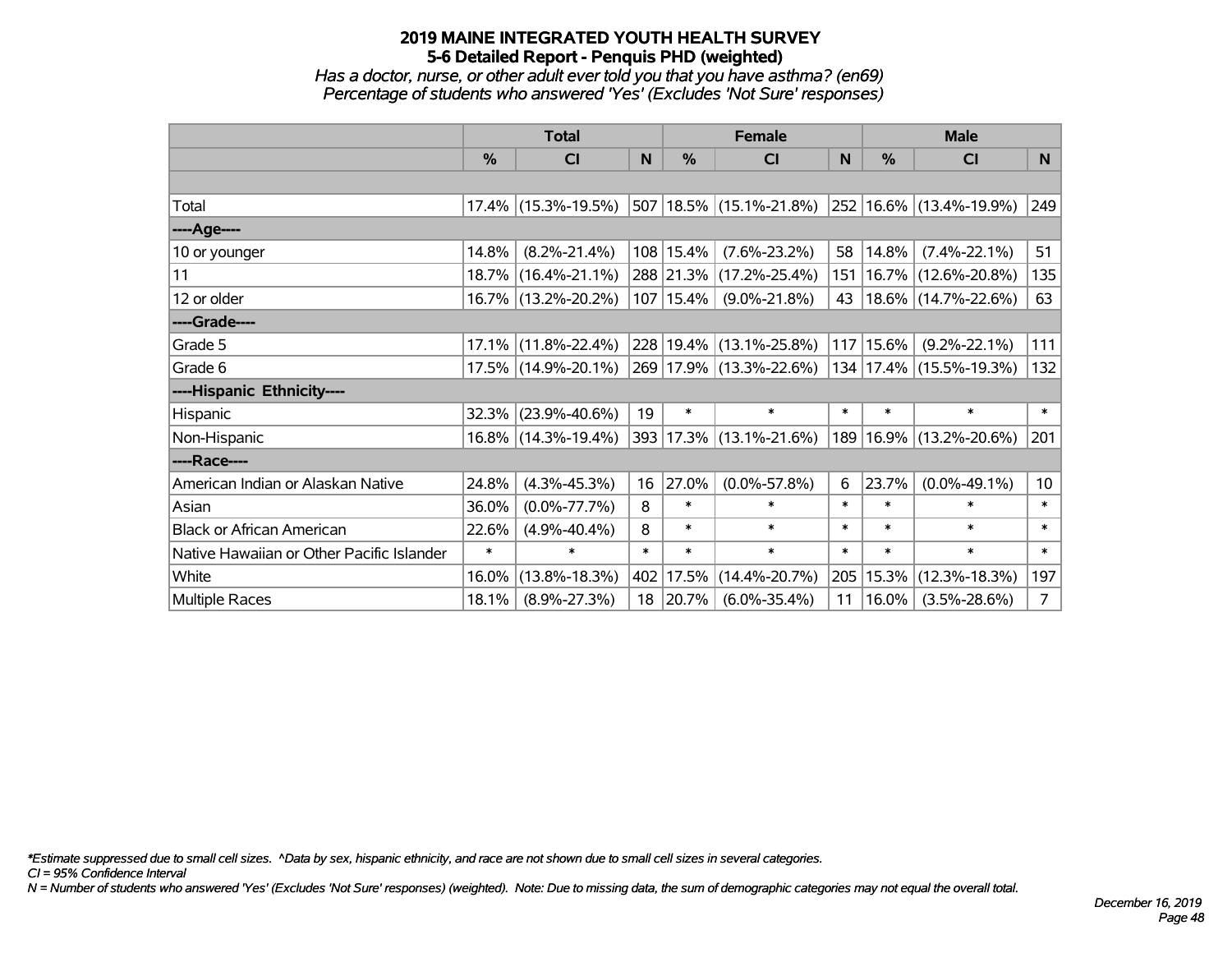*Percentage of students with current asthma prevalence (Excludes 'Not sure' responses from e69 and e59) (encrasth\_2)*

|                                           | <b>Total</b> |                     | <b>Female</b> |            |                         | <b>Male</b> |        |                     |        |
|-------------------------------------------|--------------|---------------------|---------------|------------|-------------------------|-------------|--------|---------------------|--------|
|                                           | %            | <b>CI</b>           | N             | %          | <b>CI</b>               | N           | %      | <b>CI</b>           | N      |
|                                           |              |                     |               |            |                         |             |        |                     |        |
| Total                                     |              | 12.5% (11.2%-13.8%) |               |            | 353 13.8% (10.4%-17.2%) | 182         | 11.4%  | $(8.9\% - 13.8\%)$  | 164    |
| ----Age----                               |              |                     |               |            |                         |             |        |                     |        |
| 10 or younger                             | 11.5%        | $(5.7\% - 17.2\%)$  | 82            | 12.8%      | $(4.9\% - 20.6\%)$      | 47          | 10.5%  | $(4.9\% - 16.1\%)$  | 35     |
| 11                                        | 13.4%        | $(11.9\% - 14.8\%)$ |               | 199 15.9%  | $(12.6\% - 19.1\%)$     | 108         | 11.2%  | $(8.4\% - 14.1\%)$  | 88     |
| 12 or older                               | 11.2%        | $(8.8\% - 13.6\%)$  | 69            | $ 10.1\% $ | $(5.2\% - 15.0\%)$      | 27          | 12.7%  | $(9.5\% - 15.9\%)$  | 42     |
| ----Grade----                             |              |                     |               |            |                         |             |        |                     |        |
| Grade 5                                   | 12.8%        | $(9.0\% - 16.6\%)$  |               | 165 15.9%  | $(9.9\% - 22.0\%)$      | 94          | 10.5%  | $(5.8\% - 15.2\%)$  | 72     |
| Grade 6                                   |              | 12.1% (10.5%-13.7%) |               | 180 12.2%  | $(9.1\% - 15.4\%)$      | 88          |        | 12.1% (10.1%-14.1%) | 89     |
| ----Hispanic Ethnicity----                |              |                     |               |            |                         |             |        |                     |        |
| Hispanic                                  | 24.1%        | $(10.7\% - 37.6\%)$ | 13            | $\ast$     | $\ast$                  | $\ast$      | $\ast$ | $\ast$              | $\ast$ |
| Non-Hispanic                              | 11.6%        | $(9.8\% - 13.3\%)$  |               | 260 12.6%  | $(8.8\% - 16.4\%)$      | 133         | 10.8%  | $(8.2\% - 13.5\%)$  | 124    |
| ----Race----                              |              |                     |               |            |                         |             |        |                     |        |
| American Indian or Alaskan Native         | 15.3%        | $(0.0\% - 31.9\%)$  | 9             | $\ast$     | $\ast$                  | $\ast$      | $\ast$ | $\ast$              | $\ast$ |
| Asian                                     | $\ast$       | $\ast$              | $\ast$        | $\ast$     | $\ast$                  | $\ast$      | $\ast$ | $\ast$              | $\ast$ |
| <b>Black or African American</b>          | 22.6%        | $(4.9\% - 40.4\%)$  | 8             | $\ast$     | $\ast$                  | $\ast$      | $\ast$ | $\ast$              | $\ast$ |
| Native Hawaiian or Other Pacific Islander | $\ast$       | $\ast$              | $\ast$        | $\ast$     | $\ast$                  | $\ast$      | $\ast$ | $\ast$              | $\ast$ |
| White                                     | 11.3%        | $(9.7\% - 12.9\%)$  | 275           | 12.9%      | $(9.4\% - 16.4\%)$      | 145         | 10.3%  | $(8.5\% - 12.2\%)$  | 130    |
| Multiple Races                            | 13.1%        | $(3.0\% - 23.1\%)$  | 12            | $\ast$     | $\ast$                  | $\ast$      | $\ast$ | *                   | $\ast$ |

*\*Estimate suppressed due to small cell sizes. ^Data by sex, hispanic ethnicity, and race are not shown due to small cell sizes in several categories.*

*CI = 95% Confidence Interval*

*N = Number of students with current asthma prevalence (Excludes 'Not sure' responses from e69 and e59) (weighted). Note: Due to missing data, the sum of demographic categories may not equal the overall total.*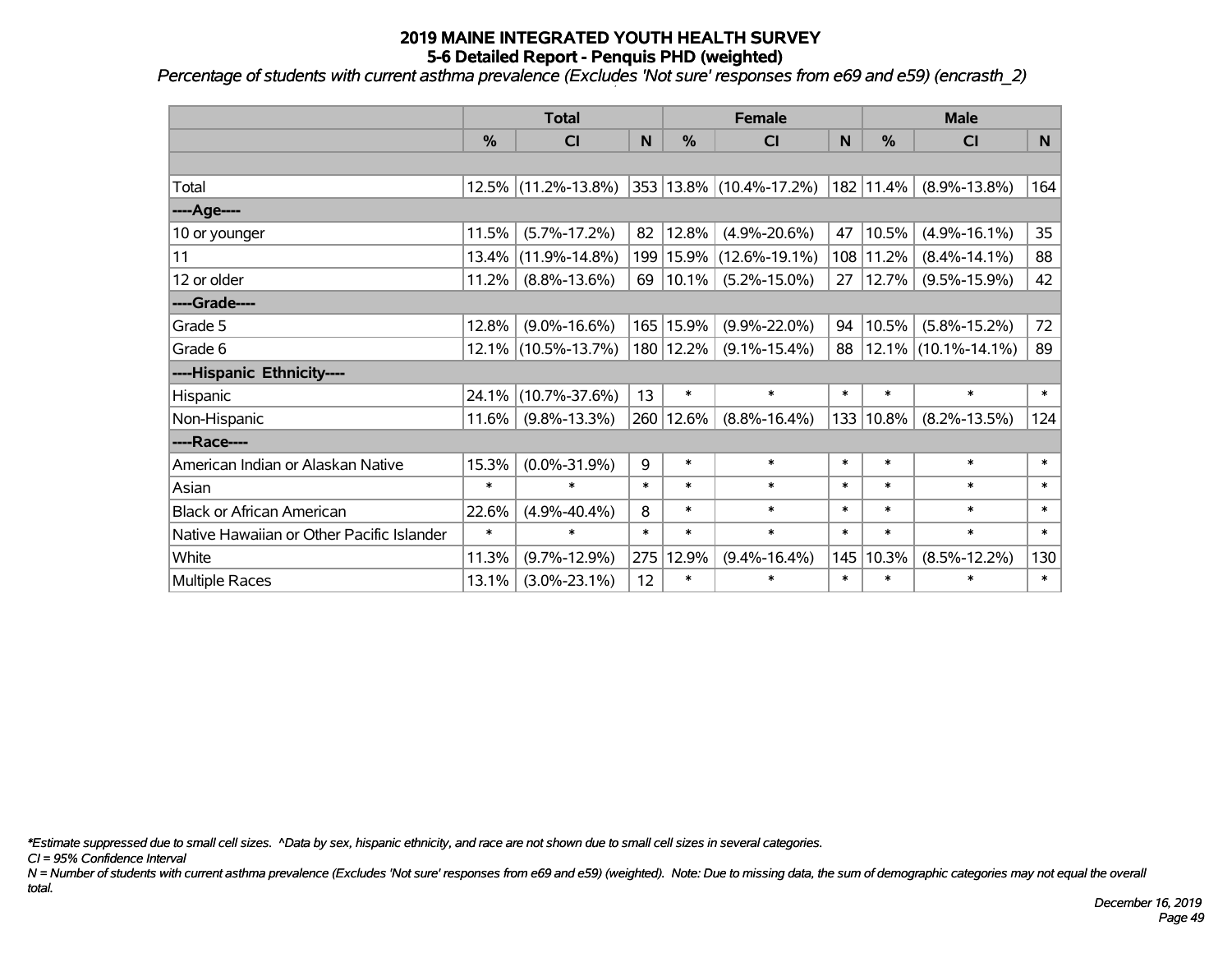*Has a doctor, nurse, or asthma educator ever taught you what to do during an asthma episode or attack? (en38b\_3) Among students who reported to have asthma in e69, the percentage of students who answered 'Yes'*

|                                           | <b>Total</b> |                      |        |           | <b>Female</b>            | <b>Male</b> |        |                           |        |
|-------------------------------------------|--------------|----------------------|--------|-----------|--------------------------|-------------|--------|---------------------------|--------|
|                                           | %            | <b>CI</b>            | N      | %         | <b>CI</b>                | N           | %      | <b>CI</b>                 | N      |
|                                           |              |                      |        |           |                          |             |        |                           |        |
| Total                                     | 46.5%        | $(36.1\% - 56.9\%)$  |        |           | 235 41.4% (24.8%-58.0%)  |             |        | $104$ 50.3% (40.7%-60.0%) | 125    |
| ----Age----                               |              |                      |        |           |                          |             |        |                           |        |
| 10 or younger                             | 43.0%        | $(25.1\% - 60.8\%)$  | 47     | 34.7%     | $(16.5\% - 52.8\%)$      | 20          | 52.4%  | $(28.4\% - 76.4\%)$       | 27     |
| 11                                        | 45.3%        | $(34.6\% - 56.1\%)$  |        |           | 130 42.1% (24.8%-59.5%)  | 63          | 47.9%  | $(36.2\% - 59.7\%)$       | 65     |
| 12 or older                               | 51.3%        | $(33.5\% - 69.0\%)$  | 55     |           | $ 47.6\% $ (18.3%-76.9%) | 21          |        | 53.7% (34.8%-72.7%)       | 34     |
| ----Grade----                             |              |                      |        |           |                          |             |        |                           |        |
| Grade 5                                   | 38.2%        | $(22.7\% - 53.7\%)$  | 87     | 34.8%     | $(16.9\% - 52.8\%)$      | 40          | 41.7%  | $(23.8\% - 59.7\%)$       | 46     |
| Grade 6                                   | 52.4%        | $(39.5\% - 65.2\%)$  |        |           | 141 47.0% (25.5%-68.5%)  | 63          |        | $ 57.0\% $ (41.8%-72.2%)  | 75     |
| ----Hispanic Ethnicity----                |              |                      |        |           |                          |             |        |                           |        |
| Hispanic                                  | 46.0%        | $(6.2\% - 85.8\%)$   | 9      | $\ast$    | $\ast$                   | $\ast$      | $\ast$ | $\ast$                    | $\ast$ |
| Non-Hispanic                              | 44.4%        | $(34.4\% - 54.4\%)$  |        | 174 40.0% | $(22.9\% - 57.1\%)$      | 76          | 47.8%  | $(37.9\% - 57.8\%)$       | 96     |
| ----Race----                              |              |                      |        |           |                          |             |        |                           |        |
| American Indian or Alaskan Native         | 61.9%        | $(20.1\% - 100.0\%)$ | 10     | $\ast$    | $\ast$                   | $\ast$      | $\ast$ | $\ast$                    | $\ast$ |
| Asian                                     | $\ast$       | $\ast$               | $\ast$ | $\ast$    | $\ast$                   | $\ast$      | $\ast$ | $\ast$                    | $\ast$ |
| <b>Black or African American</b>          | $\ast$       | $\ast$               | $\ast$ | $\ast$    | $\ast$                   | $\ast$      | $\ast$ | $\ast$                    | $\ast$ |
| Native Hawaiian or Other Pacific Islander | $\ast$       | $\ast$               | $\ast$ | $\ast$    | $\ast$                   | $\ast$      | $\ast$ | $\ast$                    | $\ast$ |
| White                                     | 44.9%        | $(33.7\% - 56.1\%)$  | 180    | 42.8%     | $(25.0\% - 60.5\%)$      | 87          | 47.1%  | $(34.9\% - 59.3\%)$       | 93     |
| Multiple Races                            | $\ast$       | $\ast$               | $\ast$ | $\ast$    | $\ast$                   | $\ast$      | $\ast$ | $\ast$                    | $\ast$ |

*\*Estimate suppressed due to small cell sizes. ^Data by sex, hispanic ethnicity, and race are not shown due to small cell sizes in several categories.*

*CI = 95% Confidence Interval*

*N = Among students who reported to have asthma in e69, the number of students who answered 'Yes' (weighted). Note: Due to missing data, the sum of demographic categories may not equal the overall total.*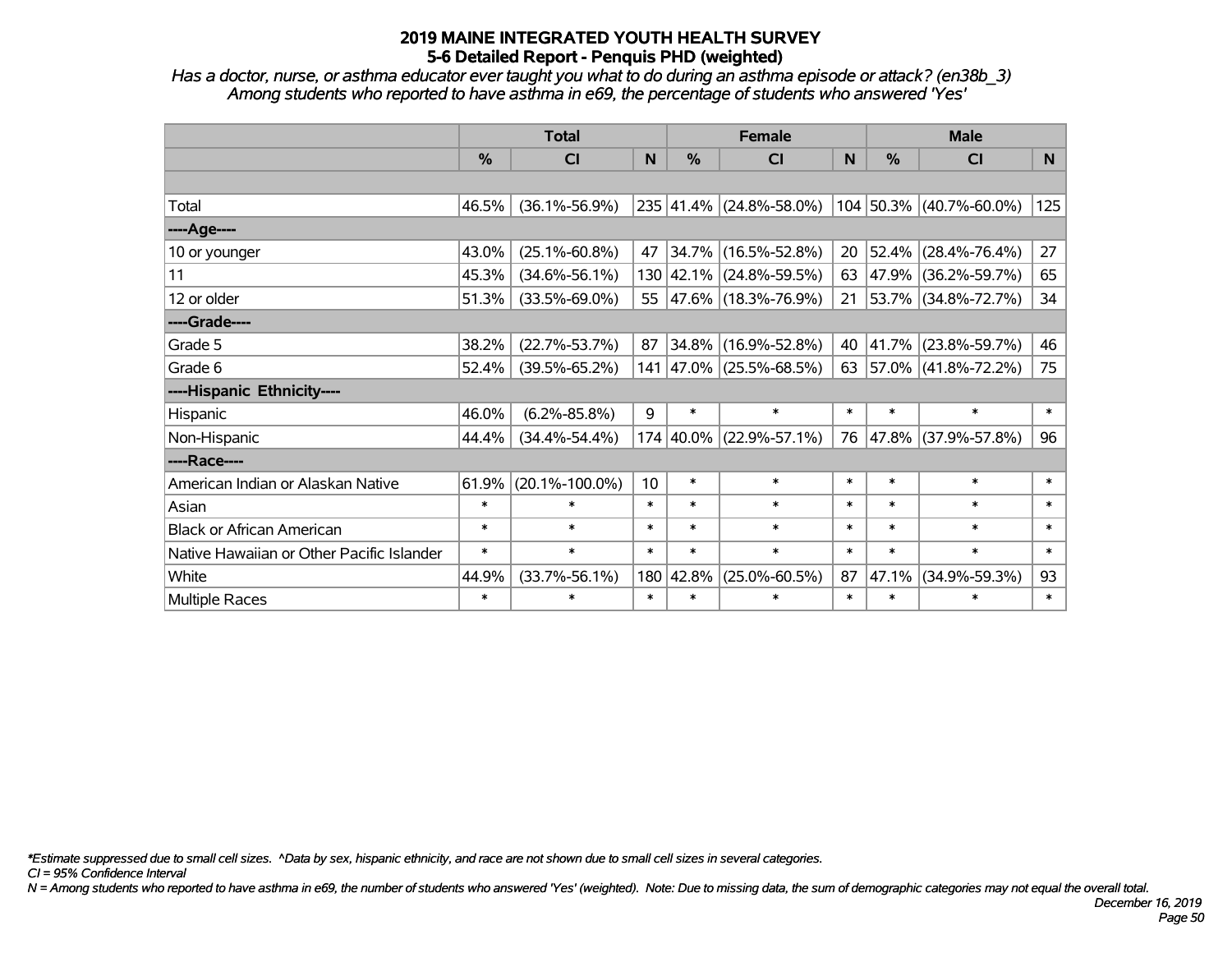*During the past month,has asthma limited your usual activities? (en70)*

*Among students who reported to have asthma in e69, the percentage of students who answered 'Yes' (Excludes 'Not sure' responses from e70)*

|                                           | <b>Total</b>  |                     |        | <b>Female</b> | <b>Male</b>              |        |               |                        |              |
|-------------------------------------------|---------------|---------------------|--------|---------------|--------------------------|--------|---------------|------------------------|--------------|
|                                           | $\frac{0}{0}$ | CI                  | N      | %             | <b>CI</b>                | N      | $\frac{0}{0}$ | <b>CI</b>              | $\mathsf{N}$ |
|                                           |               |                     |        |               |                          |        |               |                        |              |
| Total                                     |               | 28.0% (17.8%-38.1%) |        |               | 124 32.1% (16.9%-47.3%)  |        |               | 67 24.5% (13.2%-35.8%) | 57           |
| ----Age----                               |               |                     |        |               |                          |        |               |                        |              |
| 10 or younger                             | 39.4%         | $(11.3\% - 67.5\%)$ | 40     | 42.5%         | $(3.0\% - 81.9\%)$       |        |               | 24 35.5% (11.7%-59.4%) | 16           |
| 11                                        | 26.2%         | $(16.2\% - 36.2\%)$ | 62     | 31.0%         | $(17.1\% - 44.9\%)$      |        |               | 34 22.5% (11.7%-33.3%) | 28           |
| 12 or older                               | 20.8%         | $(5.5\% - 36.1\%)$  | 21     | 21.4%         | $(2.9\% - 39.9\%)$       | 9      | $ 20.4\% $    | $(0.0\% - 43.4\%)$     | 12           |
| ----Grade----                             |               |                     |        |               |                          |        |               |                        |              |
| Grade 5                                   | 34.0%         | $(18.0\% - 50.0\%)$ | 68     | 38.4%         | $(5.9\% - 70.9\%)$       | 37     |               | $30.0\%$ (17.6%-42.4%) | 31           |
| Grade 6                                   |               | 23.6% (14.5%-32.7%) | 56     |               | $ 26.8\% $ (15.3%-38.4%) |        | $31 21.0\% $  | $(6.9\% - 35.1\%)$     | 26           |
| ----Hispanic Ethnicity----                |               |                     |        |               |                          |        |               |                        |              |
| Hispanic                                  | 41.6%         | $(4.0\% - 79.2\%)$  | 8      | $\ast$        | $\ast$                   | $\ast$ | $\ast$        | $\ast$                 | $\ast$       |
| Non-Hispanic                              |               | 26.8% (17.8%-35.9%) | 94     |               | 27.4% (10.7%-44.1%)      |        |               | 45 26.7% (16.0%-37.3%) | 49           |
| ----Race----                              |               |                     |        |               |                          |        |               |                        |              |
| American Indian or Alaskan Native         | 38.3%         | $(4.7\% - 71.8\%)$  | 6      | $\ast$        | $\ast$                   | $\ast$ | $\ast$        | $\ast$                 | $\ast$       |
| Asian                                     | $\ast$        | $\ast$              | $\ast$ | $\ast$        | $\ast$                   | $\ast$ | $\ast$        | $\ast$                 | $\ast$       |
| <b>Black or African American</b>          | $\ast$        | $\ast$              | $\ast$ | $\ast$        | $\ast$                   | $\ast$ | $\ast$        | $\ast$                 | $\ast$       |
| Native Hawaiian or Other Pacific Islander | $\ast$        | $\ast$              | $\ast$ | $\ast$        | $\ast$                   | $\ast$ | $\ast$        | $\ast$                 | $\ast$       |
| White                                     | 27.4%         | $(16.5\% - 38.3\%)$ | 98     | 31.0%         | $(12.5\% - 49.6\%)$      |        | 54 24.0%      | $(13.8\% - 34.2\%)$    | 44           |
| <b>Multiple Races</b>                     | $\ast$        | $\ast$              | $\ast$ | $\ast$        | $\ast$                   | $\ast$ | $\ast$        | $\ast$                 | $\ast$       |

*\*Estimate suppressed due to small cell sizes. ^Data by sex, hispanic ethnicity, and race are not shown due to small cell sizes in several categories.*

*CI = 95% Confidence Interval*

*N = Among students who reported to have asthma in e69, the number of students who answered 'Yes' (Excludes 'Not sure' responses from e70) (weighted). Note: Due to missing data, the sum of demographic categories may not equal the overall total.*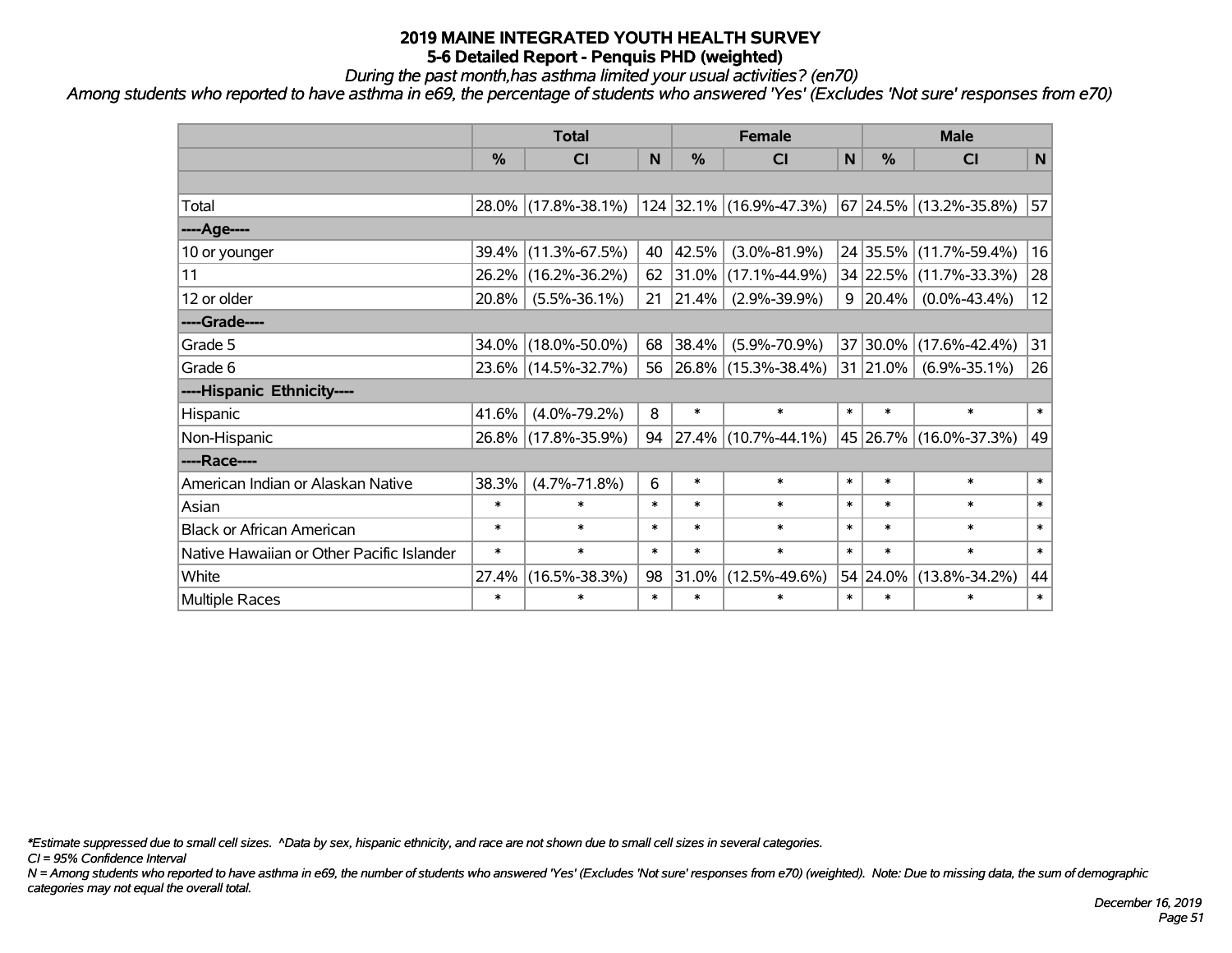*Have you missed school this year because of your asthma? (en71)*

*Among students who reported to have asthma in e69, the percentage of students who answered 'Yes' (Excludes 'Not sure' responses from e71)*

|                                           | <b>Total</b> |                     |                 |               | <b>Female</b>         |        | <b>Male</b> |                       |             |  |
|-------------------------------------------|--------------|---------------------|-----------------|---------------|-----------------------|--------|-------------|-----------------------|-------------|--|
|                                           | %            | CI                  | N               | $\frac{0}{0}$ | <b>CI</b>             | N      | %           | <b>CI</b>             | $\mathbf N$ |  |
|                                           |              |                     |                 |               |                       |        |             |                       |             |  |
| Total                                     | 12.2%        | $(6.0\% - 18.4\%)$  |                 |               | 57 10.0% (4.3%-15.6%) |        |             | 22 14.7% (2.1%-27.2%) | 34          |  |
| ---- Age----                              |              |                     |                 |               |                       |        |             |                       |             |  |
| 10 or younger                             | 19.9%        | $(3.9\% - 35.8\%)$  |                 | 20 23.1%      | $(0.0\% - 47.3\%)$    |        | 12 16.3%    | $(0.3\% - 32.3\%)$    | 8           |  |
| 11                                        | 10.1%        | $(2.2\% - 18.0\%)$  | 26              | 6.2%          | $(1.2\% - 11.2\%)$    | 8      | 14.2%       | $(0.0\% - 28.5\%)$    | 18          |  |
| 12 or older                               | 10.3%        | $(1.5\% - 19.0\%)$  | 11              | $\ast$        | $\ast$                | $\ast$ | $\ast$      | ∗                     | $\ast$      |  |
| ----Grade----                             |              |                     |                 |               |                       |        |             |                       |             |  |
| Grade 5                                   | 17.4%        | $(10.0\% - 24.8\%)$ |                 | 36 13.5%      | $(0.9\% - 26.1\%)$    |        | 14 21.2%    | $(8.1\% - 34.2\%)$    | 22          |  |
| Grade 6                                   | 6.9%         | $(2.6\% - 11.2\%)$  | 17 <sup>1</sup> | 7.0%          | $(0.9\% - 13.2\%)$    | 9      | 6.9%        | $(0.0\% - 13.9\%)$    | 9           |  |
| ----Hispanic Ethnicity----                |              |                     |                 |               |                       |        |             |                       |             |  |
| Hispanic                                  | $\ast$       | $\ast$              | $\ast$          | $\ast$        | $\ast$                | $\ast$ | $\ast$      | $\ast$                | $\ast$      |  |
| Non-Hispanic                              | 12.8%        | $(6.7\% - 18.9\%)$  | 48              | 9.4%          | $(2.2\% - 16.6\%)$    |        | 17 16.1%    | $(4.6\% - 27.6\%)$    | 31          |  |
| ----Race----                              |              |                     |                 |               |                       |        |             |                       |             |  |
| American Indian or Alaskan Native         | $\ast$       | $\ast$              | $\ast$          | $\ast$        | $\ast$                | $\ast$ | $\ast$      | $\ast$                | $\ast$      |  |
| Asian                                     | $\ast$       | $\ast$              | $\ast$          | $\ast$        | $\ast$                | $\ast$ | $\ast$      | $\ast$                | $\ast$      |  |
| <b>Black or African American</b>          | $\ast$       | $\ast$              | $\ast$          | $\ast$        | $\ast$                | $\ast$ | $\ast$      | $\ast$                | $\ast$      |  |
| Native Hawaiian or Other Pacific Islander | $\ast$       | $\ast$              | $\ast$          | $\ast$        | $\ast$                | $\ast$ | $\ast$      | $\ast$                | $\ast$      |  |
| White                                     | 13.0%        | $(7.1\% - 18.9\%)$  |                 | 49 10.0%      | $(5.3\% - 14.7\%)$    |        | 19 16.1%    | $(3.8\% - 28.3\%)$    | 30          |  |
| Multiple Races                            | $\ast$       | *                   | $\ast$          | $\ast$        | $\ast$                | $\ast$ | $\ast$      | $\ast$                | $\ast$      |  |

*\*Estimate suppressed due to small cell sizes. ^Data by sex, hispanic ethnicity, and race are not shown due to small cell sizes in several categories.*

*CI = 95% Confidence Interval*

*N = Among students who reported to have asthma in e69, the number of students who answered 'Yes' (Excludes 'Not sure' responses from e71) (weighted). Note: Due to missing data, the sum of demographic categories may not equal the overall total.*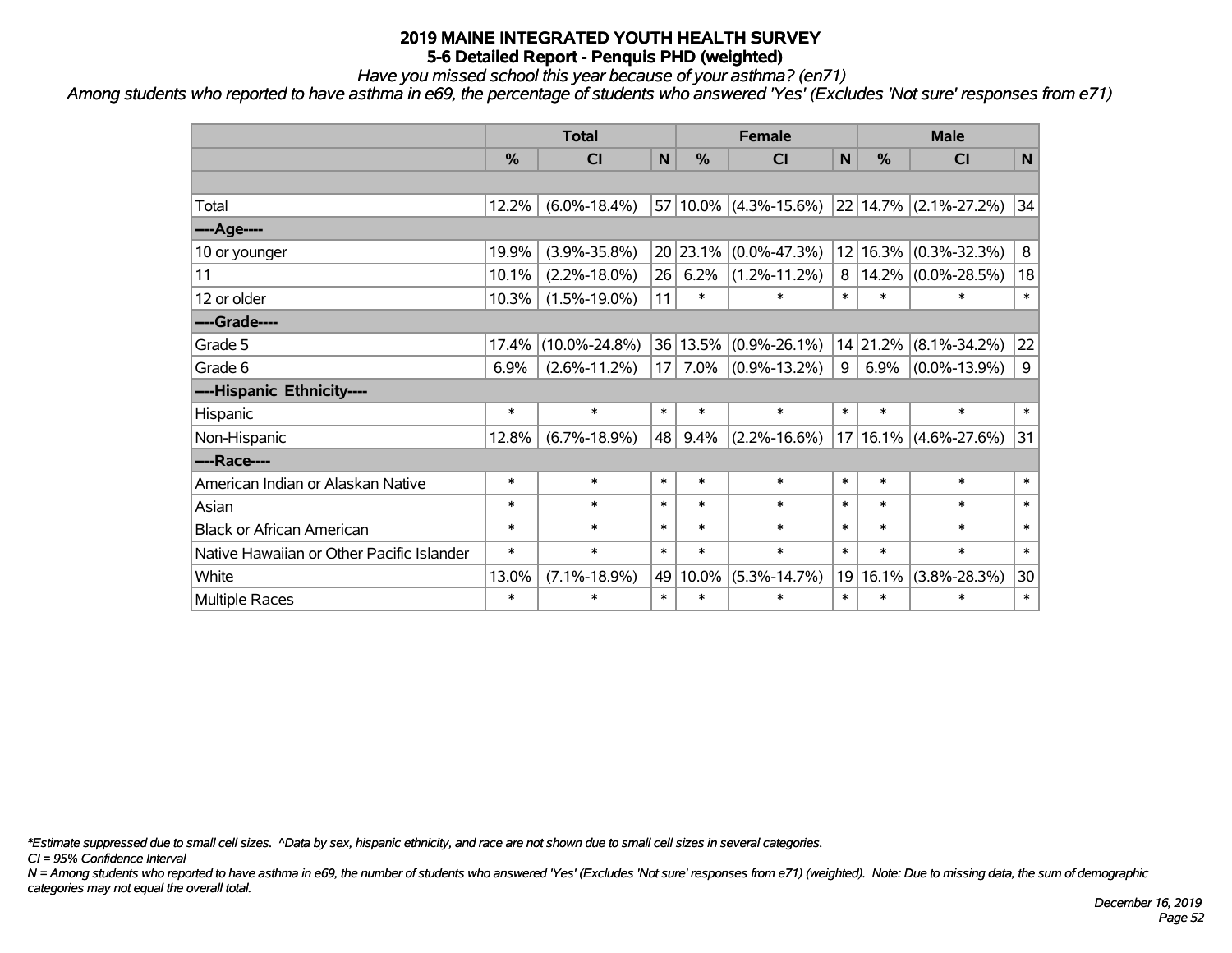*During the past month, did your asthma make it difficult for you to stay asleep? (en72)*

*Among students who reported to have asthma in e69, the percentage of students who answered 'Yes' (Excludes 'Not sure' responses from e72)*

|                                           | <b>Total</b>  |                      |           | <b>Female</b> |                        | <b>Male</b> |          |                        |                |
|-------------------------------------------|---------------|----------------------|-----------|---------------|------------------------|-------------|----------|------------------------|----------------|
|                                           | $\frac{0}{0}$ | CI                   | ${\sf N}$ | $\frac{9}{6}$ | <b>CI</b>              | ${\sf N}$   | %        | <b>CI</b>              | N              |
|                                           |               |                      |           |               |                        |             |          |                        |                |
| Total                                     | 21.5%         | $(15.4\% - 27.6\%)$  |           | 95 22.7%      | $(15.3\% - 30.0\%)$    |             |          | 46 20.1% (11.6%-28.6%) | 46             |
| ----Age----                               |               |                      |           |               |                        |             |          |                        |                |
| 10 or younger                             | 19.1%         | $(3.2\% - 35.0\%)$   |           | 19 16.6%      | $(0.0\% - 41.0\%)$     | 8           | 21.4%    | $(0.0\% - 44.7\%)$     | 11             |
| 11                                        | 25.1%         | $(15.9\% - 34.3\%)$  |           | 60 25.3%      | $(18.4\% - 32.2\%)$    |             | 30 23.5% | $(8.3\% - 38.6\%)$     | 28             |
| 12 or older                               | 16.1%         | $(7.3\% - 24.9\%)$   |           | 16 21.9%      | $(2.6\% - 41.1\%)$     | 9           | 12.2%    | $(0.0\% - 25.0\%)$     | $\overline{7}$ |
| ----Grade----                             |               |                      |           |               |                        |             |          |                        |                |
| Grade 5                                   | 23.0%         | $(11.4\% - 34.6\%)$  |           | 43 15.0%      | $(0.0\% - 33.8\%)$     |             |          | 13 29.6% (19.4%-39.8%) | 30             |
| Grade 6                                   | 21.3%         | $(16.0\% - 26.5\%)$  |           |               | 52 28.1% (15.7%-40.6%) |             | 33 13.0% | $(1.0\% - 25.1\%)$     | 16             |
| ----Hispanic Ethnicity----                |               |                      |           |               |                        |             |          |                        |                |
| Hispanic                                  | $\ast$        | $\ast$               | $\ast$    | $\ast$        | $\ast$                 | $\ast$      | $\ast$   | $\ast$                 | $\ast$         |
| Non-Hispanic                              | 20.7%         | $(11.7\% - 29.6\%)$  | 71        | 19.7%         | $(9.9\% - 29.4\%)$     |             | 31 20.5% | $(9.8\% - 31.2\%)$     | 38             |
| ----Race----                              |               |                      |           |               |                        |             |          |                        |                |
| American Indian or Alaskan Native         | $\ast$        | $\ast$               | $\ast$    | $\ast$        | $\ast$                 | $\ast$      | $\ast$   | $\ast$                 | $\ast$         |
| Asian                                     | $\ast$        | $\ast$               | $\ast$    | $\ast$        | $\ast$                 | $\ast$      | $\ast$   | $\ast$                 | $\ast$         |
| <b>Black or African American</b>          | $\ast$        | $\ast$               | $\ast$    | $\ast$        | $\ast$                 | $\ast$      | $\ast$   | $\ast$                 | $\ast$         |
| Native Hawaiian or Other Pacific Islander | $\ast$        | $\ast$               | $\ast$    | $\ast$        | $\ast$                 | $\ast$      | $\ast$   | $\ast$                 | $\ast$         |
| White                                     | 19.7%         | $(12.6\% - 26.8\%)$  |           | 69 21.4%      | $(10.9\% - 31.8\%)$    | 36          | 18.0%    | $(8.9\% - 27.2\%)$     | 33             |
| Multiple Races                            | 63.3%         | $(21.2\% - 100.0\%)$ | 10        | $\ast$        | $\ast$                 | $\ast$      | $\ast$   | $\ast$                 | $\ast$         |

*\*Estimate suppressed due to small cell sizes. ^Data by sex, hispanic ethnicity, and race are not shown due to small cell sizes in several categories.*

*CI = 95% Confidence Interval*

*N = Among students who reported to have asthma in e69, the number of students who answered 'Yes' (Excludes 'Not sure' responses from e72) (weighted). Note: Due to missing data, the sum of demographic categories may not equal the overall total.*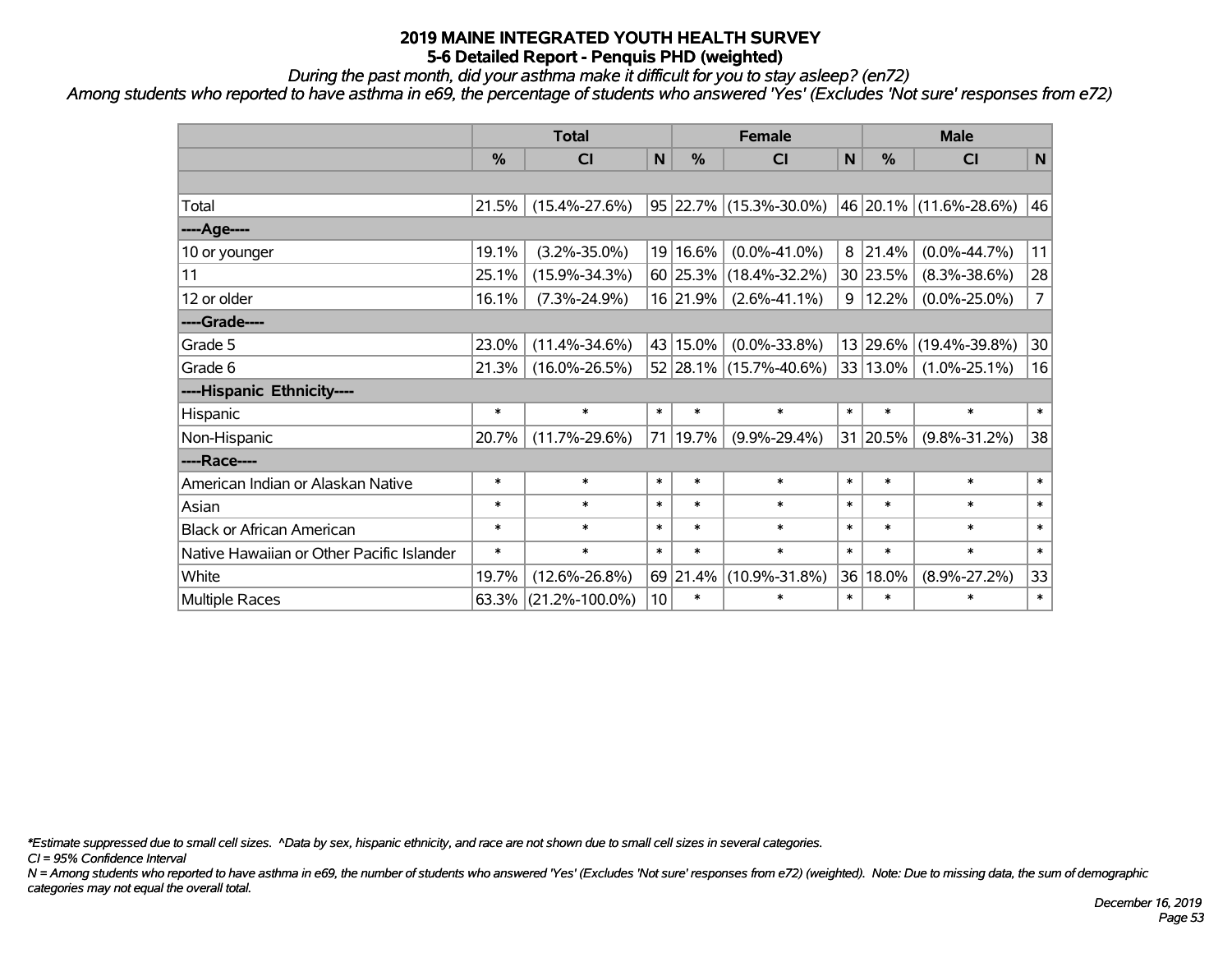*During the past month, did you ever have any symptoms of asthma such as shortness of breath, tightness in your chest, or a wheezing cough? (en73) Among students who reported to have asthma in e69, the percentage of students who answered 'Yes' (Excludes 'Not sure' responses from e73)*

|                                           | <b>Total</b> |                        |        | <b>Female</b> | <b>Male</b>              |        |               |                                  |        |
|-------------------------------------------|--------------|------------------------|--------|---------------|--------------------------|--------|---------------|----------------------------------|--------|
|                                           | %            | <b>CI</b>              | N      | %             | <b>CI</b>                | N      | $\frac{0}{0}$ | <b>CI</b>                        | N.     |
|                                           |              |                        |        |               |                          |        |               |                                  |        |
| Total                                     |              | $63.5\%$ (57.1%-69.8%) |        |               | 295 68.6% (59.3%-77.8%)  |        |               | 155 57.6% (49.7%-65.5%)          | 134    |
| ----Age----                               |              |                        |        |               |                          |        |               |                                  |        |
| 10 or younger                             |              | $69.8\%$ (57.2%-82.4%) | 71     | 74.3%         | $(60.3\% - 88.2\%)$      | 39     | 64.9%         | $(47.3\% - 82.6\%)$              | 32     |
| 11                                        |              | $60.4\%$ (53.3%-67.5%) |        |               | 155 64.0% (53.7%-74.2%)  | 83     |               | $ 55.8\% $ (43.2%-68.4%)         | 69     |
| 12 or older                               |              | $63.7\%$ (52.7%-74.7%) | 66     |               | $ 75.3\% $ (52.9%-97.8%) |        |               | 33 55.2% (45.2%-65.2%)           | 33     |
| ----Grade----                             |              |                        |        |               |                          |        |               |                                  |        |
| Grade 5                                   |              | $66.0\%$ (53.3%-78.7%) |        | 140 70.7%     | $(52.6\% - 88.7\%)$      | 75     | 61.3%         | $(48.4\% - 74.1\%)$              | 65     |
| Grade 6                                   |              | $60.8\%$ (52.8%-68.8%) |        |               | 148 66.7% (52.8%-80.6%)  |        |               | 80   54.2%   $(43.1\% - 65.2\%)$ | 66     |
| ----Hispanic Ethnicity----                |              |                        |        |               |                          |        |               |                                  |        |
| Hispanic                                  |              | $50.2\%$ (18.6%-81.8%) | 8      | $\ast$        | $\ast$                   | $\ast$ | $\ast$        | $\ast$                           | $\ast$ |
| Non-Hispanic                              |              | $64.2\%$ (57.5%-70.8%) |        |               | 232 65.8% (57.1%-74.6%)  |        | $115 62.2\% $ | $(52.8\% - 71.6\%)$              | 115    |
| ----Race----                              |              |                        |        |               |                          |        |               |                                  |        |
| American Indian or Alaskan Native         | $\ast$       | $\ast$                 | $\ast$ | $\ast$        | $\ast$                   | $\ast$ | $\ast$        | $\ast$                           | $\ast$ |
| Asian                                     | $\ast$       | $\ast$                 | $\ast$ | $\ast$        | $\ast$                   | $\ast$ | $\ast$        | $\ast$                           | $\ast$ |
| <b>Black or African American</b>          | $\ast$       | $\ast$                 | $\ast$ | $\ast$        | $\ast$                   | $\ast$ | $\ast$        | $\ast$                           | $\ast$ |
| Native Hawaiian or Other Pacific Islander | $\ast$       | $\ast$                 | $\ast$ | $\ast$        | $\ast$                   | $\ast$ | $\ast$        | $\ast$                           | $\ast$ |
| White                                     | 63.3%        | $(56.4\% - 70.3\%)$    |        | 234 67.5%     | $(55.6\% - 79.4\%)$      | 127    | 59.0%         | $(48.3\% - 69.6\%)$              | 107    |
| <b>Multiple Races</b>                     | $\ast$       | $\ast$                 | $\ast$ | $\ast$        | $\ast$                   | $\ast$ | $\ast$        | $\ast$                           | $\ast$ |

*\*Estimate suppressed due to small cell sizes. ^Data by sex, hispanic ethnicity, and race are not shown due to small cell sizes in several categories.*

*CI = 95% Confidence Interval*

*N = Among students who reported to have asthma in e69, the number of students who answered 'Yes' (Excludes 'Not sure' responses from e73) (weighted). Note: Due to missing data, the sum of demographic categories may not equal the overall total.*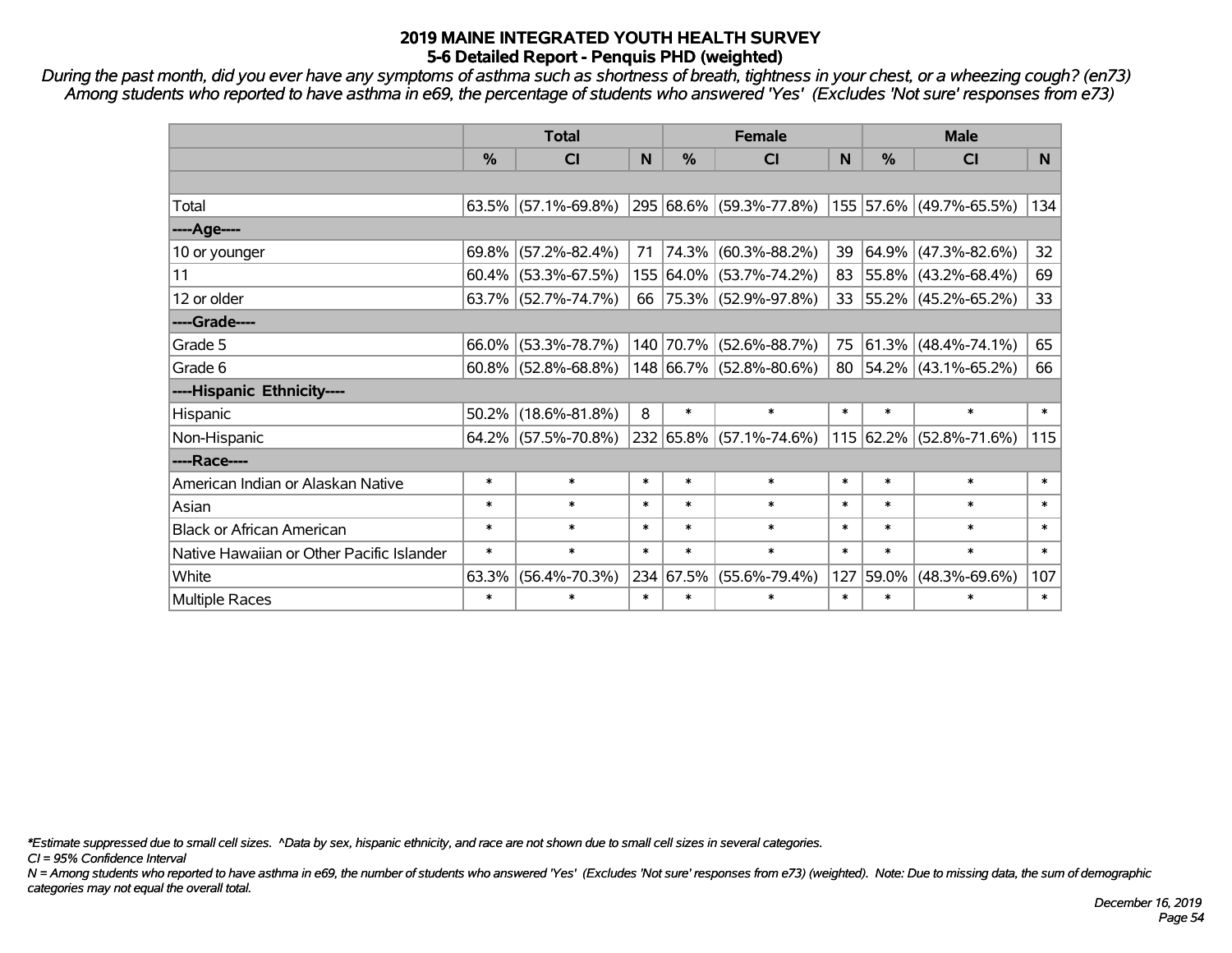## **2019 MAINE INTEGRATED YOUTH HEALTH SURVEY 5-6 Detailed Report - Penquis PHD (weighted)** *Has a doctor or nurse ever told you that you have diabetes? (en43a) Percentage of students who answered 'Yes'*

|                                           | <b>Total</b> |                                         |        |               | <b>Female</b>             | <b>Male</b> |         |                          |        |
|-------------------------------------------|--------------|-----------------------------------------|--------|---------------|---------------------------|-------------|---------|--------------------------|--------|
|                                           | $\%$         | <b>CI</b>                               | N      | $\frac{0}{0}$ | <b>CI</b>                 | N           | $\%$    | <b>CI</b>                | N      |
|                                           |              |                                         |        |               |                           |             |         |                          |        |
| Total                                     |              | $1.9\%$ (1.1%-2.6%) 62 2.1% (1.0%-3.2%) |        |               |                           |             |         | $ 32 1.7\% $ (0.1%-3.3%) | 30     |
| ----Age----                               |              |                                         |        |               |                           |             |         |                          |        |
| 10 or younger                             | 0.9%         | $(0.0\% - 2.2\%)$                       | 8      | $\ast$        | $\ast$                    | $\ast$      | $\ast$  | $\ast$                   | $\ast$ |
| 11                                        |              | $2.5\%$ (1.3%-3.7%)                     |        | 44 2.8%       | $(0.3\% - 5.3\%)$         |             | 23 2.3% | $(0.4\% - 4.3\%)$        | 22     |
| 12 or older                               |              | $1.4\%$ (0.0%-2.7%)                     | 10     | $\ast$        | $\ast$                    | $\ast$      | $\ast$  | $\ast$                   | $\ast$ |
| ----Grade----                             |              |                                         |        |               |                           |             |         |                          |        |
| Grade 5                                   | 1.4%         | $(0.4\% - 2.3\%)$                       | 21     | 1.2%          | $(0.0\% - 3.0\%)$         | 9           | 1.5%    | $(0.0\% - 3.2\%)$        | 12     |
| Grade 6                                   |              | $2.4\%$ (1.4%-3.4%)                     |        |               | 41 2.9% $(1.4\% - 4.3\%)$ |             |         | $23 2.0\% $ (0.1%-3.9%)  | 17     |
| ----Hispanic Ethnicity----                |              |                                         |        |               |                           |             |         |                          |        |
| Hispanic                                  | $\ast$       | $\ast$                                  | $\ast$ | $\ast$        | $\ast$                    | $\ast$      | $\ast$  | $\ast$                   | $\ast$ |
| Non-Hispanic                              |              | $2.2\%$ (1.2%-3.1%)                     |        |               | $57 2.3\% $ (1.1%-3.5%)   |             |         | $29$ 2.1% (0.0%-4.1%)    | 28     |
| ----Race----                              |              |                                         |        |               |                           |             |         |                          |        |
| American Indian or Alaskan Native         | $\ast$       | $\ast$                                  | $\ast$ | $\ast$        | $\ast$                    | $\ast$      | $\ast$  | $\ast$                   | $\ast$ |
| Asian                                     | $\ast$       | $\ast$                                  | $\ast$ | $\ast$        | $\ast$                    | $\ast$      | $\ast$  | $\ast$                   | $\ast$ |
| <b>Black or African American</b>          | $\ast$       | $\ast$                                  | $\ast$ | $\ast$        | $\ast$                    | $\ast$      | $\ast$  | $\ast$                   | $\ast$ |
| Native Hawaiian or Other Pacific Islander | $\ast$       | $\ast$                                  | $\ast$ | $\ast$        | $\ast$                    | $\ast$      | $\ast$  | $\ast$                   | $\ast$ |
| White                                     | 2.0%         | $(1.1\% - 2.8\%)$                       |        | 56 2.2%       | $(0.9\% - 3.4\%)$         | 29          | 1.8%    | $(0.1\% - 3.5\%)$        | 27     |
| Multiple Races                            | $\ast$       | $\ast$                                  | $\ast$ | $\ast$        | $\ast$                    | $\ast$      | $\ast$  | $\ast$                   | $\ast$ |

*\*Estimate suppressed due to small cell sizes. ^Data by sex, hispanic ethnicity, and race are not shown due to small cell sizes in several categories.*

*CI = 95% Confidence Interval*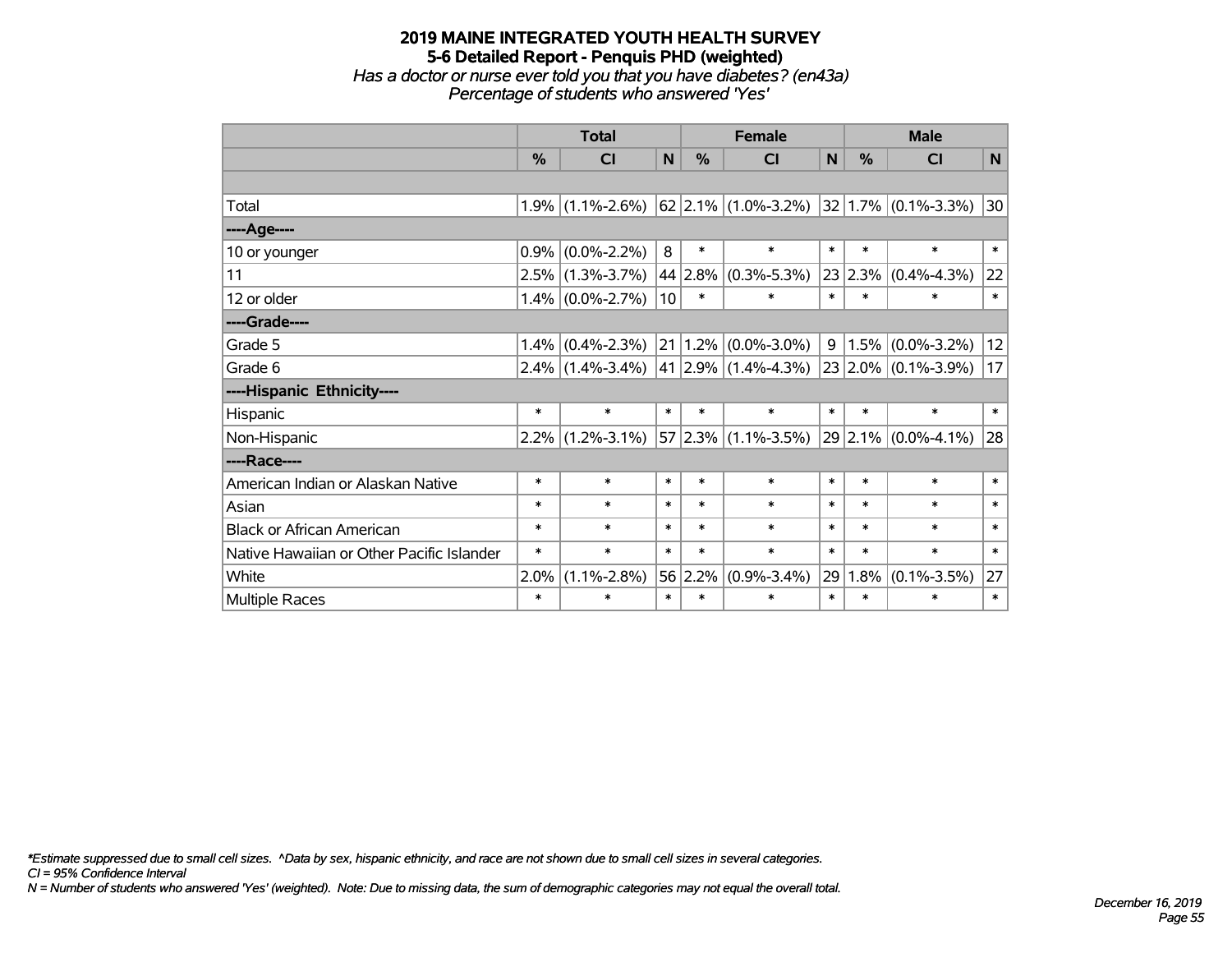*Percentage of students with diagnosed diabetes (Excludes 'Not sure' responses from e43a) (endiab)*

|                                           | <b>Total</b> |                     |        | <b>Female</b> |                                                           |        | <b>Male</b> |                          |        |  |
|-------------------------------------------|--------------|---------------------|--------|---------------|-----------------------------------------------------------|--------|-------------|--------------------------|--------|--|
|                                           | %            | <b>CI</b>           | N      | %             | <b>CI</b>                                                 | N      | %           | <b>CI</b>                | N      |  |
|                                           |              |                     |        |               |                                                           |        |             |                          |        |  |
| Total                                     |              | $1.9\%$ (1.1%-2.7%) |        |               | $\left  62 \right  2.2\% \left  (1.1\% - 3.3\% ) \right $ |        |             | $ 32 1.8\% $ (0.2%-3.4%) | 30     |  |
| ----Age----                               |              |                     |        |               |                                                           |        |             |                          |        |  |
| 10 or younger                             | 1.0%         | $(0.0\% - 2.4\%)$   | 8      | $\ast$        | $\ast$                                                    | $\ast$ | $\ast$      | $\ast$                   | $\ast$ |  |
| 11                                        |              | $2.6\%$ (1.3%-3.9%) | 44     | 2.9%          | $(0.4\% - 5.5\%)$                                         |        | 23 2.4%     | $(0.4\% - 4.3\%)$        | 22     |  |
| 12 or older                               |              | $1.4\%$ (0.0%-2.8%) | 10     | $\ast$        | $\ast$                                                    | $\ast$ | $\ast$      | $\ast$                   | $\ast$ |  |
| ----Grade----                             |              |                     |        |               |                                                           |        |             |                          |        |  |
| Grade 5                                   | 1.4%         | $(0.4\% - 2.4\%)$   |        |               | $21 1.3\% $ (0.0%-3.1%)                                   | 9      | $1.6\%$     | $(0.0\% - 3.3\%)$        | 12     |  |
| Grade 6                                   |              | $2.4\%$ (1.4%-3.5%) |        |               | $ 41 3.0\% $ (1.5%-4.5%) 23 2.1% (0.1%-4.0%)              |        |             |                          | 17     |  |
| ----Hispanic Ethnicity----                |              |                     |        |               |                                                           |        |             |                          |        |  |
| Hispanic                                  | $\ast$       | $\ast$              | $\ast$ | $\ast$        | $\ast$                                                    | $\ast$ | $\ast$      | $\ast$                   | $\ast$ |  |
| Non-Hispanic                              | $2.2\%$      | $(1.2\% - 3.3\%)$   |        |               | 57 2.4% (1.2%-3.7%)                                       |        | 29 2.2%     | $(0.1\% - 4.2\%)$        | 28     |  |
| ----Race----                              |              |                     |        |               |                                                           |        |             |                          |        |  |
| American Indian or Alaskan Native         | $\ast$       | $\ast$              | $\ast$ | $\ast$        | $\ast$                                                    | $\ast$ | $\ast$      | $\ast$                   | $\ast$ |  |
| Asian                                     | $\ast$       | $\ast$              | $\ast$ | $\ast$        | $\ast$                                                    | $\ast$ | $\ast$      | $\ast$                   | $\ast$ |  |
| <b>Black or African American</b>          | $\ast$       | $\ast$              | $\ast$ | $\ast$        | $\ast$                                                    | $\ast$ | $\ast$      | $\ast$                   | $\ast$ |  |
| Native Hawaiian or Other Pacific Islander | $\ast$       | $\ast$              | $\ast$ | $\ast$        | $\ast$                                                    | $\ast$ | $\ast$      | $\ast$                   | $\ast$ |  |
| White                                     | 2.0%         | $(1.1\% - 3.0\%)$   | 56     | 2.3%          | $(1.0\% - 3.6\%)$                                         | 29     | 1.9%        | $(0.2\% - 3.6\%)$        | 27     |  |
| Multiple Races                            | $\ast$       | $\ast$              | $\ast$ | $\ast$        | $\ast$                                                    | $\ast$ | $\ast$      | $\ast$                   | $\ast$ |  |

*\*Estimate suppressed due to small cell sizes. ^Data by sex, hispanic ethnicity, and race are not shown due to small cell sizes in several categories.*

*CI = 95% Confidence Interval*

*N = Number of students with diagnosed diabetes (Excludes 'Not sure' responses from e43a) (weighted). Note: Due to missing data, the sum of demographic categories may not equal the overall total.*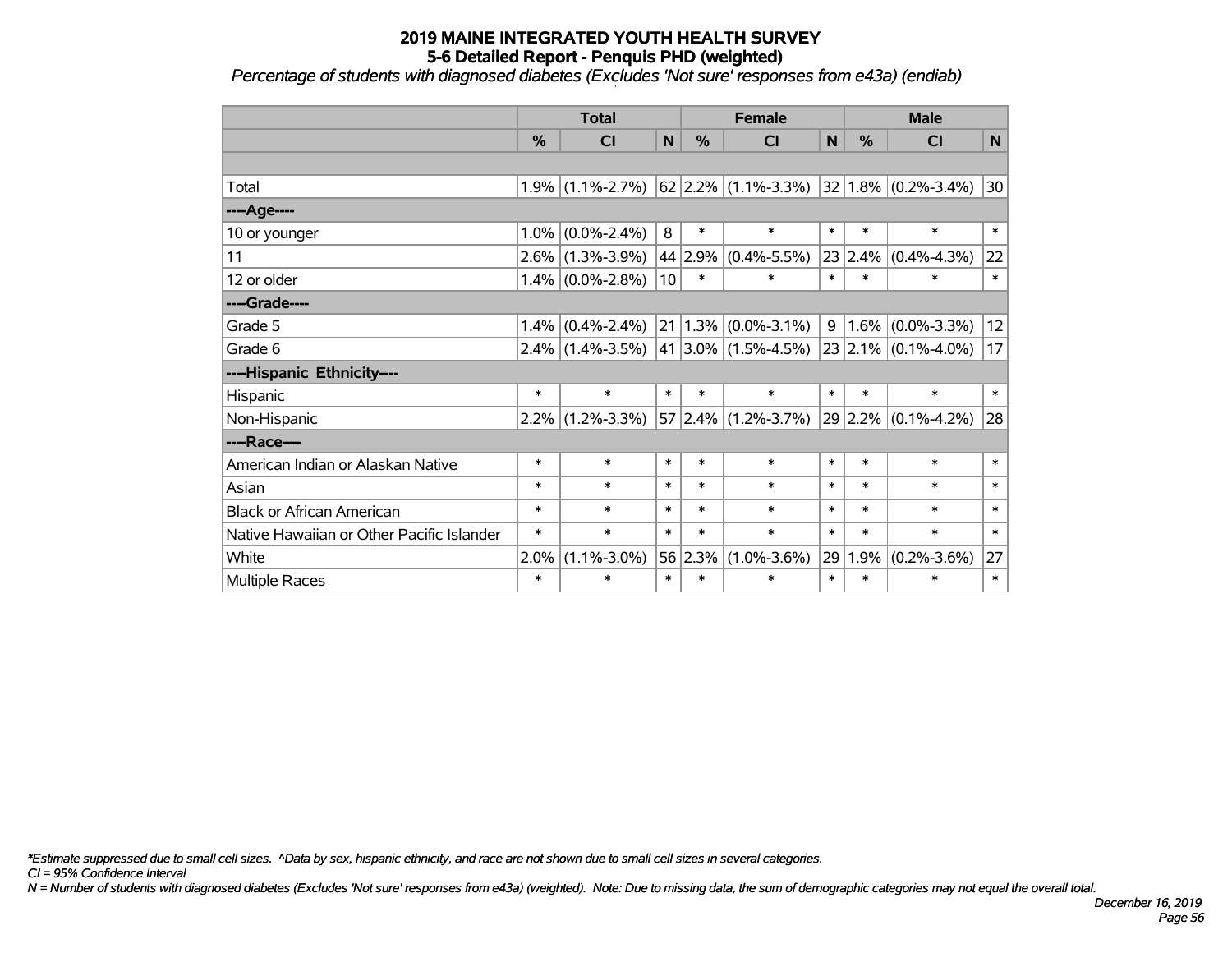*When was the last time you saw a dentist or dental hygienist for a check-up, exam, teeth cleaning, or other dental work? (en60) Percentage of students who answered 'During the past 12 months (1 year)' (Excludes 'Not sure' responses from e60)*

|                                           | <b>Total</b>  |                      |        | <b>Female</b> |                             | <b>Male</b> |               |                                |        |
|-------------------------------------------|---------------|----------------------|--------|---------------|-----------------------------|-------------|---------------|--------------------------------|--------|
|                                           | $\frac{0}{2}$ | CI                   | N      | $\%$          | <b>CI</b>                   | N           | $\frac{0}{0}$ | <b>CI</b>                      | N.     |
|                                           |               |                      |        |               |                             |             |               |                                |        |
| Total                                     | 86.6%         | $(81.6\% - 91.6\%)$  |        |               | $2,317$ 89.1% (84.0%-94.3%) |             |               | $1,151$ $84.1\%$ (78.5%-89.8%) | 1,126  |
| ----Age----                               |               |                      |        |               |                             |             |               |                                |        |
| 10 or younger                             | 83.3%         | $(75.5\% - 91.0\%)$  | 558    |               | 83.4% (77.0%-89.9%)         | 310         | 83.7%         | $(70.4\% - 97.0\%)$            | 241    |
| 11                                        | 87.3%         | $(81.7\% - 92.8\%)$  | 1,240  |               | 90.4% (83.2%-97.5%)         | 597         | 84.2%         | $(79.0\% - 89.4\%)$            | 623    |
| 12 or older                               | 89.4%         | $(84.6\% - 94.1\%)$  | 517    |               | 94.2% (88.5%-99.9%)         | 245         |               | 85.2% (77.6%-92.8%)            | 260    |
| ----Grade----                             |               |                      |        |               |                             |             |               |                                |        |
| Grade 5                                   | 81.3%         | $(74.9\% - 87.6\%)$  | 981    | 85.6%         | (79.3%-91.9%)               | 494         | 77.3%         | $(67.8\% - 86.8\%)$            | 475    |
| Grade 6                                   | 91.4%         | $(87.0\% - 95.8\%)$  |        |               | 1,305 92.6% (87.5%-97.7%)   | 650         |               | $90.0\%$ (85.2%-94.8%)         | 627    |
| ----Hispanic Ethnicity----                |               |                      |        |               |                             |             |               |                                |        |
| Hispanic                                  | 87.6%         | $(78.0\% - 97.3\%)$  | 45     | $\ast$        | $\ast$                      | $\ast$      | $\ast$        | $\ast$                         | $\ast$ |
| Non-Hispanic                              | 86.4%         | $(80.9\% - 92.0\%)$  | 1,865  | 89.0%         | $(83.6\% - 94.4\%)$         | 935         | 83.9%         | $(77.3\% - 90.5\%)$            | 896    |
| ----Race----                              |               |                      |        |               |                             |             |               |                                |        |
| American Indian or Alaskan Native         | 85.6%         | $(70.5\% - 100.0\%)$ | 52     | $\ast$        | $\ast$                      | $\ast$      | $\ast$        | $\ast$                         | $\ast$ |
| Asian                                     | $\ast$        | $\ast$               | $\ast$ | $\ast$        | $\ast$                      | $\ast$      | $\ast$        | $\ast$                         | $\ast$ |
| <b>Black or African American</b>          | $\ast$        | $\ast$               | $\ast$ | $\ast$        | $\ast$                      | $\ast$      | $\ast$        | $\ast$                         | $\ast$ |
| Native Hawaiian or Other Pacific Islander | $\ast$        | $\ast$               | $\ast$ | $\ast$        | $\ast$                      | $\ast$      | $\ast$        | $\ast$                         | $\ast$ |
| White                                     | 86.7%         | $(81.2\% - 92.2\%)$  | 2,007  | 88.9%         | $(83.6\% - 94.3\%)$         |             | 1,006 84.5%   | $(77.8\% - 91.2\%)$            | 969    |
| Multiple Races                            | 86.6%         | $(77.0\% - 96.2\%)$  | 78     | $\ast$        | $\ast$                      | $\ast$      | $\ast$        | $\ast$                         | $\ast$ |

*\*Estimate suppressed due to small cell sizes. ^Data by sex, hispanic ethnicity, and race are not shown due to small cell sizes in several categories.*

*CI = 95% Confidence Interval*

*N = Number of students who answered 'During the past 12 months (1 year)' (Excludes 'Not sure' responses from e60) (weighted). Note: Due to missing data, the sum of demographic categories may not equal the overall total.*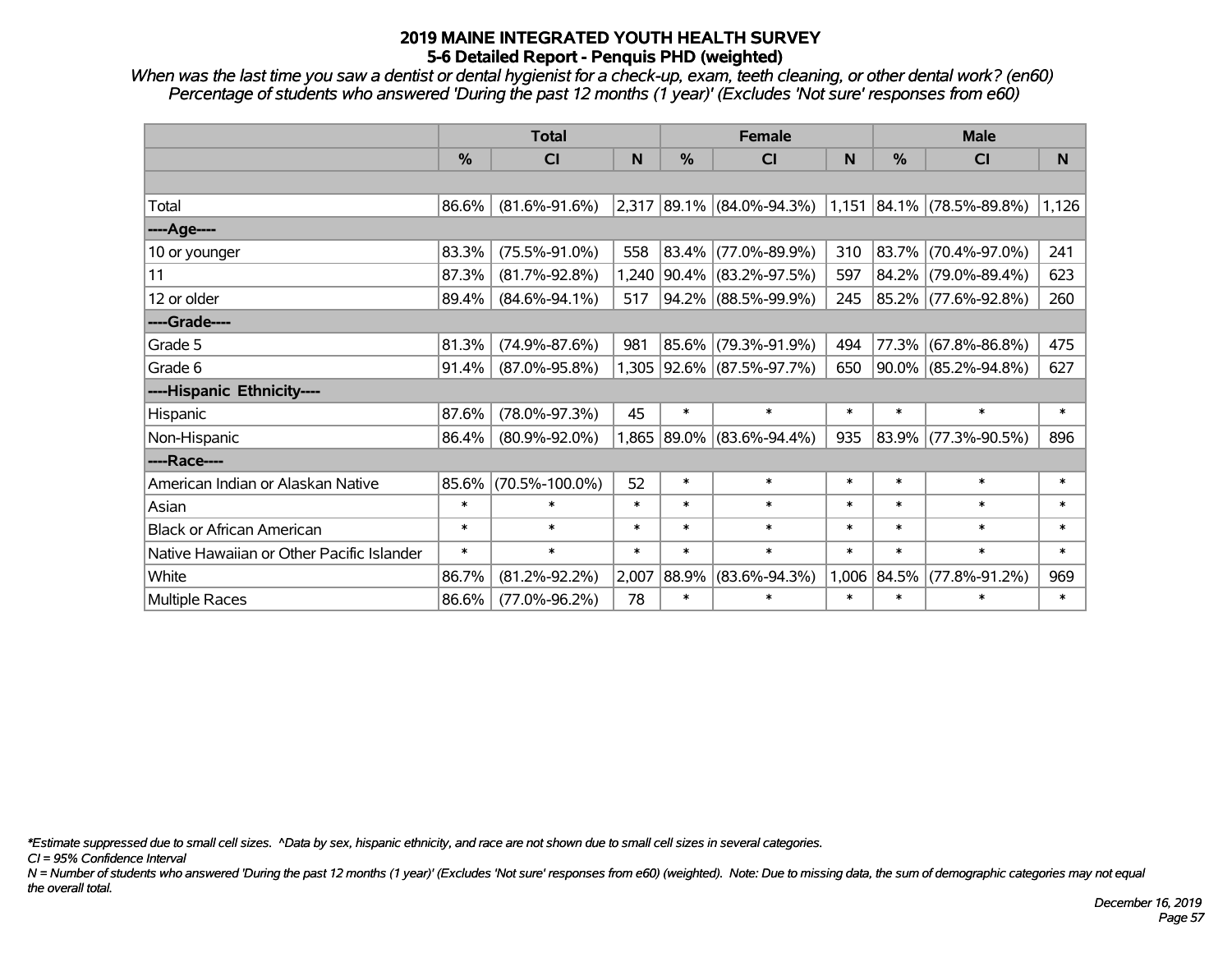*Have you missed any school this year because of problems with your teeth? For example, you needed to get a cavity filled or your tooth hurt. We are not asking about missing school to see a dentist for a regular check-up or cleaning. (en61) Percentage of students who answered 'Yes' (Excludes 'Don't know' responses from e61)*

|                                           | <b>Total</b> |                        |        | <b>Female</b> | <b>Male</b>                 |        |           |                             |        |
|-------------------------------------------|--------------|------------------------|--------|---------------|-----------------------------|--------|-----------|-----------------------------|--------|
|                                           | %            | <b>CI</b>              | N      | $\frac{0}{0}$ | <b>CI</b>                   | N      | %         | <b>CI</b>                   | N.     |
|                                           |              |                        |        |               |                             |        |           |                             |        |
| Total                                     |              | $16.1\%$ (13.4%-18.8%) |        |               | 493 14.2% (10.7%-17.7%)     |        |           | 205   18.1%   (14.6%-21.5%) | 280    |
| ----Age----                               |              |                        |        |               |                             |        |           |                             |        |
| 10 or younger                             |              | $17.0\%$ (12.8%-21.1%) |        | 134 13.1%     | $(8.0\% - 18.3\%)$          | 55     | 22.2%     | $(14.5\% - 29.9\%)$         | 79     |
| 11                                        |              | 15.0% (11.4%-18.5%)    |        | 242 15.8%     | $(11.3\% - 20.3\%)$         |        | 118 14.2% | $(9.8\% - 18.6\%)$          | 120    |
| 12 or older                               |              | $17.6\%$ (11.4%-23.8%) |        | $113$   11.5% | $(3.3\% - 19.6\%)$          |        |           | 32 23.8% (14.5%-33.2%)      | 81     |
| ----Grade----                             |              |                        |        |               |                             |        |           |                             |        |
| Grade 5                                   |              | 16.9% (13.4%-20.3%)    |        | 243 16.5%     | $(9.9\% - 23.0\%)$          |        | 113 17.7% | $(13.0\% - 22.5\%)$         | 130    |
| Grade 6                                   |              | 14.9% (11.2%-18.5%)    |        | 232 11.4%     | $(8.2\% - 14.7\%)$          | 85     |           | $ 18.3\% $ (12.2%-24.4%)    | 144    |
| ----Hispanic Ethnicity----                |              |                        |        |               |                             |        |           |                             |        |
| Hispanic                                  | 12.5%        | $(0.0\% - 29.7\%)$     | 8      | $\ast$        | $\ast$                      | $\ast$ | $\ast$    | $\ast$                      | $\ast$ |
| Non-Hispanic                              |              | 16.7% (13.6%-19.8%)    |        |               | 407   14.2%   (10.2%-18.2%) |        |           | 163   19.5%   (15.4%-23.5%) | 240    |
| ----Race----                              |              |                        |        |               |                             |        |           |                             |        |
| American Indian or Alaskan Native         | 23.3%        | $(0.6\% - 46.1\%)$     | 15     | $\ast$        | $\ast$                      | $\ast$ | $\ast$    | $\ast$                      | $\ast$ |
| Asian                                     | $\ast$       | $\ast$                 | $\ast$ | $\ast$        | $\ast$                      | $\ast$ | $\ast$    | $\ast$                      | $\ast$ |
| <b>Black or African American</b>          | 30.2%        | $(8.0\% - 52.3\%)$     | 9      | $\ast$        | $\ast$                      | $\ast$ | $\ast$    | $\ast$                      | $\ast$ |
| Native Hawaiian or Other Pacific Islander | $\ast$       | $\ast$                 | $\ast$ | $\ast$        | $\ast$                      | $\ast$ | $\ast$    | $\ast$                      | $\ast$ |
| White                                     | $15.6\%$     | $(12.6\% - 18.6\%)$    | 409    | 13.7%         | $(9.9\% - 17.5\%)$          | 170    | 17.7%     | $(13.8\% - 21.5\%)$         | 235    |
| <b>Multiple Races</b>                     | 22.7%        | $(8.1\% - 37.3\%)$     | 25     | 17.5%         | $(0.9\% - 34.1\%)$          | 9      | 28.6%     | $(8.1\% - 49.2\%)$          | 16     |

*\*Estimate suppressed due to small cell sizes. ^Data by sex, hispanic ethnicity, and race are not shown due to small cell sizes in several categories.*

*CI = 95% Confidence Interval*

*N = Number of students who answered 'Yes' (Excludes 'Don't know' responses from e61) (weighted). Note: Due to missing data, the sum of demographic categories may not equal the overall total.*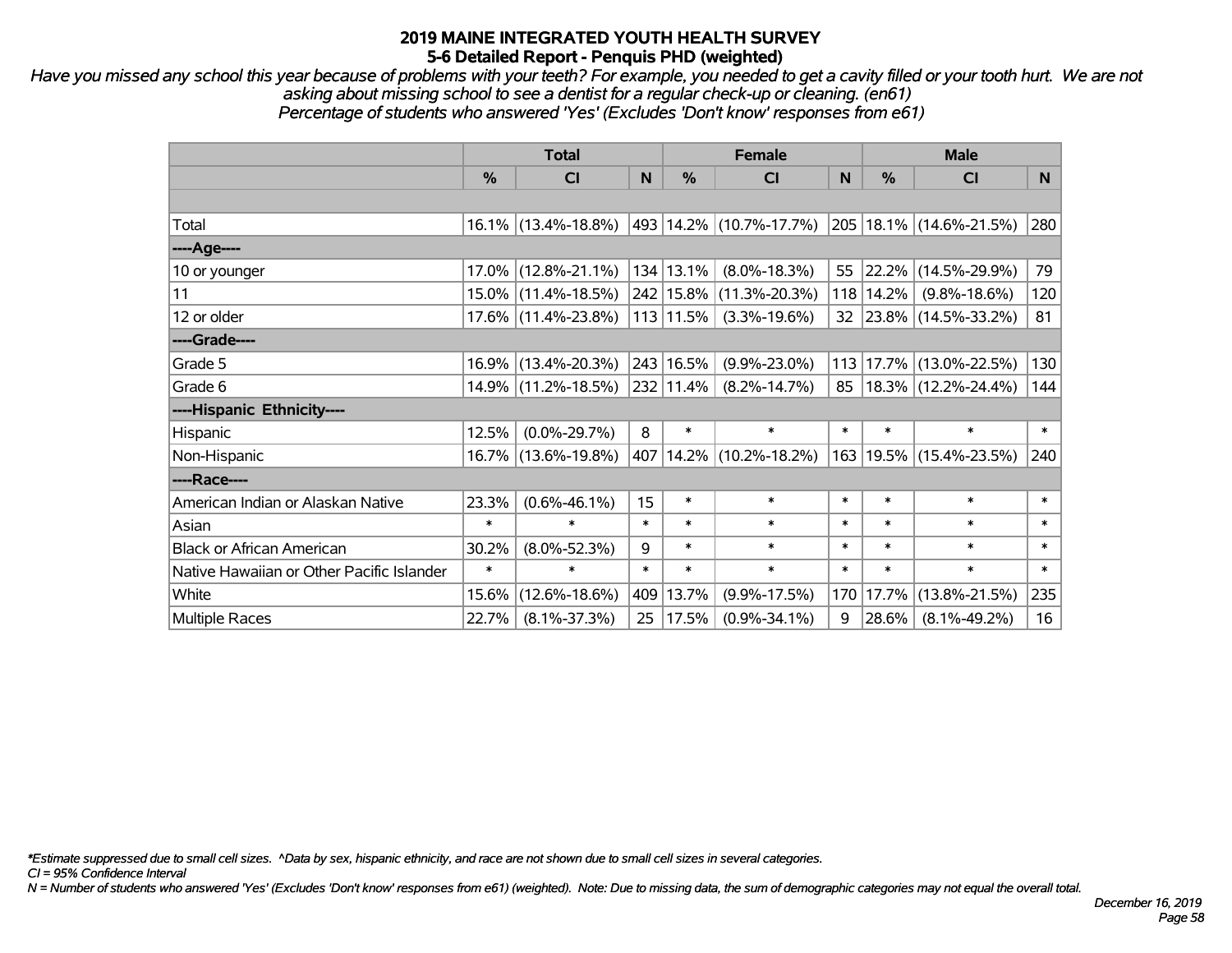*When you are outside for more than one hour on a sunny day, how often do you wear sunscreen with an SPF of 15 or higher? (en46) Percentage of students who answered 'Most of the time' or 'Always'*

|                                           | <b>Total</b>  |                        |        | <b>Female</b> | <b>Male</b>                    |        |          |                          |             |
|-------------------------------------------|---------------|------------------------|--------|---------------|--------------------------------|--------|----------|--------------------------|-------------|
|                                           | $\frac{0}{0}$ | <b>CI</b>              | N      | $\%$          | <b>CI</b>                      | N      | $\%$     | <b>CI</b>                | N.          |
|                                           |               |                        |        |               |                                |        |          |                          |             |
| Total                                     |               | $50.9\%$ (43.2%-58.5%) |        |               | $(1,650 60.4\% 51.9\%$ -69.0%) |        |          | 926 42.1% (33.7%-50.5%)  | 695         |
| ----Age----                               |               |                        |        |               |                                |        |          |                          |             |
| 10 or younger                             |               | 58.1% (50.1%-66.1%)    | 493    | 69.5%         | $(57.9\% - 81.1\%)$            |        |          | 310 45.2% (36.2%-54.1%)  | 176         |
| 11                                        |               | $52.1\%$ (43.5%-60.7%) | 882    |               | $60.1\%$ (51.4%-68.8%)         |        |          | 473 45.7% (34.1%-57.2%)  | 404         |
| 12 or older                               |               | 39.1% (31.3%-46.9%)    | 270    |               | 47.9% (41.4%-54.3%)            |        |          | 144 30.5% (19.5%-41.6%)  | 114         |
| ----Grade----                             |               |                        |        |               |                                |        |          |                          |             |
| Grade 5                                   |               | 55.0% (44.0%-65.9%)    | 832    | 67.4%         | $(57.0\% - 77.8\%)$            |        |          | 479 44.2% (32.2%-56.1%)  | 346         |
| Grade 6                                   |               | 46.8% (39.6%-54.1%)    | 785    |               | $53.5\%$ (46.4%-60.5%)         |        |          | 431 40.1% (30.7%-49.5%)  | 335         |
| ----Hispanic Ethnicity----                |               |                        |        |               |                                |        |          |                          |             |
| Hispanic                                  | 45.9%         | $(31.4\% - 60.4\%)$    | 32     | 51.8%         | $(35.0\% - 68.7\%)$            | 25     | 33.7%    | $(1.7\% - 65.6\%)$       | $7^{\circ}$ |
| Non-Hispanic                              |               | $50.1\%$ (41.8%-58.4%) |        |               | 1,294 59.5% (50.6%-68.5%)      |        |          | 732 41.4% (32.7%-50.1%)  | 541         |
| ----Race----                              |               |                        |        |               |                                |        |          |                          |             |
| American Indian or Alaskan Native         |               | 29.6% (14.5%-44.7%)    | 21     | 34.8%         | $(3.9\% - 65.8\%)$             | 9      | $26.8\%$ | $(10.2\% - 43.4\%)$      | 12          |
| Asian                                     |               | 59.0% (25.3%-92.6%)    | 12     | $\ast$        | $\ast$                         | $\ast$ | $\ast$   | $\ast$                   | $\ast$      |
| <b>Black or African American</b>          | 35.7%         | $(0.0\% - 73.8\%)$     | 14     | $\ast$        | $\ast$                         | $\ast$ | $\ast$   | $\ast$                   | $\ast$      |
| Native Hawaiian or Other Pacific Islander | $\ast$        | $\ast$                 | $\ast$ | $\ast$        | $\ast$                         | $\ast$ | $\ast$   | $\ast$                   | $\ast$      |
| White                                     | 51.6%         | $(43.3\% - 60.0\%)$    | 1,437  | 61.1%         | $(52.4\% - 69.8\%)$            | 807    |          | 42.6% (33.2%-52.1%)      | 604         |
| Multiple Races                            |               | 45.4% (28.2%-62.7%)    | 50     |               | 58.3% (37.4%-79.1%)            | 29     |          | $ 35.9\% $ (17.1%-54.7%) | 20          |

*\*Estimate suppressed due to small cell sizes. ^Data by sex, hispanic ethnicity, and race are not shown due to small cell sizes in several categories.*

*CI = 95% Confidence Interval*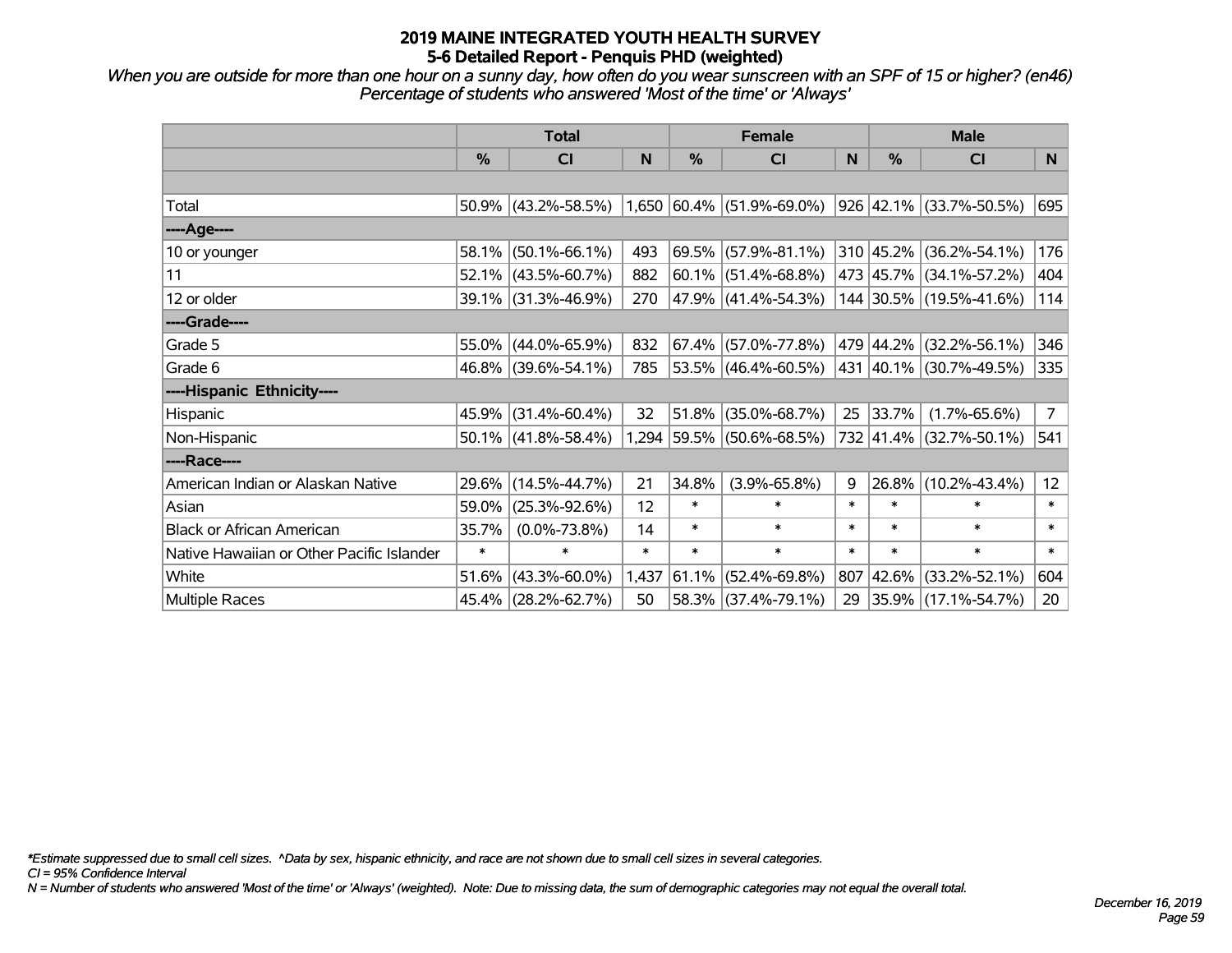*When you are outside for more than one hour on a sunny day, how often do you do one of the following: stay in the shade, wear clothing that covers most of your arms and legs, or wear a hat? (en47)*

*Percentage of students who answered 'Most of the time' or 'Always'*

|                                           | <b>Total</b> |                     |        | <b>Female</b> |                           |        | <b>Male</b>   |                          |        |
|-------------------------------------------|--------------|---------------------|--------|---------------|---------------------------|--------|---------------|--------------------------|--------|
|                                           | %            | <b>CI</b>           | N      | %             | <b>CI</b>                 | N      | $\frac{0}{0}$ | <b>CI</b>                | N.     |
|                                           |              |                     |        |               |                           |        |               |                          |        |
| Total                                     | 36.7%        | $(33.6\% - 39.7\%)$ |        |               | 1,214 37.2% (34.2%-40.1%) |        |               | 580 36.6% (32.3%-40.9%)  | 617    |
| ----Age----                               |              |                     |        |               |                           |        |               |                          |        |
| 10 or younger                             | 38.3%        | $(32.6\% - 44.0\%)$ | 333    | $42.8\%$      | $(36.0\% - 49.6\%)$       |        | 194 33.6%     | $(23.6\% - 43.6\%)$      | 135    |
| 11                                        | 38.4%        | $(34.3\% - 42.4\%)$ | 668    |               | 37.4% (33.0%-41.7%)       |        |               | 302 39.8% (34.4%-45.2%)  | 361    |
| 12 or older                               |              | 30.1% (24.6%-35.6%) | 209    |               | $28.1\%$ (17.8%-38.4%)    | 84     |               | $ 31.2\% $ (21.6%-40.9%) | 117    |
| ----Grade----                             |              |                     |        |               |                           |        |               |                          |        |
| Grade 5                                   | 39.6%        | $(35.2\% - 44.1\%)$ | 618    |               | 44.1% (38.0%-50.1%)       |        | 322 36.2%     | $(30.7\% - 41.8\%)$      | 292    |
| Grade 6                                   |              | 34.1% (29.4%-38.7%) | 579    |               | $31.2\%$ (26.0%-36.4%)    |        |               | 254 36.8% (30.7%-42.9%)  | 312    |
| ----Hispanic Ethnicity----                |              |                     |        |               |                           |        |               |                          |        |
| Hispanic                                  | 39.4%        | $(26.4\% - 52.4\%)$ | 27     | $\ast$        | $\ast$                    | $\ast$ | $\ast$        | $\ast$                   | $\ast$ |
| Non-Hispanic                              |              | 36.1% (34.0%-38.2%) | 951    |               | $36.4\%$ (33.4%-39.4%)    |        |               | 452 36.4% (33.3%-39.5%)  | 486    |
| ----Race----                              |              |                     |        |               |                           |        |               |                          |        |
| American Indian or Alaskan Native         | 37.8%        | $(27.6\% - 47.9\%)$ | 27     | 50.5%         | $(27.5\% - 73.5\%)$       | 12     | 30.9%         | $(11.9\% - 49.9\%)$      | 14     |
| Asian                                     | $\ast$       | $\ast$              | $\ast$ | $\ast$        | $\ast$                    | $\ast$ | $\ast$        | $\ast$                   | $\ast$ |
| <b>Black or African American</b>          | 32.8%        | $(10.6\% - 55.0\%)$ | 13     | $\ast$        | $\ast$                    | $\ast$ | $\ast$        | $\ast$                   | $\ast$ |
| Native Hawaiian or Other Pacific Islander | $\ast$       | $\ast$              | $\ast$ | $\ast$        | $\ast$                    | $\ast$ | $\ast$        | $\ast$                   | $\ast$ |
| White                                     | 36.7%        | $(33.2\% - 40.1\%)$ | 1,044  | 36.7%         | $(32.7\% - 40.6\%)$       | 493    | 37.1%         | $(32.4\% - 41.8\%)$      | 539    |
| <b>Multiple Races</b>                     | 35.0%        | $(20.8\% - 49.1\%)$ | 40     |               | 43.3% (18.6%-67.9%)       | 23     |               | 28.6% (14.8%-42.4%)      | 16     |

*\*Estimate suppressed due to small cell sizes. ^Data by sex, hispanic ethnicity, and race are not shown due to small cell sizes in several categories.*

*CI = 95% Confidence Interval*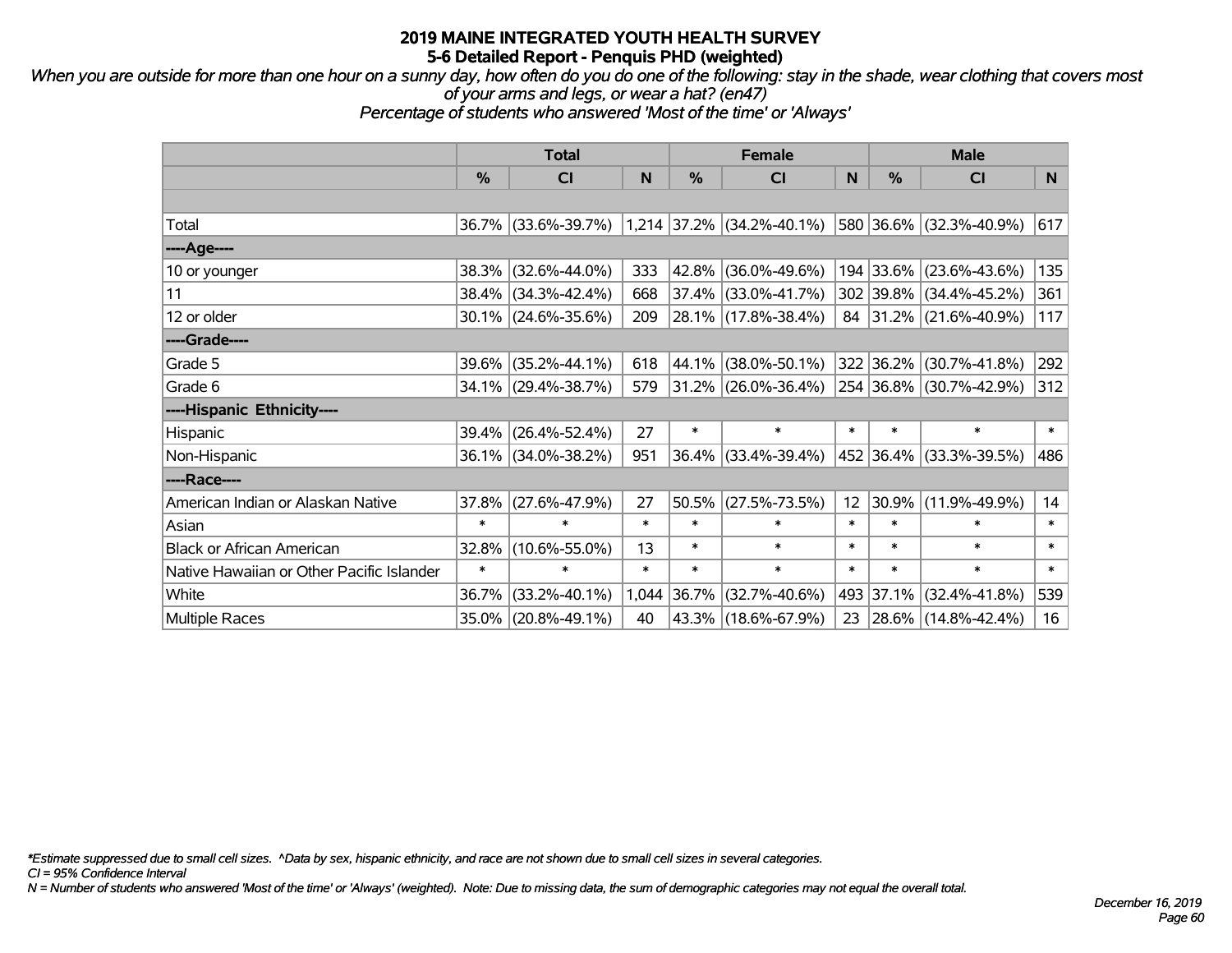*During the past year, have you had any sunburns? (A sunburn is any reddening or burn of the skin that lasts until the next day.) (en48) Percentage of students who answered 'Yes'*

|                                           | <b>Total</b>  |                        |        | <b>Female</b> | <b>Male</b>                 |                 |               |                             |                 |
|-------------------------------------------|---------------|------------------------|--------|---------------|-----------------------------|-----------------|---------------|-----------------------------|-----------------|
|                                           | $\frac{0}{0}$ | <b>CI</b>              | N      | $\frac{0}{0}$ | <b>CI</b>                   | N               | $\frac{0}{0}$ | <b>CI</b>                   | N.              |
|                                           |               |                        |        |               |                             |                 |               |                             |                 |
| Total                                     |               | 48.4% (43.8%-53.0%)    |        |               | $1,605$ 49.0% (43.9%-54.1%) |                 |               | 771 47.3% (41.6%-53.0%)     | 795             |
| ----Age----                               |               |                        |        |               |                             |                 |               |                             |                 |
| 10 or younger                             |               | 43.5% (34.1%-53.0%)    | 377    | 44.4%         | $(34.4\% - 54.5\%)$         |                 |               | 201 42.1% (30.1%-54.1%)     | 168             |
| 11                                        |               | $50.4\%$ (46.9%-53.8%) | 880    | 51.9%         | $(46.3\% - 57.6\%)$         |                 |               | 424 48.1% (43.1%-53.1%)     | 437             |
| 12 or older                               |               | 49.4% (41.8%-56.9%)    | 343    |               | $ 47.9\% $ (37.9%-57.8%)    |                 |               | 146 51.3% (41.9%-60.7%)     | 190             |
| ----Grade----                             |               |                        |        |               |                             |                 |               |                             |                 |
| Grade 5                                   |               | 45.4% (39.7%-51.2%)    | 716    | 48.1%         | $(41.7\% - 54.5\%)$         |                 |               | 357 42.3% (34.9%-49.6%)     | 343             |
| Grade 6                                   |               | $51.0\%$ (46.2%-55.7%) | 863    |               | $ 49.5\% $ (43.2%-55.8%)    |                 |               | 406   52.3%   (47.6%-57.0%) | 438             |
| ----Hispanic Ethnicity----                |               |                        |        |               |                             |                 |               |                             |                 |
| Hispanic                                  | 38.1%         | $(21.8\% - 54.4\%)$    | 27     | $\ast$        | $\ast$                      | $\ast$          | $\ast$        | $\ast$                      | $\ast$          |
| Non-Hispanic                              |               | 48.4% (43.2%-53.6%)    |        |               | 1,276 50.8% (44.6%-56.9%)   |                 |               | 636 45.7% (40.2%-51.3%)     | 609             |
| ----Race----                              |               |                        |        |               |                             |                 |               |                             |                 |
| American Indian or Alaskan Native         |               | $31.1\%$ (15.7%-46.5%) | 22     | 47.4%         | $(15.2\% - 79.7\%)$         | 12 <sup>2</sup> | 22.3%         | $(2.7\% - 41.9\%)$          | 10 <sup>°</sup> |
| Asian                                     | $\ast$        | $\ast$                 | $\ast$ | $\ast$        | $\ast$                      | $\ast$          | $\ast$        | $\ast$                      | $\ast$          |
| <b>Black or African American</b>          | $\ast$        | $\ast$                 | *      | $\ast$        | $\ast$                      | $\ast$          | $\ast$        | $\ast$                      | $\ast$          |
| Native Hawaiian or Other Pacific Islander | $\ast$        | $\ast$                 | $\ast$ | $\ast$        | $\ast$                      | $\ast$          | $\ast$        | $\ast$                      | $\ast$          |
| White                                     | 50.4%         | $(45.7\% - 55.1\%)$    | 1,437  | 50.5%         | $(44.3\% - 56.7\%)$         |                 | 684 50.1%     | $(44.7\% - 55.4\%)$         | 724             |
| Multiple Races                            |               | 45.7% (26.1%-65.3%)    | 52     |               | $ 40.0\% $ (19.5%-60.5%)    | 22              |               | $ 53.1\% $ (28.5%-77.6%)    | 30              |

*\*Estimate suppressed due to small cell sizes. ^Data by sex, hispanic ethnicity, and race are not shown due to small cell sizes in several categories.*

*CI = 95% Confidence Interval*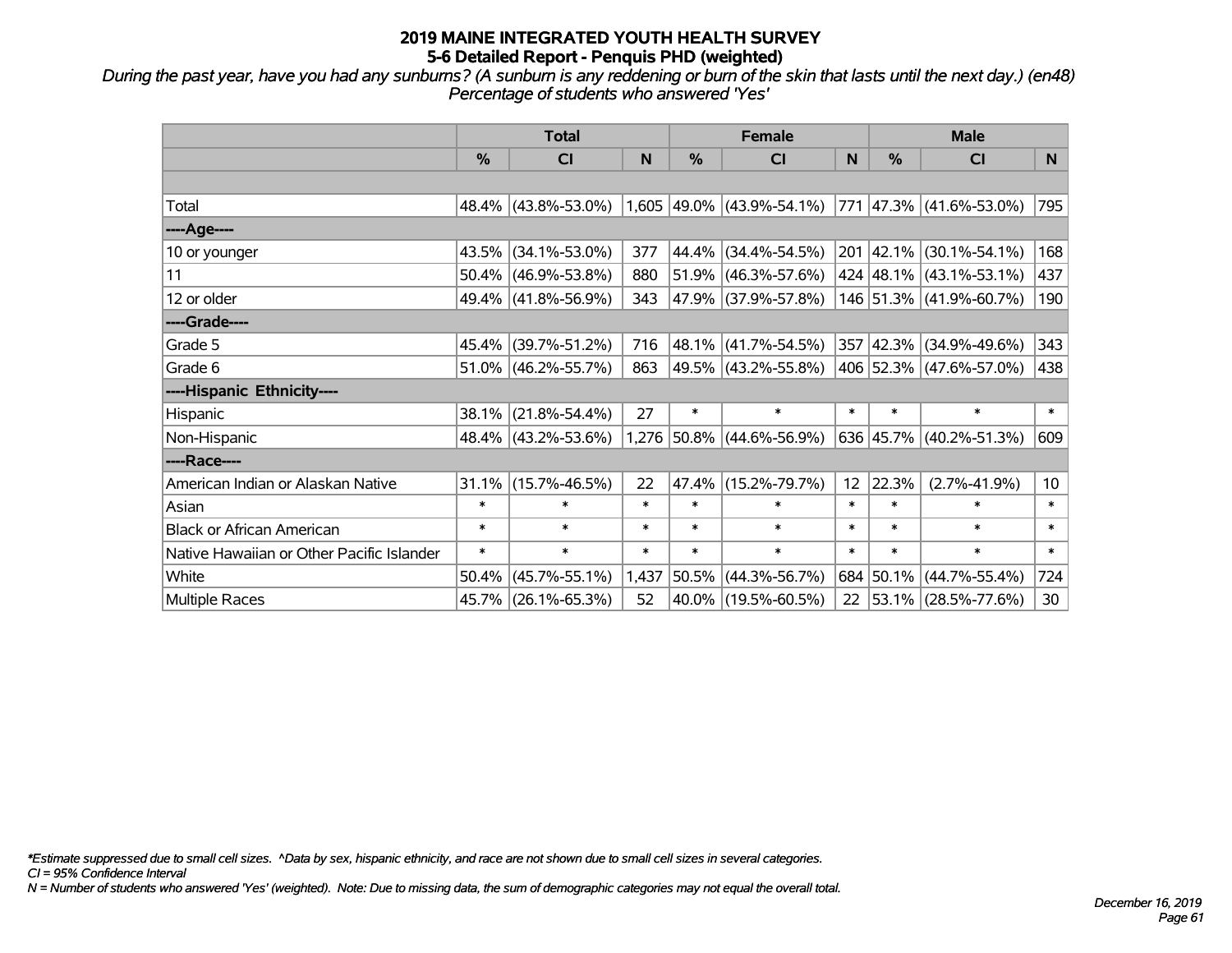*During the past year, have you had any sunburns? (A sunburn is any reddening or burn of the skin that lasts until the next day.) (en48\_2) Percentage of students who answered 'Yes' (Excludes 'Not sure' responses from e48)*

|                                           | <b>Total</b>  |                     |        | <b>Female</b> |                             |        | <b>Male</b>   |                          |                 |
|-------------------------------------------|---------------|---------------------|--------|---------------|-----------------------------|--------|---------------|--------------------------|-----------------|
|                                           | $\frac{0}{0}$ | CI                  | N      | $\frac{0}{0}$ | <b>CI</b>                   | N      | $\frac{0}{0}$ | <b>CI</b>                | N.              |
|                                           |               |                     |        |               |                             |        |               |                          |                 |
| Total                                     |               | 55.6% (50.8%-60.4%) |        |               | $1,605$ 57.2% (50.7%-63.7%) | 771    |               | 53.7% (48.8%-58.5%)      | 795             |
| ----Age----                               |               |                     |        |               |                             |        |               |                          |                 |
| 10 or younger                             | 52.0%         | $(41.8\% - 62.2\%)$ | 377    | 53.1%         | $(40.4\% - 65.8\%)$         | 201    | 50.3%         | $(39.9\% - 60.6\%)$      | 168             |
| 11                                        |               | 56.8% (53.4%-60.1%) | 880    |               | 58.7% (51.0%-66.3%)         |        |               | 424 54.3% (50.1%-58.6%)  | 437             |
| 12 or older                               |               | 56.6% (48.5%-64.8%) | 343    |               | 59.2% (46.5%-71.9%)         |        |               | 146 55.3% (45.8%-64.7%)  | 190             |
| ----Grade----                             |               |                     |        |               |                             |        |               |                          |                 |
| Grade 5                                   |               | 53.2% (47.1%-59.3%) | 716    |               | 57.0% (48.5%-65.5%)         | 357    |               | $ 49.0\% $ (42.6%-55.4%) | 343             |
| Grade 6                                   |               | 57.3% (52.1%-62.6%) | 863    |               | 56.9% (49.9%-63.8%)         |        |               | 406 57.7% (52.8%-62.6%)  | 438             |
| ----Hispanic Ethnicity----                |               |                     |        |               |                             |        |               |                          |                 |
| Hispanic                                  | 42.9%         | $(24.0\% - 61.9\%)$ | 27     | $\ast$        | $\ast$                      | $\ast$ | *             | $\ast$                   | $\ast$          |
| Non-Hispanic                              |               | 55.4% (50.3%-60.6%) |        |               | 1,276 58.6% (51.9%-65.3%)   |        |               | 636 52.1% (47.2%-57.1%)  | 609             |
| ----Race----                              |               |                     |        |               |                             |        |               |                          |                 |
| American Indian or Alaskan Native         | 32.6%         | $(16.2\% - 48.9\%)$ | 22     | 54.3%         | $(12.8\% - 95.9\%)$         | 12     | 22.3%         | $(2.7\% - 41.9\%)$       | 10 <sup>1</sup> |
| Asian                                     | $\ast$        | $\ast$              | $\ast$ | $\ast$        | $\ast$                      | $\ast$ | $\ast$        | $\ast$                   | $\ast$          |
| <b>Black or African American</b>          | $\ast$        | $\ast$              | $\ast$ | $\ast$        | $\ast$                      | $\ast$ | $\ast$        | $\ast$                   | $\ast$          |
| Native Hawaiian or Other Pacific Islander | $\ast$        | $\ast$              | $\ast$ | $\ast$        | $\ast$                      | $\ast$ | $\ast$        | $\ast$                   | $\ast$          |
| White                                     | 58.0%         | $(53.2\% - 62.8\%)$ | 1,437  | 59.2%         | $(51.6\% - 66.8\%)$         |        | 684 56.7%     | $(52.1\% - 61.3\%)$      | 724             |
| Multiple Races                            |               | 50.5% (31.9%-69.2%) | 52     |               | 41.2% (20.6%-61.8%)         | 22     |               | $ 60.4\% $ (37.6%-83.1%) | 30              |

*\*Estimate suppressed due to small cell sizes. ^Data by sex, hispanic ethnicity, and race are not shown due to small cell sizes in several categories.*

*CI = 95% Confidence Interval*

*N = Number of students who answered 'Yes' (Excludes 'Not sure' responses from e48) (weighted). Note: Due to missing data, the sum of demographic categories may not equal the overall total.*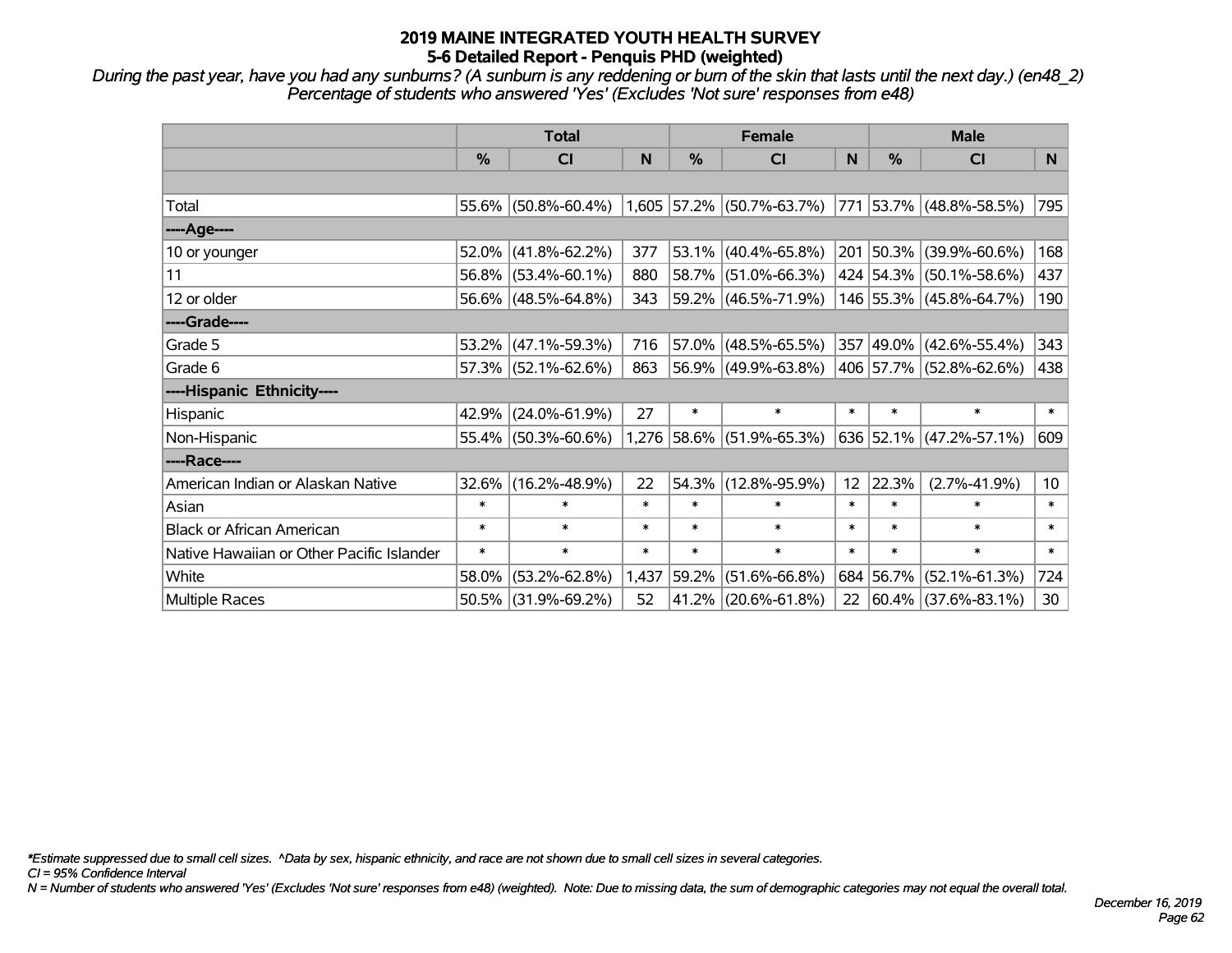*Do you agree or disagree that you have parents who try to help you succeed? (en49) Percentage of students who answered 'Strongly agree' or 'Agree'*

|                                           | <b>Total</b> |                        |        | <b>Female</b> |                             |        | <b>Male</b>   |                      |        |
|-------------------------------------------|--------------|------------------------|--------|---------------|-----------------------------|--------|---------------|----------------------|--------|
|                                           | %            | CI                     | N      | %             | <b>CI</b>                   | N      | $\frac{0}{0}$ | <b>CI</b>            | N      |
|                                           |              |                        |        |               |                             |        |               |                      |        |
| Total                                     |              | $92.6\%$ (91.1%-94.1%) |        |               | $3,068$ 93.5% (91.8%-95.2%) |        | 1,461 92.2%   | $(89.4\% - 95.1\%)$  | 1,556  |
| ----Age----                               |              |                        |        |               |                             |        |               |                      |        |
| 10 or younger                             | 92.7%        | $(88.2\% - 97.1\%)$    | 809    | 93.2%         | $(89.8\% - 96.5\%)$         | 426    | 91.8%         | $(83.5\% - 100.0\%)$ | 369    |
| 11                                        |              | 93.0% (90.6%-95.3%)    | 1,620  | 95.3%         | $(92.8\% - 97.8\%)$         | 770    | 91.4%         | $(88.3\% - 94.4\%)$  | 832    |
| 12 or older                               |              | $92.1\%$ (89.5%-94.7%) | 632    |               | 89.4% (85.1%-93.8%)         | 266    | 95.7%         | $(93.7\% - 97.7\%)$  | 354    |
| ----Grade----                             |              |                        |        |               |                             |        |               |                      |        |
| Grade 5                                   | 93.4%        | $(90.7\% - 96.0\%)$    |        | 1,470 94.4%   | $(92.5\% - 96.2\%)$         | 697    | 92.3%         | $(87.8\% - 96.7\%)$  | 751    |
| Grade 6                                   |              | $92.6\%$ (91.4%-93.8%) |        |               | 1,560 93.1% (91.0%-95.2%)   | 751    | 93.3%         | $(90.6\% - 96.0\%)$  | 784    |
| ----Hispanic Ethnicity----                |              |                        |        |               |                             |        |               |                      |        |
| Hispanic                                  | 84.6%        | $(74.1\% - 95.1\%)$    | 59     | $\ast$        | $\ast$                      | $\ast$ | $\ast$        | $\ast$               | $\ast$ |
| Non-Hispanic                              |              | $92.4\%$ (90.5%-94.2%) |        |               | 2,435 93.3% (91.7%-95.0%)   |        | 1,165 92.1%   | $(88.6\% - 95.7\%)$  | 1,229  |
| ----Race----                              |              |                        |        |               |                             |        |               |                      |        |
| American Indian or Alaskan Native         | 77.0%        | $(55.8\% - 98.2\%)$    | 57     | 62.5%         | $(27.0\% - 98.1\%)$         | 15     | 84.2%         | $(64.5\% - 100.0\%)$ | 42     |
| Asian                                     | $\ast$       | $\ast$                 | $\ast$ | $\ast$        | $\ast$                      | $\ast$ | $\ast$        | $\ast$               | $\ast$ |
| <b>Black or African American</b>          | $\ast$       | $\ast$                 | $\ast$ | $\ast$        | $\ast$                      | $\ast$ | $\ast$        | $\ast$               | $\ast$ |
| Native Hawaiian or Other Pacific Islander | $\ast$       | $\ast$                 | $\ast$ | $\ast$        | $\ast$                      | $\ast$ | $\ast$        | $\ast$               | $\ast$ |
| White                                     | 93.4%        | $(92.3\% - 94.5\%)$    | 2,655  | 94.2%         | $(92.4\% - 95.9\%)$         | 1,265  | 93.0%         | $(90.3\% - 95.7\%)$  | 1,348  |
| Multiple Races                            |              | $91.5\%$ (84.6%-98.4%) | 104    | $\ast$        | $\ast$                      | $\ast$ | $\ast$        | $\ast$               | $\ast$ |

*\*Estimate suppressed due to small cell sizes. ^Data by sex, hispanic ethnicity, and race are not shown due to small cell sizes in several categories.*

*CI = 95% Confidence Interval*